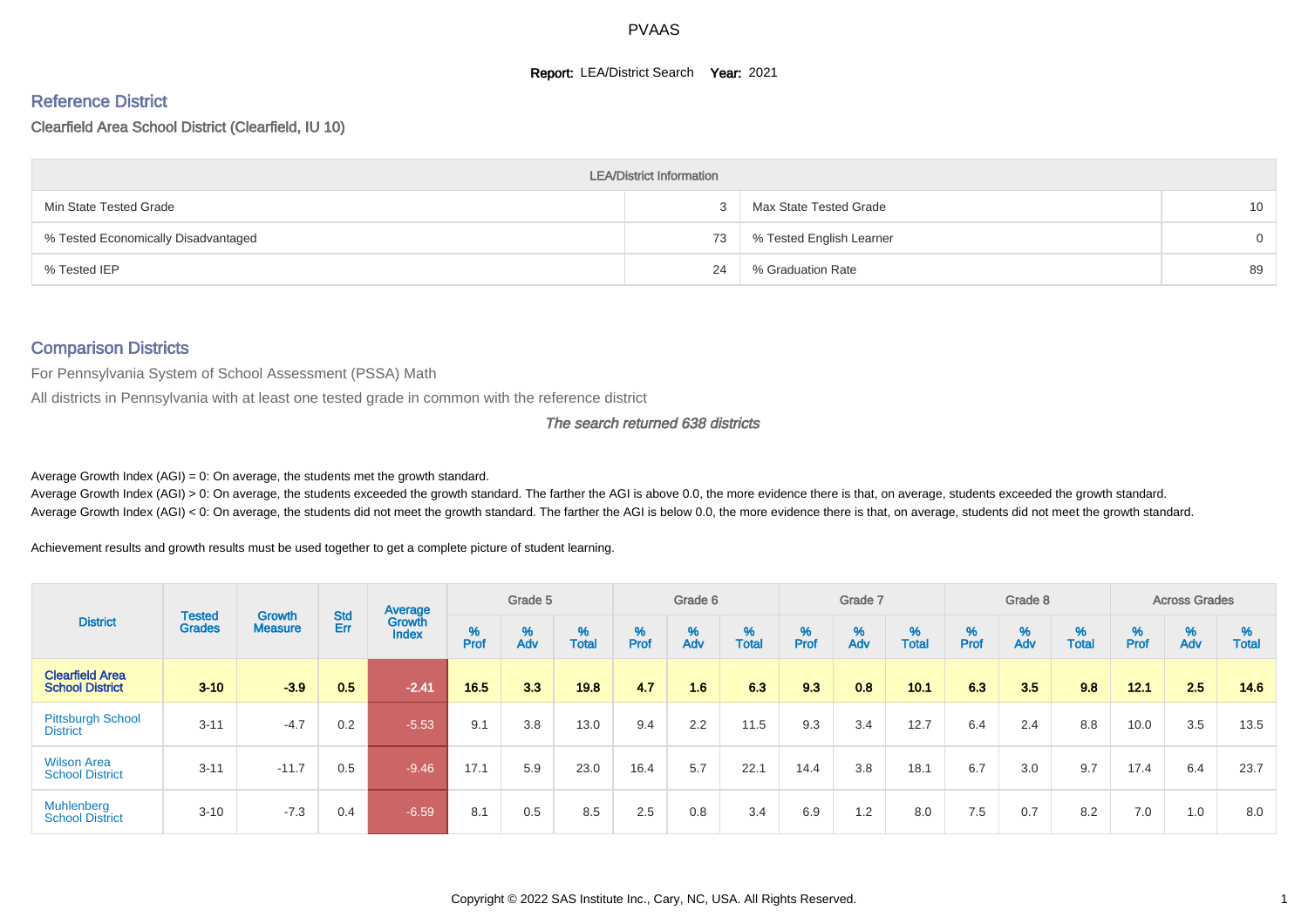|                                                    |                                |                                 | <b>Std</b> | Average                |           | Grade 5  |                   |           | Grade 6  |                   |           | Grade 7  |                   |           | Grade 8  |                   |           | <b>Across Grades</b> |                   |
|----------------------------------------------------|--------------------------------|---------------------------------|------------|------------------------|-----------|----------|-------------------|-----------|----------|-------------------|-----------|----------|-------------------|-----------|----------|-------------------|-----------|----------------------|-------------------|
| <b>District</b>                                    | <b>Tested</b><br><b>Grades</b> | <b>Growth</b><br><b>Measure</b> | Err        | Growth<br><b>Index</b> | %<br>Prof | %<br>Adv | %<br><b>Total</b> | %<br>Prof | %<br>Adv | %<br><b>Total</b> | %<br>Prof | %<br>Adv | %<br><b>Total</b> | %<br>Prof | %<br>Adv | %<br><b>Total</b> | %<br>Prof | %<br>Adv             | %<br><b>Total</b> |
| <b>Clearfield Area</b><br><b>School District</b>   | $3 - 10$                       | $-3.9$                          | 0.5        | $-2.41$                | 16.5      | 3.3      | 19.8              | 4.7       | 1.6      | 6.3               | 9.3       | 0.8      | 10.1              | 6.3       | 3.5      | 9.8               | 12.1      | 2.5                  | 14.6              |
| <b>Shaler Area</b><br><b>School District</b>       | $3 - 11$                       | $-6.1$                          | 0.4        | 1.00                   | 26.2      | 5.8      | 32.0              | 12.6      | 1.9      | 14.5              | 22.1      | 5.5      | 27.7              | 19.6      | 5.2      | 24.8              | 23.3      | 7.8                  | 31.2              |
| <b>West Mifflin Area</b><br><b>School District</b> | $3 - 12$                       | $-8.5$                          | 0.5        | $-2.29$                | 18.4      | 5.7      | 24.1              | 6.8       | 0.7      | 7.4               | 6.7       | 0.0      | 6.7               | 5.5       | 0.0      | 5.5               | 11.1      | 2.8                  | 13.9              |
| <b>MaST Community</b><br><b>Charter School</b>     | $3 - 10$                       | $-8.7$                          | 0.6        | $-3.76$                | 30.0      | 3.0      | 33.0              | 20.0      | 3.8      | 23.8              | 24.3      | 3.9      | 28.2              | 17.5      | 1.9      | 19.4              | 23.1      | 3.6                  | 26.7              |
| <b>Baldwin-Whitehall</b><br><b>School District</b> | $3 - 11$                       | $-5.8$                          | 0.4        | $-2.93$                | 24.7      | 6.6      | 31.4              | 18.6      | 1.2      | 19.8              | 16.0      | 1.6      | 17.7              | 11.5      | 2.1      | 13.6              | 22.2      | 6.8                  | 29.0              |
| <b>Abington School</b><br><b>District</b>          | $3 - 10$                       | $-3.8$                          | 0.3        | 0.35                   | 25.7      | 12.4     | 38.1              | 30.8      | 10.8     | 41.6              | 23.9      | 6.4      | 30.2              | 14.9      | 1.1      | 15.9              | 26.9      | 10.4                 | 37.3              |
| <b>Pennridge School</b><br><b>District</b>         | $3 - 10$                       | $-1.2$                          | 0.3        | 6.80                   | 35.5      | 15.4     | 50.9              | 19.1      | 2.9      | 22.0              | 21.4      | 13.9     | 35.3              | 21.6      | 3.4      | 25.1              | 28.5      | 12.0                 | 40.5              |
| <b>Allentown City</b><br><b>School District</b>    | $3 - 12$                       | $-4.5$                          | 0.3        | $-9.09$                |           |          |                   | 2.0       | 0.7      | 2.8               | 2.2       | 0.3      | 2.5               |           |          |                   | 4.3       | 1.1                  | 5.4               |
| <b>Parkland School</b><br><b>District</b>          | $3 - 11$                       | $-3.5$                          | 0.3        | $-5.03$                | 33.6      | 26.4     | 60.0              | 33.4      | 15.9     | 49.3              | 27.1      | 18.6     | 45.7              | 23.1      | 11.8     | 34.9              | 30.8      | 24.1                 | 54.9              |
| <b>Wyoming Area</b><br><b>School District</b>      | $3 - 10$                       | $-7.7$                          | 0.6        | $-1.00$                | 22.1      | 8.8      | 31.0              | 4.8       | 1.0      | 5.8               | 9.3       | 3.1      | 12.4              | 7.4       | 1.8      | 9.3               | 14.1      | 4.3                  | 18.4              |
| <b>MaST Community</b><br>Charter School II         | $3 - 10$                       | $-8.4$                          | 0.7        | $-4.62$                | 5.0       | 2.0      | 6.9               | $7.2\,$   | 1.0      | 8.2               | 8.9       | 2.0      | 10.9              |           |          |                   | 12.6      | 3.2                  | 15.8              |
| <b>Pittston Area</b><br><b>School District</b>     | $3 - 11$                       | $-8.4$                          | 0.8        | 0.10                   | 5.7       | 0.0      | 5.7               | 4.2       | 0.0      | 4.2               | 4.8       | 3.2      | 7.9               | 7.1       | 1.8      | 8.9               | 10.7      | 3.8                  | 14.4              |
| <b>Seneca Valley</b><br><b>School District</b>     | $3 - 11$                       | $-2.1$                          | 0.3        | 1.45                   | 28.8      | 15.8     | 44.6              | 33.8      | 9.8      | 43.6              | 26.6      | 12.0     | 38.5              | 18.6      | 6.0      | 24.6              | 30.0      | 14.4                 | 44.4              |
| <b>Woodland Hills</b><br><b>School District</b>    | $3 - 12$                       | $-6.1$                          | 0.5        | $-2.24$                | 5.7       | 5.1      | 10.8              | 4.8       | 1.4      | 6.2               | 8.7       | 2.9      | 11.6              | 2.3       | 3.0      | 5.3               | 7.9       | 2.7                  | 10.6              |
| <b>Kiski Area School</b><br><b>District</b>        | $3 - 11$                       | $-4.9$                          | 0.4        | $-1.08$                | 15.4      | 5.6      | 21.0              | 11.1      | 1.8      | 13.0              | 22.9      | 5.0      | 27.9              | 9.6       | 2.8      | 12.4              | 20.2      | 7.5                  | 27.7              |
| <b>Lancaster School</b><br><b>District</b>         | $3 - 12$                       | $-3.2$                          | 0.3        | $-3.06$                | 8.8       | 3.0      | 11.8              | 3.9       | 0.8      | 4.7               | 4.4       | 0.9      | 5.3               | 2.3       | 0.6      | 3.0               | 7.4       | 1.9                  | 9.3               |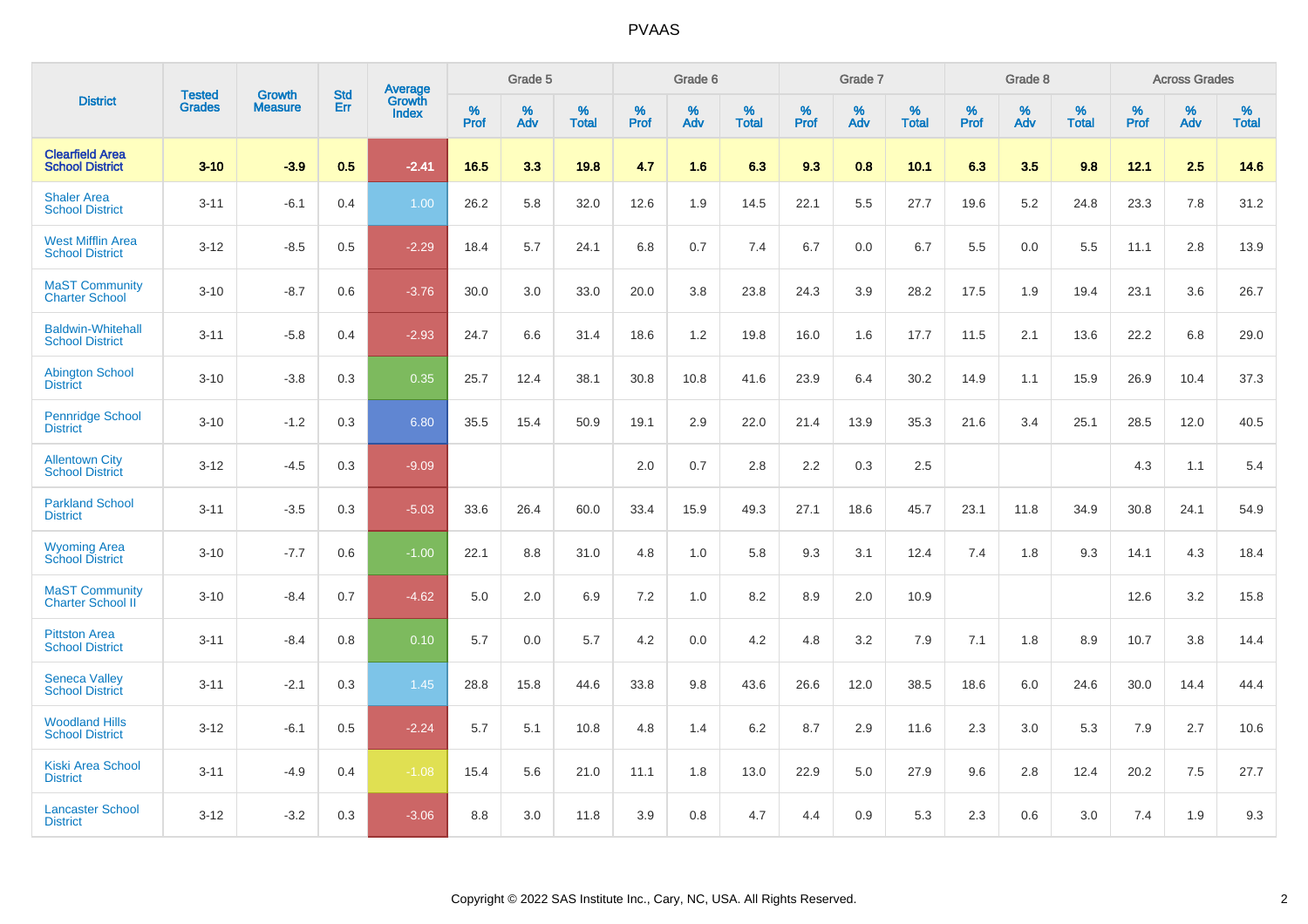|                                                                |                         |                                 | <b>Std</b> | Average         |           | Grade 5  |                   |           | Grade 6  |                   |           | Grade 7  |                   |           | Grade 8  |                   |           | <b>Across Grades</b> |                   |
|----------------------------------------------------------------|-------------------------|---------------------------------|------------|-----------------|-----------|----------|-------------------|-----------|----------|-------------------|-----------|----------|-------------------|-----------|----------|-------------------|-----------|----------------------|-------------------|
| <b>District</b>                                                | <b>Tested</b><br>Grades | <b>Growth</b><br><b>Measure</b> | Err        | Growth<br>Index | %<br>Prof | %<br>Adv | %<br><b>Total</b> | %<br>Prof | %<br>Adv | %<br><b>Total</b> | %<br>Prof | %<br>Adv | %<br><b>Total</b> | %<br>Prof | %<br>Adv | %<br><b>Total</b> | %<br>Prof | %<br>Adv             | %<br><b>Total</b> |
| <b>Clearfield Area</b><br><b>School District</b>               | $3 - 10$                | $-3.9$                          | 0.5        | $-2.41$         | 16.5      | 3.3      | 19.8              | 4.7       | 1.6      | 6.3               | 9.3       | 0.8      | 10.1              | 6.3       | 3.5      | 9.8               | 12.1      | 2.5                  | 14.6              |
| <b>Dallas School</b><br><b>District</b>                        | $3 - 11$                | $-5.7$                          | 0.5        | 5.42            | 43.8      | 15.6     | 59.4              | 24.3      | 2.8      | 27.1              | 18.1      | 6.3      | 24.4              | 17.9      | 0.0      | 17.9              | 30.9      | 12.9                 | 43.8              |
| Southeastern<br><b>Greene School</b><br><b>District</b>        | $3 - 10$                | $-11.8$                         | 1.0        | $-3.05$         | 34.5      | 13.8     | 48.3              | 32.4      | 2.9      | 35.3              | 8.2       | 4.1      | 12.2              | 25.6      | 2.3      | 27.9              | 26.6      | 12.9                 | 39.5              |
| <b>Bristol Township</b><br><b>School District</b>              | $3 - 11$                | $-4.1$                          | 0.4        | $-1.98$         | 12.4      | 2.9      | 15.3              | 2.7       | 0.7      | 3.4               | 7.5       | 1.1      | 8.6               | 3.8       | 0.4      | 4.2               | 10.6      | 2.1                  | 12.7              |
| <b>Central Bucks</b><br><b>School District</b>                 | $3 - 11$                | 0.2                             | 0.2        | 7.38            | 36.0      | 18.4     | 54.4              | 31.8      | 16.6     | 48.4              | 29.2      | 13.4     | 42.6              | 22.8      | 7.4      | 30.1              | 32.0      | 16.6                 | 48.6              |
| <b>Pine-Richland</b><br><b>School District</b>                 | $3 - 11$                | $-1.8$                          | 0.3        | 0.90            | 35.0      | 21.7     | 56.7              | 35.6      | 11.5     | 47.1              | 37.1      | 18.2     | 55.4              | 30.1      | 15.8     | 45.9              | 34.9      | 21.2                 | 56.1              |
| Northwestern<br><b>School District</b>                         | $3 - 11$                | $-6.8$                          | 0.6        | $-3.84$         | 34.7      | 6.3      | 41.0              | 21.8      | 1.2      | 23.0              | 16.8      | 7.5      | 24.3              | 9.1       | 1.8      | 10.9              | 25.1      | 6.0                  | 31.1              |
| Wissahickon<br><b>Charter School</b>                           | $3-8$                   | $-0.8$                          | 0.7        | 4.54            | 0.0       | 0.0      | 0.0               | 2.4       | 0.0      | 2.4               | 3.7       | 0.0      | 3.7               | 1.5       | 0.0      | 1.5               | 4.0       | $0.2\,$              | 4.2               |
| <b>Owen J Roberts</b><br><b>School District</b>                | $3 - 11$                | $-3.2$                          | 0.3        | $-0.55$         | 35.7      | 21.9     | 57.7              | 29.6      | 17.3     | 46.9              | 28.3      | 12.5     | 40.8              | 22.8      | 5.5      | 28.4              | 31.9      | 16.7                 | 48.6              |
| <b>Gateway School</b><br><b>District</b>                       | $3 - 11$                | $-4.4$                          | 0.4        | $-2.08$         | 15.3      | 7.4      | 22.7              | 16.5      | 7.1      | 23.6              | 14.6      | 4.2      | 18.8              | 16.2      | 6.9      | 23.2              | 21.5      | 9.7                  | 31.2              |
| <b>Conrad Weiser</b><br><b>Area School</b><br><b>District</b>  | $3 - 11$                | $-1.9$                          | 0.5        | 2.69            | 15.3      | 1.8      | 17.2              | 18.5      | 2.6      | 21.2              | 15.6      | 1.6      | 17.2              | 9.4       | 3.0      | 12.3              | 17.9      | 5.0                  | 23.0              |
| <b>Trinity Area School</b><br><b>District</b>                  | $3 - 11$                | $-4.0$                          | 0.4        | 3.77            | 35.4      | 13.4     | 48.9              | 20.9      | 3.2      | 24.1              | 21.5      | 8.0      | 29.5              | 15.3      | 3.2      | 18.6              | 25.6      | 9.6                  | 35.2              |
| Penn-Trafford<br><b>School District</b>                        | $3 - 11$                | $-3.6$                          | 0.4        | 3.72            | 40.3      | 24.6     | 64.9              | 36.1      | 20.9     | 57.0              | 33.3      | 18.7     | 52.0              | 19.3      | 3.7      | 23.0              | 34.4      | 21.1                 | 55.5              |
| <b>Tuscarora School</b><br><b>District</b>                     | $3 - 11$                | $-2.4$                          | 0.5        | 3.82            | 16.5      | 7.4      | 23.9              | 11.3      | 2.7      | 14.0              | 13.4      | 4.5      | 17.9              | 11.0      | 2.1      | 13.1              | 17.7      | 6.0                  | 23.6              |
| <b>Mount Pleasant</b><br><b>Area School</b><br><b>District</b> | $3 - 11$                | $-5.7$                          | 0.5        | $-0.96$         | 18.0      | 1.6      | 19.7              | 12.8      | 2.4      | 15.2              | 12.7      | 2.8      | 15.5              | 7.4       | 0.8      | 8.3               | 18.3      | 4.3                  | 22.6              |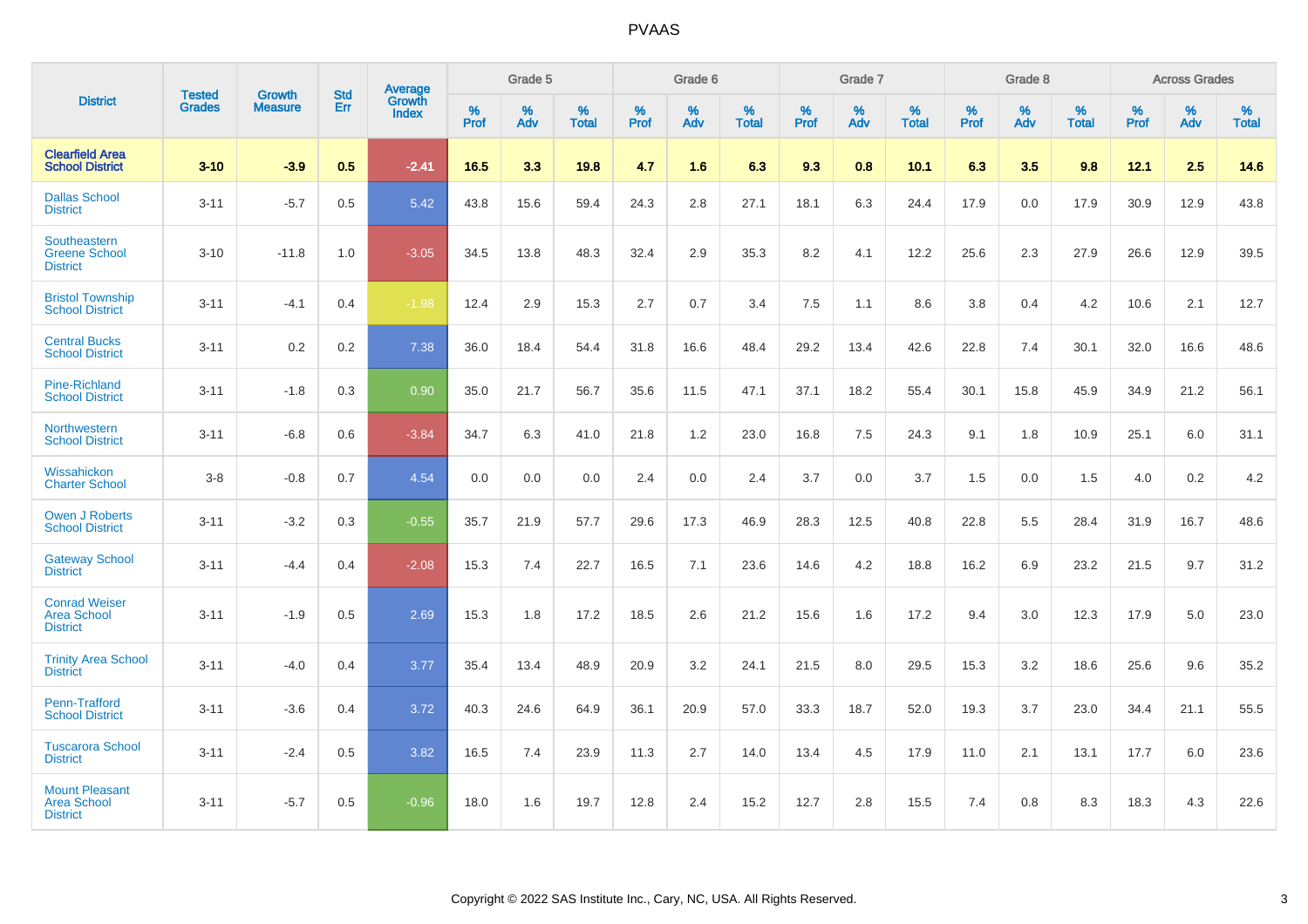|                                                                   |                                |                                 | <b>Std</b> | Average                       |           | Grade 5  |                   |           | Grade 6  |                   |           | Grade 7  |                   |           | Grade 8  |                   |           | <b>Across Grades</b> |                   |
|-------------------------------------------------------------------|--------------------------------|---------------------------------|------------|-------------------------------|-----------|----------|-------------------|-----------|----------|-------------------|-----------|----------|-------------------|-----------|----------|-------------------|-----------|----------------------|-------------------|
| <b>District</b>                                                   | <b>Tested</b><br><b>Grades</b> | <b>Growth</b><br><b>Measure</b> | Err        | <b>Growth</b><br><b>Index</b> | %<br>Prof | %<br>Adv | %<br><b>Total</b> | %<br>Prof | %<br>Adv | %<br><b>Total</b> | %<br>Prof | %<br>Adv | %<br><b>Total</b> | %<br>Prof | %<br>Adv | %<br><b>Total</b> | %<br>Prof | %<br>Adv             | %<br><b>Total</b> |
| <b>Clearfield Area</b><br><b>School District</b>                  | $3 - 10$                       | $-3.9$                          | 0.5        | $-2.41$                       | 16.5      | 3.3      | 19.8              | 4.7       | 1.6      | 6.3               | 9.3       | 0.8      | 10.1              | 6.3       | 3.5      | 9.8               | 12.1      | 2.5                  | 14.6              |
| Penn-Delco School<br><b>District</b>                              | $3 - 11$                       | $-4.5$                          | 0.4        | $-1.99$                       | 31.7      | 11.9     | 43.6              | 20.2      | 6.6      | 26.8              | 22.0      | 6.8      | 28.8              | 10.9      | 1.6      | 12.5              | 25.2      | 8.0                  | 33.2              |
| <b>Ringgold School</b><br><b>District</b>                         | $3 - 11$                       | $-4.9$                          | 0.5        | $-3.96$                       | 13.5      | 1.8      | 15.3              | 5.7       | 0.0      | 5.7               | 8.3       | 1.2      | 9.5               | 6.4       | 0.5      | 6.9               | 12.7      | 1.7                  | 14.4              |
| <b>Springfield School</b><br><b>District</b>                      | $3 - 11$                       | $-3.6$                          | 0.4        | $-2.60$                       | 35.0      | 20.1     | 55.1              | 30.6      | 7.7      | 38.4              | 35.8      | 10.7     | 46.5              | 26.0      | 12.6     | 38.6              | 33.8      | 18.4                 | 52.2              |
| Penn Hills School<br><b>District</b>                              | $3 - 11$                       | $-4.0$                          | 0.5        | 1.96                          | 4.7       | 1.8      | 6.4               | 2.7       | 0.7      | 3.4               | 2.1       | 1.6      | 3.7               | 3.4       | 0.0      | 3.4               | 6.8       | 2.1                  | 8.9               |
| <b>Nazareth Area</b><br><b>School District</b>                    | $3 - 11$                       | $-2.2$                          | 0.4        | 3.03                          | 30.3      | 13.0     | 43.3              | 27.3      | 13.5     | 40.8              | 27.8      | 6.8      | 34.6              | 17.3      | 3.5      | 20.9              | 28.9      | 10.3                 | 39.2              |
| <b>Connellsville Area</b><br><b>School District</b>               | $3 - 11$                       | $-3.8$                          | 0.4        | $-0.77$                       | 19.0      | 7.5      | 26.5              | 10.8      | 3.6      | 14.3              | 9.5       | 2.4      | 11.9              | 9.4       | 2.2      | 11.6              | 15.5      | 4.5                  | 20.0              |
| <b>East Stroudsburg</b><br><b>Area School</b><br><b>District</b>  | $3 - 11$                       | $-4.6$                          | 0.5        | $-0.82$                       | 19.0      | 5.3      | 24.3              | 8.8       | 1.6      | 10.4              | 9.7       | 3.0      | 12.7              | 7.7       | 1.9      | 9.7               | 16.0      | 4.5                  | 20.5              |
| <b>Eastern Lebanon</b><br><b>County School</b><br><b>District</b> | $3 - 11$                       | $-3.3$                          | 0.5        | 2.09                          | 19.8      | 7.9      | 27.7              | 9.1       | 0.6      | 9.7               | 13.1      | 3.1      | 16.2              | 8.9       | 1.8      | 10.6              | 17.0      | 5.0                  | 22.0              |
| <b>Pottstown School</b><br><b>District</b>                        | $3 - 12$                       | $-5.0$                          | 0.5        | $-2.29$                       | 6.0       | 3.6      | 9.5               | 2.1       | 0.0      | 2.1               | 5.3       | 0.7      | 5.9               | 5.6       | 0.0      | 5.6               | 6.5       | 1.2                  | 7.7               |
| <b>Beaver Area</b><br><b>School District</b>                      | $3 - 10$                       | $-4.4$                          | 0.6        | 1.92                          | 36.2      | 23.8     | 60.0              | 37.3      | 28.8     | 66.1              | 22.6      | 13.0     | 35.6              | 17.1      | 7.2      | 24.3              | 29.2      | 25.6                 | 54.8              |
| <b>Greensburg Salem</b><br><b>School District</b>                 | $3 - 11$                       | $-3.8$                          | 0.5        | $-1.81$                       | 31.1      | 7.9      | 39.0              | 12.0      | 1.2      | 13.2              | 16.5      | 3.8      | 20.3              | 17.6      | 4.6      | 22.2              | 20.7      | 7.4                  | 28.2              |
| Susquehanna<br><b>Township School</b><br><b>District</b>          | $3 - 12$                       | $-3.4$                          | 0.5        | 0.05                          | 13.7      | 3.7      | 17.4              | 3.0       | 0.5      | 3.5               | 6.2       | 2.3      | 8.5               | 9.8       | 0.5      | 10.3              | 11.5      | 3.0                  | 14.4              |
| <b>York Suburban</b><br><b>School District</b>                    | $3 - 11$                       | $-1.0$                          | 0.5        | 6.95                          | 28.6      | 23.2     | 51.7              | 17.1      | 6.5      | 23.6              | 23.6      | 15.3     | 38.9              | 20.6      | 9.2      | 29.9              | 27.3      | 17.9                 | 45.3              |
| <b>Pleasant Valley</b><br><b>School District</b>                  | $3 - 11$                       | $-2.3$                          | 0.4        | 2.77                          | 20.4      | 6.2      | 26.6              | 17.4      | 2.3      | 19.7              | 23.2      | 3.5      | 26.8              | 8.3       | 3.2      | 11.5              | 20.4      | 5.0                  | 25.4              |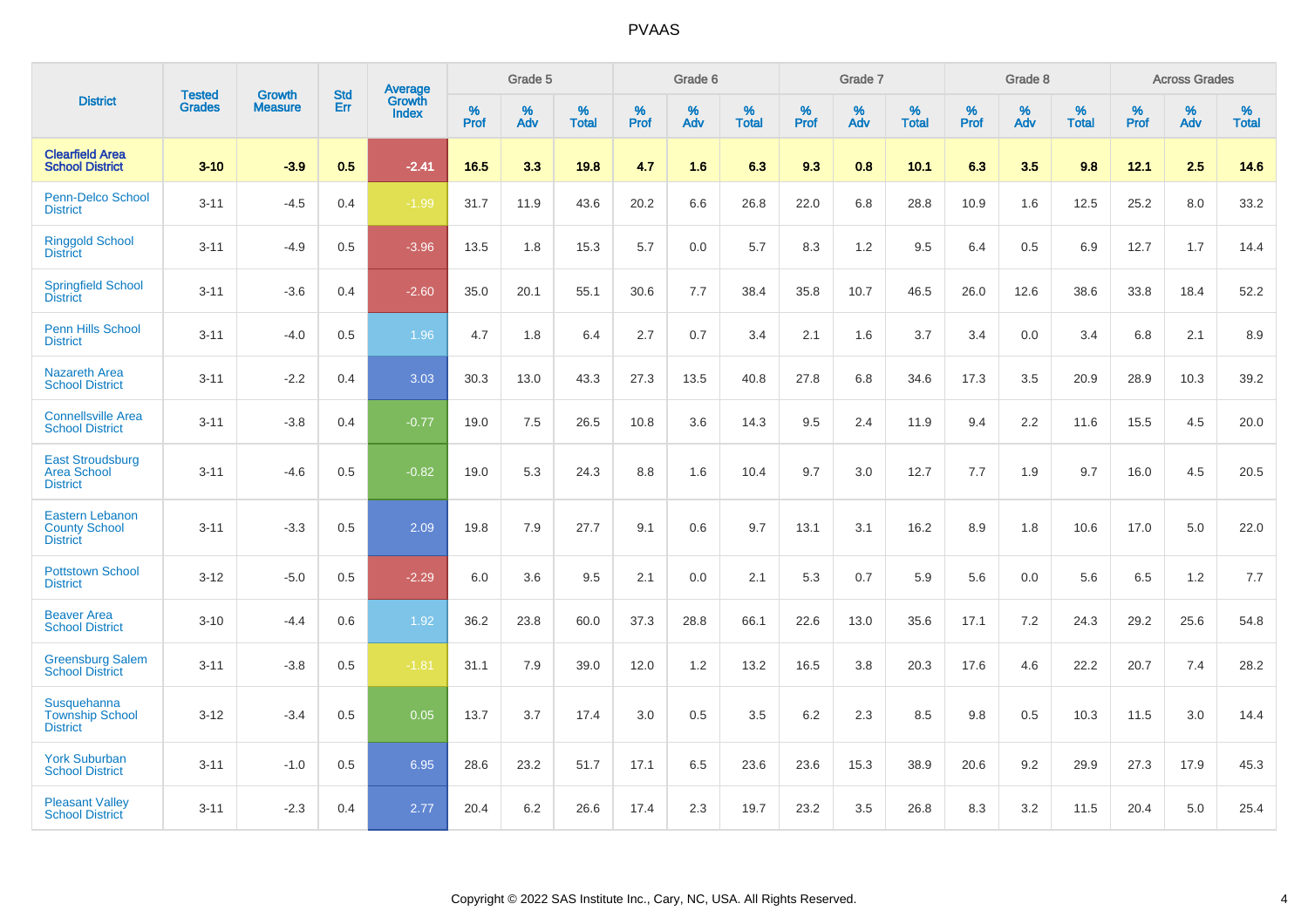|                                                      |                                | <b>Growth</b>  | <b>Std</b> | Average                |              | Grade 5  |                      |              | Grade 6     |                      |              | Grade 7  |                      |              | Grade 8     |                      |              | <b>Across Grades</b> |                      |
|------------------------------------------------------|--------------------------------|----------------|------------|------------------------|--------------|----------|----------------------|--------------|-------------|----------------------|--------------|----------|----------------------|--------------|-------------|----------------------|--------------|----------------------|----------------------|
| <b>District</b>                                      | <b>Tested</b><br><b>Grades</b> | <b>Measure</b> | Err        | Growth<br><b>Index</b> | $\%$<br>Prof | %<br>Adv | $\%$<br><b>Total</b> | $\%$<br>Prof | $\%$<br>Adv | $\%$<br><b>Total</b> | $\%$<br>Prof | %<br>Adv | $\%$<br><b>Total</b> | $\%$<br>Prof | $\%$<br>Adv | $\%$<br><b>Total</b> | $\%$<br>Prof | $\%$<br>Adv          | $\%$<br><b>Total</b> |
| <b>Clearfield Area</b><br><b>School District</b>     | $3 - 10$                       | $-3.9$         | 0.5        | $-2.41$                | 16.5         | 3.3      | 19.8                 | 4.7          | 1.6         | 6.3                  | 9.3          | 0.8      | 10.1                 | 6.3          | 3.5         | 9.8                  | 12.1         | 2.5                  | 14.6                 |
| <b>Crestwood School</b><br><b>District</b>           | $3 - 11$                       | $-2.8$         | 0.5        | 3.04                   | 19.1         | 5.6      | 24.7                 | 24.3         | 7.7         | 32.0                 | 21.0         | 8.7      | 29.7                 | 19.0         | 6.6         | 25.6                 | 23.4         | 8.3                  | 31.7                 |
| <b>Pennsbury School</b><br><b>District</b>           | $3 - 11$                       | $-2.3$         | 0.3        | 0.78                   | 32.1         | 19.0     | 51.1                 | 23.0         | 10.9        | 34.0                 | 19.4         | 7.0      | 26.4                 | 15.8         | 9.8         | 25.6                 | 26.7         | 15.5                 | 42.2                 |
| <b>Neshaminy School</b><br><b>District</b>           | $3 - 11$                       | $-0.6$         | 0.3        | 4.21                   | 26.6         | 8.4      | 35.0                 | 18.4         | 3.5         | 21.9                 | 21.1         | 6.5      | 27.6                 | 17.0         | 5.4         | 22.4                 | 24.8         | 10.8                 | 35.6                 |
| <b>Plum Borough</b><br><b>School District</b>        | $3 - 11$                       | $-3.1$         | 0.4        | 3.08                   | 34.5         | 8.4      | 42.9                 | 32.3         | 19.5        | 51.8                 | 22.5         | 13.0     | 35.5                 | 17.6         | 4.3         | 21.9                 | 28.8         | 15.8                 | 44.6                 |
| Jefferson-Morgan<br><b>School District</b>           | $3 - 10$                       | $-0.4$         | 0.8        | 4.12                   | 7.1          | 1.4      | 8.6                  | 23.6         | 0.0         | 23.6                 | 10.9         | 3.6      | 14.6                 | 24.4         | 2.2         | 26.7                 | 17.1         | 4.8                  | 21.9                 |
| <b>Tacony Academy</b><br><b>Charter School</b>       | $3 - 11$                       | $-3.3$         | 0.8        | 3.79                   | 4.1          | 1.4      | 5.5                  | 2.9          | 0.0         | 2.9                  | 6.8          | 0.0      | 6.8                  | 5.7          | 2.9         | 8.6                  | 5.0          | 1.0                  | 6.0                  |
| <b>Philadelphia City</b><br><b>School District</b>   | $3 - 12$                       | $-0.5$         | 0.2        | 3.67                   | 8.4          | 4.9      | 13.3                 | 9.6          | 3.1         | 12.7                 | 10.6         | 4.5      | 15.1                 | 5.0          | 4.4         | 9.4                  | 9.8          | 5.2                  | 15.0                 |
| <b>North Penn School</b><br><b>District</b>          | $3 - 11$                       | 0.9            | 0.2        | 9.59                   | 30.6         | 14.1     | 44.6                 | 25.7         | 14.1        | 39.7                 | 29.4         | 8.8      | 38.2                 | 25.4         | 7.7         | 33.2                 | 29.6         | 14.0                 | 43.7                 |
| <b>Whitehall-Coplay</b><br><b>School District</b>    | $3 - 11$                       | $-3.3$         | 0.4        | $-2.64$                | 23.4         | 6.6      | 30.0                 | 12.7         | 1.9         | 14.7                 | 11.1         | 2.5      | 13.6                 | 10.5         | 3.2         | 13.7                 | 18.5         | 4.9                  | 23.5                 |
| Downingtown Area<br><b>School District</b>           | $3 - 11$                       | $-1.3$         | 0.3        | 5.44                   | 40.5         | 24.2     | 64.7                 | 28.9         | 24.6        | 53.5                 | 31.4         | 21.1     | 52.5                 | 27.1         | 28.6        | 55.7                 | 36.8         | 25.9                 | 62.7                 |
| Manheim<br><b>Township School</b><br><b>District</b> | $3 - 12$                       | $-0.7$         | 0.3        | 6.38                   | 29.8         | 17.1     | 46.9                 | 33.2         | 23.2        | 56.3                 | 28.9         | 9.6      | 38.6                 | 18.1         | 11.2        | 29.3                 | 28.7         | 21.3                 | 49.9                 |
| <b>Shippensburg Area</b><br><b>School District</b>   | $3 - 11$                       | $-3.6$         | 0.4        | 1.09                   | 18.3         | 13.7     | 32.0                 | 12.9         | 4.2         | 17.0                 | 13.4         | 2.4      | 15.8                 | 13.6         | 4.0         | 17.7                 | 17.3         | 7.6                  | 24.9                 |
| <b>Interboro School</b><br><b>District</b>           | $3 - 12$                       | $-3.0$         | 0.4        | 0.02                   | 13.5         | 2.2      | 15.8                 | 11.8         | 2.4         | 14.2                 | 14.4         | 3.4      | 17.8                 | 10.7         | 2.1         | 12.8                 | 16.4         | 3.1                  | 19.6                 |
| <b>Burgettstown Area</b><br><b>School District</b>   | $3 - 11$                       | $-6.3$         | 0.7        | $-3.35$                | 16.9         | 2.6      | 19.5                 | 15.4         | 0.0         | 15.4                 | 3.6          | 2.4      | 6.0                  | 9.3          | 4.0         | 13.3                 | 15.1         | 3.7                  | 18.9                 |
| <b>Yough School</b><br><b>District</b>               | $3 - 10$                       | $-4.9$         | 0.6        | $-3.11$                | 19.1         | 5.3      | 24.4                 | 17.8         | 5.2         | 23.0                 | 16.5         | 1.0      | 17.5                 | 6.6          | 0.8         | 7.4                  | 19.1         | 4.3                  | 23.4                 |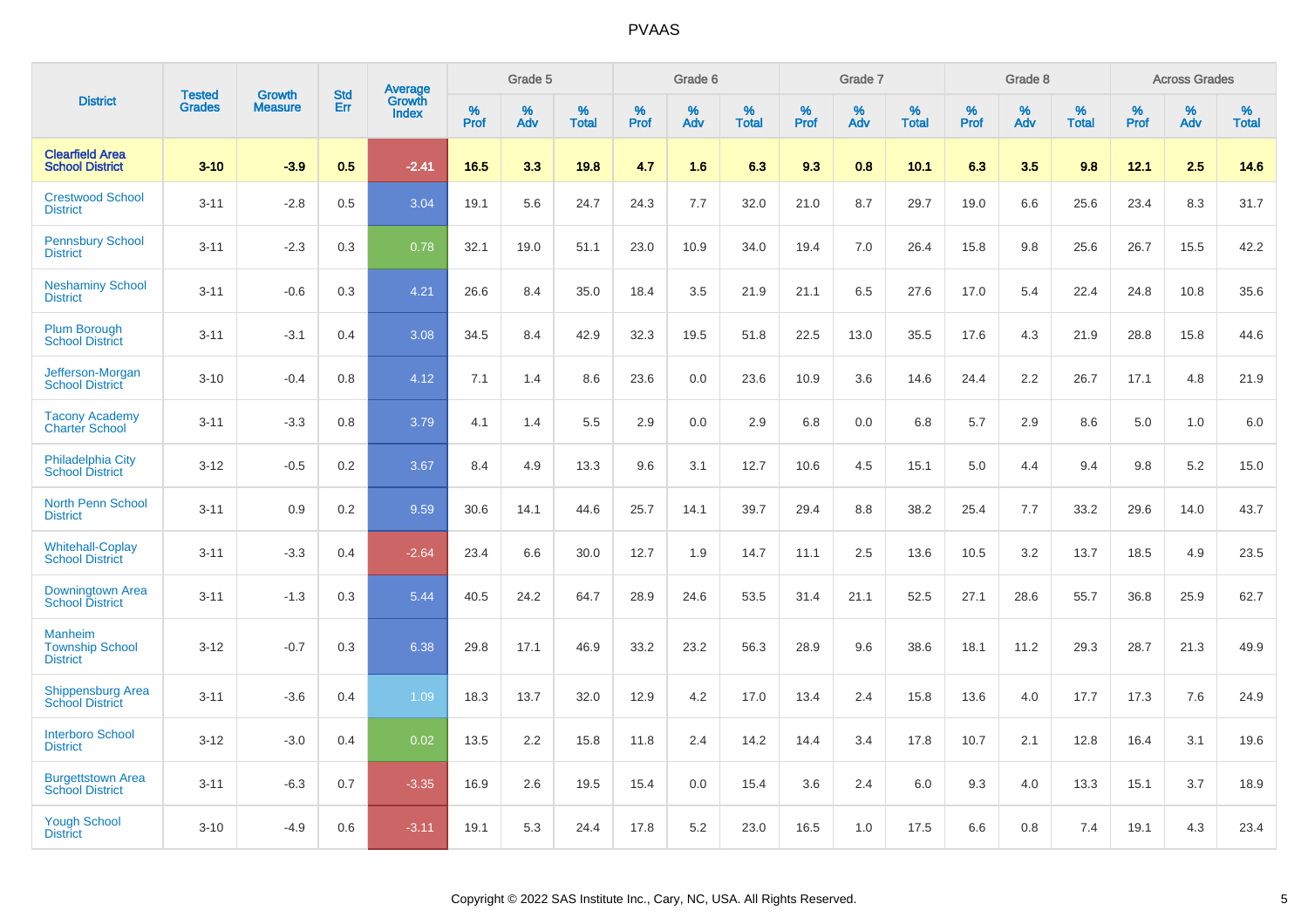|                                                        | <b>Tested</b> | <b>Growth</b>  | <b>Std</b> | Average                |              | Grade 5  |                   |              | Grade 6  |                   |              | Grade 7  |                   |              | Grade 8  |                   |              | <b>Across Grades</b> |                   |
|--------------------------------------------------------|---------------|----------------|------------|------------------------|--------------|----------|-------------------|--------------|----------|-------------------|--------------|----------|-------------------|--------------|----------|-------------------|--------------|----------------------|-------------------|
| <b>District</b>                                        | <b>Grades</b> | <b>Measure</b> | Err        | Growth<br><b>Index</b> | $\%$<br>Prof | %<br>Adv | %<br><b>Total</b> | $\%$<br>Prof | %<br>Adv | %<br><b>Total</b> | $\%$<br>Prof | %<br>Adv | %<br><b>Total</b> | $\%$<br>Prof | %<br>Adv | %<br><b>Total</b> | $\%$<br>Prof | %<br>Adv             | %<br><b>Total</b> |
| <b>Clearfield Area</b><br><b>School District</b>       | $3 - 10$      | $-3.9$         | 0.5        | $-2.41$                | 16.5         | 3.3      | 19.8              | 4.7          | 1.6      | 6.3               | 9.3          | 0.8      | 10.1              | 6.3          | 3.5      | 9.8               | 12.1         | 2.5                  | 14.6              |
| <b>Phoenixville Area</b><br><b>School District</b>     | $3 - 11$      | $-3.6$         | 0.4        | 4.13                   | 37.1         | 16.7     | 53.8              | 17.6         | 8.6      | 26.1              | 18.6         | 3.8      | 22.5              | 13.4         | 3.6      | 17.0              | 25.5         | 11.8                 | 37.3              |
| Philipsburg-<br>Osceola Area<br><b>School District</b> | $3 - 11$      | $-4.9$         | 0.6        | 0.04                   | 35.5         | 10.5     | 46.0              | 27.8         | 7.4      | 35.2              | 23.0         | 3.2      | 26.2              | 15.6         | 5.2      | 20.8              | 27.5         | 12.4                 | 40.0              |
| <b>Blackhawk School</b><br><b>District</b>             | $3 - 11$      | $-1.6$         | 0.5        | 4.57                   | 38.0         | 8.8      | 46.7              | 28.3         | 8.8      | 37.1              | 27.3         | 7.4      | 34.8              | 13.5         | 1.7      | 15.2              | 28.7         | 9.2                  | 37.8              |
| <b>Riverview School</b><br><b>District</b>             | $3 - 11$      | $-6.6$         | 0.8        | $-0.07$                | 28.8         | 5.8      | 34.6              | 29.9         | 9.1      | 39.0              | 21.7         | 3.3      | 25.0              | 12.7         | 5.1      | 17.7              | 25.8         | 15.0                 | 40.8              |
| <b>Laurel Highlands</b><br><b>School District</b>      | $3 - 11$      | $-4.3$         | 0.5        | $-1.98$                | 13.3         | 5.7      | 19.0              | 9.7          | 7.1      | 16.8              | 11.0         | 3.9      | 15.0              | 12.6         | 4.8      | 17.5              | 17.1         | 7.0                  | 24.1              |
| <b>North Hills School</b><br><b>District</b>           | $3 - 11$      | $-3.1$         | 0.4        | $-1.31$                | 34.1         | 14.0     | 48.1              | 30.1         | 11.4     | 41.5              | 28.1         | 11.5     | 39.6              | 21.9         | 9.6      | 31.5              | 30.4         | 13.8                 | 44.2              |
| <b>Hopewell Area</b><br><b>School District</b>         | $3 - 11$      | $-1.6$         | 0.5        | 4.04                   | 31.1         | 8.2      | 39.3              | 28.6         | 11.8     | 40.3              | 18.7         | 4.5      | 23.1              | 12.5         | 2.5      | 15.0              | 23.5         | 8.4                  | 32.0              |
| <b>Governor Mifflin</b><br><b>School District</b>      | $3 - 11$      | $-1.6$         | 0.4        | 2.23                   | 20.4         | 9.3      | 29.6              | 18.8         | 4.8      | 23.6              | 20.6         | 3.2      | 23.7              | 11.2         | 2.2      | 13.4              | 20.0         | 7.5                  | 27.4              |
| <b>Bethlehem-Center</b><br><b>School District</b>      | $3 - 10$      | $-6.4$         | 0.7        | $-0.87$                | 5.6          | 1.4      | 6.9               | 0.0          | 0.0      | 0.0               | 4.0          | 0.0      | 4.0               | 3.2          | 1.6      | 4.8               | 9.6          | 3.9                  | 13.6              |
| <b>West Chester Area</b><br><b>School District</b>     | $3 - 11$      | $-1.3$         | 0.3        | 6.72                   | 35.0         | 18.9     | 53.9              | 29.1         | 9.5      | 38.7              | 26.7         | 11.1     | 37.8              | 22.1         | 13.0     | 35.1              | 32.0         | 17.9                 | 49.8              |
| <b>Central Dauphin</b><br><b>School District</b>       | $3 - 11$      | $-0.5$         | 0.2        | 4.10                   | 22.0         | 11.6     | 33.6              | 14.9         | 2.6      | 17.4              | 14.8         | 7.0      | 21.8              | 12.5         | 4.2      | 16.7              | 19.3         | 7.8                  | 27.1              |
| <b>Central Valley</b><br><b>School District</b>        | $3 - 10$      | $-3.2$         | 0.5        | 2.71                   | 24.6         | 4.9      | 29.6              | 22.1         | 2.2      | 24.3              | 20.3         | 7.2      | 27.4              | 20.4         | 8.0      | 28.5              | 26.6         | 9.0                  | 35.6              |
| <b>Norristown Area</b><br><b>School District</b>       | $3 - 12$      | $-2.3$         | 0.4        | 0.04                   | 10.2         | 0.6      | 10.8              | 9.0          | 1.1      | 10.0              | 9.3          | 1.3      | 10.7              | 7.4          | 3.0      | 10.4              | 11.0         | 1.9                  | 13.0              |
| Northern Lebanon<br><b>School District</b>             | $3 - 11$      | $-3.8$         | 0.5        | $-1.80$                | 30.5         | 8.6      | 39.1              | 12.8         | 0.8      | 13.6              | 8.1          | 2.7      | 10.8              | 7.2          | 0.6      | 7.8               | 19.9         | 7.9                  | 27.9              |
| Renaissance<br><b>Academy Charter</b><br>School        | $3 - 11$      | $-5.7$         | 0.7        | $-3.32$                | 16.7         | 11.1     | 27.8              | 19.2         | 4.1      | 23.3              | 20.0         | 1.3      | 21.3              | 10.1         | 7.2      | 17.4              | 18.7         | 5.7                  | 24.4              |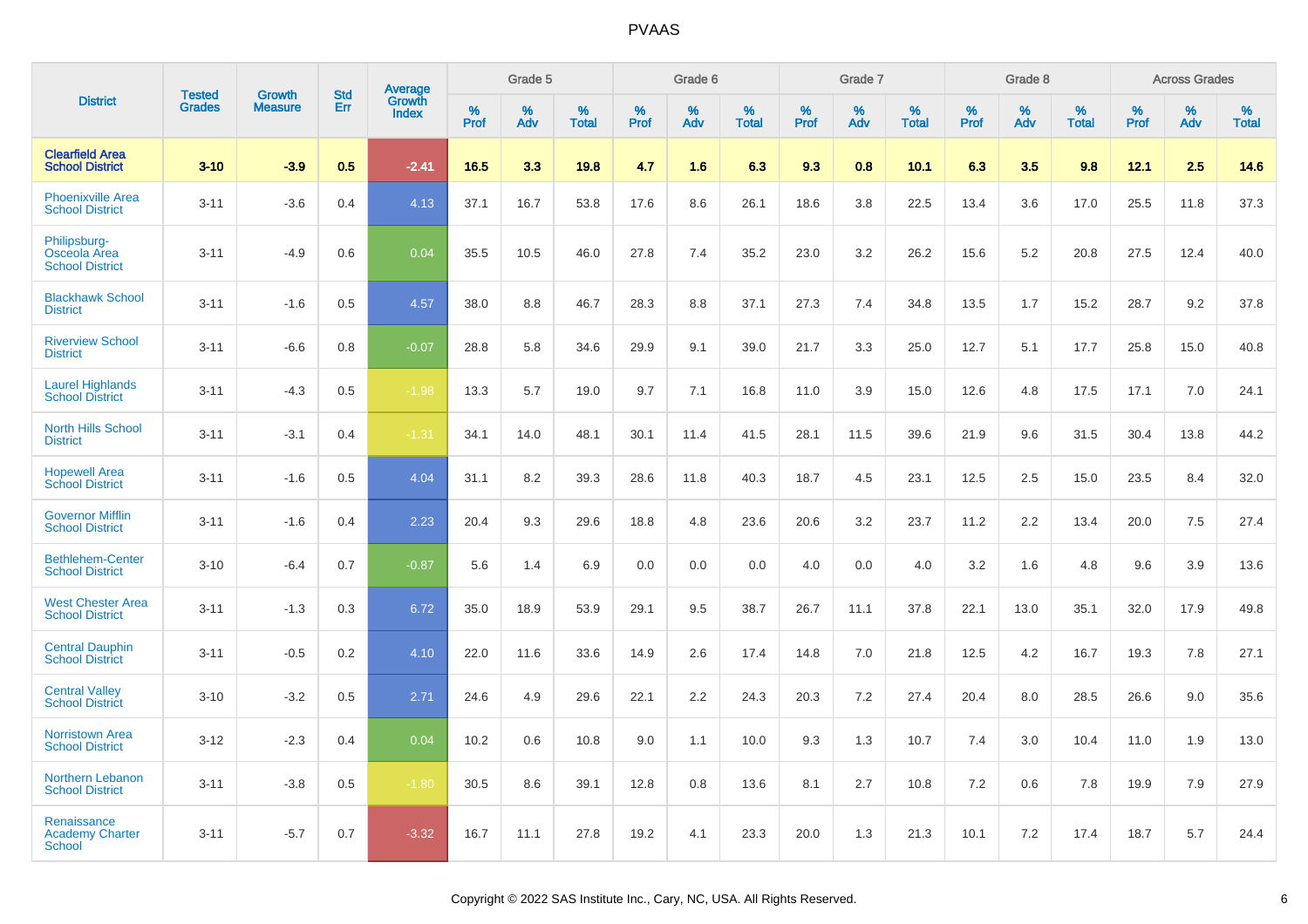|                                                      |                                | <b>Growth</b>  | <b>Std</b> |                                          |              | Grade 5     |                      |              | Grade 6  |                      |              | Grade 7  |                   |              | Grade 8  |                      |              | <b>Across Grades</b> |                   |
|------------------------------------------------------|--------------------------------|----------------|------------|------------------------------------------|--------------|-------------|----------------------|--------------|----------|----------------------|--------------|----------|-------------------|--------------|----------|----------------------|--------------|----------------------|-------------------|
| <b>District</b>                                      | <b>Tested</b><br><b>Grades</b> | <b>Measure</b> | Err        | <b>Average</b><br>Growth<br><b>Index</b> | $\%$<br>Prof | $\%$<br>Adv | $\%$<br><b>Total</b> | $\%$<br>Prof | %<br>Adv | $\%$<br><b>Total</b> | $\%$<br>Prof | %<br>Adv | %<br><b>Total</b> | $\%$<br>Prof | %<br>Adv | $\%$<br><b>Total</b> | $\%$<br>Prof | $\%$<br>Adv          | %<br><b>Total</b> |
| <b>Clearfield Area</b><br><b>School District</b>     | $3 - 10$                       | $-3.9$         | 0.5        | $-2.41$                                  | 16.5         | 3.3         | 19.8                 | 4.7          | 1.6      | 6.3                  | 9.3          | 0.8      | 10.1              | 6.3          | 3.5      | 9.8                  | 12.1         | 2.5                  | 14.6              |
| Mt Lebanon<br><b>School District</b>                 | $3 - 11$                       | $-2.1$         | 0.4        | 4.72                                     | 39.7         | 34.6        | 74.3                 | 42.0         | 15.7     | 57.7                 | 32.6         | 20.7     | 53.3              | 31.6         | 17.4     | 49.1                 | 36.2         | 29.4                 | 65.5              |
| <b>Chartiers Valley</b><br><b>School District</b>    | $3 - 11$                       | $-2.3$         | 0.4        | 1.51                                     | 33.8         | 14.7        | 48.5                 | 16.8         | 5.3      | 22.1                 | 15.6         | 7.4      | 22.9              | 10.8         | 4.2      | 15.1                 | 23.4         | 11.6                 | 35.0              |
| <b>Ridley School</b><br><b>District</b>              | $3 - 12$                       | $-1.6$         | 0.3        | 0.71                                     | 24.4         | 10.9        | 35.3                 | 16.6         | $2.2\,$  | 18.8                 | 11.2         | 6.6      | 17.8              | 12.6         | 6.5      | 19.1                 | 19.6         | 9.1                  | 28.7              |
| <b>Council Rock</b><br><b>School District</b>        | $3 - 11$                       | $-0.6$         | 0.2        | 4.05                                     | 30.5         | 16.8        | 47.3                 | 33.6         | 14.1     | 47.6                 | 27.3         | 16.1     | 43.4              | 21.3         | 13.1     | 34.4                 | 31.0         | 18.6                 | 49.7              |
| <b>Tri-Valley School</b><br><b>District</b>          | $3 - 10$                       | $-6.5$         | 0.8        | $-1.14$                                  | 13.2         | 2.4         | 15.7                 | 13.2         | 0.0      | 13.2                 | 7.3          | 0.0      | 7.3               | 2.4          | 7.3      | 9.8                  | 15.8         | 3.7                  | 19.4              |
| <b>School Lane</b><br><b>Charter School</b>          | $3 - 11$                       | $-4.8$         | 0.7        | 0.49                                     | 26.9         | 7.5         | 34.3                 | 11.9         | 1.7      | 13.6                 | 7.0          | 2.8      | 9.9               | 18.8         | 3.1      | 21.9                 | 21.0         | 6.5                  | 27.5              |
| Octorara Area<br><b>School District</b>              | $3 - 11$                       | $-2.8$         | 0.6        | 1.31                                     | 25.9         | 6.5         | 32.4                 | 17.5         | 4.2      | 21.7                 | 13.9         | 0.0      | 13.9              | 10.2         | 0.0      | 10.2                 | 21.2         | 4.1                  | 25.4              |
| <b>Pottsgrove School</b><br><b>District</b>          | $3 - 11$                       | $-3.5$         | 0.4        | $-0.89$                                  | 27.2         | 6.5         | 33.7                 | 10.2         | 5.4      | 15.6                 | 21.6         | 4.1      | 25.7              | 9.8          | 1.6      | 11.4                 | 19.2         | 4.4                  | 23.5              |
| <b>Wilson School</b><br><b>District</b>              | $3 - 12$                       | $-3.7$         | 0.5        | $-3.10$                                  | 27.9         | 12.6        | 40.5                 | 24.6         | 4.2      | 28.8                 | 19.9         | 7.0      | 26.9              | 13.0         | 9.8      | 22.8                 | 28.3         | 14.3                 | 42.6              |
| <b>Marple Newtown</b><br><b>School District</b>      | $3 - 11$                       | $-3.4$         | 0.4        | $-1.81$                                  | 36.2         | 21.4        | 57.6                 | 31.7         | 20.2     | 51.9                 | 27.1         | 8.3      | 35.4              | 20.5         | 6.0      | 26.5                 | 32.9         | 20.2                 | 53.1              |
| <b>Morrisville Borough</b><br><b>School District</b> | $3 - 11$                       | $-6.7$         | 0.9        | $-1.42$                                  | 9.8          | 0.0         | 9.8                  | 1.9          | 0.0      | 1.9                  | 3.9          | 0.0      | 3.9               | 0.0          | 0.0      | 0.0                  | 5.1          | 0.6                  | 5.7               |
| <b>Charleroi School</b><br><b>District</b>           | $3 - 11$                       | $-4.8$         | 0.6        | 2.44                                     | 10.8         | 1.0         | 11.8                 | 13.1         | 0.0      | 13.1                 | 8.5          | 3.8      | 12.3              | 11.6         | 1.0      | 12.6                 | 12.5         | 2.4                  | 14.9              |
| <b>Carmichaels Area</b><br><b>School District</b>    | $3 - 10$                       | $-5.5$         | 0.7        | 1.91                                     | 13.8         | 1.2         | 15.0                 | 1.5          | 0.0      | 1.5                  | 3.0          | 3.0      | 6.0               | 6.8          | 0.0      | 6.8                  | 11.3         | 2.2                  | 13.4              |
| <b>Berwick Area</b><br><b>School District</b>        | $3 - 11$                       | $-3.7$         | 0.5        | $-0.18$                                  | 17.8         | 6.3         | 24.1                 | 18.3         | 3.0      | 21.3                 | 16.8         | 3.2      | 20.0              | 12.0         | 2.0      | 14.0                 | 20.4         | 9.0                  | 29.4              |
| <b>Tyrone Area</b><br><b>School District</b>         | $3 - 12$                       | $-0.7$         | 0.5        | 4.35                                     | 18.0         | 3.8         | 21.8                 | 12.4         | 4.6      | 17.0                 | 18.0         | 2.5      | 20.5              | 12.4         | 5.3      | 17.7                 | 20.5         | 8.1                  | 28.6              |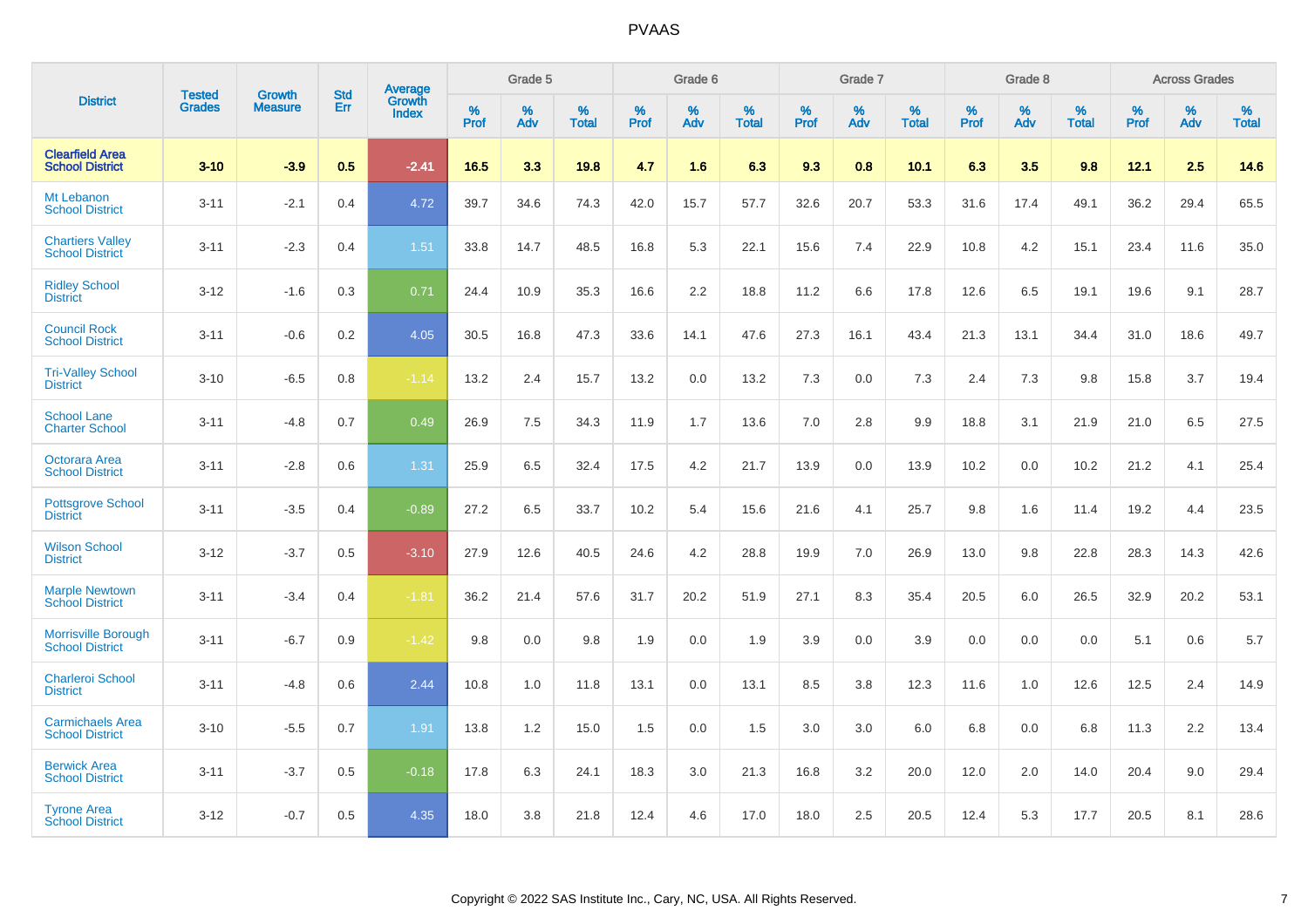|                                                                            | <b>Tested</b> | <b>Growth</b>  | <b>Std</b> | Average                |              | Grade 5  |                   |              | Grade 6  |                   |              | Grade 7  |                   |              | Grade 8  |                   |              | <b>Across Grades</b> |                   |
|----------------------------------------------------------------------------|---------------|----------------|------------|------------------------|--------------|----------|-------------------|--------------|----------|-------------------|--------------|----------|-------------------|--------------|----------|-------------------|--------------|----------------------|-------------------|
| <b>District</b>                                                            | <b>Grades</b> | <b>Measure</b> | Err        | Growth<br><b>Index</b> | $\%$<br>Prof | %<br>Adv | %<br><b>Total</b> | $\%$<br>Prof | %<br>Adv | %<br><b>Total</b> | $\%$<br>Prof | %<br>Adv | %<br><b>Total</b> | $\%$<br>Prof | %<br>Adv | %<br><b>Total</b> | $\%$<br>Prof | %<br>Adv             | %<br><b>Total</b> |
| <b>Clearfield Area</b><br><b>School District</b>                           | $3 - 10$      | $-3.9$         | 0.5        | $-2.41$                | 16.5         | 3.3      | 19.8              | 4.7          | 1.6      | 6.3               | 9.3          | 0.8      | 10.1              | 6.3          | 3.5      | 9.8               | 12.1         | 2.5                  | 14.6              |
| <b>Maritime Academy</b><br><b>Charter School</b>                           | $3 - 10$      | $-3.7$         | 0.6        | 1.10                   | 3.5          | 1.2      | 4.7               | 1.2          | 3.6      | 4.8               | 7.9          | 5.6      | 13.5              | 3.3          | 0.0      | 3.3               | 4.6          | 2.1                  | 6.7               |
| <b>Uniontown Area</b><br><b>School District</b>                            | $3 - 11$      | $-4.0$         | 0.6        | $-0.51$                | 17.1         | 3.8      | 21.0              | 18.7         | 3.7      | 22.4              | 6.5          | 0.9      | 7.5               | 0.0          | 0.0      | 0.0               | 15.0         | 4.4                  | 19.3              |
| <b>Souderton Area</b><br><b>School District</b>                            | $3 - 11$      | 0.8            | 0.3        | 7.15                   | 35.8         | 26.1     | 61.9              | 29.8         | 8.6      | 38.4              | 30.6         | 10.4     | 41.0              | 24.3         | 4.2      | 28.5              | 30.8         | 18.3                 | 49.1              |
| <b>Erie City School</b><br><b>District</b>                                 | $3 - 12$      | $-1.7$         | 0.3        | 1.03                   | 7.6          | 2.4      | 10.0              | 2.9          | 0.5      | 3.4               | 5.9          | 1.6      | 7.4               | 5.2          | 0.3      | 5.5               | 6.4          | 1.4                  | 7.8               |
| <b>Clearfield Area</b><br><b>School District</b>                           | $3 - 10$      | $-3.9$         | 0.5        | $-2.41$                | 16.5         | 3.3      | 19.8              | 4.7          | 1.6      | 6.3               | 9.3          | 0.8      | 10.1              | 6.3          | 3.5      | 9.8               | 12.1         | 2.5                  | 14.6              |
| <b>Chester Charter</b><br><b>Scholars Academy</b><br><b>Charter School</b> | $3 - 12$      | $-3.3$         | 0.8        | 2.00                   | 0.0          | 0.0      | 0.0               | 2.1          | 0.0      | 2.1               | 6.2          | 0.0      | 6.2               | 0.0          | 0.0      | 0.0               | 1.8          | 0.4                  | 2.2               |
| <b>Hampton Township</b><br><b>School District</b>                          | $3 - 11$      | 0.5            | 0.4        | 5.96                   | 33.5         | 35.2     | 68.7              | 30.6         | 12.9     | 43.6              | 33.3         | 26.9     | 60.2              | 33.0         | 21.4     | 54.3              | 33.4         | 29.9                 | 63.3              |
| <b>Boyertown Area</b><br><b>School District</b>                            | $3 - 11$      | $-2.5$         | 0.3        | 1.59                   | 29.0         | 8.5      | 37.4              | 24.6         | 4.6      | 29.2              | 28.2         | 14.4     | 42.6              | 24.8         | 6.0      | 30.8              | 29.1         | 9.0                  | 38.2              |
| <b>Brentwood</b><br><b>Borough School</b><br><b>District</b>               | $3 - 11$      | $-2.3$         | 0.7        | 3.94                   | 25.6         | 4.6      | 30.2              | 8.5          | 2.4      | 11.0              | 9.2          | 0.0      | 9.2               | 19.4         | 1.4      | 20.8              | 19.6         | 5.3                  | 24.9              |
| <b>Scranton School</b><br><b>District</b>                                  | $3 - 12$      | $-3.3$         | 0.5        | $-1.47$                | 10.4         | 0.8      | 11.2              | 2.1          | 1.3      | 3.4               | 3.7          | 1.1      | 4.8               | 3.4          | 2.3      | 5.7               | 7.0          | 1.7                  | 8.6               |
| <b>Colonial School</b><br><b>District</b>                                  | $3 - 11$      | $-0.9$         | 0.3        | 2.48                   | 32.7         | 27.3     | 60.0              | 35.6         | 15.3     | 50.9              | 29.4         | 16.8     | 46.2              | 21.2         | 15.0     | 36.2              | 31.5         | 21.3                 | 52.8              |
| <b>Reynolds School</b><br><b>District</b>                                  | $3 - 10$      | $-3.3$         | 0.8        | 0.34                   | 13.0         | 1.4      | 14.5              | 18.2         | 1.3      | 19.5              | 14.0         | 10.0     | 24.0              | 11.8         | 1.5      | 13.2              | 15.2         | 2.8                  | 18.0              |
| <b>Ligonier Valley</b><br><b>School District</b>                           | $3 - 11$      | $-3.6$         | 0.7        | 1.35                   | 14.6         | 3.7      | 18.3              | 16.5         | 0.0      | 16.5              | 12.3         | 0.0      | 12.3              | 6.9          | 0.0      | 6.9               | 17.2         | 2.9                  | 20.0              |
| <b>North Pocono</b><br><b>School District</b>                              | $3 - 11$      | $-3.6$         | 0.6        | 0.08                   | 34.1         | 6.2      | 40.3              | 12.8         | 1.8      | 14.7              | 24.2         | 8.3      | 32.5              | 19.3         | 7.9      | 27.2              | 27.9         | 10.4                 | 38.3              |
| <b>Lower Dauphin</b><br><b>School District</b>                             | $3 - 11$      | $-1.8$         | 0.4        | 2.03                   | 29.8         | 22.8     | 52.6              | 23.7         | 4.8      | 28.5              | 22.0         | 6.4      | 28.4              | 18.6         | 9.5      | 28.0              | 25.6         | 14.4                 | 39.9              |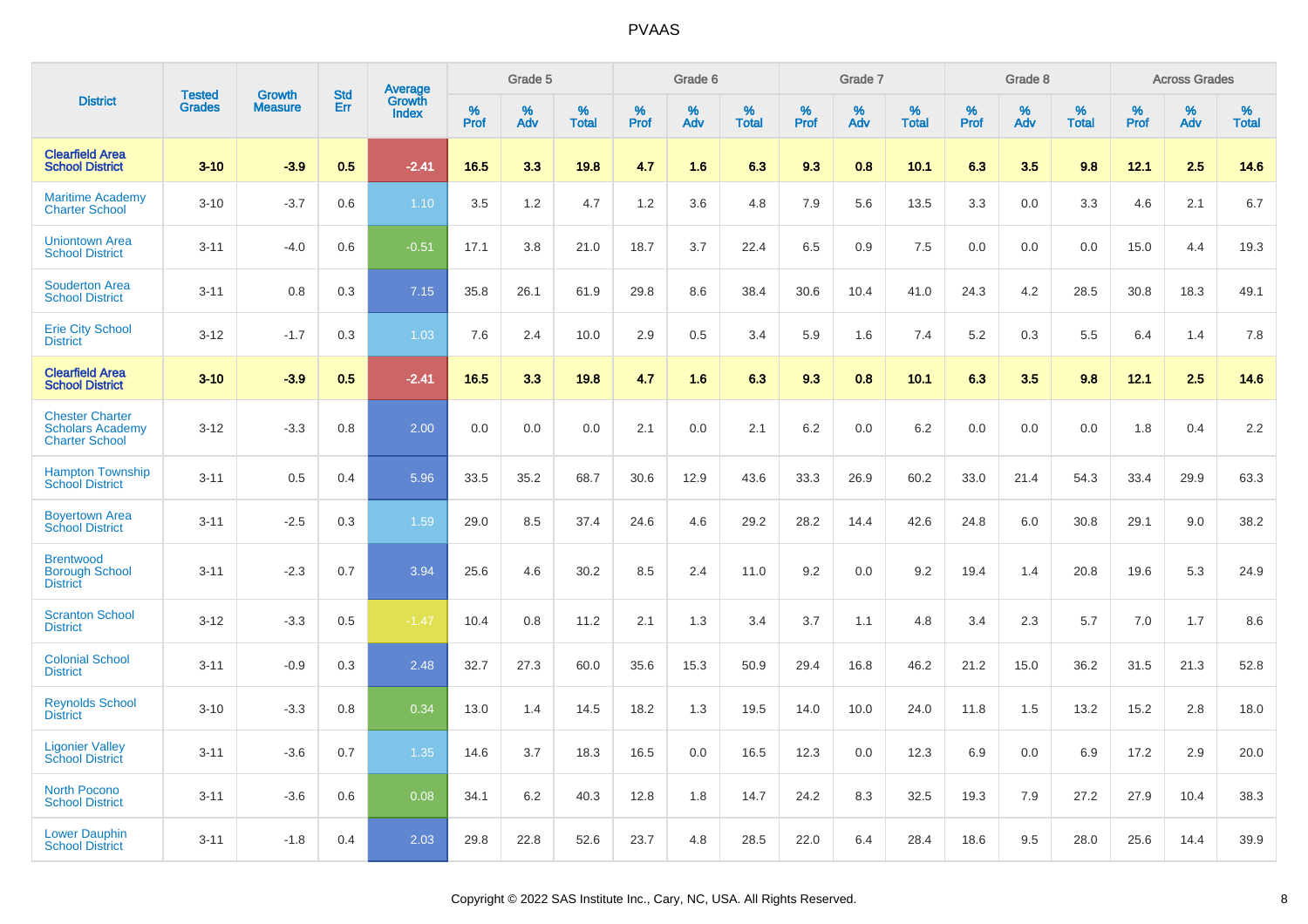|                                                                |                                |                                 | <b>Std</b> | Average                |           | Grade 5  |                   |           | Grade 6  |                   |           | Grade 7  |                      |           | Grade 8  |                   |           | <b>Across Grades</b> |                   |
|----------------------------------------------------------------|--------------------------------|---------------------------------|------------|------------------------|-----------|----------|-------------------|-----------|----------|-------------------|-----------|----------|----------------------|-----------|----------|-------------------|-----------|----------------------|-------------------|
| <b>District</b>                                                | <b>Tested</b><br><b>Grades</b> | <b>Growth</b><br><b>Measure</b> | Err        | Growth<br><b>Index</b> | %<br>Prof | %<br>Adv | %<br><b>Total</b> | %<br>Prof | %<br>Adv | %<br><b>Total</b> | %<br>Prof | %<br>Adv | $\%$<br><b>Total</b> | %<br>Prof | %<br>Adv | %<br><b>Total</b> | %<br>Prof | %<br>Adv             | %<br><b>Total</b> |
| <b>Clearfield Area</b><br><b>School District</b>               | $3 - 10$                       | $-3.9$                          | 0.5        | $-2.41$                | 16.5      | 3.3      | 19.8              | 4.7       | 1.6      | 6.3               | 9.3       | 0.8      | 10.1                 | 6.3       | 3.5      | 9.8               | 12.1      | 2.5                  | 14.6              |
| <b>Oil City Area</b><br><b>School District</b>                 | $3 - 11$                       | $-3.7$                          | 0.5        | 0.74                   | 15.5      | 2.8      | 18.3              | 7.9       | 0.8      | 8.7               | 10.2      | 2.4      | 12.6                 | 3.8       | 0.0      | 3.8               | 13.2      | 2.5                  | 15.8              |
| <b>Arts Academy</b><br><b>Charter School</b>                   | $5-8$                          | $-7.7$                          | 1.1        | $-2.90$                | 7.7       | 0.0      | 7.7               | 2.4       | 0.0      | 2.4               | 8.3       | 0.0      | 8.3                  | 0.0       | 0.0      | 0.0               | 4.4       | 0.0                  | 4.4               |
| <b>Derry Area School</b><br><b>District</b>                    | $3 - 11$                       | $-0.6$                          | 0.6        | 4.16                   | 21.3      | 14.8     | 36.1              | 32.5      | 13.0     | 45.5              | 11.9      | 6.8      | 18.6                 | 10.2      | 6.5      | 16.7              | 23.2      | 13.2                 | 36.4              |
| <b>Wyomissing Area</b><br><b>School District</b>               | $3 - 12$                       | $-3.5$                          | 0.6        | 1.22                   | 32.2      | 13.6     | 45.8              | 30.0      | 7.3      | 37.3              | 12.3      | 6.6      | 18.8                 | 13.6      | 6.4      | 20.0              | 25.7      | 12.9                 | 38.6              |
| Southmoreland<br><b>School District</b>                        | $3 - 11$                       | $-3.6$                          | 0.6        | 3.41                   | 12.6      | 4.2      | 16.8              | 15.6      | 3.7      | 19.3              | 11.1      | 2.8      | 13.9                 | 10.5      | 1.0      | 11.4              | 17.8      | 4.1                  | 21.9              |
| <b>Moon Area School</b><br><b>District</b>                     | $3 - 11$                       | $-2.5$                          | 0.4        | $-1.68$                | 32.1      | 15.8     | 48.0              | 26.9      | 9.1      | 36.0              | 28.0      | 11.5     | 39.4                 | 20.6      | 10.9     | 31.5              | 29.3      | 16.9                 | 46.2              |
| <b>Alliance For</b><br><b>Progress Charter</b><br>School       | $3 - 8$                        | $-5.0$                          | 1.1        | 2.70                   | 0.0       | 0.0      | 0.0               | 0.0       | 0.0      | 0.0               | 0.0       | 0.0      | 0.0                  | 0.0       | 0.0      | 0.0               | 0.6       | 0.0                  | 0.6               |
| <b>Daniel Boone Area</b><br><b>School District</b>             | $3 - 12$                       | $-1.1$                          | 0.5        | 3.78                   | 27.2      | 11.1     | 38.3              | 28.7      | 6.6      | 35.4              | 18.6      | 7.8      | 26.4                 | 13.8      | 2.4      | 16.2              | 25.4      | 7.1                  | 32.4              |
| <b>Danville Area</b><br><b>School District</b>                 | $3 - 11$                       | 1.2                             | 0.5        | 7.01                   | 33.8      | 25.6     | 59.4              | 26.4      | 8.3      | 34.7              | 24.5      | 14.6     | 39.1                 | 19.6      | 9.8      | 29.4              | 27.8      | 17.7                 | 45.5              |
| Chambersburg<br><b>Area School</b><br><b>District</b>          | $3 - 11$                       | $-1.4$                          | 0.3        | 3.43                   | 20.2      | 6.3      | 26.5              | 14.1      | 3.8      | 17.9              | 15.1      | 4.9      | 20.0                 | 11.2      | 4.5      | 15.7              | 16.9      | 5.3                  | 22.3              |
| <b>Keystone Oaks</b><br><b>School District</b>                 | $3 - 11$                       | $-3.0$                          | 0.6        | 0.82                   | 26.0      | 20.3     | 46.3              | 19.5      | 11.5     | 31.0              | 19.5      | 10.6     | 30.1                 | 17.5      | 12.3     | 29.8              | 25.2      | 15.8                 | 41.0              |
| <b>East Pennsboro</b><br><b>Area School</b><br><b>District</b> | $3 - 11$                       | $-2.6$                          | 0.5        | 1.39                   | 24.8      | 3.0      | 27.8              | 9.9       | 3.7      | 13.7              | 11.8      | 2.4      | 14.1                 | 10.3      | 4.2      | 14.6              | 18.3      | $6.2\,$              | 24.5              |
| Columbia Borough<br><b>School District</b>                     | $3 - 12$                       | $-4.8$                          | 0.7        | $-0.49$                | 15.1      | 1.4      | 16.4              | 1.4       | 0.0      | 1.4               | 6.2       | 1.5      | 7.7                  | 0.0       | 0.0      | 0.0               | 8.7       | 1.4                  | 10.0              |
| <b>Bensalem</b><br><b>Township School</b><br><b>District</b>   | $3 - 11$                       | $-2.0$                          | 0.3        | 0.26                   | 9.4       | 4.3      | 13.7              | 13.0      | 2.3      | 15.3              | 9.8       | 4.6      | 14.3                 | 8.2       | 1.9      | 10.1              | 12.0      | 3.5                  | 15.5              |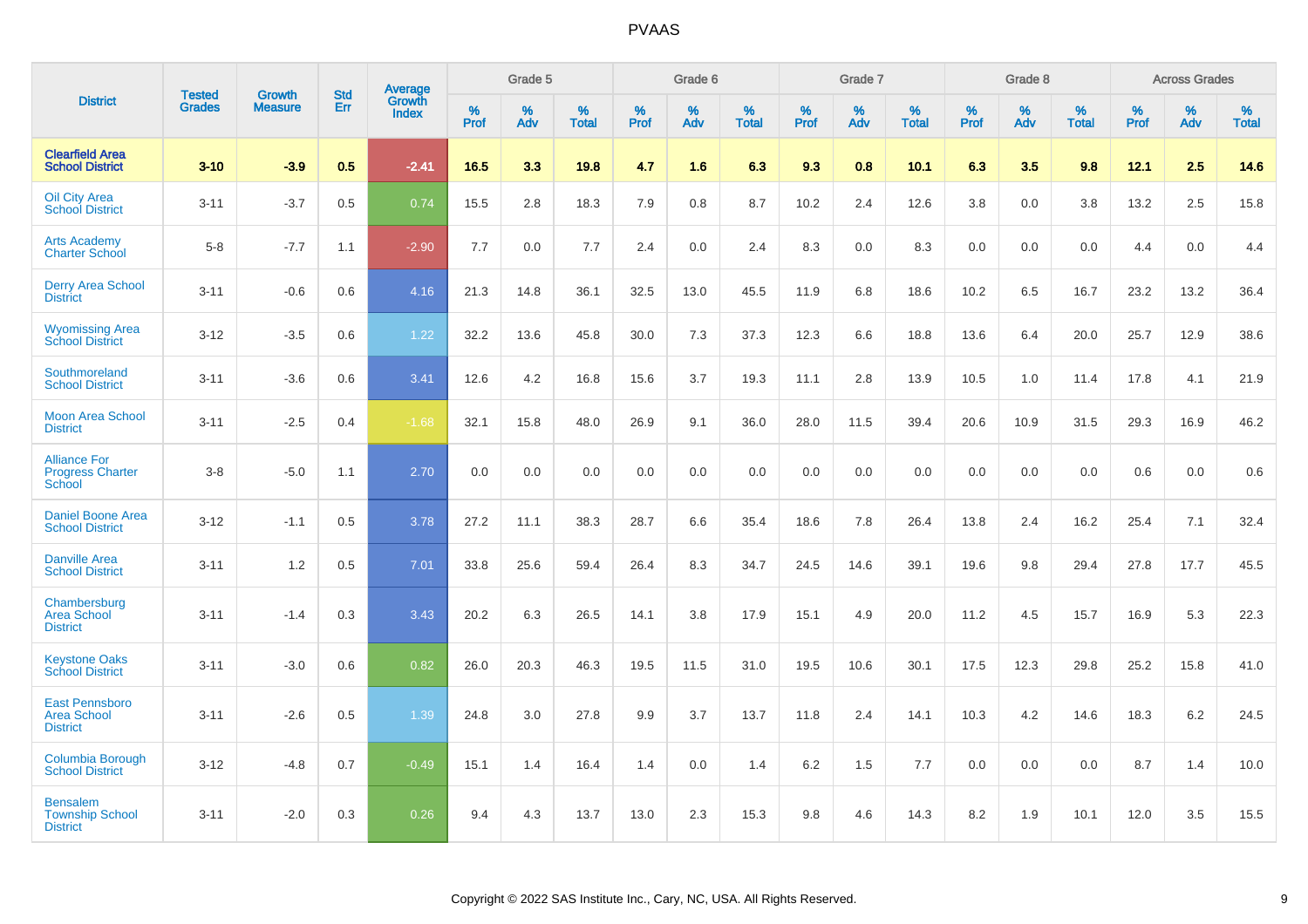|                                                                  | <b>Tested</b> |                                 | <b>Std</b> | Average                       |              | Grade 5  |                   |           | Grade 6  |                   |           | Grade 7  |                   |           | Grade 8  |                   |           | <b>Across Grades</b> |                   |
|------------------------------------------------------------------|---------------|---------------------------------|------------|-------------------------------|--------------|----------|-------------------|-----------|----------|-------------------|-----------|----------|-------------------|-----------|----------|-------------------|-----------|----------------------|-------------------|
| <b>District</b>                                                  | <b>Grades</b> | <b>Growth</b><br><b>Measure</b> | <b>Err</b> | <b>Growth</b><br><b>Index</b> | $\%$<br>Prof | %<br>Adv | %<br><b>Total</b> | %<br>Prof | %<br>Adv | %<br><b>Total</b> | %<br>Prof | %<br>Adv | %<br><b>Total</b> | %<br>Prof | %<br>Adv | %<br><b>Total</b> | %<br>Prof | %<br>Adv             | %<br><b>Total</b> |
| <b>Clearfield Area</b><br><b>School District</b>                 | $3 - 10$      | $-3.9$                          | 0.5        | $-2.41$                       | 16.5         | 3.3      | 19.8              | 4.7       | 1.6      | 6.3               | 9.3       | 0.8      | 10.1              | 6.3       | 3.5      | 9.8               | 12.1      | 2.5                  | 14.6              |
| Mechanicsburg<br><b>Area School</b><br><b>District</b>           | $3 - 11$      | $-1.3$                          | 0.4        | 1.94                          | 27.0         | 14.7     | 41.8              | 16.3      | 2.8      | 19.1              | 20.3      | 5.4      | 25.8              | 14.5      | 4.6      | 19.1              | 24.3      | 10.0                 | 34.2              |
| <b>Armstrong School</b><br><b>District</b>                       | $3 - 11$      | 0.7                             | 0.3        | 11.41                         | 25.3         | 10.5     | 35.8              | 26.6      | 13.3     | 39.9              | 21.4      | 4.3      | 25.7              | 20.5      | 3.8      | 24.3              | 25.7      | 9.4                  | 35.1              |
| <b>People For People</b><br><b>Charter School</b>                | $3 - 12$      | $-1.1$                          | 1.0        | 3.27                          | 0.0          | 0.0      | 0.0               | 0.0       | 0.0      | 0.0               | 2.4       | 0.0      | 2.4               | 0.0       | 0.0      | 0.0               | 1.3       | 0.0                  | 1.3               |
| <b>Peters Township</b><br><b>School District</b>                 | $3 - 11$      | 0.5                             | 0.4        | 5.86                          | 37.8         | 32.6     | 70.4              | 35.7      | 24.9     | 60.6              | 33.1      | 29.1     | 62.2              | 35.1      | 13.0     | 48.2              | 35.8      | 30.6                 | 66.3              |
| Elizabethtown<br><b>Area School</b><br><b>District</b>           | $3 - 12$      | 0.2                             | 0.4        | 10.73                         | 29.9         | 22.6     | 52.6              | 22.2      | 10.9     | 33.1              | 20.8      | 2.8      | 23.7              | 20.8      | 3.3      | 24.1              | 26.7      | 14.6                 | 41.2              |
| <b>Tulpehocken Area</b><br><b>School District</b>                | $3 - 12$      | $-1.2$                          | 0.6        | 1.70                          | 29.9         | 18.4     | 48.3              | 15.7      | 11.8     | 27.4              | 18.4      | 5.8      | 24.3              | 14.3      | 2.7      | 17.0              | 21.6      | 11.0                 | 32.6              |
| <b>Weatherly Area</b><br><b>School District</b>                  | $3 - 11$      | $-6.9$                          | 1.1        | $-1.18$                       | 26.9         | 7.7      | 34.6              | 12.1      | 0.0      | 12.1              | 6.9       | $0.0\,$  | 6.9               | 5.6       | 0.0      | 5.6               | 15.1      | 4.0                  | 19.1              |
| Community<br>Academy Of<br>Philadelphia<br><b>Charter School</b> | $3 - 11$      | $-5.7$                          | 0.9        | $-0.37$                       | 4.9          | 2.4      | 7.3               | 0.0       | 0.0      | 0.0               | 0.0       | 0.0      | 0.0               | 0.0       | 0.0      | 0.0               | 2.4       | 1.0                  | 3.5               |
| Shenandoah<br><b>Valley School</b><br><b>District</b>            | $3 - 11$      | $-5.1$                          | 0.8        | 0.47                          | 11.9         | 3.0      | 14.9              | 19.6      | 2.0      | 21.6              | 1.7       | 3.4      | 5.1               | 3.6       | 0.0      | 3.6               | 12.0      | 3.5                  | 15.5              |
| <b>Neshannock</b><br><b>Township School</b><br><b>District</b>   | $3 - 10$      | $-3.2$                          | 0.7        | 0.96                          | 26.7         | 15.6     | 42.2              | 30.9      | 13.2     | 44.1              | 20.0      | 7.0      | 27.0              | 15.6      | 3.9      | 19.5              | 23.6      | 9.2                  | 32.8              |
| <b>Harbor Creek</b><br><b>School District</b>                    | $3 - 11$      | $-3.0$                          | 0.5        | 0.88                          | 35.1         | 17.5     | 52.6              | 35.8      | 14.2     | 50.0              | 25.9      | 13.3     | 39.2              | 20.8      | 7.1      | 27.9              | 32.8      | 17.9                 | 50.6              |
| <b>West Jefferson</b><br><b>Hills School District</b>            | $3 - 11$      | $-1.1$                          | 0.4        | 3.34                          | 35.0         | 17.5     | 52.5              | 24.8      | 3.3      | 28.0              | 22.8      | 6.3      | 29.1              | 21.7      | 4.4      | 26.1              | 30.8      | 13.4                 | 44.3              |
| <b>Ambridge Area</b><br><b>School District</b>                   | $3 - 12$      | $-3.4$                          | 0.6        | $-0.98$                       | 17.8         | 5.1      | 22.9              | 13.2      | 0.9      | 14.2              | 11.9      | 0.8      | 12.7              | 10.7      | 0.8      | 11.6              | 15.7      | 5.2                  | 20.8              |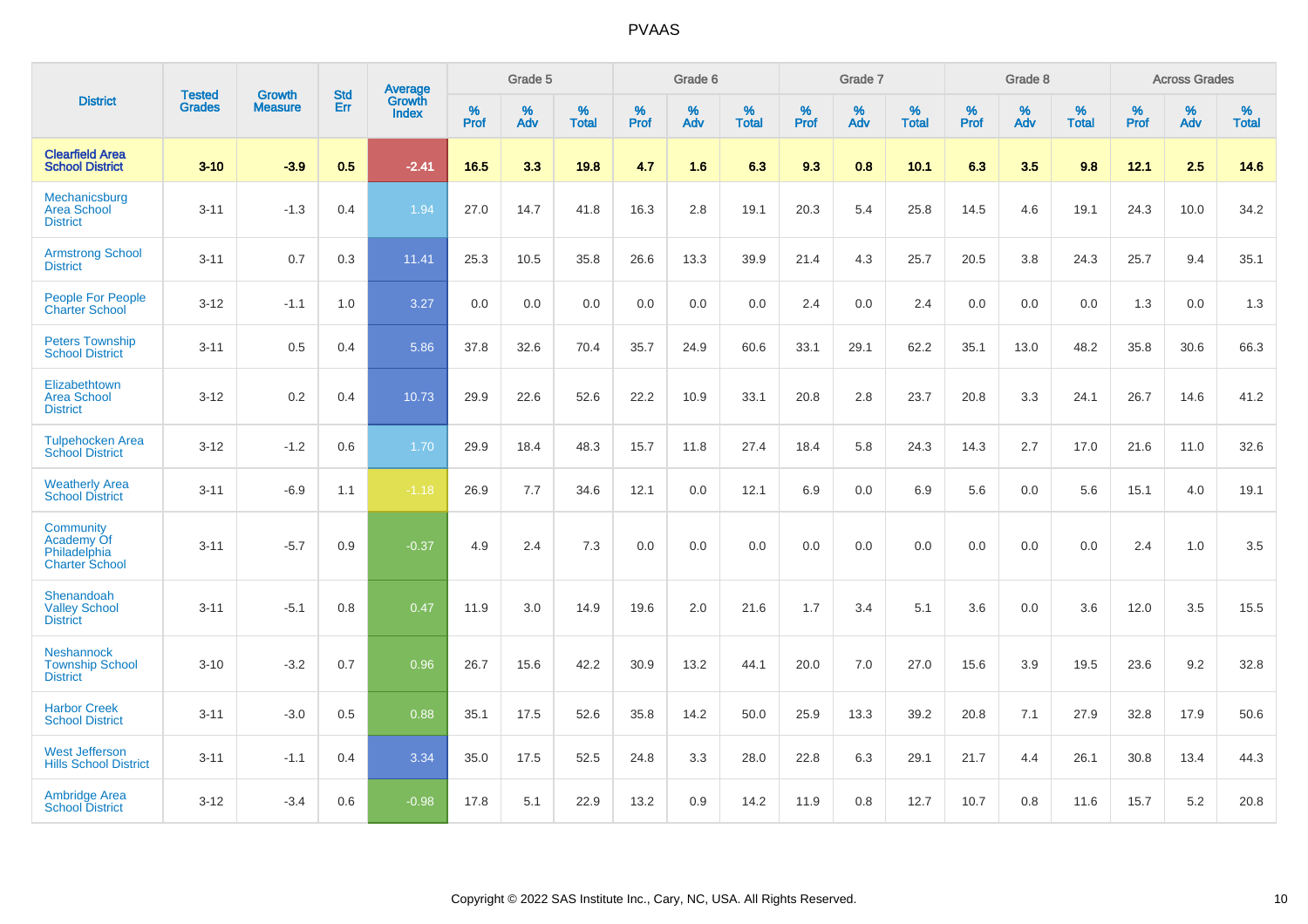|                                                                        | <b>Tested</b> | <b>Growth</b>  | <b>Std</b> | Average                       |           | Grade 5  |                   |           | Grade 6  |                   |           | Grade 7  |                   |           | Grade 8  |                   |           | <b>Across Grades</b> |                   |
|------------------------------------------------------------------------|---------------|----------------|------------|-------------------------------|-----------|----------|-------------------|-----------|----------|-------------------|-----------|----------|-------------------|-----------|----------|-------------------|-----------|----------------------|-------------------|
| <b>District</b>                                                        | <b>Grades</b> | <b>Measure</b> | Err        | <b>Growth</b><br><b>Index</b> | %<br>Prof | %<br>Adv | %<br><b>Total</b> | %<br>Prof | %<br>Adv | %<br><b>Total</b> | %<br>Prof | %<br>Adv | %<br><b>Total</b> | %<br>Prof | %<br>Adv | %<br><b>Total</b> | %<br>Prof | %<br>Adv             | %<br><b>Total</b> |
| <b>Clearfield Area</b><br><b>School District</b>                       | $3 - 10$      | $-3.9$         | 0.5        | $-2.41$                       | 16.5      | 3.3      | 19.8              | 4.7       | 1.6      | 6.3               | 9.3       | 0.8      | 10.1              | 6.3       | 3.5      | 9.8               | 12.1      | 2.5                  | 14.6              |
| <b>Lincoln Park</b><br><b>Performing Arts</b><br><b>Charter School</b> | $7 - 11$      | $-4.4$         | 1.0        | $-0.45$                       |           |          |                   |           |          |                   | 33.9      | 5.4      | 39.3              | 11.5      | 3.4      | 14.9              | 20.3      | 4.2                  | 24.5              |
| <b>Lakeland School</b><br><b>District</b>                              | $3 - 11$      | $-2.1$         | 0.6        | 0.56                          | 29.3      | 2.7      | 32.0              | 25.5      | 6.4      | 31.9              | 26.9      | 4.8      | 31.7              | 5.7       | 0.0      | 5.7               | 24.0      | 5.5                  | 29.5              |
| <b>Penn Cambria</b><br><b>School District</b>                          | $3 - 11$      | $-1.7$         | 0.6        | 3.05                          | 23.8      | 1.8      | 25.7              | 20.6      | 2.0      | 22.6              | 12.3      | 0.0      | 12.3              | 11.8      | 1.6      | 13.4              | 18.9      | 3.5                  | 22.5              |
| <b>Collegium Charter</b><br>School                                     | $3 - 10$      | $-1.0$         | 0.4        | 2.29                          | 15.6      | 3.0      | 18.6              | 10.6      | 1.1      | 11.6              | 8.0       | 2.3      | 10.3              | 7.6       | 2.8      | 10.3              | 14.4      | 3.4                  | 17.8              |
| <b>Wyoming Valley</b><br>West School<br><b>District</b>                | $3 - 11$      | $-0.6$         | 0.5        | 1.83                          | 9.2       | 2.7      | 11.9              | 13.8      | 2.1      | 15.9              | 10.8      | 0.0      | 10.8              | 10.5      | 2.9      | 13.4              | 11.8      | 2.4                  | 14.3              |
| <b>Millersburg Area</b><br><b>School District</b>                      | $3 - 11$      | $-2.3$         | 0.8        | 3.45                          | 37.2      | 19.6     | 56.9              | 15.1      | 3.8      | 18.9              | 18.8      | 1.6      | 20.3              | 8.1       | 1.6      | 9.7               | 23.6      | 9.2                  | 32.8              |
| <b>Propel Charter</b><br>School - East                                 | $3 - 8$       | $-4.2$         | 1.0        | 1.61                          | 2.5       | 0.0      | 2.5               | 11.4      | 0.0      | 11.4              | 9.4       | 3.1      | 12.5              | 0.0       | 0.0      | 0.0               | 9.4       | 0.5                  | 9.9               |
| <b>West Allegheny</b><br><b>School District</b>                        | $3 - 12$      | 1.0            | 0.4        | 10.83                         | 32.7      | 40.9     | 73.6              | 33.6      | 21.4     | 55.0              | 27.5      | 20.6     | 48.1              | 23.4      | 11.2     | 34.6              | 31.3      | 30.8                 | 62.1              |
| <b>Wyalusing Area</b><br><b>School District</b>                        | $3 - 12$      | 1.6            | 0.6        | 7.67                          | 12.0      | 4.8      | 16.9              | 17.8      | 4.0      | 21.8              | 14.6      | 7.9      | 22.5              | 9.6       | 1.0      | 10.6              | 16.5      | 5.1                  | 21.5              |
| <b>Palisades School</b><br><b>District</b>                             | $3 - 11$      | 1.0            | 0.6        | 4.66                          | 33.3      | 16.7     | 50.0              | 27.6      | 4.1      | 31.6              | 32.4      | 6.9      | 39.2              | 19.3      | 1.1      | 20.4              | 31.4      | 13.6                 | 45.0              |
| <b>West Shore School</b><br><b>District</b>                            | $3 - 12$      | $-1.6$         | 0.3        | $-1.96$                       | 26.7      | 11.3     | 38.1              | 24.5      | 4.3      | 28.8              | 13.5      | 7.4      | 20.9              | 16.1      | 7.2      | 23.3              | 22.8      | 10.8                 | 33.5              |
| <b>South Allegheny</b><br><b>School District</b>                       | $3 - 11$      | $-5.4$         | 0.9        | $-1.61$                       | 25.9      | 1.7      | 27.6              | 2.0       | 2.0      | 4.1               | 7.9       | 2.6      | 10.5              | 12.5      | 2.5      | 15.0              | 16.9      | 2.7                  | 19.6              |
| <b>New Kensington-</b><br><b>Arnold School</b><br><b>District</b>      | $3 - 11$      | $-1.9$         | 0.6        | 6.23                          | 9.1       | 0.9      | 10.0              | 12.5      | 5.8      | 18.3              | 4.4       | $0.0\,$  | 4.4               | 1.2       | 0.0      | 1.2               | 11.4      | 2.6                  | 14.0              |
| <b>East Allegheny</b><br><b>School District</b>                        | $3 - 11$      | $-3.9$         | 0.7        | $-0.28$                       | 9.1       | 3.4      | 12.5              | 8.5       | 2.4      | 11.0              | 13.8      | 0.0      | 13.8              | 5.8       | 0.0      | 5.8               | 9.0       | 2.1                  | 11.1              |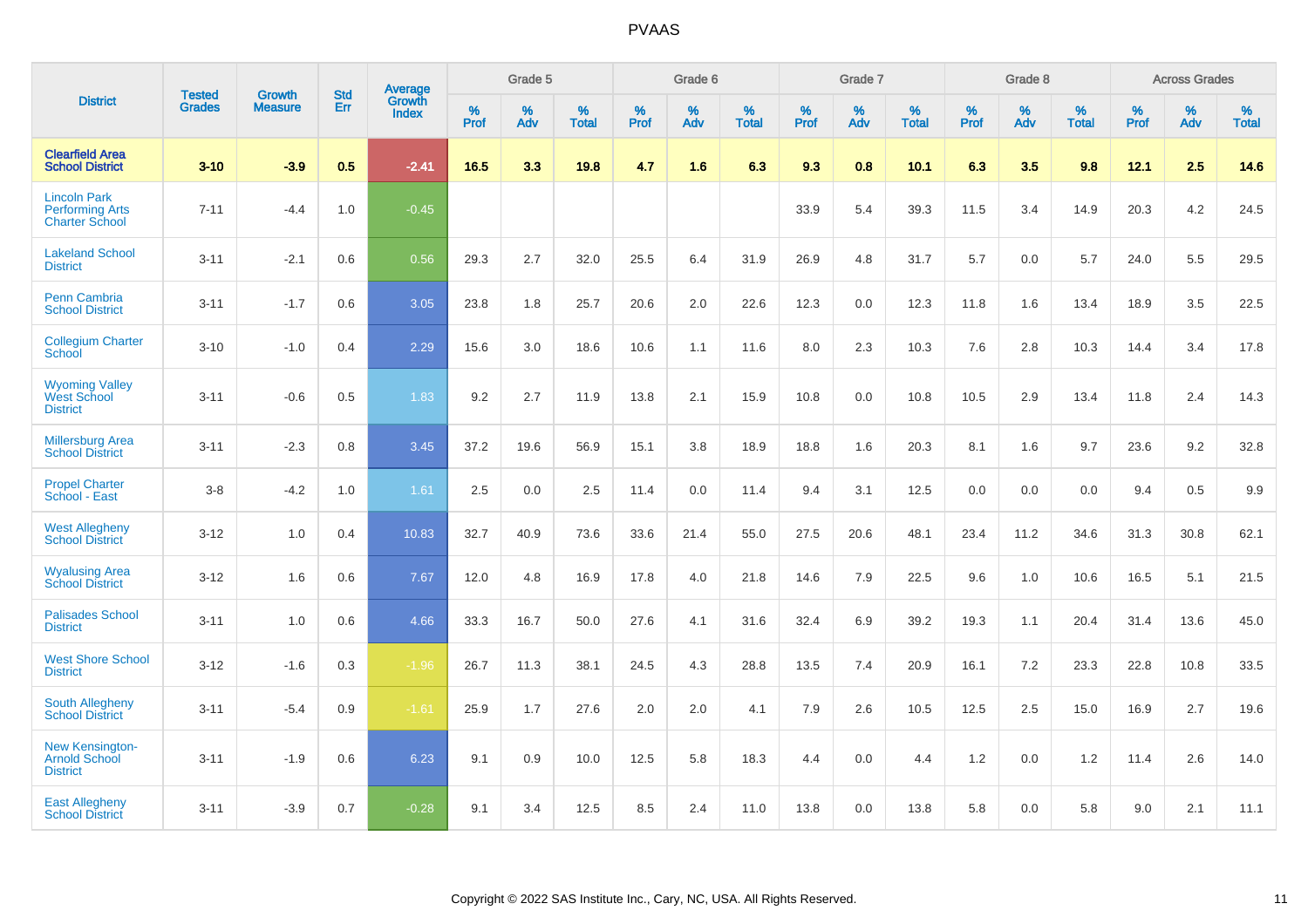|                                                           | <b>Tested</b> | <b>Growth</b>  | <b>Std</b> | Average         |                     | Grade 5  |                   |                     | Grade 6  |                   |                     | Grade 7  |                   |                     | Grade 8  |                   |                     | <b>Across Grades</b> |                   |
|-----------------------------------------------------------|---------------|----------------|------------|-----------------|---------------------|----------|-------------------|---------------------|----------|-------------------|---------------------|----------|-------------------|---------------------|----------|-------------------|---------------------|----------------------|-------------------|
| <b>District</b>                                           | <b>Grades</b> | <b>Measure</b> | Err        | Growth<br>Index | $\%$<br><b>Prof</b> | %<br>Adv | %<br><b>Total</b> | $\%$<br><b>Prof</b> | %<br>Adv | %<br><b>Total</b> | $\%$<br><b>Prof</b> | %<br>Adv | %<br><b>Total</b> | $\%$<br><b>Prof</b> | %<br>Adv | %<br><b>Total</b> | $\%$<br><b>Prof</b> | %<br>Adv             | %<br><b>Total</b> |
| <b>Clearfield Area</b><br><b>School District</b>          | $3 - 10$      | $-3.9$         | 0.5        | $-2.41$         | 16.5                | 3.3      | 19.8              | 4.7                 | 1.6      | 6.3               | 9.3                 | 0.8      | 10.1              | 6.3                 | 3.5      | 9.8               | 12.1                | 2.5                  | 14.6              |
| <b>Steel Valley</b><br><b>School District</b>             | $3 - 11$      | $-2.8$         | 0.7        | 4.51            | 12.0                | 2.4      | 14.5              | 11.3                | 6.4      | 17.7              | 18.1                | 4.8      | 22.9              | 9.5                 | 4.0      | 13.5              | 18.3                | $7.3$                | 25.6              |
| <b>Schuylkill Haven</b><br>Area School<br><b>District</b> | $3 - 11$      | $-3.0$         | 0.7        | 2.62            | 11.9                | 1.2      | 13.1              | 4.9                 | 1.2      | 6.2               | 20.0                | 4.2      | 24.2              | 5.8                 | 0.0      | 5.8               | 17.6                | 5.5                  | 23.1              |
| <b>Abington Heights</b><br><b>School District</b>         | $3 - 11$      | $-1.7$         | 0.5        | 0.31            | 29.2                | 13.3     | 42.5              | 21.1                | 6.7      | 27.8              | 31.5                | 7.9      | 39.4              |                     |          |                   | 30.5                | 14.3                 | 44.8              |
| <b>Fairview School</b><br><b>District</b>                 | $3 - 11$      | $-0.6$         | 0.5        | 3.58            | 31.8                | 12.7     | 44.4              | 24.8                | 11.3     | 36.1              | 29.4                | 11.6     | 41.1              | 30.8                | 12.0     | 42.9              | 32.4                | 15.4                 | 47.7              |
| <b>Dover Area School</b><br><b>District</b>               | $3 - 12$      | $-1.9$         | 0.4        | 0.24            | 24.5                | 8.2      | 32.7              | 24.5                | 3.6      | 28.1              | 22.4                | 9.0      | 31.4              | 14.1                | 6.2      | 20.3              | 24.8                | 10.2                 | 35.0              |
| <b>Mifflin County</b><br><b>School District</b>           | $3 - 11$      | 1.8            | 0.3        | 8.99            | 26.6                | 10.4     | 37.0              | 13.8                | 4.6      | 18.4              | 10.3                | 3.8      | 14.1              | 10.7                | 1.5      | 12.2              | 17.7                | 5.5                  | 23.2              |
| <b>Roberto Clemente</b><br><b>Charter School</b>          | $3 - 12$      | $-4.0$         | 0.9        | 1.79            | 5.6                 | 0.0      | 5.6               | 0.0                 | 0.0      | 0.0               | 0.0                 | 0.0      | 0.0               | 0.0                 | 0.0      | 0.0               | 3.0                 | 0.0                  | 3.0               |
| <b>Spring Grove Area</b><br><b>School District</b>        | $3 - 11$      | $-1.9$         | 0.4        | 1.46            | 30.9                | 11.5     | 42.4              | 31.2                | 15.8     | 47.0              | 23.2                | 11.2     | 34.4              | 5.2                 | 3.2      | 8.4               | 26.1                | 15.4                 | 41.5              |
| <b>Garnet Valley</b><br><b>School District</b>            | $3 - 10$      | $-2.1$         | 0.4        | $-2.57$         | 26.5                | 22.8     | 49.3              | 30.8                | 18.2     | 49.0              | 28.0                | 20.7     | 48.7              | 21.5                | 10.3     | 31.8              | 29.2                | 18.6                 | 47.8              |
| Lampeter-<br><b>Strasburg School</b><br><b>District</b>   | $3 - 12$      | $-0.2$         | 0.4        | 3.38            | 38.6                | 13.5     | 52.2              | 32.4                | 4.9      | 37.2              | 36.0                | 7.1      | 43.2              | 22.6                | 10.6     | 33.2              | 34.5                | 12.8                 | 47.4              |
| <b>Butler Area School</b><br><b>District</b>              | $3 - 11$      | 0.7            | 0.3        | 9.95            | 36.3                | 13.7     | 50.0              | 23.1                | 5.4      | 28.5              | 15.2                | 9.0      | 24.2              | 16.4                | 9.0      | 25.4              | 25.4                | 11.6                 | 37.0              |
| <b>Cornell School</b><br><b>District</b>                  | $3 - 11$      | $-3.1$         | 1.1        | 4.74            | 10.0                | 6.7      | 16.7              | 14.0                | 0.0      | 14.0              | $7.7$               | 0.0      | 7.7               | $0.0\,$             | 0.0      | 0.0               | 12.2                | 2.8                  | 15.0              |
| South Middleton<br><b>School District</b>                 | $3 - 11$      | $-1.1$         | 0.5        | 2.74            | 28.8                | 22.7     | 51.5              | 23.8                | 4.0      | 27.8              | 20.7                | 7.1      | 27.8              | 16.8                | 9.2      | 26.0              | 25.9                | 15.1                 | 41.0              |
| Wissahickon<br><b>School District</b>                     | $3 - 10$      | $-0.4$         | 0.3        | 4.99            | 32.3                | 30.1     | 62.4              | 34.5                | 16.2     | 50.7              | 31.3                | 19.5     | 50.8              | 20.0                | 17.9     | 37.9              | 30.3                | 27.2                 | 57.4              |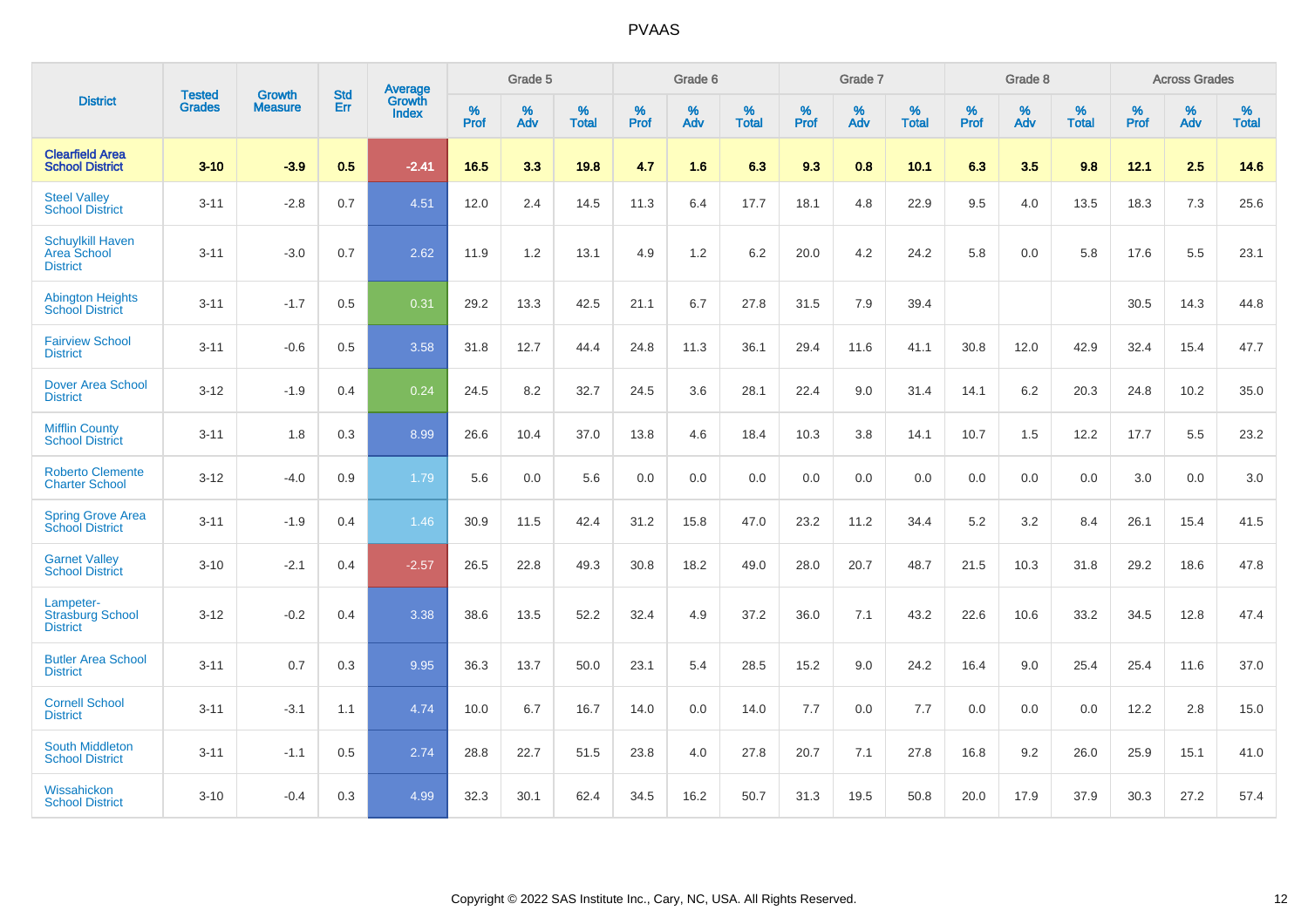|                                                                   | <b>Tested</b> | <b>Growth</b>  | <b>Std</b> | <b>Average</b><br>Growth |           | Grade 5  |                   |           | Grade 6  |                   |           | Grade 7  |                   |           | Grade 8  |                   |              | <b>Across Grades</b> |                   |
|-------------------------------------------------------------------|---------------|----------------|------------|--------------------------|-----------|----------|-------------------|-----------|----------|-------------------|-----------|----------|-------------------|-----------|----------|-------------------|--------------|----------------------|-------------------|
| <b>District</b>                                                   | <b>Grades</b> | <b>Measure</b> | <b>Err</b> | <b>Index</b>             | %<br>Prof | %<br>Adv | %<br><b>Total</b> | %<br>Prof | %<br>Adv | %<br><b>Total</b> | %<br>Prof | %<br>Adv | %<br><b>Total</b> | %<br>Prof | %<br>Adv | %<br><b>Total</b> | $\%$<br>Prof | %<br>Adv             | %<br><b>Total</b> |
| <b>Clearfield Area</b><br><b>School District</b>                  | $3 - 10$      | $-3.9$         | 0.5        | $-2.41$                  | 16.5      | 3.3      | 19.8              | 4.7       | 1.6      | 6.3               | 9.3       | 0.8      | 10.1              | 6.3       | 3.5      | 9.8               | 12.1         | 2.5                  | 14.6              |
| <b>Lehigh Valley</b><br>Academy Regional<br><b>Charter School</b> | $3 - 11$      | $-3.0$         | 0.5        | $-1.04$                  | 22.5      | 7.5      | 30.0              | 16.4      | 3.1      | 19.5              | 7.4       | 1.8      | 9.3               | 5.5       | 0.9      | 6.4               | 17.4         | 4.4                  | 21.8              |
| <b>Southern York</b><br><b>County School</b><br><b>District</b>   | $3 - 11$      | $-0.3$         | 0.5        | 7.16                     | 25.6      | 7.0      | 32.7              | 36.1      | 8.9      | 45.0              | 18.8      | 5.4      | 24.3              | 11.5      | 3.0      | 14.5              | 25.1         | 8.0                  | 33.0              |
| <b>Central Greene</b><br><b>School District</b>                   | $3 - 11$      | $-1.8$         | 0.6        | 2.52                     | 16.5      | 2.9      | 19.4              | 17.1      | 0.0      | 17.1              | 11.7      | 5.8      | 17.5              | 9.3       | 0.9      | 10.2              | 14.7         | 3.7                  | 18.4              |
| <b>Blairsville-</b><br><b>Saltsburg School</b><br><b>District</b> | $3 - 11$      | $-2.7$         | 0.6        | 2.20                     | 28.9      | 20.6     | 49.5              | 15.4      | 9.9      | 25.3              | 19.4      | 8.2      | 27.6              | 18.8      | 8.2      | 27.1              | 22.2         | 12.6                 | 34.8              |
| <b>Upper Merion Area</b><br><b>School District</b>                | $3 - 11$      | $-1.3$         | 0.4        | 3.72                     | 34.4      | 16.7     | 51.1              | 27.9      | 11.7     | 39.6              | 26.4      | 7.1      | 33.5              | 11.7      | 7.8      | 19.4              | 26.8         | 17.0                 | 43.8              |
| <b>Upper Darby</b><br><b>School District</b>                      | $3 - 12$      | $-0.4$         | 0.3        | 5.21                     | 12.6      | 3.0      | 15.6              | 6.9       | 0.7      | 7.6               | 5.4       | 2.9      | 8.3               | 7.5       | 1.4      | 8.8               | 10.5         | $2.2\,$              | 12.8              |
| <b>Moniteau School</b><br><b>District</b>                         | $3 - 11$      | $-2.7$         | 0.7        | $-0.13$                  | 32.5      | 8.4      | 41.0              | 22.9      | 8.4      | 31.3              | 11.0      | 2.4      | 13.4              | 11.1      | 0.0      | 11.1              | 23.7         | 9.2                  | 32.9              |
| <b>York Academy</b><br><b>Regional Charter</b><br>School          | $3 - 11$      | $-4.4$         | 0.8        | 1.08                     | 10.0      | 11.7     | 21.7              | 13.6      | 6.8      | 20.3              | 7.3       | 5.4      | 12.7              | 19.3      | 0.0      | 19.3              | 18.4         | 9.5                  | 27.9              |
| <b>Propel Charter</b><br>School-Montour                           | $3 - 10$      | $-2.8$         | 0.7        | 1.07                     | 4.9       | 1.6      | 6.6               | 4.6       | 0.0      | 4.6               | 3.1       | 0.0      | 3.1               | 3.2       | 0.0      | 3.2               | 4.8          | 1.6                  | 6.4               |
| <b>North Allegheny</b><br><b>School District</b>                  | $3 - 11$      | 0.3            | 0.3        | 4.51                     | 38.5      | 35.1     | 73.5              | 35.2      | 13.4     | 48.6              | 31.8      | 23.8     | 55.6              | 25.9      | 16.5     | 42.4              | 34.1         | 26.8                 | 60.9              |
| <b>South Fayette</b><br><b>Township School</b><br><b>District</b> | $3 - 11$      | 0.2            | 0.4        | 6.88                     | 37.5      | 23.5     | 61.0              | 40.8      | 18.4     | 59.2              | 35.5      | 24.3     | 59.8              | 30.9      | 20.9     | 51.8              | 35.4         | 28.3                 | 63.7              |
| <b>Chichester School</b><br><b>District</b>                       | $3 - 11$      | $-3.7$         | 0.7        | 1.84                     | 6.7       | 1.1      | 7.9               | 6.8       | 2.7      | 9.5               | 5.0       | 6.2      | 11.2              | 4.2       | 0.0      | 4.2               | 9.0          | 3.2                  | 12.2              |
| <b>Valley View School</b><br><b>District</b>                      | $3 - 11$      | $-2.3$         | 0.8        | 1.14                     | 26.2      | 0.9      | 27.1              | 5.8       | 1.2      | 6.9               | 9.8       | 2.4      | 12.2              | 7.9       | 0.0      | 7.9               | 18.2         | 2.7                  | 20.9              |
| <b>Mid Valley School</b><br><b>District</b>                       | $3 - 10$      | 1.5            | 0.6        | 5.23                     | 22.9      | 10.4     | 33.3              | 15.0      | 2.4      | 17.3              | 15.3      | 0.0      | 15.3              | 6.7       | 0.7      | 7.4               | 17.5         | 4.6                  | 22.0              |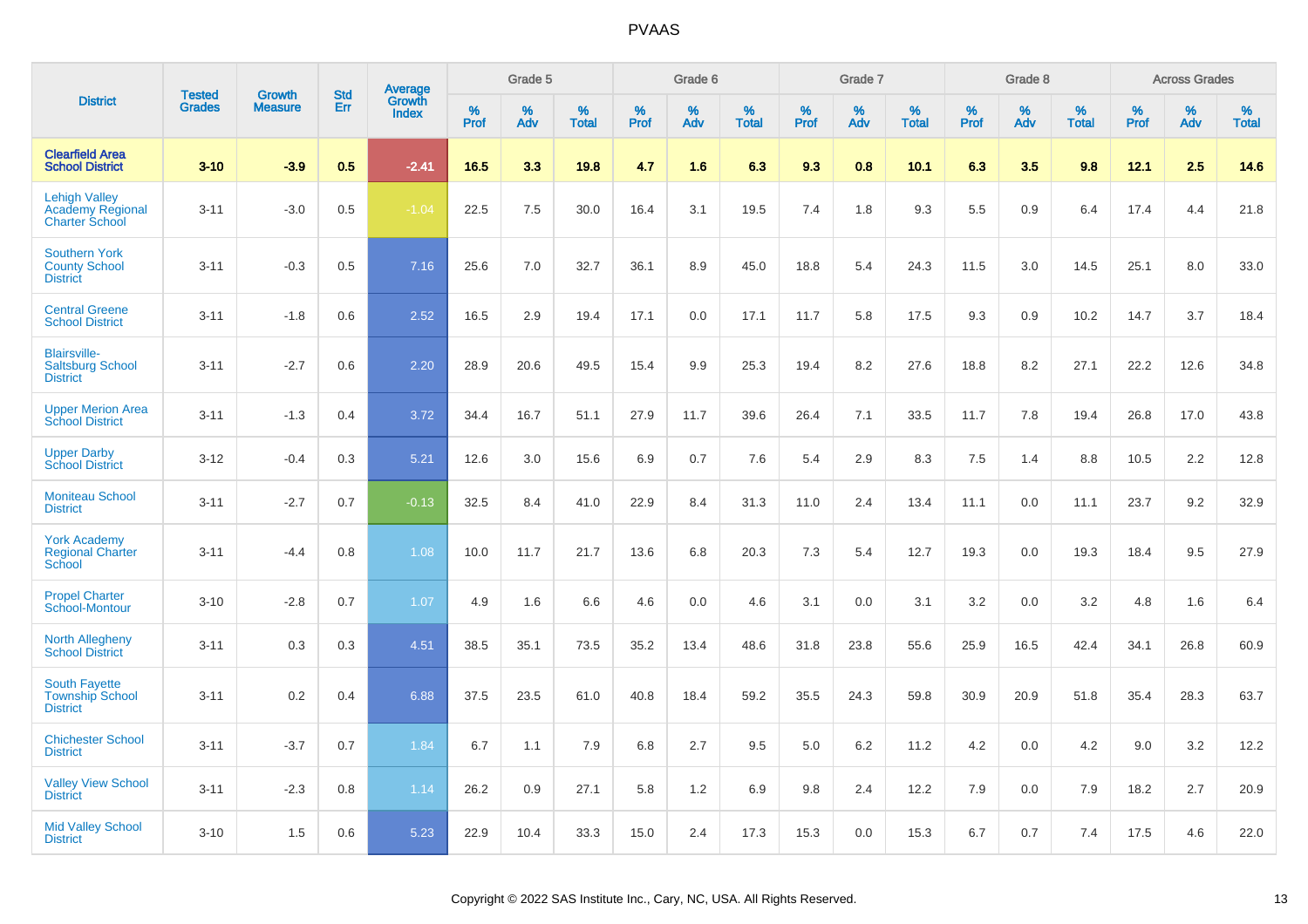|                                                                     | <b>Tested</b> | <b>Growth</b>  | <b>Std</b> | Average                |              | Grade 5  |                   |              | Grade 6  |                   |              | Grade 7  |                   |              | Grade 8  |                   |              | <b>Across Grades</b> |                   |
|---------------------------------------------------------------------|---------------|----------------|------------|------------------------|--------------|----------|-------------------|--------------|----------|-------------------|--------------|----------|-------------------|--------------|----------|-------------------|--------------|----------------------|-------------------|
| <b>District</b>                                                     | <b>Grades</b> | <b>Measure</b> | Err        | Growth<br><b>Index</b> | $\%$<br>Prof | %<br>Adv | %<br><b>Total</b> | $\%$<br>Prof | %<br>Adv | %<br><b>Total</b> | $\%$<br>Prof | %<br>Adv | %<br><b>Total</b> | $\%$<br>Prof | %<br>Adv | %<br><b>Total</b> | $\%$<br>Prof | %<br>Adv             | %<br><b>Total</b> |
| <b>Clearfield Area</b><br><b>School District</b>                    | $3 - 10$      | $-3.9$         | 0.5        | $-2.41$                | 16.5         | 3.3      | 19.8              | 4.7          | 1.6      | 6.3               | 9.3          | 0.8      | 10.1              | 6.3          | 3.5      | 9.8               | 12.1         | 2.5                  | 14.6              |
| <b>Commodore Perry</b><br><b>School District</b>                    | $3 - 11$      | $-5.2$         | 1.1        | 0.56                   | 38.7         | 9.7      | 48.4              | 9.7          | 0.0      | 9.7               | 8.1          | 2.7      | 10.8              | 20.0         | 8.0      | 28.0              | 20.6         | 7.2                  | 27.8              |
| <b>Northwood</b><br><b>Academy Charter</b><br><b>School</b>         | $3 - 8$       | $-3.7$         | 0.7        | $-0.69$                | 6.6          | 1.3      | 7.9               | 5.2          | 0.0      | 5.2               | 8.7          | 1.4      | 10.1              | 10.7         | 1.8      | 12.5              | 6.3          | 0.9                  | 7.2               |
| <b>Franklin Towne</b><br><b>Charter</b><br><b>Elementary School</b> | $3-8$         | $-6.2$         | 1.2        | $-2.25$                | 24.1         | 10.3     | 34.5              | 18.5         | 14.8     | 33.3              | 14.3         | 3.6      | 17.9              | 4.6          | 0.0      | 4.6               | 24.3         | 9.6                  | 33.9              |
| <b>North Star School</b><br><b>District</b>                         | $3 - 11$      | $-2.8$         | 0.7        | $-0.18$                | 12.5         | 12.5     | 25.0              | 23.4         | 4.7      | 28.1              | 11.1         | 1.4      | 12.5              | 14.1         | 2.2      | 16.3              | 22.6         | 10.0                 | 32.6              |
| Spring-Ford Area<br>School District                                 | $3 - 11$      | 1.6            | 0.3        | 9.56                   | 36.6         | 13.0     | 49.6              | 33.2         | 16.5     | 49.7              | 34.3         | 16.3     | 50.6              | 23.1         | 9.8      | 32.9              | 34.2         | 19.2                 | 53.4              |
| <b>Propel Charter</b><br>School-Pitcairn                            | $3 - 8$       | $-5.7$         | 1.1        | $-1.88$                | 0.0          | 0.0      | 0.0               | 7.4          | 0.0      | 7.4               | 0.0          | 0.0      | 0.0               | 0.0          | 0.0      | 0.0               | 5.5          | 0.0                  | 5.5               |
| Pocono Mountain<br><b>School District</b>                           | $3 - 12$      | $-3.0$         | 0.6        | 0.33                   | 23.9         | 8.1      | 32.0              | 12.4         | 4.3      | 16.7              | 10.6         | 3.5      | 14.2              | 7.8          | 2.9      | 10.8              | 18.3         | 6.6                  | 24.9              |
| 21st Century Cyber<br><b>Charter School</b>                         | $6 - 12$      | $-3.4$         | 0.7        | $-1.54$                |              |          |                   | 19.1         | 9.1      | 28.2              | 21.6         | 6.0      | 27.6              | 11.3         | 3.3      | 14.7              | 17.0         | 5.8                  | 22.8              |
| <b>Lakeview School</b><br><b>District</b>                           | $3 - 11$      | $-3.9$         | 0.8        | 0.54                   | 28.6         | 18.4     | 46.9              | 30.0         | 7.1      | 37.1              | 22.2         | 1.6      | 23.8              | 21.0         | 1.6      | 22.6              | 28.3         | 13.3                 | 41.6              |
| <b>Norwin School</b><br><b>District</b>                             | $3 - 11$      | $-0.5$         | 0.3        | 3.82                   | 31.7         | 25.2     | 56.9              | 37.2         | 20.7     | 58.0              | 42.6         | 14.9     | 57.4              | 32.4         | 5.4      | 37.7              | 36.5         | 21.0                 | 57.4              |
| <b>Conewago Valley</b><br><b>School District</b>                    | $3 - 12$      | 1.2            | 0.4        | 6.92                   | 26.3         | 8.6      | 35.0              | 29.9         | 10.6     | 40.5              | 19.9         | 3.8      | 23.6              | 17.4         | 1.1      | 18.4              | 25.3         | 8.6                  | 33.9              |
| Independence<br><b>Charter School</b>                               | $3 - 8$       | 1.4            | 0.7        | 5.93                   | 13.7         | 4.1      | 17.8              | 26.8         | 4.9      | 31.7              | 21.0         | 4.9      | 25.9              | 24.1         | 8.6      | 32.8              | 19.7         | 7.2                  | 26.9              |
| <b>Williams Valley</b><br><b>School District</b>                    | $3 - 11$      | 0.1            | 0.8        | 3.83                   | 31.8         | 6.8      | 38.6              | 5.2          | 0.0      | 5.2               | 8.0          | 1.3      | 9.3               | 9.4          | 1.6      | 10.9              | 12.8         | 1.6                  | 14.4              |
| <b>Rockwood Area</b><br><b>School District</b>                      | $3 - 11$      | $-2.1$         | 0.9        | 2.50                   | 34.2         | 12.2     | 46.3              | 16.7         | 21.4     | 38.1              | 15.6         | 2.2      | 17.8              | 12.7         | 7.9      | 20.6              | 19.1         | 9.4                  | 28.5              |
| <b>Montoursville Area</b><br><b>School District</b>                 | $3 - 12$      | $-1.9$         | 0.5        | $-0.02$                | 31.1         | 12.9     | 43.9              | 28.8         | 8.0      | 36.8              | 25.2         | 6.7      | 31.8              | 19.9         | 8.5      | 28.4              | 28.2         | 11.2                 | 39.4              |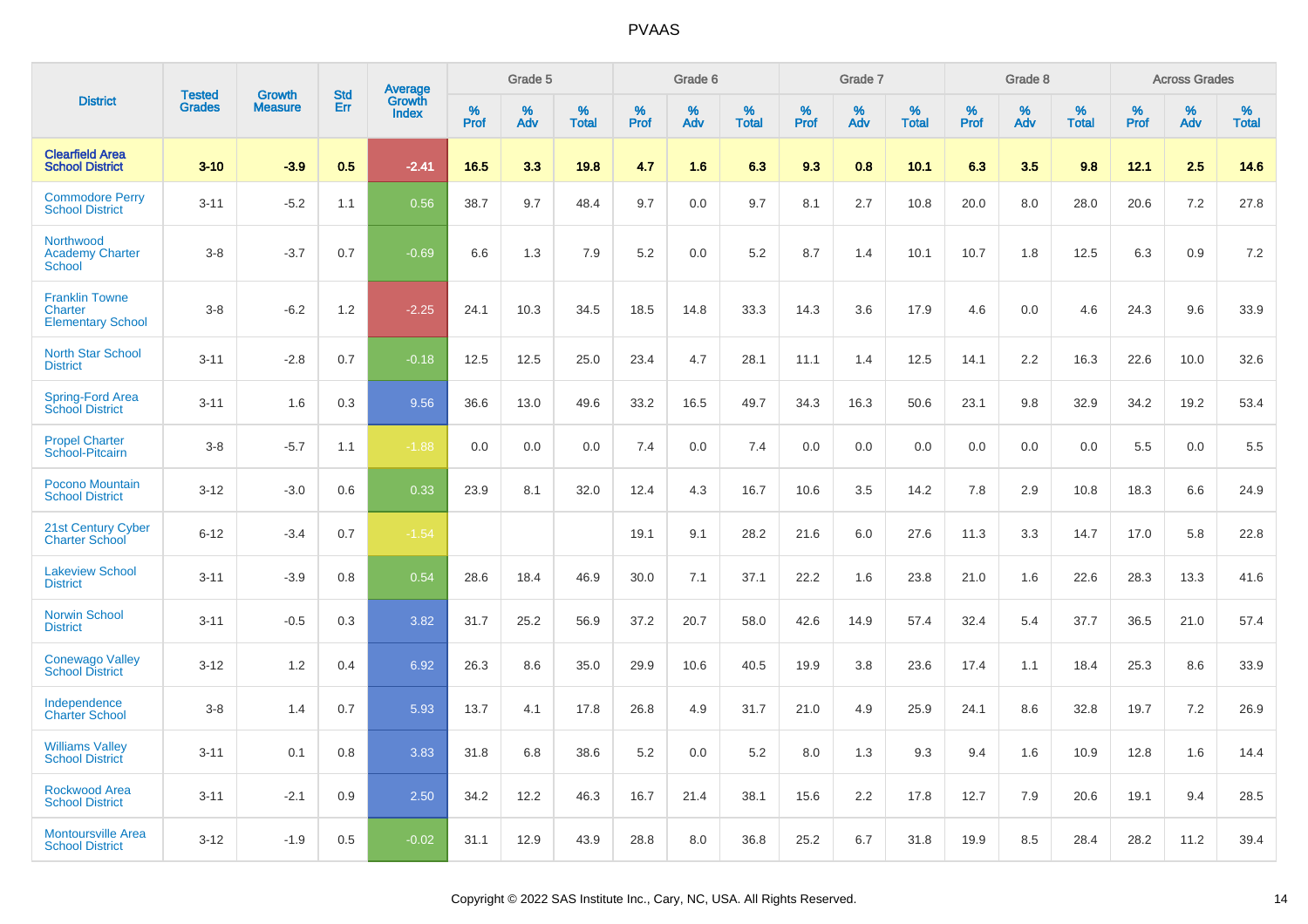|                                                                    | <b>Tested</b> | <b>Growth</b>  | <b>Std</b> | Average                |                     | Grade 5  |                   |                     | Grade 6  |                   |                     | Grade 7  |                   |                     | Grade 8  |                   |              | <b>Across Grades</b> |                   |
|--------------------------------------------------------------------|---------------|----------------|------------|------------------------|---------------------|----------|-------------------|---------------------|----------|-------------------|---------------------|----------|-------------------|---------------------|----------|-------------------|--------------|----------------------|-------------------|
| <b>District</b>                                                    | <b>Grades</b> | <b>Measure</b> | <b>Err</b> | Growth<br><b>Index</b> | $\%$<br><b>Prof</b> | %<br>Adv | %<br><b>Total</b> | $\%$<br><b>Prof</b> | %<br>Adv | %<br><b>Total</b> | $\%$<br><b>Prof</b> | %<br>Adv | %<br><b>Total</b> | $\%$<br><b>Prof</b> | %<br>Adv | %<br><b>Total</b> | $\%$<br>Prof | %<br>Adv             | %<br><b>Total</b> |
| <b>Clearfield Area</b><br><b>School District</b>                   | $3 - 10$      | $-3.9$         | 0.5        | $-2.41$                | 16.5                | 3.3      | 19.8              | 4.7                 | 1.6      | 6.3               | 9.3                 | 0.8      | 10.1              | 6.3                 | 3.5      | 9.8               | 12.1         | 2.5                  | 14.6              |
| <b>Jenkintown School</b><br><b>District</b>                        | $3 - 11$      | $-5.2$         | 1.0        | $-0.07$                | 35.4                | 12.5     | 47.9              | 18.9                | 8.1      | 27.0              | 16.0                | 0.0      | 16.0              | 8.0                 | 4.0      | 12.0              | 29.0         | 16.2                 | 45.2              |
| Pan American<br><b>Academy Charter</b><br><b>School</b>            | $3-8$         | 0.3            | 0.8        | 2.25                   | 1.7                 | 0.0      | 1.7               | 2.3                 | 0.0      | 2.3               | 3.4                 | 0.0      | 3.4               | 0.0                 | 0.0      | 0.0               | 2.4          | 0.3                  | 2.7               |
| <b>Green Woods</b><br><b>Charter School</b>                        | $3 - 8$       | $-0.3$         | $0.8\,$    | 2.38                   | 16.7                | 3.3      | 20.0              | 27.1                | 11.9     | 39.0              | 16.1                | 5.4      | 21.4              | 17.3                | 3.8      | 21.2              | 21.3         | 8.3                  | 29.6              |
| <b>Mcguffey School</b><br><b>District</b>                          | $3 - 11$      | $-2.0$         | 0.6        | 2.55                   | 25.9                | 2.8      | 28.7              | 13.7                | 2.0      | 15.7              | 4.7                 | 0.0      | 4.7               | 5.6                 | 3.2      | 8.9               | 17.6         | 5.0                  | 22.6              |
| <b>Upper Moreland</b><br><b>Township School</b><br><b>District</b> | $3 - 11$      | $-0.1$         | 0.4        | 4.58                   | 28.5                | 10.6     | 39.1              | 16.1                | 10.8     | 26.9              | 21.7                | 10.6     | 32.3              | 18.9                | 12.1     | 31.1              | 23.9         | 11.6                 | 35.5              |
| <b>Belmont Charter</b><br><b>School</b>                            | $3 - 10$      | $-0.8$         | 0.8        | 2.15                   | 1.6                 | 0.0      | 1.6               | 4.0                 | 0.0      | 4.0               | 0.0                 | 0.0      | 0.0               | 5.6                 | 0.0      | 5.6               | 2.8          | $0.6\,$              | 3.4               |
| <b>Big Beaver Falls</b><br>Area School<br><b>District</b>          | $3 - 11$      | $-1.7$         | 0.6        | 1.44                   | 19.6                | 2.0      | 21.6              | 5.4                 | 0.9      | 6.4               | 8.3                 | 1.0      | 9.4               | 1.0                 | 1.0      | 2.1               | 12.5         | 1.1                  | 13.6              |
| <b>Innovative Arts</b><br><b>Academy Charter</b><br>School         | $6 - 11$      | $-1.5$         | 0.8        | 5.73                   |                     |          |                   | 0.0                 | 0.0      | 0.0               | 0.0                 | 0.0      | 0.0               | 3.4                 | 0.0      | 3.4               | 1.4          | 0.0                  | 1.4               |
| <b>Fort Cherry School</b><br><b>District</b>                       | $3 - 10$      | $-3.8$         | 0.8        | $-0.22$                | 19.3                | 19.3     | 38.6              | 29.8                | 8.8      | 38.6              | 14.3                | 5.4      | 19.6              | 9.3                 | 4.6      | 14.0              | 21.9         | 9.6                  | 31.5              |
| <b>Chartiers-Houston</b><br><b>School District</b>                 | $3 - 10$      | $-2.5$         | 0.7        | 1.15                   | 25.6                | 12.2     | 37.8              | 35.1                | 2.6      | 37.7              | 20.5                | 1.3      | 21.8              | 18.3                | 5.6      | 23.9              | 28.7         | 8.2                  | 36.9              |
| <b>First Philadelphia</b><br>Preparatory<br><b>Charter School</b>  | $3 - 8$       | $-2.3$         | 0.6        | 1.67                   | 1.2                 | 0.0      | 1.2               | 1.1                 | 0.0      | 1.1               | 1.3                 | 0.0      | 1.3               | 4.0                 | 0.0      | 4.0               | 2.4          | 0.0                  | 2.4               |
| <b>Western Wayne</b><br><b>School District</b>                     | $3 - 11$      | $-2.5$         | 0.6        | 0.99                   | 28.3                | 9.4      | 37.7              | 18.7                | 0.9      | 19.6              | 21.6                | 2.9      | 24.5              | 14.1                | 5.4      | 19.6              | 23.6         | 9.6                  | 33.2              |
| <b>Altoona Area</b><br><b>School District</b>                      | $3 - 12$      | $-0.5$         | 0.3        | 1.50                   | 24.7                | 8.0      | 32.7              | 17.8                | 5.2      | 23.0              | 14.6                | 4.9      | 19.5              | 15.8                | 4.3      | 20.1              | 19.6         | 6.6                  | 26.2              |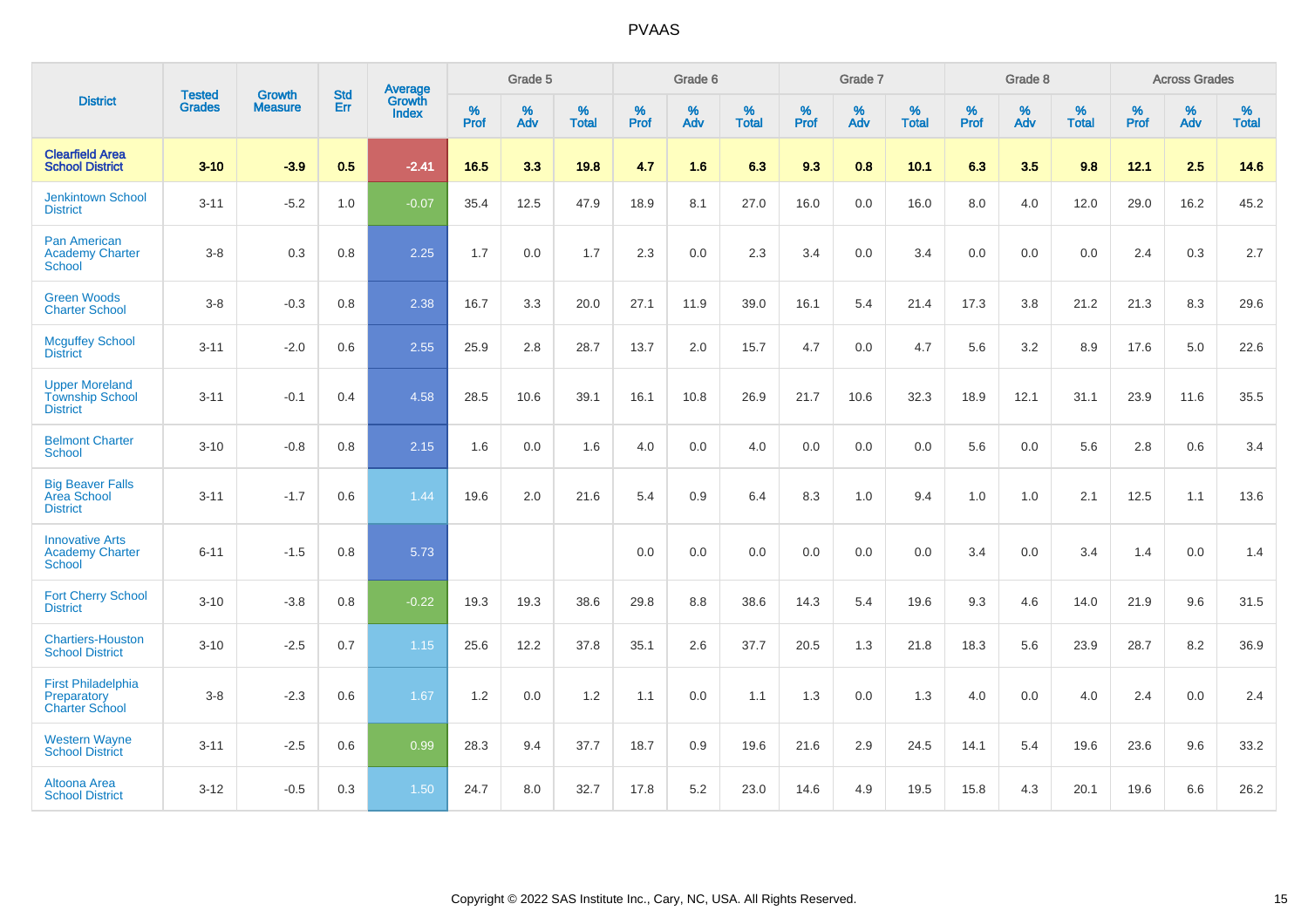|                                                                       | <b>Tested</b> | <b>Growth</b>  | <b>Std</b> | Average                |              | Grade 5  |                   |              | Grade 6  |                   |              | Grade 7  |                   |           | Grade 8  |                   |              | <b>Across Grades</b> |                   |
|-----------------------------------------------------------------------|---------------|----------------|------------|------------------------|--------------|----------|-------------------|--------------|----------|-------------------|--------------|----------|-------------------|-----------|----------|-------------------|--------------|----------------------|-------------------|
| <b>District</b>                                                       | <b>Grades</b> | <b>Measure</b> | Err        | Growth<br><b>Index</b> | $\%$<br>Prof | %<br>Adv | %<br><b>Total</b> | $\%$<br>Prof | %<br>Adv | %<br><b>Total</b> | $\%$<br>Prof | %<br>Adv | %<br><b>Total</b> | %<br>Prof | %<br>Adv | %<br><b>Total</b> | $\%$<br>Prof | $\%$<br>Adv          | %<br><b>Total</b> |
| <b>Clearfield Area</b><br><b>School District</b>                      | $3 - 10$      | $-3.9$         | 0.5        | $-2.41$                | 16.5         | 3.3      | 19.8              | 4.7          | 1.6      | 6.3               | 9.3          | 0.8      | 10.1              | 6.3       | 3.5      | 9.8               | 12.1         | 2.5                  | 14.6              |
| <b>Southern</b><br><b>Huntingdon County</b><br><b>School District</b> | $3 - 11$      | $-2.5$         | 0.7        | $-0.14$                | 18.8         | 10.1     | 29.0              | 9.0          | 1.3      | 10.3              | 10.1         | 1.1      | 11.2              | 6.1       | 0.0      | 6.1               | 15.5         | 3.9                  | 19.4              |
| <b>New Brighton Area</b><br><b>School District</b>                    | $3 - 11$      | $-2.4$         | 0.6        | 1.31                   | 18.0         | 1.1      | 19.1              | 7.9          | 0.0      | 7.9               | 8.9          | 3.0      | 11.9              | 4.8       | 1.0      | 5.8               | 11.1         | 1.9                  | 13.0              |
| <b>Northampton Area</b><br><b>School District</b>                     | $3 - 11$      | $-3.1$         | 0.7        | 0.02                   | 28.5         | 9.3      | 37.8              | 23.7         | 5.3      | 29.0              | 18.7         | 5.3      | 24.0              | 13.3      | 1.7      | 15.0              | 29.6         | 9.8                  | 39.4              |
| Philadelphia<br><b>Performing Arts</b><br><b>Charter School</b>       | $3-9$         | $-0.4$         | 0.7        | 4.01                   | 19.2         | 9.0      | 28.2              | 19.6         | 3.6      | 23.2              | 23.0         | 14.9     | 37.9              | 18.0      | 8.0      | 26.0              | 25.2         | 9.7                  | 34.9              |
| <b>Oxford Area</b><br><b>School District</b>                          | $3 - 11$      | 2.0            | 0.4        | 10.25                  | 24.0         | 8.0      | 32.0              | 28.3         | 7.3      | 35.6              | 20.2         | 9.9      | 30.0              | 11.5      | 5.5      | 17.0              | 21.8         | 8.2                  | 30.0              |
| <b>Hazleton Area</b><br><b>School District</b>                        | $3 - 11$      | $-0.5$         | 0.4        | 1.77                   | 5.8          | 1.7      | 7.5               | 5.2          | 1.1      | 6.3               | 2.8          | 0.5      | 3.3               | 6.6       | 0.6      | 7.1               | 6.4          | 1.2                  | 7.7               |
| Wallingford-<br>Swarthmore<br><b>School District</b>                  | $3 - 10$      | 0.4            | 0.4        | 8.13                   | 38.3         | 33.9     | 72.2              | 29.9         | 20.5     | 50.4              | 27.6         | 17.6     | 45.3              | 29.4      | 14.7     | 44.2              | 33.9         | 27.8                 | 61.7              |
| <b>Coatesville Area</b><br><b>School District</b>                     | $3 - 11$      | $-0.5$         | 0.4        | 1.87                   | 14.8         | 4.8      | 19.6              | 8.5          | 0.0      | 8.5               | 8.9          | 1.3      | 10.1              | 6.9       | 0.5      | 7.4               | 10.9         | 3.9                  | 14.8              |
| <b>Jim Thorpe Area</b><br><b>School District</b>                      | $3 - 11$      | $-2.3$         | 0.6        | 0.76                   | 14.1         | 1.0      | 15.2              | 12.3         | 0.9      | 13.2              | 9.2          | 8.5      | 17.7              | 10.0      | 1.5      | 11.5              | 14.9         | 4.3                  | 19.2              |
| Pennsylvania<br><b>Leadership Charter</b><br><b>School</b>            | $3 - 11$      | $-1.4$         | 0.5        | 2.15                   | 24.7         | 11.5     | 36.2              | 24.9         | 6.4      | 31.2              | 13.4         | 19.6     | 33.0              | 16.7      | 6.2      | 22.9              | 23.9         | 12.4                 | 36.4              |
| <b>Ad Prima Charter</b><br><b>School</b>                              | $3-8$         | 1.5            | 0.8        | 4.76                   | 8.3          | 0.0      | 8.3               | 15.7         | 0.0      | 15.7              | 8.2          | 1.6      | 9.8               | 9.8       | 1.6      | 11.5              | 10.9         | 0.7                  | 11.6              |
| <b>Clarion-Limestone</b><br><b>Area School</b><br><b>District</b>     | $3 - 12$      | $-1.1$         | 0.9        | 4.00                   | 40.0         | 27.3     | 67.3              | 36.5         | 5.8      | 42.3              | 27.9         | 11.6     | 39.5              | 7.8       | 3.9      | 11.8              | 28.4         | 13.2                 | 41.6              |
| <b>Freeport Area</b><br><b>School District</b>                        | $3 - 10$      | 0.9            | 0.5        | 6.32                   | 30.5         | 9.9      | 40.5              | 26.6         | 15.3     | 41.9              | 34.3         | 12.7     | 47.0              | 19.1      | 9.9      | 29.0              | 29.3         | 13.4                 | 42.8              |
| <b>MaST Community</b><br><b>Charter School III</b>                    | $3-6$         | $-3.6$         | 0.8        | $-2.16$                | 3.8          | 0.0      | 3.8               | 6.8          | 1.5      | 8.3               |              |          |                   |           |          |                   | 8.3          | 2.2                  | 10.5              |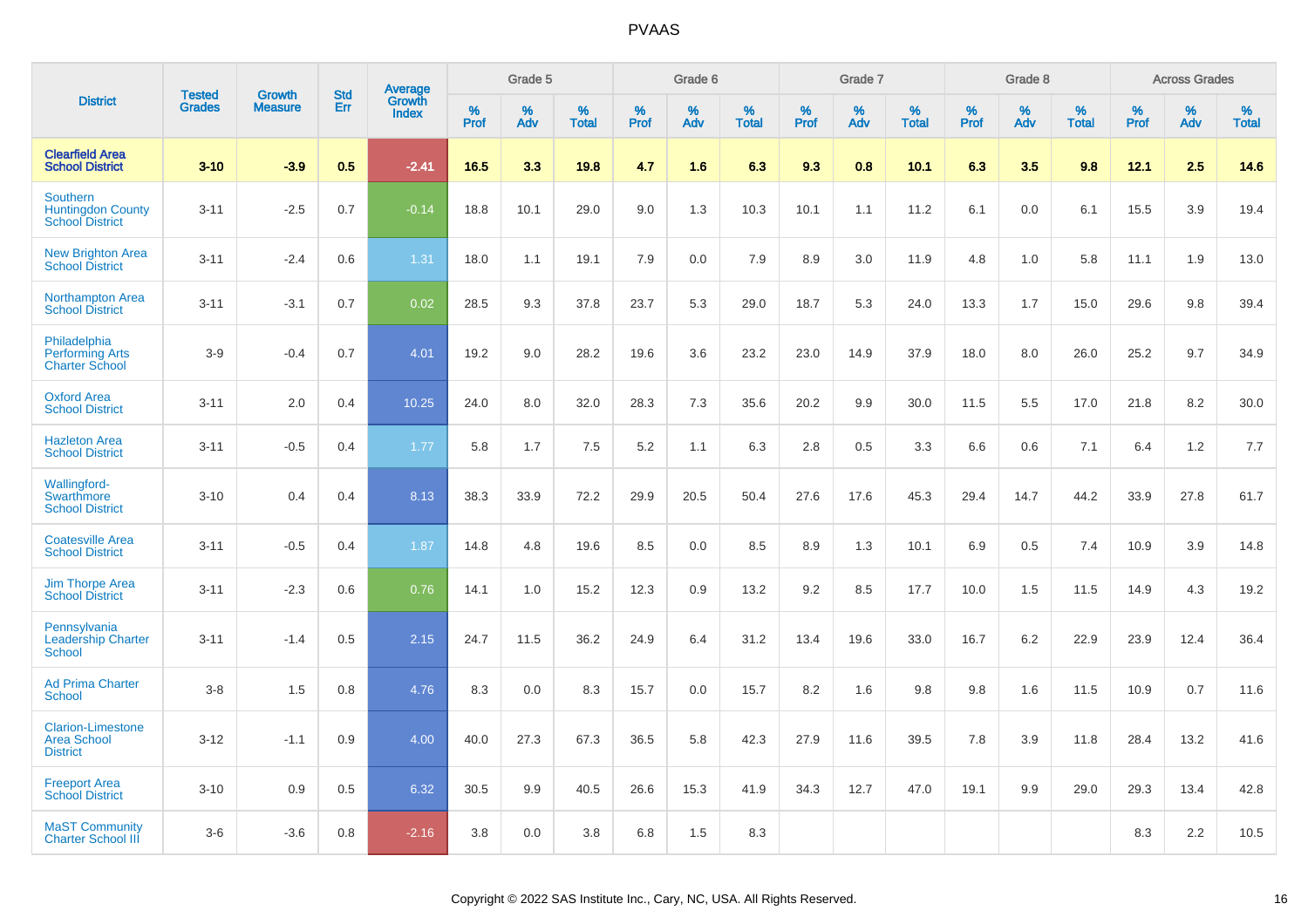|                                                                     | <b>Tested</b> | <b>Growth</b>  | <b>Std</b> | Average                |              | Grade 5  |                   |           | Grade 6  |                   |           | Grade 7  |                   |           | Grade 8  |                   |           | <b>Across Grades</b> |                   |
|---------------------------------------------------------------------|---------------|----------------|------------|------------------------|--------------|----------|-------------------|-----------|----------|-------------------|-----------|----------|-------------------|-----------|----------|-------------------|-----------|----------------------|-------------------|
| <b>District</b>                                                     | <b>Grades</b> | <b>Measure</b> | <b>Err</b> | Growth<br><b>Index</b> | $\%$<br>Prof | %<br>Adv | %<br><b>Total</b> | %<br>Prof | %<br>Adv | %<br><b>Total</b> | %<br>Prof | %<br>Adv | %<br><b>Total</b> | %<br>Prof | %<br>Adv | %<br><b>Total</b> | %<br>Prof | %<br>Adv             | %<br><b>Total</b> |
| <b>Clearfield Area</b><br><b>School District</b>                    | $3 - 10$      | $-3.9$         | 0.5        | $-2.41$                | 16.5         | 3.3      | 19.8              | 4.7       | 1.6      | 6.3               | 9.3       | 0.8      | 10.1              | 6.3       | 3.5      | 9.8               | 12.1      | 2.5                  | 14.6              |
| <b>Delaware Valley</b><br><b>School District</b>                    | $3 - 11$      | 0.1            | 0.4        | 4.58                   | 26.1         | 11.6     | 37.8              | 19.0      | 8.6      | 27.6              | 21.8      | 8.2      | 30.0              | 17.9      | 3.4      | 21.3              | 25.0      | 9.4                  | 34.4              |
| <b>Lindley Academy</b><br><b>Charter School At</b><br><b>Birney</b> | $3 - 8$       | $-3.0$         | 0.7        | 0.43                   | 1.3          | 0.0      | 1.3               | 2.6       | 0.0      | 2.6               | 0.0       | 0.0      | 0.0               | 0.0       | 1.6      | 1.6               | 1.0       | 0.3                  | 1.3               |
| Antonia Pantoja<br>Community<br><b>Charter School</b>               | $3 - 8$       | $-3.9$         | 0.8        | $-1.30$                | 1.5          | 0.0      | 1.5               | 0.0       | 0.0      | 0.0               | 4.6       | 2.3      | 7.0               | 5.6       | 0.0      | 5.6               | 1.8       | 0.9                  | 2.8               |
| <b>Towanda Area</b><br><b>School District</b>                       | $3 - 11$      | 2.2            | 0.6        | 7.65                   | 22.7         | 15.1     | 37.8              | 22.6      | 11.3     | 34.0              | 14.5      | 7.7      | 22.2              | 17.1      | 8.6      | 25.6              | 19.2      | 10.3                 | 29.5              |
| Environmental<br><b>Charter School At</b><br><b>Frick Park</b>      | $3-9$         | $-0.2$         | 0.7        | 3.70                   | 18.2         | 10.4     | 28.6              | 17.0      | 4.3      | 21.3              | 16.3      | 10.9     | 27.2              | 10.0      | 4.3      | 14.3              | 22.6      | 13.4                 | 36.0              |
| <b>Sharpsville Area</b><br><b>School District</b>                   | $3 - 11$      | $-2.3$         | 0.8        | 2.39                   | 29.0         | 9.7      | 38.7              | 16.4      | 1.5      | 17.9              | 21.9      | 3.1      | 25.0              | 20.0      | 7.1      | 27.1              | 27.3      | 8.8                  | 36.1              |
| <b>Saint Marys Area</b><br><b>School District</b>                   | $3 - 11$      | $-2.5$         | 0.5        | $-0.36$                | 35.6         | 8.7      | 44.4              | 21.8      | 1.6      | 23.4              | 10.0      | 5.4      | 15.4              | 13.3      | 1.3      | 14.7              | 24.9      | 7.3                  | 32.3              |
| <b>Southern Fulton</b><br><b>School District</b>                    | $3 - 11$      | $-2.2$         | 0.9        | 0.85                   | 21.3         | 6.4      | 27.7              | 15.2      | 10.2     | 25.4              | 12.3      | 1.8      | 14.0              | 5.9       | 3.9      | 9.8               | 18.9      | 4.4                  | 23.3              |
| <b>Mariana Bracetti</b><br><b>Academy Charter</b><br><b>School</b>  | $3 - 10$      | $-3.1$         | 0.9        | 2.21                   | 8.6          | 0.0      | 8.6               | 2.2       | 0.0      | 2.2               | 7.3       | 0.0      | 7.3               | 0.0       | 0.0      | 0.0               | 4.4       | 0.0                  | 4.4               |
| <b>Southern Lehigh</b><br><b>School District</b>                    | $3 - 11$      | $-1.1$         | 0.4        | 2.10                   | 33.9         | 21.0     | 54.8              | 28.3      | 16.8     | 45.1              | 40.2      | 13.1     | 53.3              | 32.0      | 12.7     | 44.8              | 35.0      | 20.7                 | 55.8              |
| <b>Forbes Road</b><br><b>School District</b>                        | $3 - 11$      | $-5.7$         | 1.4        | $-0.81$                | 38.7         | 3.2      | 41.9              | 26.7      | 0.0      | 26.7              | 44.4      | 0.0      | 44.4              | 15.0      | 0.0      | 15.0              | 31.9      | 2.9                  | 34.8              |
| <b>Glendale School</b><br><b>District</b>                           | $3 - 10$      | 1.2            | 0.8        | 3.21                   | 42.9         | 4.8      | 47.6              | 26.4      | 5.7      | 32.1              | 22.7      | 15.2     | 37.9              | 7.8       | 2.0      | 9.8               | 27.0      | 7.8                  | 34.8              |
| Canon-Mcmillan<br><b>School District</b>                            | $3 - 11$      | $-1.3$         | 0.3        | 2.20                   | 29.4         | 22.3     | 51.7              | 28.2      | 9.8      | 38.0              | 26.1      | 10.4     | 36.5              | 27.7      | 10.6     | 38.4              | 30.0      | 14.6                 | 44.6              |
| <b>Burrell School</b><br><b>District</b>                            | $3 - 11$      | $-3.1$         | 0.7        | 1.18                   | 22.5         | 1.8      | 24.3              | 15.4      | 3.8      | 19.2              | 21.5      | 7.6      | 29.1              | 17.2      | 0.0      | 17.2              | 25.3      | 6.1                  | 31.4              |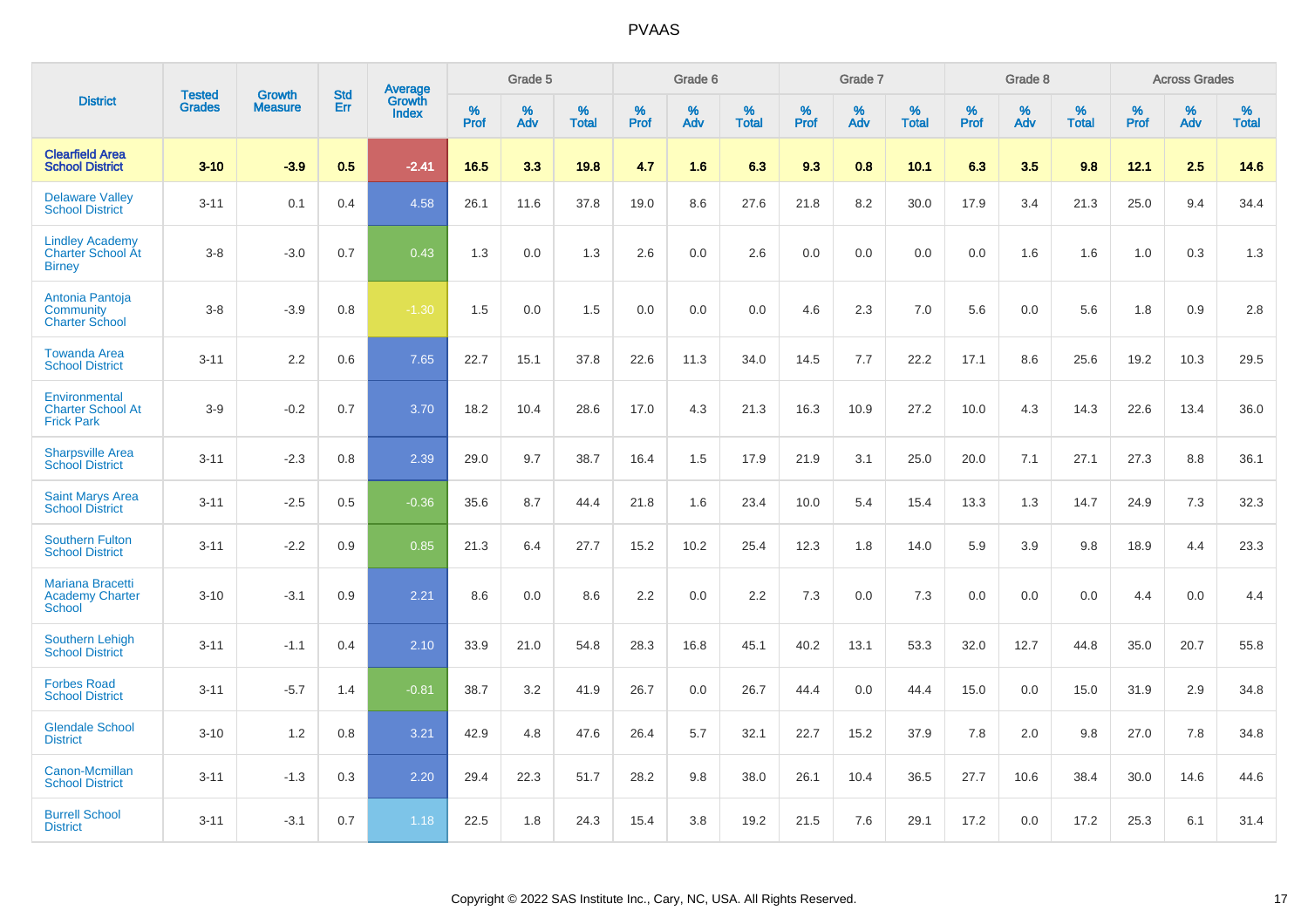|                                                                          | <b>Tested</b> | <b>Growth</b>  | <b>Std</b> | Average                |              | Grade 5  |                   |           | Grade 6  |                   |           | Grade 7  |                   |           | Grade 8  |                   |              | <b>Across Grades</b> |                   |
|--------------------------------------------------------------------------|---------------|----------------|------------|------------------------|--------------|----------|-------------------|-----------|----------|-------------------|-----------|----------|-------------------|-----------|----------|-------------------|--------------|----------------------|-------------------|
| <b>District</b>                                                          | <b>Grades</b> | <b>Measure</b> | Err        | Growth<br><b>Index</b> | $\%$<br>Prof | %<br>Adv | %<br><b>Total</b> | %<br>Prof | %<br>Adv | %<br><b>Total</b> | %<br>Prof | %<br>Adv | %<br><b>Total</b> | %<br>Prof | %<br>Adv | %<br><b>Total</b> | $\%$<br>Prof | %<br>Adv             | %<br><b>Total</b> |
| <b>Clearfield Area</b><br><b>School District</b>                         | $3 - 10$      | $-3.9$         | 0.5        | $-2.41$                | 16.5         | 3.3      | 19.8              | 4.7       | 1.6      | 6.3               | 9.3       | 0.8      | 10.1              | 6.3       | 3.5      | 9.8               | 12.1         | 2.5                  | 14.6              |
| <b>Hanover Public</b><br><b>School District</b>                          | $3 - 11$      | $-2.3$         | 0.5        | $-0.22$                | 24.4         | 4.6      | 29.0              | 19.7      | 2.2      | 21.9              | 17.8      | 5.4      | 23.3              | 11.4      | 4.9      | 16.3              | 20.4         | 9.6                  | 30.0              |
| <b>Williamsport Area</b><br><b>School District</b>                       | $3 - 11$      | 2.8            | 0.3        | 10.28                  | 24.6         | 10.7     | 35.3              | 20.4      | 12.0     | 32.4              | 21.5      | 8.3      | 29.8              | 16.1      | 5.1      | 21.2              | 22.0         | 11.0                 | 33.1              |
| John B. Stetson<br><b>Charter School</b>                                 | $5 - 8$       | 0.5            | 0.6        | 4.84                   | 1.6          | 0.0      | 1.6               | 0.8       | 0.0      | 0.8               | 0.0       | 0.0      | 0.0               | 0.0       | 0.0      | 0.0               | 0.4          | 0.0                  | 0.4               |
| <b>Methacton School</b><br><b>District</b>                               | $3 - 11$      | $-1.5$         | 0.3        | 2.62                   | 30.5         | 14.2     | 44.7              | 28.2      | 9.9      | 38.1              | 27.0      | 11.2     | 38.2              | 20.1      | 12.5     | 32.6              | 30.9         | 13.6                 | 44.5              |
| Insight PA Cyber<br><b>Charter School</b>                                | $3 - 11$      | $-6.7$         | 1.5        | $-1.06$                | 5.6          | 11.1     | 16.7              | 0.0       | 0.0      | 0.0               | 3.7       | 3.7      | 7.4               | 11.1      | 3.7      | 14.8              | 9.0          | 3.7                  | 12.7              |
| Quakertown<br><b>Community School</b><br><b>District</b>                 | $3 - 12$      | $-0.7$         | 0.3        | 3.64                   | 31.8         | 16.7     | 48.5              | 31.0      | 7.5      | 38.4              | 17.8      | 8.4      | 26.2              | 21.0      | 9.1      | 30.1              | 26.2         | 12.7                 | 38.9              |
| <b>Elizabeth Forward</b><br><b>School District</b>                       | $3 - 11$      | $-1.6$         | 0.5        | 2.70                   | 29.4         | 11.4     | 40.8              | 29.6      | 10.5     | 40.1              | 21.6      | 5.2      | 26.8              | 16.8      | 2.9      | 19.6              | 27.0         | 11.3                 | 38.3              |
| <b>Fort Leboeuf</b><br><b>School District</b>                            | $3 - 11$      | $-0.7$         | 0.5        | 1.49                   | 33.8         | 31.2     | 64.9              | 25.7      | 18.8     | 44.4              | 21.6      | 14.4     | 35.9              | 22.6      | 11.6     | 34.2              | 28.5         | 22.7                 | 51.2              |
| <b>Pine Grove Area</b><br><b>School District</b>                         | $3 - 11$      | $-2.2$         | 0.6        | 0.60                   | 23.2         | 4.2      | 27.4              | 19.7      | 3.4      | 23.1              | 17.1      | 0.8      | 17.9              | 20.9      | 0.8      | 21.7              | 24.6         | 7.8                  | 32.4              |
| <b>Executive</b><br><b>Education</b><br><b>Academy Charter</b><br>School | $3 - 10$      | $-2.5$         | 1.7        | 1.63                   | 0.0          | 0.0      | 0.0               |           |          |                   | 18.2      | 0.0      | 18.2              | 4.8       | 0.0      | 4.8               | 9.1          | 1.7                  | 10.9              |
| <b>Minersville Area</b><br><b>School District</b>                        | $3 - 11$      | $-0.9$         | 0.7        | 4.90                   | 9.6          | 4.1      | 13.7              | 20.8      | 2.6      | 23.4              | 10.4      | 0.0      | 10.4              | 2.7       | 1.3      | 4.0               | 15.1         | 3.2                  | 18.3              |
| <b>Conemaugh Valley</b><br><b>School District</b>                        | $3 - 12$      | $-2.6$         | 0.8        | 1.06                   | 13.7         | 3.9      | 17.6              | 22.0      | 4.0      | 26.0              | 18.9      | 7.6      | 26.4              | 9.4       | 1.9      | 11.3              | 20.1         | 6.4                  | 26.5              |
| <b>Avon Grove</b><br><b>School District</b>                              | $3 - 10$      | 0.8            | 0.4        | 5.13                   | 28.6         | 23.2     | 51.8              | 30.5      | 19.3     | 49.8              | 35.4      | 20.3     | 55.7              | 27.6      | 14.2     | 41.8              | 30.8         | 18.2                 | 49.0              |
| <b>Rose Tree Media</b><br><b>School District</b>                         | $3 - 10$      | $-1.7$         | 0.4        | $-0.25$                | 29.7         | 19.6     | 49.3              | 31.4      | 15.3     | 46.7              | 31.6      | 20.9     | 52.4              | 18.4      | 13.9     | 32.3              | 31.5         | 20.2                 | 51.8              |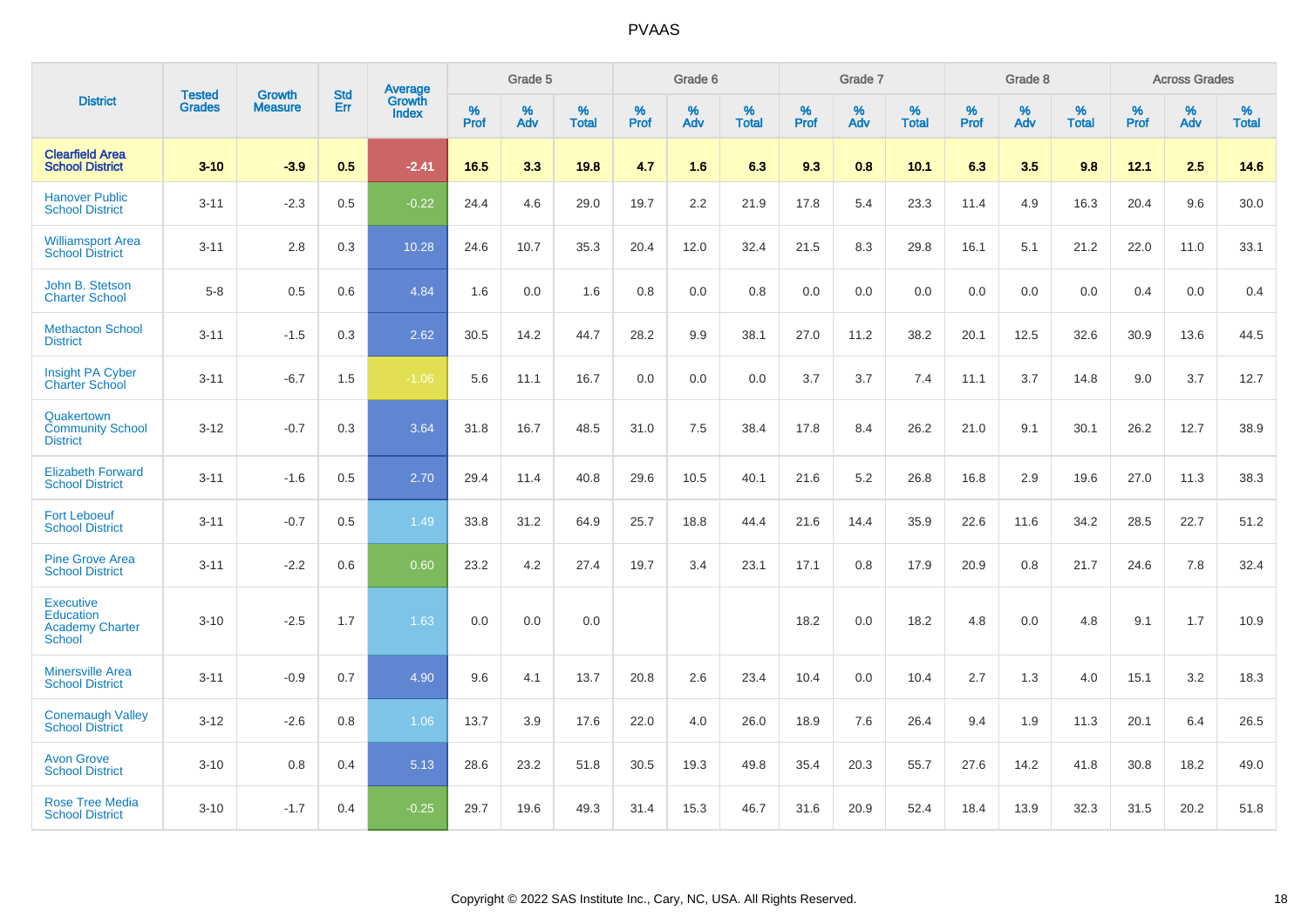|                                                                       |                                |                                 |                   | <b>Average</b>         |                     | Grade 5     |                   |                  | Grade 6  |                   |                  | Grade 7  |                   |           | Grade 8  |                   |              | <b>Across Grades</b> |                   |
|-----------------------------------------------------------------------|--------------------------------|---------------------------------|-------------------|------------------------|---------------------|-------------|-------------------|------------------|----------|-------------------|------------------|----------|-------------------|-----------|----------|-------------------|--------------|----------------------|-------------------|
| <b>District</b>                                                       | <b>Tested</b><br><b>Grades</b> | <b>Growth</b><br><b>Measure</b> | <b>Std</b><br>Err | Growth<br><b>Index</b> | $\%$<br><b>Prof</b> | $\%$<br>Adv | %<br><b>Total</b> | %<br><b>Prof</b> | %<br>Adv | %<br><b>Total</b> | %<br><b>Prof</b> | %<br>Adv | %<br><b>Total</b> | %<br>Prof | %<br>Adv | %<br><b>Total</b> | $\%$<br>Prof | %<br>Adv             | %<br><b>Total</b> |
| <b>Clearfield Area</b><br><b>School District</b>                      | $3 - 10$                       | $-3.9$                          | 0.5               | $-2.41$                | 16.5                | 3.3         | 19.8              | 4.7              | 1.6      | 6.3               | 9.3              | 0.8      | 10.1              | 6.3       | 3.5      | 9.8               | 12.1         | 2.5                  | 14.6              |
| <b>Perseus House</b><br><b>Charter School Of</b><br><b>Excellence</b> | $6 - 11$                       | $-4.8$                          | 1.1               | $-1.31$                |                     |             |                   | 0.0              | 0.0      | 0.0               | 1.8              | 0.0      | 1.8               | 1.5       | 0.0      | 1.5               | 1.4          | 0.0                  | 1.4               |
| <b>Schuylkill Valley</b><br><b>School District</b>                    | $3 - 11$                       | $-1.0$                          | 0.5               | 3.23                   | 24.8                | 8.5         | 33.3              | 25.6             | 5.8      | 31.4              | 15.3             | 9.9      | 25.2              | 8.2       | 2.7      | 10.9              | 21.3         | 7.6                  | 29.0              |
| Apollo-Ridge<br><b>School District</b>                                | $3 - 12$                       | $-2.9$                          | 0.7               | $-0.77$                | 18.8                | 0.0         | 18.8              | 12.0             | 1.2      | 13.2              | 8.5              | 1.2      | 9.8               | 10.4      | 2.6      | 13.0              | 14.8         | 3.0                  | 17.7              |
| <b>Harrisburg City</b><br><b>School District</b>                      | $3 - 11$                       | 1.3                             | 0.3               | 7.16                   | 2.0                 | 0.8         | 2.8               | 2.0              | 1.0      | 3.0               | 2.9              | 0.8      | 3.7               | 2.7       | 0.3      | 3.0               | 2.7          | 0.7                  | 3.4               |
| Cornwall-Lebanon<br><b>School District</b>                            | $3 - 11$                       | $-0.5$                          | 0.3               | 2.53                   | 31.1                | 9.0         | 40.1              | 18.2             | 6.2      | 24.4              | 16.1             | 4.9      | 21.0              | 16.4      | 9.4      | 25.8              | 23.1         | 8.6                  | 31.8              |
| <b>Kutztown Area</b><br><b>School District</b>                        | $3 - 12$                       | $-1.4$                          | 0.8               | 3.35                   | 40.3                | 11.9        | 52.2              | 24.2             | 3.2      | 27.4              | 25.6             | 10.3     | 35.9              | 10.8      | 10.8     | 21.5              | 30.0         | 13.3                 | 43.3              |
| <b>Upper Dauphin</b><br>Area School<br><b>District</b>                | $3 - 11$                       | 1.0                             | 0.7               | 6.60                   | 9.7                 | 4.8         | 14.5              | 18.3             | 8.4      | 26.8              | 18.9             | 6.8      | 25.7              | 24.3      | 7.1      | 31.4              | 22.1         | 9.5                  | 31.6              |
| Salisbury<br><b>Township School</b><br><b>District</b>                | $3 - 11$                       | $-2.3$                          | 0.6               | 0.96                   | 14.9                | 8.5         | 23.4              | 14.3             | 2.2      | 16.5              | 13.0             | 1.1      | 14.1              | 17.2      | 3.4      | 20.7              | 18.4         | 6.3                  | 24.7              |
| <b>Clairton City</b><br><b>School District</b>                        | $3 - 11$                       | 0.5                             | 0.8               | 3.14                   | 6.1                 | 2.0         | 8.2               | 1.5              | 0.0      | 1.5               | 1.6              | 0.0      | 1.6               | 0.0       | 0.0      | 0.0               | 3.5          | 0.3                  | 3.8               |
| <b>Frazier School</b><br><b>District</b>                              | $3 - 11$                       | $-2.4$                          | 0.8               | 2.50                   | 7.8                 | 0.0         | 7.8               | 17.5             | 2.5      | 20.0              | 15.1             | 10.5     | 25.6              | 3.9       | 0.0      | 3.9               | 16.1         | 4.2                  | 20.3              |
| <b>New Foundations</b><br><b>Charter School</b>                       | $3 - 11$                       | $-1.5$                          | 0.7               | 2.37                   | 18.5                | 5.6         | 24.1              | 6.4              | 0.0      | 6.4               | 21.3             | 3.3      | 24.6              | 13.1      | 2.4      | 15.5              | 17.1         | 2.9                  | 20.0              |
| Commonwealth<br><b>Charter Academy</b><br><b>Charter School</b>       | $3 - 10$                       | $-2.6$                          | 0.8               | 1.49                   | 25.4                | 3.4         | 28.8              | 26.0             | 4.0      | 30.0              | 17.2             | 3.4      | 20.7              | 14.6      | 2.1      | 16.7              | 23.9         | 5.7                  | 29.6              |
| <b>Tussey Mountain</b><br><b>School District</b>                      | $3 - 12$                       | 0.2                             | 0.7               | 2.41                   | 20.7                | 1.7         | 22.4              | 12.4             | 0.0      | 12.4              | 11.3             | 3.2      | 14.5              | 12.5      | 1.4      | 13.9              | 16.3         | 5.5                  | 21.8              |
| <b>Lincoln Leadership</b><br>Academy Charter<br><b>School</b>         | $3 - 12$                       | $-1.2$                          | 0.9               | 2.09                   | 0.0                 | 0.0         | 0.0               | 2.0              | 0.0      | 2.0               | 4.0              | 2.0      | 6.0               | 0.0       | 0.0      | 0.0               | 3.8          | 0.7                  | 4.4               |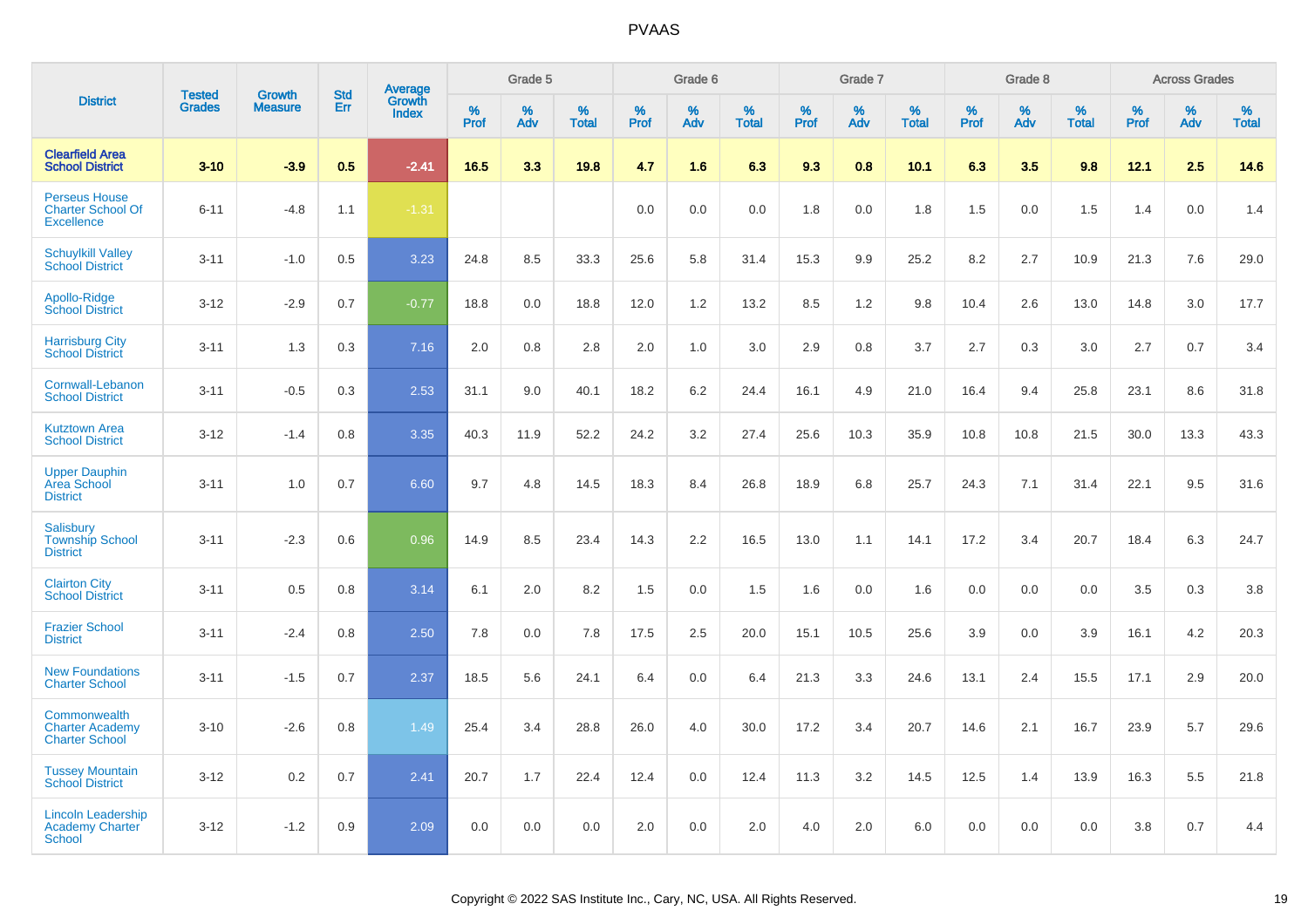|                                                                               | <b>Tested</b> | <b>Growth</b>  | <b>Std</b> | <b>Average</b>         |              | Grade 5  |                   |           | Grade 6  |                   |           | Grade 7  |                   |           | Grade 8  |                   |              | <b>Across Grades</b> |                   |
|-------------------------------------------------------------------------------|---------------|----------------|------------|------------------------|--------------|----------|-------------------|-----------|----------|-------------------|-----------|----------|-------------------|-----------|----------|-------------------|--------------|----------------------|-------------------|
| <b>District</b>                                                               | <b>Grades</b> | <b>Measure</b> | Err        | Growth<br><b>Index</b> | $\%$<br>Prof | %<br>Adv | %<br><b>Total</b> | %<br>Prof | %<br>Adv | %<br><b>Total</b> | %<br>Prof | %<br>Adv | %<br><b>Total</b> | %<br>Prof | %<br>Adv | %<br><b>Total</b> | $\%$<br>Prof | %<br>Adv             | %<br><b>Total</b> |
| <b>Clearfield Area</b><br><b>School District</b>                              | $3 - 10$      | $-3.9$         | 0.5        | $-2.41$                | 16.5         | 3.3      | 19.8              | 4.7       | 1.6      | 6.3               | 9.3       | 0.8      | 10.1              | 6.3       | 3.5      | 9.8               | 12.1         | 2.5                  | 14.6              |
| <b>Rochester Area</b><br><b>School District</b>                               | $3 - 11$      | $-1.6$         | 0.9        | 3.19                   | 27.1         | 6.2      | 33.3              | 24.5      | 3.8      | 28.3              | 2.0       | 0.0      | 2.0               | 15.4      | 0.0      | 15.4              | 20.6         | 7.5                  | 28.1              |
| <b>Urban Academy Of</b><br><b>Greater Pittsburgh</b><br><b>Charter School</b> | $3-5$         | $-7.6$         | 1.9        | $-4.05$                | 2.7          | 0.0      | 2.7               |           |          |                   |           |          |                   |           |          |                   | 7.3          | 0.0                  | $7.3$             |
| <b>Propel Charter</b><br><b>School-Mckeesport</b>                             | $3 - 8$       | $-3.2$         | 1.0        | 1.02                   | 5.6          | 0.0      | 5.6               | 2.7       | 0.0      | 2.7               | 5.3       | 7.9      | 13.2              | 2.7       | 2.7      | 5.4               | 5.4          | 2.3                  | 7.7               |
| <b>Bentworth School</b><br><b>District</b>                                    | $3 - 11$      | $-1.7$         | 0.7        | 1.37                   | 29.9         | 7.8      | 37.7              | 9.6       | 0.0      | 9.6               | 16.9      | 7.8      | 24.7              | 21.2      | 1.5      | 22.7              | 22.6         | 9.6                  | 32.3              |
| Northern Lehigh<br><b>School District</b>                                     | $3 - 12$      | $-2.6$         | 0.7        | 0.19                   | 22.7         | 6.2      | 28.9              | 13.8      | 0.0      | 13.8              | 15.0      | 1.7      | 16.7              | 12.5      | 0.0      | 12.5              | 18.6         | 3.9                  | 22.5              |
| Northgate School<br><b>District</b>                                           | $3 - 11$      | $-1.8$         | 0.8        | 1.33                   | 19.6         | 7.8      | 27.4              | 15.2      | 1.7      | 17.0              | 10.2      | 0.0      | 10.2              | 12.5      | 4.2      | 16.7              | 15.8         | 4.3                  | 20.1              |
| La Academia<br>Partnership<br><b>Charter School</b>                           | $6 - 11$      | $-5.6$         | 1.8        | $-0.91$                |              |          |                   | 0.0       | 0.0      | 0.0               | 0.0       | 0.0      | 0.0               | 0.0       | 0.0      | 0.0               | 0.0          | 0.0                  | 0.0               |
| <b>Bristol Borough</b><br><b>School District</b>                              | $3 - 12$      | $-2.4$         | 0.7        | $-0.27$                | 21.3         | 2.7      | 24.0              | 17.8      | 7.8      | 25.6              | 15.0      | 1.2      | 16.2              | 7.6       | 1.3      | 8.9               | 16.2         | 4.2                  | 20.3              |
| <b>Mercer Area</b><br><b>School District</b>                                  | $3 - 11$      | $-1.2$         | 0.7        | 2.42                   | 32.8         | 15.5     | 48.3              | 35.3      | 8.8      | 44.1              | 25.0      | 11.8     | 36.8              | 18.7      | 4.0      | 22.7              | 29.0         | 12.7                 | 41.7              |
| <b>Shamokin Area</b><br><b>School District</b>                                | $3 - 11$      | $-2.1$         | 0.5        | 0.50                   | 17.1         | 4.3      | 21.4              | 8.8       | 2.9      | 11.8              | 10.3      | 0.7      | 11.0              | 8.4       | 3.9      | 12.3              | 12.1         | 4.8                  | 16.9              |
| Pennsylvania<br><b>Distance Learning</b><br><b>Charter School</b>             | $3 - 12$      | $-1.7$         | 0.7        | 0.39                   | 6.5          | 0.0      | 6.5               | 1.3       | 0.0      | 1.3               | 4.6       | 1.2      | 5.8               | 2.3       | 0.0      | 2.3               | 5.4          | 0.4                  | 5.8               |
| <b>Perkiomen Valley</b><br><b>School District</b>                             | $3 - 11$      | $-0.2$         | 0.3        | 7.20                   | 35.2         | 22.4     | 57.5              | 21.5      | 11.3     | 32.7              | 27.3      | 16.9     | 44.2              | 21.6      | 7.2      | 28.7              | 30.6         | 16.6                 | 47.1              |
| <b>Belle Vernon Area</b><br><b>School District</b>                            | $3 - 11$      | $-1.7$         | 0.6        | 1.65                   | 22.5         | 6.3      | 28.8              | 27.6      | 7.8      | 35.3              | 11.0      | 0.9      | 11.9              | 10.6      | 2.4      | 12.9              | 22.3         | 6.8                  | 29.0              |
| <b>Cambria Heights</b><br><b>School District</b>                              | $3 - 10$      | $-2.3$         | 0.6        | $-0.70$                | 23.3         | 4.4      | 27.8              | 16.8      | 0.0      | 16.8              | 13.5      | 1.0      | 14.6              | 4.4       | 0.9      | 5.3               | 18.3         | 2.8                  | 21.2              |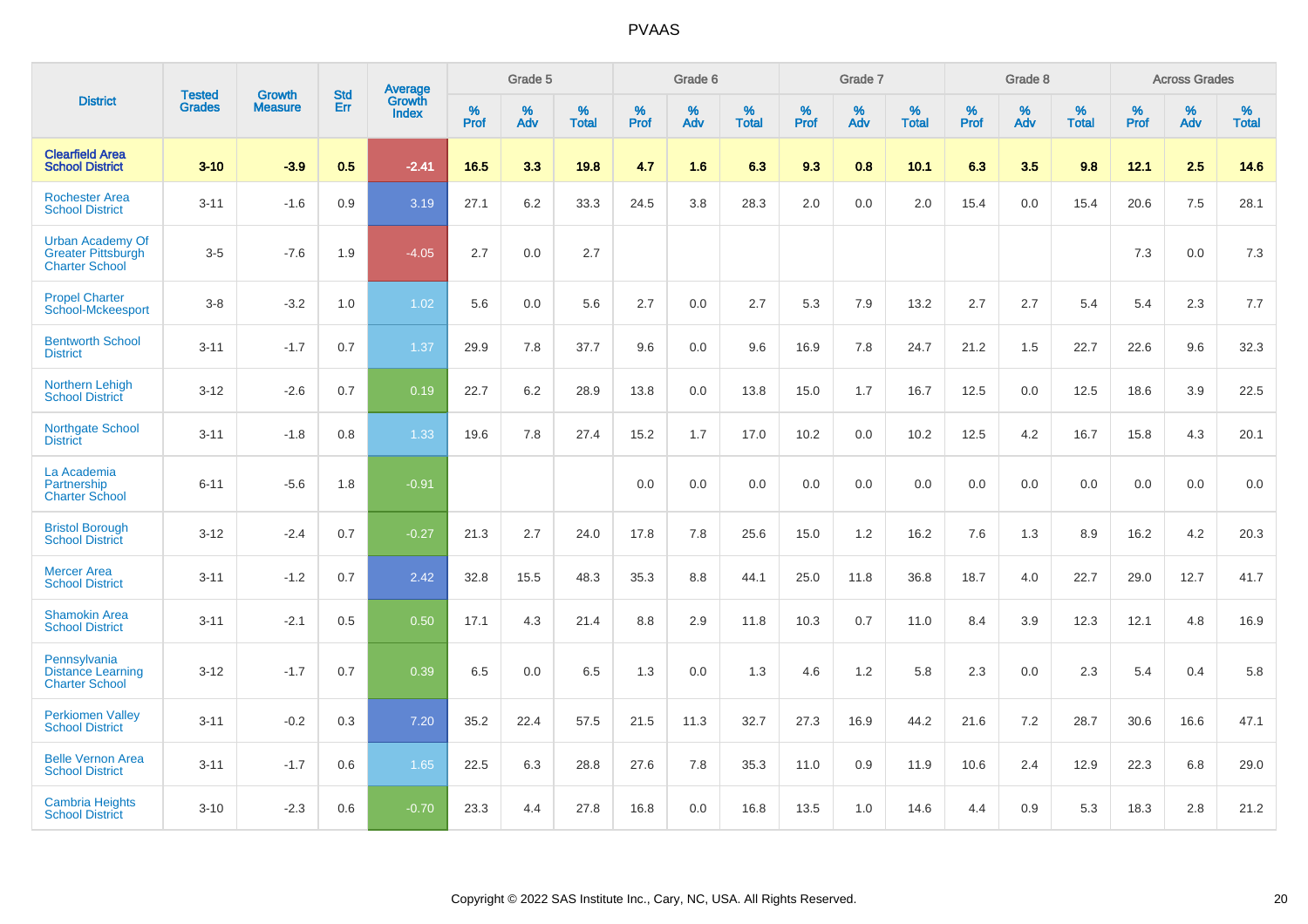|                                                                   | <b>Tested</b> | <b>Growth</b>  | <b>Std</b> | Average                |              | Grade 5  |                   |              | Grade 6  |                   |              | Grade 7  |                   |              | Grade 8  |                   |              | <b>Across Grades</b> |                   |
|-------------------------------------------------------------------|---------------|----------------|------------|------------------------|--------------|----------|-------------------|--------------|----------|-------------------|--------------|----------|-------------------|--------------|----------|-------------------|--------------|----------------------|-------------------|
| <b>District</b>                                                   | <b>Grades</b> | <b>Measure</b> | Err        | Growth<br><b>Index</b> | $\%$<br>Prof | %<br>Adv | %<br><b>Total</b> | $\%$<br>Prof | %<br>Adv | %<br><b>Total</b> | $\%$<br>Prof | %<br>Adv | %<br><b>Total</b> | $\%$<br>Prof | %<br>Adv | %<br><b>Total</b> | $\%$<br>Prof | %<br>Adv             | %<br><b>Total</b> |
| <b>Clearfield Area</b><br><b>School District</b>                  | $3 - 10$      | $-3.9$         | 0.5        | $-2.41$                | 16.5         | 3.3      | 19.8              | 4.7          | 1.6      | 6.3               | 9.3          | 0.8      | 10.1              | 6.3          | 3.5      | 9.8               | 12.1         | 2.5                  | 14.6              |
| <b>Unionville-Chadds</b><br><b>Ford School</b><br><b>District</b> | $3 - 11$      | 0.5            | 0.4        | 5.10                   | 38.8         | 29.9     | 68.7              | 38.4         | 17.1     | 55.5              | 37.6         | 16.8     | 54.5              | 29.8         | 24.9     | 54.7              | 36.9         | 27.5                 | 64.4              |
| <b>Leechburg Area</b><br><b>School District</b>                   | $3 - 11$      | $-3.5$         | 0.9        | $-0.64$                | 15.6         | 2.2      | 17.8              | 16.2         | 5.4      | 21.6              | 8.0          | 0.0      | 8.0               | 23.8         | 7.1      | 31.0              | 22.5         | 5.9                  | 28.5              |
| <b>Hollidaysburg Area</b><br><b>School District</b>               | $3 - 11$      | 2.9            | 0.4        | 8.32                   | 33.2         | 16.0     | 49.2              | 26.4         | 12.8     | 39.2              | 27.3         | 14.7     | 42.0              | 23.2         | 8.0      | 31.2              | 28.7         | 12.7                 | 41.4              |
| <b>Warrior Run</b><br><b>School District</b>                      | $3 - 11$      | $-0.7$         | 0.6        | 1.21                   | 29.0         | 17.1     | 46.0              | 25.7         | 1.8      | 27.5              | 16.8         | 11.2     | 28.0              | 15.6         | 12.2     | 27.8              | 23.2         | 10.7                 | 34.0              |
| <b>Greater Johnstown</b><br><b>School District</b>                | $3 - 11$      | $-1.7$         | 0.5        | 2.59                   | 5.9          | 0.7      | 6.6               | 4.8          | 0.0      | 4.8               | 7.4          | 0.0      | 7.4               | 0.6          | 0.6      | 1.3               | 6.8          | 1.2                  | 8.0               |
| Washington<br><b>School District</b>                              | $3 - 11$      | $-2.6$         | 0.7        | $-0.09$                | 13.5         | 2.9      | 16.4              | 5.2          | 2.1      | 7.2               | 15.0         | 1.2      | 16.2              | 0.0          | 1.5      | 1.5               | 11.8         | 3.4                  | 15.2              |
| <b>Canton Area</b><br><b>School District</b>                      | $3 - 11$      | $-0.5$         | 0.8        | 3.67                   | 34.6         | 11.5     | 46.2              | 32.3         | 3.2      | 35.5              | 9.1          | 1.8      | 10.9              | 4.8          | 0.0      | 4.8               | 23.4         | 6.2                  | 29.6              |
| <b>Somerset Area</b><br><b>School District</b>                    | $3 - 11$      | 0.0            | 0.5        | 4.78                   | 27.4         | 11.1     | 38.5              | 28.2         | 9.2      | 37.4              | 20.4         | 9.5      | 29.9              | 24.5         | 4.9      | 29.4              | 26.3         | 10.2                 | 36.6              |
| <b>Central Fulton</b><br><b>School District</b>                   | $3 - 11$      | $-0.7$         | 0.8        | 3.45                   | 30.3         | 6.6      | 36.8              | 15.9         | 1.4      | 17.4              | 13.0         | 14.5     | 27.5              | 12.7         | 14.6     | 27.3              | 24.6         | 8.3                  | 32.8              |
| <b>Hermitage School</b><br><b>District</b>                        | $3 - 12$      | 1.0            | 0.5        | 4.16                   | 39.7         | 7.8      | 47.5              | 34.3         | 21.7     | 55.9              | 30.8         | 19.6     | 50.4              | 26.2         | 4.1      | 30.3              | 33.8         | 16.8                 | 50.6              |
| <b>Propel Charter</b><br><b>School-Northside</b>                  | $3 - 8$       | $-1.6$         | 0.9        | 0.88                   | 0.0          | 0.0      | 0.0               | 2.4          | 0.0      | 2.4               | 0.0          | 0.0      | 0.0               | 0.0          | 0.0      | 0.0               | 0.4          | 0.0                  | 0.4               |
| <b>Pottsville Area</b><br><b>School District</b>                  | $3 - 12$      | $-0.7$         | 0.5        | 1.25                   | 21.4         | 12.2     | 33.6              | 17.6         | 4.7      | 22.3              | 14.2         | 4.3      | 18.5              | 16.1         | 2.4      | 18.4              | 18.0         | 6.0                  | 23.9              |
| Wallenpaupack<br><b>Area School</b><br><b>District</b>            | $3 - 11$      | 0.7            | 0.5        | 7.55                   | 27.0         | 6.1      | 33.1              | 11.1         | 3.7      | 14.8              | 30.6         | 8.2      | 38.8              | 13.2         | 3.5      | 16.7              | 24.0         | 7.0                  | 31.1              |
| <b>Fleetwood Area</b><br><b>School District</b>                   | $3 - 10$      | $-1.9$         | 0.5        | 0.68                   | 21.5         | 3.7      | 25.2              | 19.9         | 4.0      | 23.8              | 20.7         | 4.8      | 25.5              | 21.4         | 2.5      | 23.9              | 21.9         | 5.2                  | 27.1              |
| <b>Greater Latrobe</b><br><b>School District</b>                  | $3 - 11$      | 1.6            | 0.4        | 8.54                   | 36.4         | 15.5     | 51.9              | 37.0         | 5.3      | 42.3              | 32.2         | 18.5     | 50.7              | 23.4         | 8.0      | 31.4              | 34.1         | 15.0                 | 49.1              |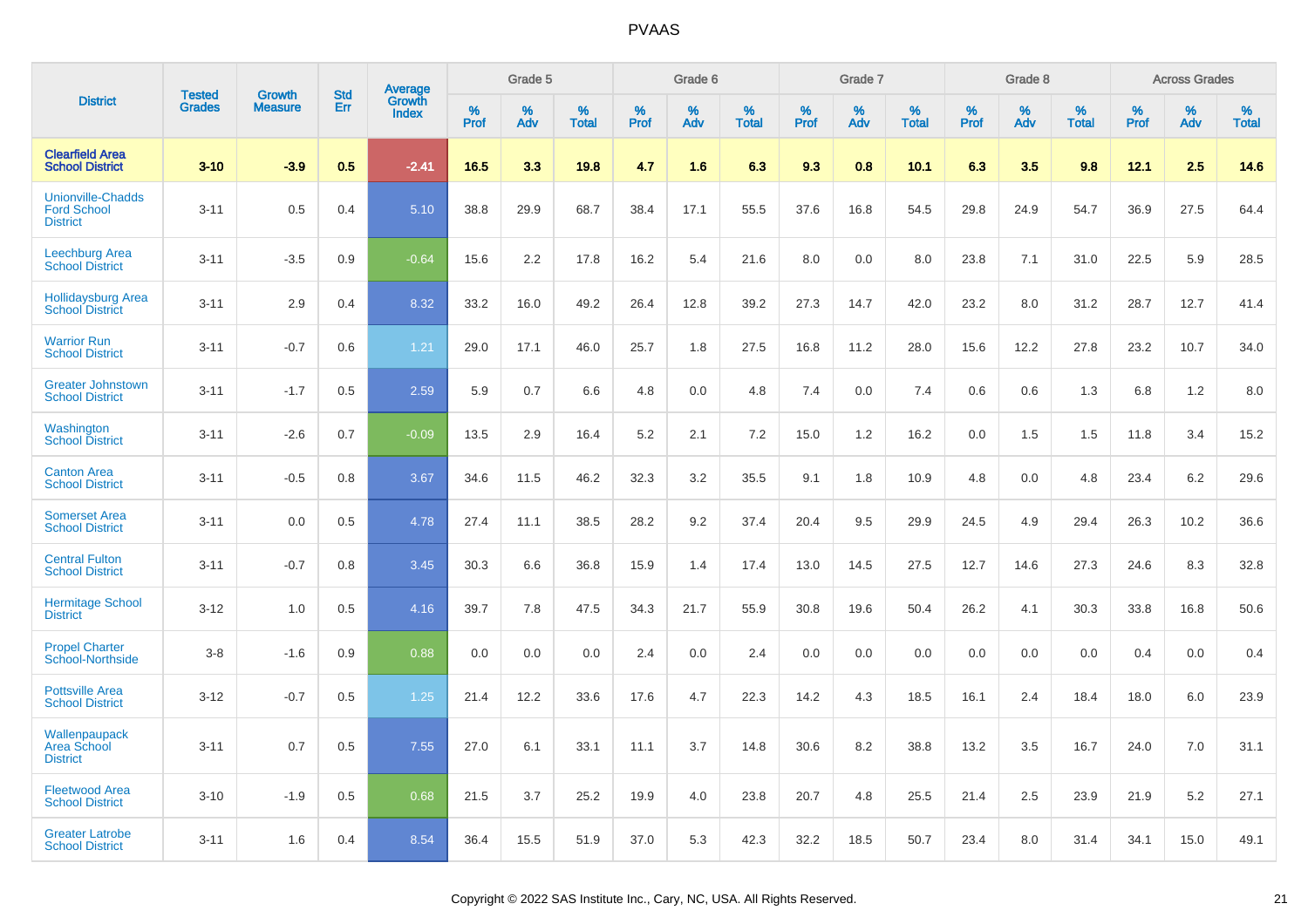|                                                                    |                                |                                 | <b>Std</b> | Average                |                  | Grade 5  |                   |                  | Grade 6  |                   |                  | Grade 7  |                   |           | Grade 8  |                   |                  | <b>Across Grades</b> |                   |
|--------------------------------------------------------------------|--------------------------------|---------------------------------|------------|------------------------|------------------|----------|-------------------|------------------|----------|-------------------|------------------|----------|-------------------|-----------|----------|-------------------|------------------|----------------------|-------------------|
| <b>District</b>                                                    | <b>Tested</b><br><b>Grades</b> | <b>Growth</b><br><b>Measure</b> | Err        | Growth<br><b>Index</b> | %<br><b>Prof</b> | %<br>Adv | %<br><b>Total</b> | %<br><b>Prof</b> | %<br>Adv | %<br><b>Total</b> | %<br><b>Prof</b> | %<br>Adv | %<br><b>Total</b> | %<br>Prof | %<br>Adv | %<br><b>Total</b> | %<br><b>Prof</b> | %<br>Adv             | %<br><b>Total</b> |
| <b>Clearfield Area</b><br><b>School District</b>                   | $3 - 10$                       | $-3.9$                          | 0.5        | $-2.41$                | 16.5             | 3.3      | 19.8              | 4.7              | 1.6      | 6.3               | 9.3              | 0.8      | 10.1              | 6.3       | 3.5      | 9.8               | 12.1             | 2.5                  | 14.6              |
| <b>Propel Charter</b><br>School - Braddock<br><b>Hills</b>         | $3 - 11$                       | $-2.4$                          | 0.8        | 3.05                   | 1.8              | 1.8      | 3.5               | 1.7              | 0.0      | 1.7               | 0.0              | 0.0      | 0.0               | 2.9       | 0.0      | 2.9               | 1.9              | 0.6                  | 2.5               |
| <b>Great Valley</b><br><b>School District</b>                      | $3 - 11$                       | 0.1                             | 0.4        | 2.46                   | 31.0             | 24.2     | 55.2              | 38.1             | 8.6      | 46.6              | 26.8             | 17.2     | 44.1              | 26.4      | 17.4     | 43.8              | 31.1             | 20.1                 | 51.2              |
| <b>Girard School</b><br><b>District</b>                            | $3 - 11$                       | 0.0                             | 0.6        | 2.99                   | 33.9             | 15.2     | 49.1              | 27.4             | 13.7     | 41.0              | 22.7             | 20.9     | 43.6              | 15.6      | 5.5      | 21.1              | 25.6             | 18.0                 | 43.6              |
| <b>Propel Charter</b><br>School-Homestead                          | $3 - 11$                       | $-2.7$                          | 1.0        | $-0.17$                | 2.7              | 0.0      | 2.7               | 0.0              | 5.4      | 5.4               | 2.9              | 0.0      | 2.9               | 0.0       | 0.0      | 0.0               | 2.7              | 1.4                  | 4.1               |
| <b>Southeast Delco</b><br><b>School District</b>                   | $3 - 10$                       | $-0.4$                          | 0.6        | 4.21                   | 3.3              | 1.7      | 5.0               | 1.8              | 0.0      | 1.8               | 3.0              | 0.8      | 3.8               | 6.9       | 0.8      | 7.7               | 5.7              | 0.7                  | 6.3               |
| <b>Penns Manor Area</b><br><b>School District</b>                  | $3 - 12$                       | 1.5                             | 0.8        | 4.02                   | 12.7             | 4.8      | 17.5              | 14.6             | 0.0      | 14.6              | 18.5             | 1.8      | 20.4              | 16.7      | 8.3      | 25.0              | 19.0             | 3.6                  | 22.6              |
| <b>Blue Ridge School</b><br><b>District</b>                        | $3 - 11$                       | $-1.1$                          | 0.7        | 2.21                   | 23.3             | 5.5      | 28.8              | 14.9             | 0.0      | 14.9              | 25.8             | 3.2      | 29.0              | 12.9      | 4.3      | 17.1              | 23.5             | 4.1                  | 27.7              |
| <b>Sullivan County</b><br><b>School District</b>                   | $3 - 10$                       | $-2.9$                          | 1.0        | 0.92                   | 21.4             | 0.0      | 21.4              | 30.0             | 4.0      | 34.0              | 18.8             | 0.0      | 18.8              | 9.1       | 0.0      | 9.1               | 22.0             | 4.1                  | 26.0              |
| <b>Windber Area</b><br><b>School District</b>                      | $3 - 11$                       | $-1.8$                          | 0.7        | 2.80                   | 28.8             | 20.0     | 48.8              | 20.9             | 9.0      | 29.8              | 14.7             | 9.3      | 24.0              | 28.6      | 13.1     | 41.7              | 24.4             | 15.1                 | 39.6              |
| <b>Northern Bedford</b><br><b>County School</b><br><b>District</b> | $3 - 11$                       | $-1.5$                          | 0.8        | 1.00                   | 24.5             | 8.2      | 32.6              | 30.5             | 1.7      | 32.2              | 19.0             | 1.7      | 20.7              | 9.4       | 3.1      | 12.5              | 24.6             | 5.2                  | 29.8              |
| <b>Penn Hills Charter</b><br>School of<br>Entrepreneurship         | $3-8$                          | $-0.2$                          | 0.9        | 1.98                   | 11.6             | 2.3      | 14.0              | 13.5             | 10.8     | 24.3              | 15.4             | 2.6      | 18.0              | 5.3       | 0.0      | 5.3               | 17.0             | 3.8                  | 20.8              |
| <b>Meyersdale Area</b><br><b>School District</b>                   | $3 - 11$                       | 1.9                             | 0.8        | 4.25                   | 35.2             | 9.3      | 44.4              | 26.6             | 15.6     | 42.2              | 18.9             | 0.0      | 18.9              | 11.9      | 8.5      | 20.3              | 24.6             | 9.4                  | 34.0              |
| <b>Manchester</b><br><b>Academic Charter</b><br><b>School</b>      | $3-8$                          | 0.6                             | 1.1        | 3.37                   | 3.6              | 0.0      | 3.6               | 3.4              | 0.0      | 3.4               | 3.6              | 0.0      | 3.6               | 0.0       | 0.0      | 0.0               | 4.9              | 0.5                  | 5.4               |
| Philadelphia<br><b>Academy Charter</b><br><b>School</b>            | $3 - 11$                       | $-2.5$                          | 0.7        | 0.18                   | 22.1             | 6.5      | 28.6              | 25.0             | 7.9      | 32.9              | 13.2             | 19.1     | 32.4              | 22.2      | 16.7     | 38.9              | 24.3             | 9.8                  | 34.2              |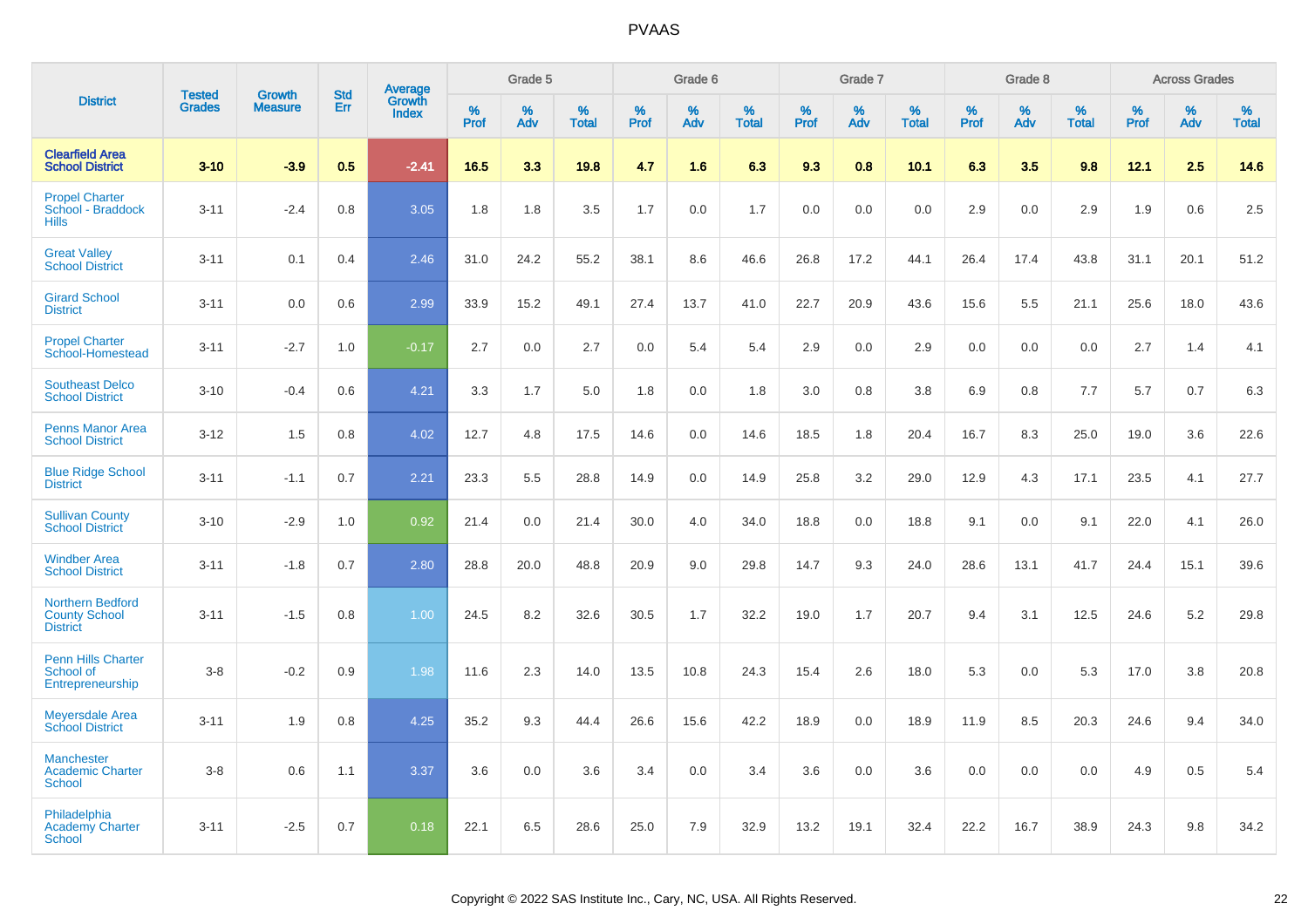|                                                                               | <b>Tested</b> | <b>Growth</b>  | <b>Std</b> | <b>Average</b><br>Growth |                     | Grade 5  |                      |                     | Grade 6  |                      |              | Grade 7  |                      |                     | Grade 8  |                      |                     | <b>Across Grades</b> |                      |
|-------------------------------------------------------------------------------|---------------|----------------|------------|--------------------------|---------------------|----------|----------------------|---------------------|----------|----------------------|--------------|----------|----------------------|---------------------|----------|----------------------|---------------------|----------------------|----------------------|
| <b>District</b>                                                               | <b>Grades</b> | <b>Measure</b> | Err        | Index                    | $\%$<br><b>Prof</b> | %<br>Adv | $\%$<br><b>Total</b> | $\%$<br><b>Prof</b> | %<br>Adv | $\%$<br><b>Total</b> | $\%$<br>Prof | %<br>Adv | $\%$<br><b>Total</b> | $\%$<br><b>Prof</b> | %<br>Adv | $\%$<br><b>Total</b> | $\%$<br><b>Prof</b> | $\%$<br>Adv          | $\%$<br><b>Total</b> |
| <b>Clearfield Area</b><br><b>School District</b>                              | $3 - 10$      | $-3.9$         | 0.5        | $-2.41$                  | 16.5                | 3.3      | 19.8                 | 4.7                 | 1.6      | 6.3                  | 9.3          | 0.8      | 10.1                 | 6.3                 | 3.5      | 9.8                  | 12.1                | 2.5                  | 14.6                 |
| <b>Redbank Valley</b><br><b>School District</b>                               | $3 - 11$      | $-2.5$         | 0.7        | 1.94                     | 34.3                | 20.0     | 54.3                 | 12.7                | 0.0      | 12.7                 | 19.5         | 9.2      | 28.7                 | 9.5                 | 0.0      | 9.5                  | 21.8                | 10.1                 | 31.9                 |
| <b>Mckeesport Area</b><br><b>School District</b>                              | $3 - 12$      | $-0.2$         | 0.5        | 1.94                     | 8.9                 | 3.0      | 11.9                 | 3.9                 | 0.0      | 3.9                  | 1.0          | 0.0      | 1.0                  | 1.0                 | 0.0      | 1.0                  | 7.7                 | 2.1                  | 9.7                  |
| <b>State College Area</b><br><b>School District</b>                           | $3 - 11$      | 0.6            | 0.4        | 6.90                     | 29.6                | 33.7     | 63.3                 | 27.4                | 15.3     | 42.7                 | 28.9         | 16.3     | 45.2                 | 20.8                | 8.9      | 29.7                 | 29.0                | 27.0                 | 56.1                 |
| <b>Young Scholars of</b><br><b>Greater Allegheny</b><br><b>Charter School</b> | $3 - 8$       | $-1.4$         | 1.6        | 1.32                     | 10.0                | 0.0      | 10.0                 | 6.2                 | 0.0      | 6.2                  | 10.0         | 0.0      | 10.0                 |                     |          |                      | 6.6                 | 0.0                  | 6.6                  |
| <b>Freire Charter</b><br><b>School</b>                                        | $5 - 11$      | 1.2            | 0.6        | 3.54                     | 0.0                 | 0.0      | 0.0                  | 1.5                 | 0.0      | 1.5                  | 3.0          | 0.0      | 3.0                  | 7.6                 | 0.0      | 7.6                  | 3.3                 | 0.0                  | 3.3                  |
| <b>West Greene</b><br><b>School District</b>                                  | $3 - 11$      | $-1.6$         | 0.9        | 2.26                     | 20.5                | 7.7      | 28.2                 | 7.7                 | 7.7      | 15.4                 | 9.3          | 11.1     | 20.4                 | 11.8                | 0.0      | 11.8                 | 19.6                | 10.7                 | 30.2                 |
| <b>Reading School</b><br><b>District</b>                                      | $3 - 11$      | 0.0            | 0.4        | 4.14                     | 3.8                 | 1.2      | 5.0                  | 1.5                 | 0.2      | 1.8                  | 1.9          | 0.0      | 1.9                  | 1.5                 | 0.4      | 1.9                  | 3.6                 | 1.1                  | 4.7                  |
| <b>Wilkes-Barre Area</b><br><b>School District</b>                            | $3 - 11$      | $-0.9$         | 0.5        | 1.33                     | 8.1                 | 1.7      | 9.8                  | 10.1                | 4.4      | 14.5                 | $6.0\,$      | 1.8      | 7.8                  | 3.1                 | 1.3      | 4.4                  | 9.8                 | 3.0                  | 12.7                 |
| <b>Universal Institute</b><br><b>Charter School</b>                           | $3 - 8$       | $-2.3$         | 0.7        | 0.12                     | 1.5                 | 0.0      | 1.5                  | 1.3                 | 0.0      | 1.3                  | 0.0          | 0.0      | 0.0                  | 2.3                 | 0.0      | 2.3                  | 1.7                 | $0.2\,$              | 2.0                  |
| <b>Laboratory Charter</b><br><b>School</b>                                    | $3 - 8$       | $-0.7$         | 1.1        | 2.78                     | 3.2                 | 0.0      | 3.2                  | 2.3                 | 0.0      | 2.3                  | 6.4          | 0.0      | 6.4                  | 5.0                 | 0.0      | 5.0                  | 5.3                 | 0.0                  | 5.3                  |
| <b>South Side Area</b><br><b>School District</b>                              | $3 - 11$      | 1.2            | 0.8        | 4.65                     | 23.3                | 18.3     | 41.7                 | 17.7                | 0.0      | 17.7                 | 26.6         | 7.8      | 34.4                 | 12.7                | 2.8      | 15.5                 | 21.2                | 6.3                  | 27.6                 |
| <b>Shenango Area</b><br><b>School District</b>                                | $3 - 11$      | 0.1            | 0.7        | 4.17                     | 25.0                | 7.1      | 32.1                 | 40.4                | 8.8      | 49.1                 | 16.5         | 1.0      | 17.5                 | 14.4                | 1.1      | 15.6                 | 22.5                | 7.6                  | 30.1                 |
| <b>Panther Valley</b><br><b>School District</b>                               | $3 - 12$      | 0.8            | 0.6        | 5.00                     | 11.5                | 1.9      | 13.5                 | 10.2                | 1.7      | 11.9                 | 11.1         | 1.8      | 13.0                 | 4.7                 | 0.0      | 4.7                  | 12.1                | 1.6                  | 13.6                 |
| <b>Forest Hills School</b><br><b>District</b>                                 | $3 - 11$      | 0.8            | 0.5        | 4.44                     | 34.1                | 21.2     | 55.3                 | 20.8                | 3.3      | 24.2                 | 18.6         | 5.6      | 24.2                 | 10.6                | 3.2      | 13.8                 | 24.0                | 11.0                 | 35.1                 |
| Cheltenham<br><b>School District</b>                                          | $3 - 11$      | $-1.7$         | 0.6        | 1.03                     | 19.8                | 16.7     | 36.5                 | 21.7                | 4.7      | 26.4                 | 26.7         | 11.0     | 37.7                 | 12.1                | 3.3      | 15.4                 | 23.0                | 11.2                 | 34.2                 |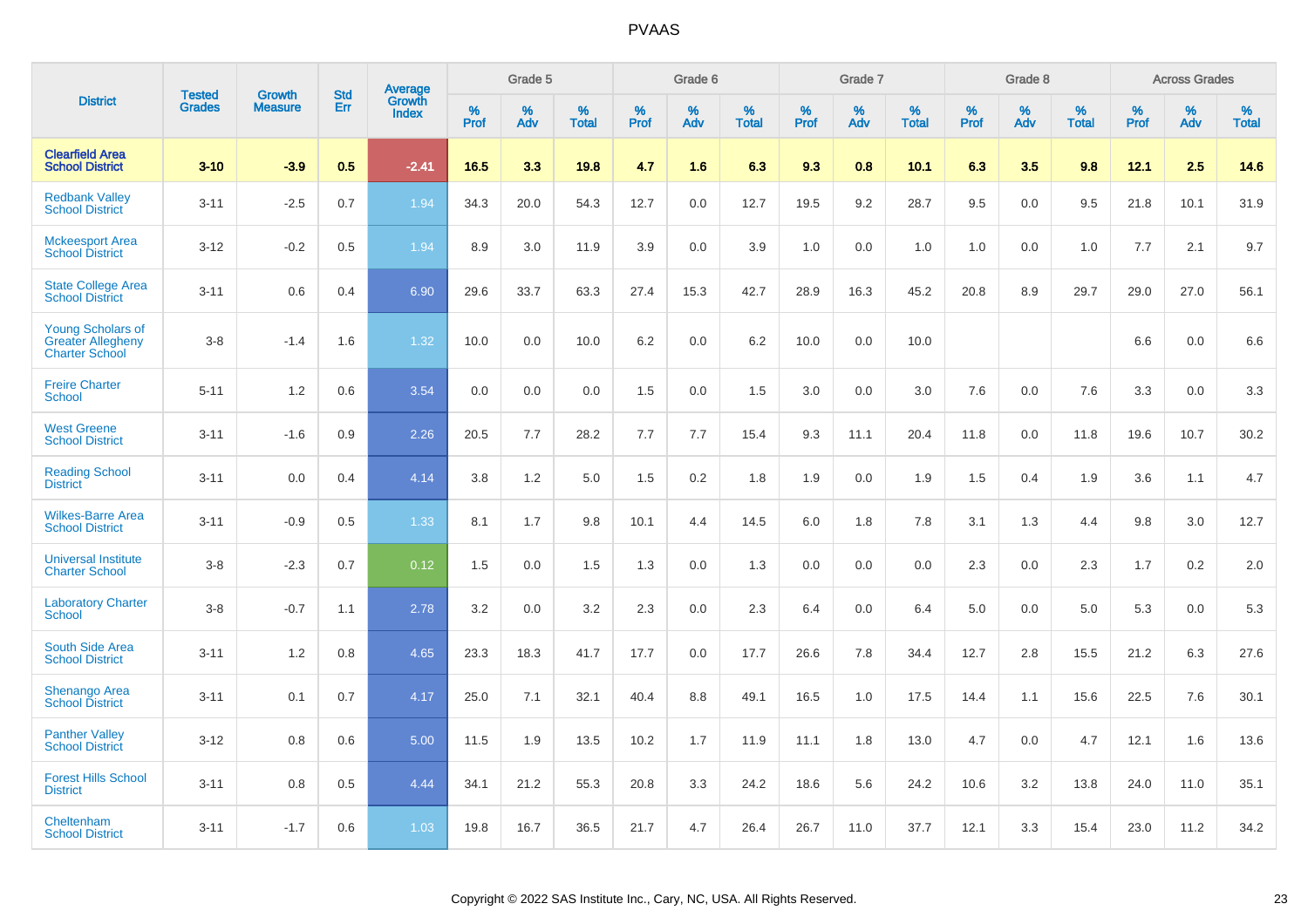|                                                                                   | <b>Tested</b> | <b>Growth</b>  | <b>Std</b> | <b>Average</b><br>Growth |           | Grade 5  |                   |              | Grade 6  |                   |           | Grade 7  |                   |                     | Grade 8  |                   |                     | <b>Across Grades</b> |                   |
|-----------------------------------------------------------------------------------|---------------|----------------|------------|--------------------------|-----------|----------|-------------------|--------------|----------|-------------------|-----------|----------|-------------------|---------------------|----------|-------------------|---------------------|----------------------|-------------------|
| <b>District</b>                                                                   | <b>Grades</b> | <b>Measure</b> | Err        | Index                    | %<br>Prof | %<br>Adv | %<br><b>Total</b> | $\%$<br>Prof | %<br>Adv | %<br><b>Total</b> | %<br>Prof | %<br>Adv | %<br><b>Total</b> | $\%$<br><b>Prof</b> | %<br>Adv | %<br><b>Total</b> | $\%$<br><b>Prof</b> | $\%$<br>Adv          | %<br><b>Total</b> |
| <b>Clearfield Area</b><br><b>School District</b>                                  | $3 - 10$      | $-3.9$         | 0.5        | $-2.41$                  | 16.5      | 3.3      | 19.8              | 4.7          | 1.6      | 6.3               | 9.3       | 0.8      | 10.1              | 6.3                 | 3.5      | 9.8               | 12.1                | 2.5                  | 14.6              |
| <b>Blue Mountain</b><br><b>School District</b>                                    | $3 - 10$      | 0.1            | 0.5        | 3.24                     | 33.3      | 19.2     | 52.6              | 24.3         | 0.6      | 24.8              | 16.3      | 10.1     | 26.4              | 20.3                | 6.1      | 26.4              | 27.5                | 11.1                 | 38.6              |
| <b>Titusville Area</b><br><b>School District</b>                                  | $3 - 11$      | $-1.7$         | 0.5        | 0.12                     | 28.5      | 13.8     | 42.3              | 18.9         | 4.2      | 23.1              | 18.0      | 3.9      | 21.9              | 8.0                 | 3.6      | 11.6              | 21.8                | 10.0                 | 31.8              |
| <b>Agora Cyber</b><br><b>Charter School</b>                                       | $3 - 11$      | $-0.3$         | 0.6        | 3.62                     | 9.8       | 2.0      | 11.8              | 7.8          | 0.7      | 8.5               | 6.2       | 2.1      | 8.3               | 3.3                 | 1.3      | 4.6               | 9.7                 | 2.4                  | 12.1              |
| <b>Sharon City School</b><br><b>District</b>                                      | $3 - 11$      | $-0.3$         | 0.5        | 1.32                     | 14.1      | 2.1      | 16.2              | 13.9         | 4.1      | 18.0              | 6.0       | 1.7      | 7.8               | 5.9                 | 1.5      | 7.4               | 12.0                | 2.8                  | 14.8              |
| <b>Indiana Area</b><br><b>School District</b>                                     | $3 - 11$      | 1.8            | 0.4        | 7.21                     | 29.3      | 17.7     | 47.0              | 23.9         | 11.7     | 35.5              | 36.0      | 10.3     | 46.3              | 23.2                | 14.2     | 37.4              | 30.1                | 15.1                 | 45.2              |
| Susquehanna<br><b>Community School</b><br><b>District</b>                         | $3 - 11$      | $-2.8$         | 0.9        | $-1.20$                  | 19.6      | 9.8      | 29.4              | 15.5         | 1.7      | 17.2              | 13.3      | 11.1     | 24.4              | 2.0                 | 2.0      | 4.1               | 19.6                | 6.3                  | 25.9              |
| Palmyra Area<br><b>School District</b>                                            | $3 - 11$      | 0.0            | 0.4        | 5.60                     | 36.2      | 17.5     | 53.8              | 27.2         | 8.3      | 35.4              | 25.5      | 12.2     | 37.6              | 29.8                | 12.2     | 42.0              | 31.5                | 15.7                 | 47.2              |
| <b>Manheim Central</b><br><b>School District</b>                                  | $3 - 11$      | 2.8            | 0.4        | 9.93                     | 25.4      | 7.6      | 33.0              | 23.6         | 5.8      | 29.3              | 15.0      | 5.2      | 20.2              | 20.9                | 6.2      | 27.1              | 22.8                | 9.4                  | 32.2              |
| <b>Highlands School</b><br><b>District</b>                                        | $3 - 11$      | 0.4            | 0.5        | 2.41                     | 20.4      | 4.6      | 25.0              | 16.6         | 1.4      | 17.9              | 28.5      | 4.9      | 33.3              | 13.2                | 8.6      | 21.8              | 20.4                | 5.9                  | 26.3              |
| <b>Howard Gardner</b><br><b>Multiple</b><br>Intelligence<br><b>Charter School</b> | $3-8$         | $-3.7$         | 1.1        | $-1.27$                  | 16.7      | 6.7      | 23.3              | 9.4          | 0.0      | 9.4               | 9.1       | 0.0      | 9.1               | 7.4                 | 11.1     | 18.5              | 14.7                | 3.5                  | 18.2              |
| <b>Inquiry Charter</b><br>School                                                  | $3 - 5$       | $-6.8$         | 2.1        | $-3.27$                  | 8.8       | 2.9      | 11.8              |              |          |                   |           |          |                   |                     |          |                   | 11.1                | 2.8                  | 13.9              |
| <b>Purchase Line</b><br><b>School District</b>                                    | $3 - 12$      | 1.0            | 0.8        | 4.29                     | 28.8      | 7.7      | 36.5              | 6.1          | 3.0      | 9.1               | 7.5       | 3.0      | 10.4              | 5.3                 | 0.0      | 5.3               | 16.1                | 3.3                  | 19.4              |
| <b>Haverford</b><br><b>Township School</b><br><b>District</b>                     | $3 - 11$      | $-0.7$         | 0.3        | $-0.06$                  | 30.7      | 27.3     | 58.0              | 26.4         | 15.0     | 41.4              | 28.5      | 12.8     | 41.3              | 33.9                | 15.2     | 49.1              | 31.6                | 23.1                 | 54.7              |
| <b>Easton Area</b><br><b>School District</b>                                      | $3 - 12$      | $-1.1$         | 0.3        | $-0.56$                  | 22.4      | 5.9      | 28.3              | 14.6         | 3.3      | 17.9              | 11.0      | 6.9      | 18.0              | 10.3                | 2.2      | 12.4              | 18.5                | 8.4                  | 26.9              |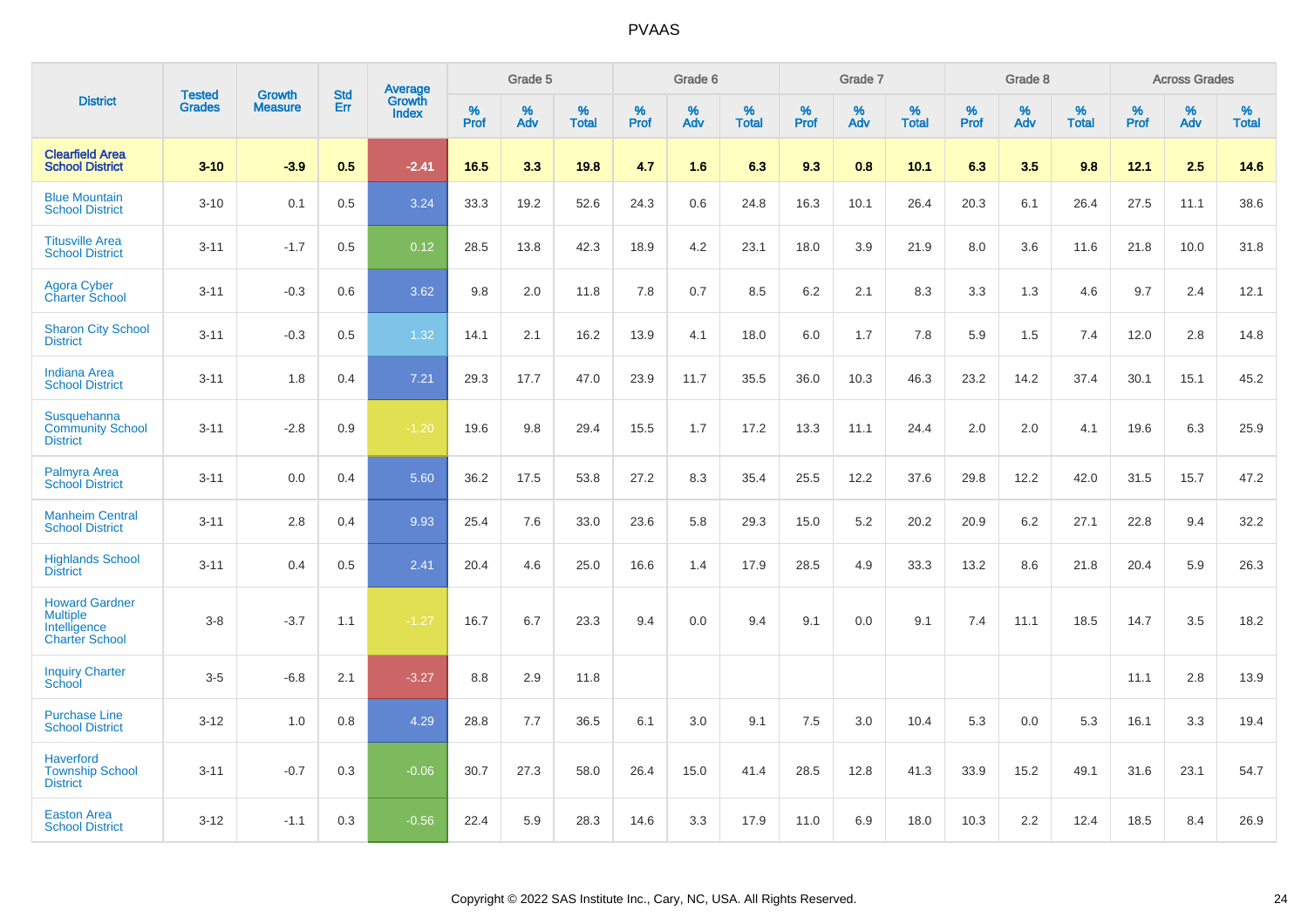|                                                                   |                                | <b>Growth</b>  |                          |                                   |           | Grade 5  |                   |                  | Grade 6  |                   |           | Grade 7  |                   |           | Grade 8  |                   |           | <b>Across Grades</b> |                   |
|-------------------------------------------------------------------|--------------------------------|----------------|--------------------------|-----------------------------------|-----------|----------|-------------------|------------------|----------|-------------------|-----------|----------|-------------------|-----------|----------|-------------------|-----------|----------------------|-------------------|
| <b>District</b>                                                   | <b>Tested</b><br><b>Grades</b> | <b>Measure</b> | <b>Std</b><br><b>Err</b> | Average<br>Growth<br><b>Index</b> | %<br>Prof | %<br>Adv | %<br><b>Total</b> | %<br><b>Prof</b> | %<br>Adv | %<br><b>Total</b> | %<br>Prof | %<br>Adv | %<br><b>Total</b> | %<br>Prof | %<br>Adv | %<br><b>Total</b> | %<br>Prof | %<br>Adv             | %<br><b>Total</b> |
| <b>Clearfield Area</b><br><b>School District</b>                  | $3 - 10$                       | $-3.9$         | 0.5                      | $-2.41$                           | 16.5      | 3.3      | 19.8              | 4.7              | 1.6      | 6.3               | 9.3       | 0.8      | 10.1              | 6.3       | 3.5      | 9.8               | 12.1      | 2.5                  | 14.6              |
| <b>Mastery Charter</b><br>School - Harrity<br>Campus              | $3 - 8$                        | $-0.7$         | 1.1                      | 2.42                              | 4.6       | 4.6      | 9.1               | 2.3              | 0.0      | 2.3               | 0.0       | 0.0      | 0.0               | 3.1       | 0.0      | 3.1               | 5.5       | 1.0                  | 6.5               |
| <b>Salisbury-Elk Lick</b><br><b>School District</b>               | $3 - 11$                       | $-4.2$         | 1.3                      | 0.13                              | 29.2      | 12.5     | 41.7              | 37.5             | 0.0      | 37.5              | 15.8      | 0.0      | 15.8              | 14.3      | 4.8      | 19.0              | 28.9      | 5.8                  | 34.7              |
| <b>Albert Gallatin</b><br><b>Area School</b><br><b>District</b>   | $3 - 11$                       | $-1.4$         | 0.5                      | 0.97                              | 19.0      | 10.2     | 29.3              | 18.6             | 1.6      | 20.2              | 12.8      | 2.8      | 15.6              | 14.8      | 2.0      | 16.8              | 17.4      | 4.9                  | 22.3              |
| <b>Carbondale Area</b><br><b>School District</b>                  | $3 - 10$                       | 1.1            | 0.6                      | 5.95                              | 10.3      | 1.2      | 11.5              | 4.2              | 0.0      | 4.2               | 4.8       | 3.6      | 8.4               | 13.9      | 0.0      | 13.9              | 9.4       | 0.8                  | 10.1              |
| <b>Fannett-Metal</b><br><b>School District</b>                    | $3 - 11$                       | $-2.4$         | 1.0                      | 2.68                              | 17.2      | 6.9      | 24.1              | 10.3             | 0.0      | 10.3              | 9.4       | 0.0      | 9.4               | 8.9       | 2.2      | 11.1              | 15.5      | 5.8                  | 21.3              |
| <b>Freedom Area</b><br><b>School District</b>                     | $3 - 11$                       | $-0.8$         | 0.7                      | 1.59                              | 13.6      | 3.7      | 17.3              | 21.4             | 2.4      | 23.8              | 18.6      | 2.9      | 21.6              | 10.7      | 1.3      | 12.0              | 17.8      | 3.7                  | 21.6              |
| <b>Richard Allen</b><br>Preparatory<br><b>Charter School</b>      | $5 - 8$                        | 0.8            | 0.7                      | 3.33                              | 0.0       | 0.0      | 0.0               | 1.0              | 0.0      | 1.0               | 1.8       | 0.9      | 2.7               | 0.9       | 0.0      | 0.9               | 1.1       | 0.3                  | 1.4               |
| <b>Troy Area School</b><br><b>District</b>                        | $3 - 10$                       | $-1.8$         | 0.6                      | 0.45                              | 11.1      | 4.0      | 15.2              | 4.0              | 4.0      | 8.0               | 14.1      | 0.0      | 14.1              | 6.8       | 0.8      | 7.7               | 11.9      | 2.1                  | 14.0              |
| <b>North Schuylkill</b><br><b>School District</b>                 | $3 - 11$                       | 0.5            | 0.5                      | 4.31                              | 8.2       | 3.0      | 11.2              | 4.8              | 0.8      | 5.6               | 5.8       | 3.9      | 9.7               | 11.8      | 6.7      | 18.5              | 12.1      | 4.1                  | 16.1              |
| <b>Middletown Area</b><br><b>School District</b>                  | $3 - 11$                       | $-1.6$         | 0.5                      | 0.08                              | 19.5      | 5.0      | 24.5              | 6.1              | 0.8      | 6.9               | 16.1      | 9.8      | 25.9              | 11.8      | 2.0      | 13.7              | 18.4      | 7.5                  | 25.9              |
| <b>Selinsgrove Area</b><br><b>School District</b>                 | $3 - 12$                       | 4.7            | 0.5                      | 11.20                             | 26.0      | 6.1      | 32.0              | 32.0             | 17.0     | 49.0              | 26.4      | 18.7     | 45.2              | 25.6      | 10.5     | 36.1              | 25.8      | 14.6                 | 40.4              |
| <b>Greater Nanticoke</b><br><b>Area School</b><br><b>District</b> | $3 - 12$                       | $-0.5$         | 0.6                      | 4.36                              | 13.6      | 2.7      | 16.4              | 2.6              | 0.0      | 2.6               | 3.6       | 0.0      | 3.6               | 4.2       | 1.7      | 5.9               | 7.6       | 2.0                  | 9.6               |
| Portage Area<br><b>School District</b>                            | $3 - 10$                       | 0.3            | 0.8                      | 2.06                              | 28.6      | 7.1      | 35.7              | 30.0             | 10.0     | 40.0              | 25.4      | 9.5      | 34.9              | 17.0      | 7.6      | 24.5              | 29.8      | 12.9                 | 42.6              |
| <b>Mount Carmel</b><br><b>Area School</b><br><b>District</b>      | $3 - 11$                       | 0.2            | 0.6                      | 3.89                              | 10.8      | 2.7      | 13.5              | 12.5             | 7.1      | 19.6              | 13.6      | 3.6      | 17.3              | 8.8       | 2.6      | 11.5              | 12.2      | 4.5                  | 16.7              |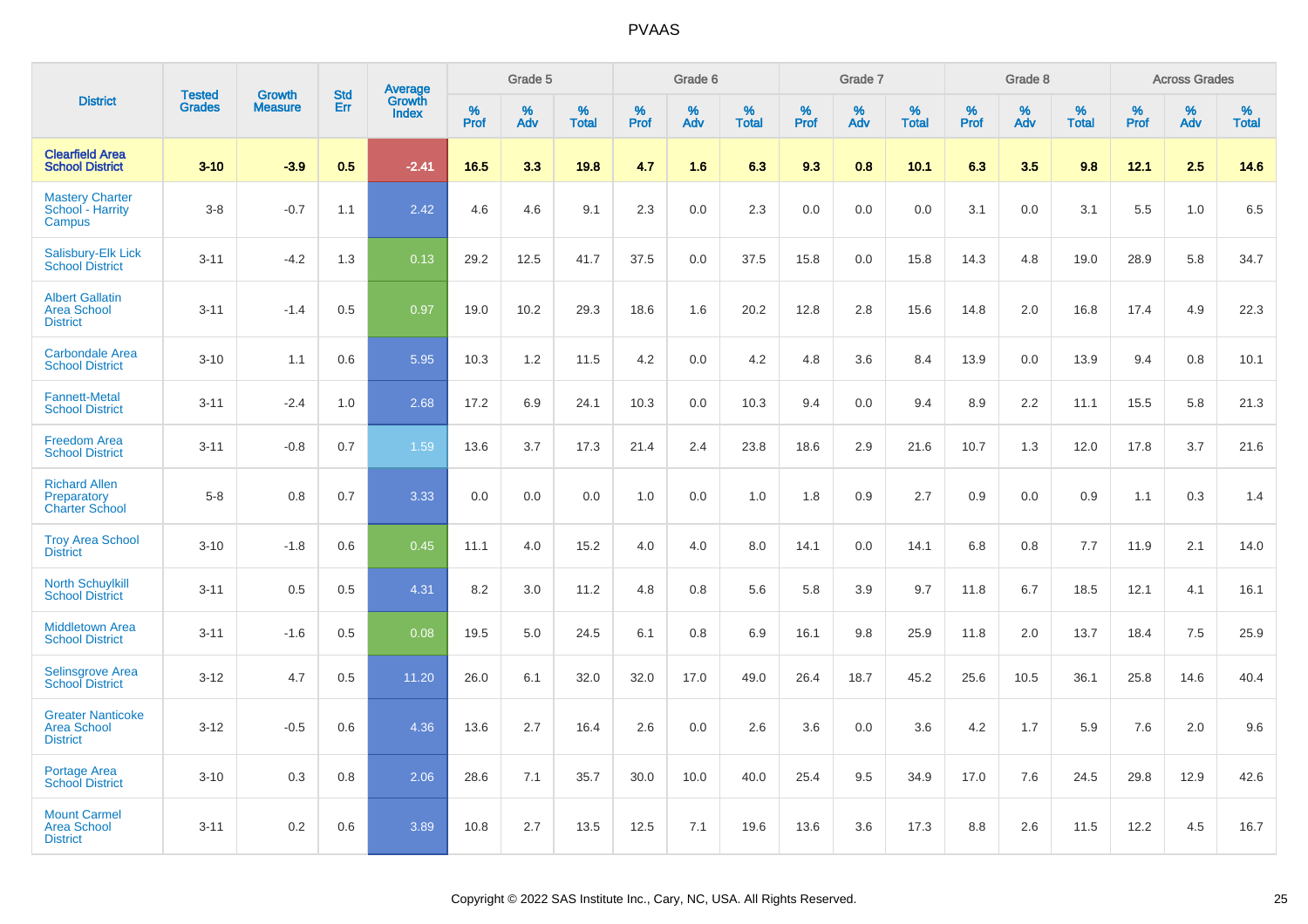|                                                                                            |                                |                                 | <b>Std</b> | Average                       |                     | Grade 5  |                   |              | Grade 6  |                   |              | Grade 7  |                   |                     | Grade 8  |                   |              | <b>Across Grades</b> |                   |
|--------------------------------------------------------------------------------------------|--------------------------------|---------------------------------|------------|-------------------------------|---------------------|----------|-------------------|--------------|----------|-------------------|--------------|----------|-------------------|---------------------|----------|-------------------|--------------|----------------------|-------------------|
| <b>District</b>                                                                            | <b>Tested</b><br><b>Grades</b> | <b>Growth</b><br><b>Measure</b> | Err        | <b>Growth</b><br><b>Index</b> | $\%$<br><b>Prof</b> | %<br>Adv | %<br><b>Total</b> | $\%$<br>Prof | %<br>Adv | %<br><b>Total</b> | $\%$<br>Prof | %<br>Adv | %<br><b>Total</b> | $\%$<br><b>Prof</b> | %<br>Adv | %<br><b>Total</b> | $\%$<br>Prof | %<br>Adv             | %<br><b>Total</b> |
| <b>Clearfield Area</b><br><b>School District</b>                                           | $3 - 10$                       | $-3.9$                          | 0.5        | $-2.41$                       | 16.5                | 3.3      | 19.8              | 4.7          | 1.6      | 6.3               | 9.3          | 0.8      | 10.1              | 6.3                 | 3.5      | 9.8               | 12.1         | 2.5                  | 14.6              |
| <b>Lebanon School</b><br><b>District</b>                                                   | $3 - 11$                       | 0.1                             | 0.3        | 4.53                          | 10.8                | 2.5      | 13.2              | 5.4          | 1.6      | 7.0               | 3.4          | 0.6      | 4.1               | 4.5                 | 0.8      | 5.4               | 7.2          | 1.6                  | 8.8               |
| <b>Mastery Charter</b><br>School - Hardy<br><b>Williams</b>                                | $3 - 11$                       | $-0.1$                          | 1.2        | 1.30                          | 4.9                 | 0.0      | 4.9               | 11.4         | 2.9      | 14.3              | 5.6          | 0.0      | 5.6               |                     |          |                   | 6.9          | 0.6                  | 7.5               |
| <b>Cameron County</b><br><b>School District</b>                                            | $3 - 12$                       | 1.0                             | 1.0        | 4.16                          | 48.4                | 0.0      | 48.4              | 29.0         | 2.6      | 31.6              | $7.3$        | 2.4      | 9.8               | 13.5                | 0.0      | 13.5              | 30.3         | 6.8                  | 37.2              |
| <b>Johnsonburg Area</b><br><b>School District</b>                                          | $3 - 11$                       | 2.2                             | 1.0        | 5.07                          | 17.5                | 7.5      | 25.0              | 21.2         | 12.1     | 33.3              | 18.6         | 7.0      | 25.6              | 15.6                | 2.2      | 17.8              | 25.5         | 10.2                 | 35.7              |
| <b>Marion Center</b><br><b>Area School</b><br><b>District</b>                              | $3 - 10$                       | 0.9                             | 0.7        | 5.76                          | 24.4                | 7.7      | 32.0              | 37.2         | 11.8     | 49.0              | 19.0         | 10.7     | 29.8              | 22.6                | 8.6      | 31.2              | 27.9         | 10.6                 | 38.4              |
| The Philadelphia<br><b>Charter School for</b><br><b>Arts and Sciences</b><br>at HR Edmunds | $3-8$                          | 1.7                             | 0.6        | 4.09                          | 6.4                 | 0.0      | 6.4               | 0.0          | 0.0      | 0.0               | 2.1          | 0.0      | 2.1               | 2.2                 | 0.0      | 2.2               | 2.1          | 0.2                  | 2.3               |
| <b>Montgomery Area</b><br><b>School District</b>                                           | $3 - 11$                       | 0.8                             | 0.8        | 4.18                          | 25.7                | 10.8     | 36.5              | 29.0         | 30.6     | 59.7              | 33.3         | 6.9      | 40.3              | 17.2                | 1.7      | 19.0              | 28.4         | 13.2                 | 41.6              |
| <b>Camp Hill School</b><br><b>District</b>                                                 | $3 - 12$                       | $-2.0$                          | 0.7        | $-0.33$                       | 40.7                | 27.2     | 67.9              | 24.0         | 4.0      | 28.0              | 17.6         | 9.9      | 27.5              | 22.0                | 3.7      | 25.7              | 30.7         | 15.4                 | 46.1              |
| <b>Antietam School</b><br><b>District</b>                                                  | $3 - 10$                       | $-2.5$                          | 0.8        | $-0.25$                       | 9.4                 | 1.6      | 10.9              | 10.0         | 3.3      | 13.3              | 5.6          | 0.0      | 5.6               | 5.8                 | 0.0      | 5.8               | 8.3          | 1.2                  | 9.5               |
| <b>Franklin Area</b><br><b>School District</b>                                             | $3 - 11$                       | 0.9                             | 0.5        | 5.84                          | 22.0                | 7.1      | 29.1              | 25.8         | 3.1      | 28.9              | 10.1         | 4.2      | 14.3              | 8.2                 | 0.7      | 8.9               | 19.0         | 4.3                  | 23.2              |
| South Williamsport<br><b>Area School</b><br><b>District</b>                                | $3 - 10$                       | $-0.6$                          | 0.6        | 3.18                          | 20.4                | 1.1      | 21.5              | 25.8         | 4.5      | 30.3              | 15.5         | 2.4      | 17.9              | 15.1                | 0.0      | 15.1              | 20.2         | 2.8                  | 23.0              |
| <b>Deep Roots</b><br><b>Charter School</b>                                                 | $3-6$                          | $-0.9$                          | 1.3        | 2.28                          | 0.0                 | 0.0      | 0.0               | 0.0          | 0.0      | 0.0               |              |          |                   |                     |          |                   | 1.3          | 0.0                  | 1.3               |
| <b>Ellwood City Area</b><br><b>School District</b>                                         | $3 - 11$                       | $-1.7$                          | 0.6        | 1.08                          | 20.6                | 7.8      | 28.4              | 19.0         | 2.6      | 21.6              | 21.7         | 2.5      | 24.2              | 5.5                 | 2.8      | 8.3               | 17.5         | 4.7                  | 22.2              |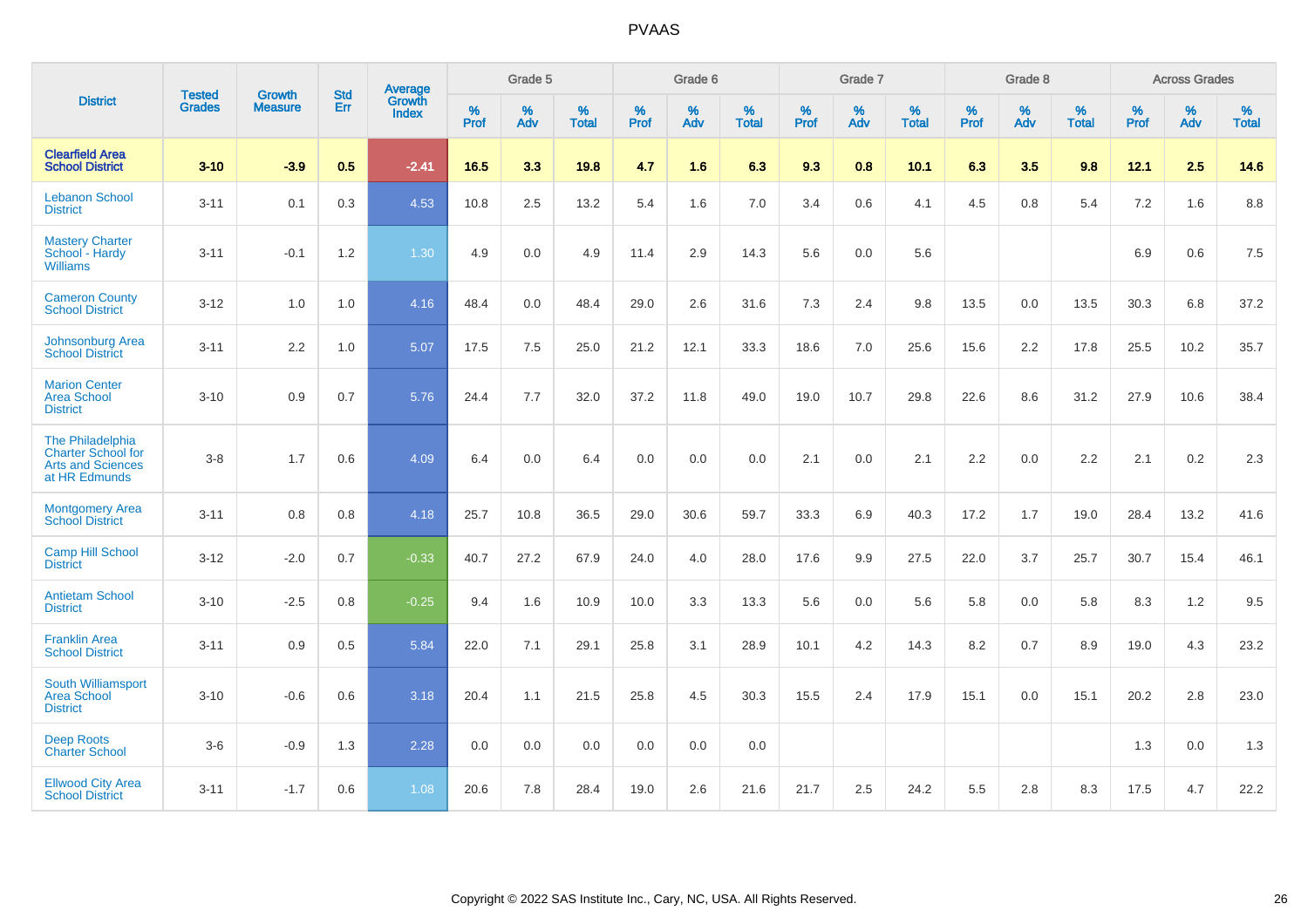|                                                                 |                                | <b>Growth</b>  | <b>Std</b> |                                   |              | Grade 5  |                   |              | Grade 6  |                   |              | Grade 7  |                   |              | Grade 8  |                   |              | <b>Across Grades</b> |                   |
|-----------------------------------------------------------------|--------------------------------|----------------|------------|-----------------------------------|--------------|----------|-------------------|--------------|----------|-------------------|--------------|----------|-------------------|--------------|----------|-------------------|--------------|----------------------|-------------------|
| <b>District</b>                                                 | <b>Tested</b><br><b>Grades</b> | <b>Measure</b> | <b>Err</b> | Average<br>Growth<br><b>Index</b> | $\%$<br>Prof | %<br>Adv | %<br><b>Total</b> | $\%$<br>Prof | %<br>Adv | %<br><b>Total</b> | $\%$<br>Prof | %<br>Adv | %<br><b>Total</b> | $\%$<br>Prof | %<br>Adv | %<br><b>Total</b> | $\%$<br>Prof | %<br>Adv             | %<br><b>Total</b> |
| <b>Clearfield Area</b><br><b>School District</b>                | $3 - 10$                       | $-3.9$         | 0.5        | $-2.41$                           | 16.5         | 3.3      | 19.8              | 4.7          | 1.6      | 6.3               | 9.3          | 0.8      | 10.1              | 6.3          | 3.5      | 9.8               | 12.1         | 2.5                  | 14.6              |
| <b>West Middlesex</b><br><b>Area School</b><br><b>District</b>  | $3 - 10$                       | 0.9            | 0.9        | 4.10                              | 21.7         | 21.7     | 43.5              | 39.3         | 4.9      | 44.3              | 30.0         | 2.0      | 32.0              | 7.1          | 0.0      | 7.1               | 30.3         | 7.4                  | 37.7              |
| <b>Gillingham Charter</b><br>School                             | $3 - 11$                       | $-5.9$         | 2.0        | $-1.16$                           | 9.1          | 0.0      | 9.1               | 0.0          | 0.0      | 0.0               |              |          |                   | 0.0          | 0.0      | 0.0               | 4.4          | 1.4                  | 5.8               |
| <b>Ferndale Area</b><br><b>School District</b>                  | $3 - 10$                       | $-0.9$         | 0.9        | 1.11                              | 27.3         | 0.0      | 27.3              | 19.5         | 7.3      | 26.8              | 31.6         | 2.6      | 34.2              | 11.1         | 8.9      | 20.0              | 21.3         | 7.9                  | 29.1              |
| <b>Mastery Charter</b><br>School - Pickett<br>Campus            | $6 - 10$                       | 1.2            | 1.1        | 2.33                              |              |          |                   | 0.0          | 0.0      | 0.0               | 0.0          | 0.0      | 0.0               | 2.8          | 0.0      | 2.8               | 0.9          | 0.0                  | 0.9               |
| <b>Big Spring School</b><br><b>District</b>                     | $3 - 11$                       | $-1.2$         | 0.5        | 0.68                              | 26.7         | 13.0     | 39.7              | 22.0         | 3.8      | 25.8              | 20.9         | 6.7      | 27.6              | 10.9         | 3.3      | 14.1              | 24.6         | 10.4                 | 35.0              |
| <b>Elk Lake School</b><br><b>District</b>                       | $3 - 11$                       | 1.9            | 0.7        | 7.96                              | 17.5         | 3.8      | 21.2              | 35.8         | 12.6     | 48.4              | 11.4         | 3.4      | 14.8              | 8.5          | 4.9      | 13.4              | 21.4         | 7.2                  | 28.5              |
| <b>Forest City</b><br><b>Regional School</b><br><b>District</b> | $3 - 12$                       | 1.5            | 0.9        | 4.76                              | 22.2         | 11.1     | 33.3              | 14.3         | 2.0      | 16.3              | 18.9         | 10.8     | 29.7              | 31.9         | 10.6     | 42.6              | 22.1         | 10.7                 | 32.8              |
| <b>Hamburg Area</b><br><b>School District</b>                   | $3 - 11$                       | $-0.0$         | 0.5        | 1.79                              | 29.1         | 6.4      | 35.5              | 28.4         | 2.4      | 30.7              | 10.1         | 3.8      | 13.8              | 9.9          | 2.1      | 12.1              | 20.9         | 6.6                  | 27.5              |
| <b>United School</b><br><b>District</b>                         | $3 - 11$                       | 0.3            | 0.8        | 3.96                              | 27.0         | 1.6      | 28.6              | 31.8         | 12.7     | 44.4              | 29.2         | 10.8     | 40.0              | 20.9         | 9.0      | 29.8              | 28.1         | 9.4                  | 37.5              |
| <b>Valley Grove</b><br><b>School District</b>                   | $3 - 10$                       | $-2.4$         | 0.8        | $-1.21$                           | 35.4         | 8.3      | 43.8              | 27.6         | 1.7      | 29.3              | 18.5         | 5.6      | 24.1              | 14.3         | 1.8      | 16.1              | 25.5         | 6.8                  | 32.2              |
| <b>Hanover Area</b><br><b>School District</b>                   | $3 - 11$                       | $-2.5$         | 0.9        | $-0.79$                           | 3.4          | 3.4      | 6.8               | 10.0         | 4.0      | 14.0              | 5.3          | 1.8      | 7.0               | 0.0          | 0.0      | 0.0               | 7.4          | 1.9                  | 9.3               |
| <b>Gettysburg Area</b><br><b>School District</b>                | $3 - 11$                       | 1.3            | 0.4        | 5.96                              | 36.4         | 17.3     | 53.7              | 22.0         | 12.0     | 34.0              | 15.9         | 5.7      | 21.6              | 21.4         | 7.3      | 28.6              | 25.4         | 14.7                 | 40.1              |
| <b>Folk Arts-Cultural</b><br><b>Treasures Charter</b><br>School | $3 - 7$                        | $-1.8$         | 1.0        | 1.12                              | 22.7         | 6.8      | 29.6              | 28.9         | 4.4      | 33.3              | 20.4         | 2.3      | 22.7              |              |          |                   | 28.1         | 6.2                  | 34.4              |
| <b>Sayre Area School</b><br><b>District</b>                     | $3 - 11$                       | 1.9            | 0.7        | 6.31                              | 21.3         | 6.6      | 27.9              | 36.2         | 5.0      | 41.2              | 21.4         | 3.6      | 25.0              | 13.4         | 0.0      | 13.4              | 25.9         | 6.1                  | 32.0              |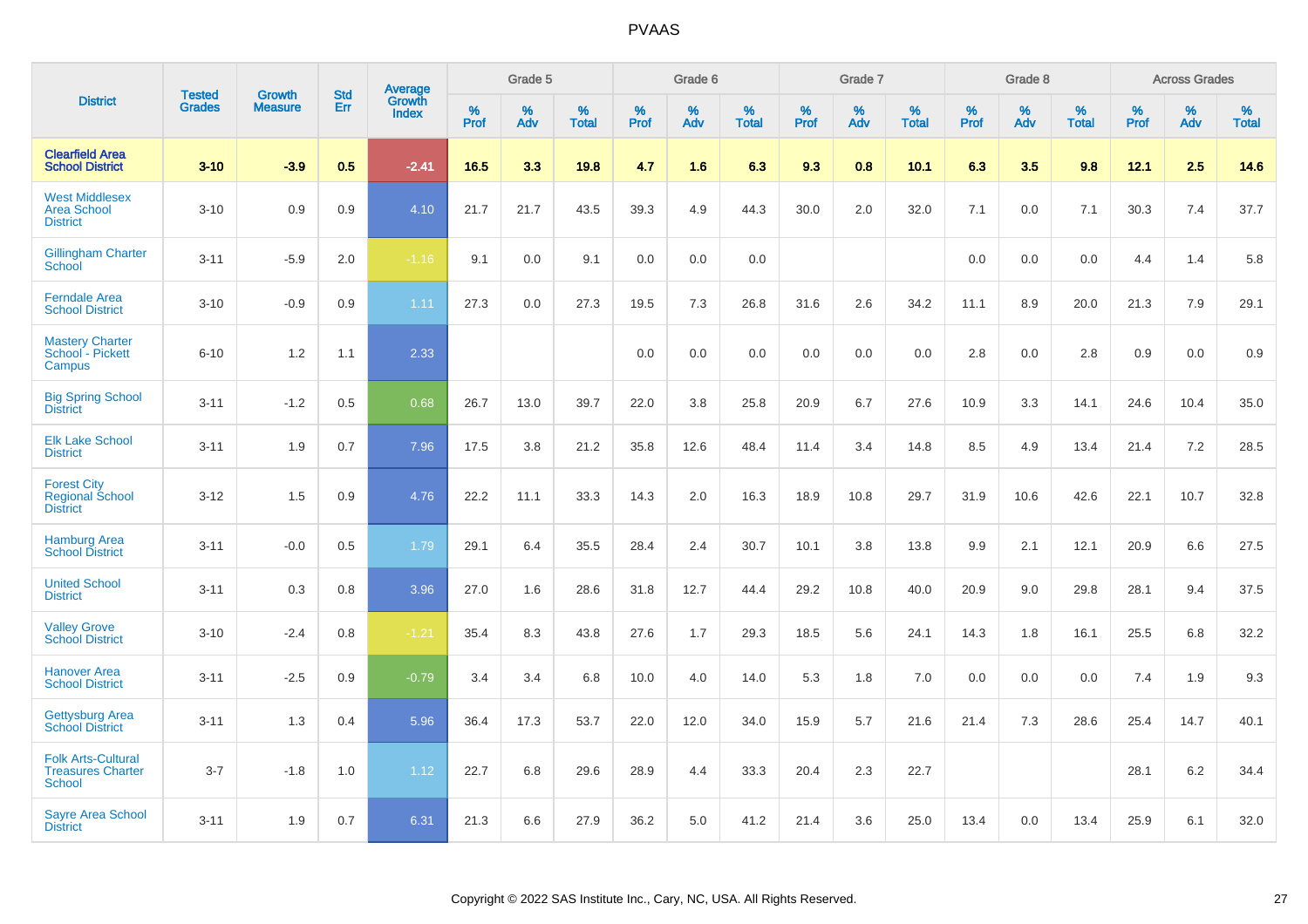|                                                                       |                                |                                 | <b>Std</b> | Average         |           | Grade 5  |                   |           | Grade 6  |                   |           | Grade 7  |                   |           | Grade 8  |                   |           | <b>Across Grades</b> |                   |
|-----------------------------------------------------------------------|--------------------------------|---------------------------------|------------|-----------------|-----------|----------|-------------------|-----------|----------|-------------------|-----------|----------|-------------------|-----------|----------|-------------------|-----------|----------------------|-------------------|
| <b>District</b>                                                       | <b>Tested</b><br><b>Grades</b> | <b>Growth</b><br><b>Measure</b> | Err        | Growth<br>Index | %<br>Prof | %<br>Adv | %<br><b>Total</b> | %<br>Prof | %<br>Adv | %<br><b>Total</b> | %<br>Prof | %<br>Adv | %<br><b>Total</b> | %<br>Prof | %<br>Adv | %<br><b>Total</b> | %<br>Prof | %<br>Adv             | %<br><b>Total</b> |
| <b>Clearfield Area</b><br><b>School District</b>                      | $3 - 10$                       | $-3.9$                          | 0.5        | $-2.41$         | 16.5      | 3.3      | 19.8              | 4.7       | 1.6      | 6.3               | 9.3       | 0.8      | 10.1              | 6.3       | 3.5      | 9.8               | 12.1      | 2.5                  | 14.6              |
| <b>Harmony Area</b><br><b>School District</b>                         | $3 - 10$                       | 0.9                             | 1.7        | 2.79            | 31.2      | 6.2      | 37.5              | 41.7      | 4.2      | 45.8              | 0.0       | 0.0      | 0.0               |           |          |                   | 27.4      | 7.4                  | 34.7              |
| <b>Laurel School</b><br><b>District</b>                               | $3 - 11$                       | $-0.4$                          | 0.7        | 1.59            | 25.7      | 5.4      | 31.1              | 23.9      | 12.7     | 36.6              | 29.5      | 5.1      | 34.6              | 18.8      | 8.7      | 27.5              | 28.6      | 13.6                 | 42.2              |
| <b>Old Forge School</b><br><b>District</b>                            | $3 - 12$                       | $-2.1$                          | 0.8        | 0.34            | 11.8      | 2.9      | 14.7              | 11.3      | 0.0      | 11.3              | 19.0      | 4.8      | 23.8              | 5.9       | 0.0      | 5.9               | 14.0      | 2.9                  | 16.9              |
| <b>Universal Alcorn</b><br><b>Charter School</b>                      | $3 - 8$                        | $-0.7$                          | 0.8        | 0.93            | 7.7       | 1.9      | 9.6               | 3.9       | 0.0      | 3.9               | 8.8       | 0.0      | 8.8               | 5.1       | 0.0      | 5.1               | 6.4       | 1.7                  | 8.1               |
| <b>Reach Cyber</b><br><b>Charter School</b>                           | $3 - 11$                       | $-2.4$                          | 0.9        | $-0.45$         | 19.4      | 9.7      | 29.0              | 9.1       | 0.0      | 9.1               | 17.0      | 3.8      | 20.8              | 17.5      | 5.3      | 22.8              | 21.3      | 4.7                  | 26.0              |
| <b>Cocalico School</b><br><b>District</b>                             | $3 - 11$                       | 2.0                             | 0.4        | 5.70            | 27.4      | 17.4     | 44.8              | 25.2      | 17.5     | 42.7              | 27.3      | 4.0      | 31.3              | 22.2      | $6.2\,$  | 28.4              | 28.3      | 12.1                 | 40.4              |
| <b>Waynesboro Area</b><br><b>School District</b>                      | $3 - 12$                       | $-0.5$                          | 0.4        | 2.30            | 25.0      | 9.2      | 34.2              | 20.4      | 10.5     | 31.0              | 19.2      | 6.0      | 25.2              | 20.1      | 4.8      | 24.8              | 22.3      | 9.3                  | 31.6              |
| <b>Spring Cove</b><br><b>School District</b>                          | $3 - 11$                       | 0.9                             | 0.5        | 5.97            | 18.5      | 8.4      | 26.9              | 15.1      | 4.8      | 19.8              | 11.0      | 3.9      | 15.0              | 12.7      | 4.0      | 16.7              | 20.0      | 7.4                  | 27.4              |
| Young Scholars Of<br>Western<br>Pennsylvania<br><b>Charter School</b> | $3 - 8$                        | $-0.4$                          | 1.1        | 1.25            | 6.7       | 6.7      | 13.3              | 5.9       | 5.9      | 11.8              | 20.7      | 3.4      | 24.1              | 8.7       | 0.0      | 8.7               | 12.3      | 4.8                  | 17.1              |
| <b>Keystone School</b><br><b>District</b>                             | $3 - 11$                       | $-1.0$                          | 0.8        | 1.11            | 28.4      | 19.4     | 47.8              | 32.1      | 1.9      | 34.0              | 12.3      | 1.4      | 13.7              | 6.4       | 0.0      | 6.4               | 24.1      | 7.6                  | 31.6              |
| <b>New Castle Area</b><br><b>School District</b>                      | $3 - 12$                       | $-0.5$                          | 0.4        | 2.63            | 4.3       | 0.5      | 4.8               | 3.3       | 1.9      | 5.2               | 7.7       | 1.4      | 9.1               | 3.3       | 0.9      | 4.2               | 4.4       | 1.1                  | 5.5               |
| <b>Vision Academy</b><br><b>Charter School</b>                        | $3 - 8$                        | 1.7                             | 1.1        | 3.72            | 11.1      | 0.0      | 11.1              | 0.0       | 0.0      | 0.0               | 2.9       | 2.9      | 5.9               | 9.5       | 4.8      | 14.3              | 6.4       | 1.6                  | 8.0               |
| <b>Lower Moreland</b><br><b>Township School</b><br><b>District</b>    | $3 - 11$                       | 2.2                             | 0.5        | 4.65            | 27.3      | 27.3     | 54.6              | 38.8      | 19.4     | 58.2              | 30.7      | 17.2     | 47.8              | 25.1      | 15.0     | 40.1              | 32.4      | 17.7                 | 50.0              |
| <b>Fairfield Area</b><br><b>School District</b>                       | $3 - 11$                       | $-1.2$                          | 0.8        | 1.99            | 32.3      | 1.6      | 33.9              | 19.7      | 1.6      | 21.3              | 18.5      | 0.0      | 18.5              | 16.7      | 3.7      | 20.4              | 25.3      | 6.7                  | 32.0              |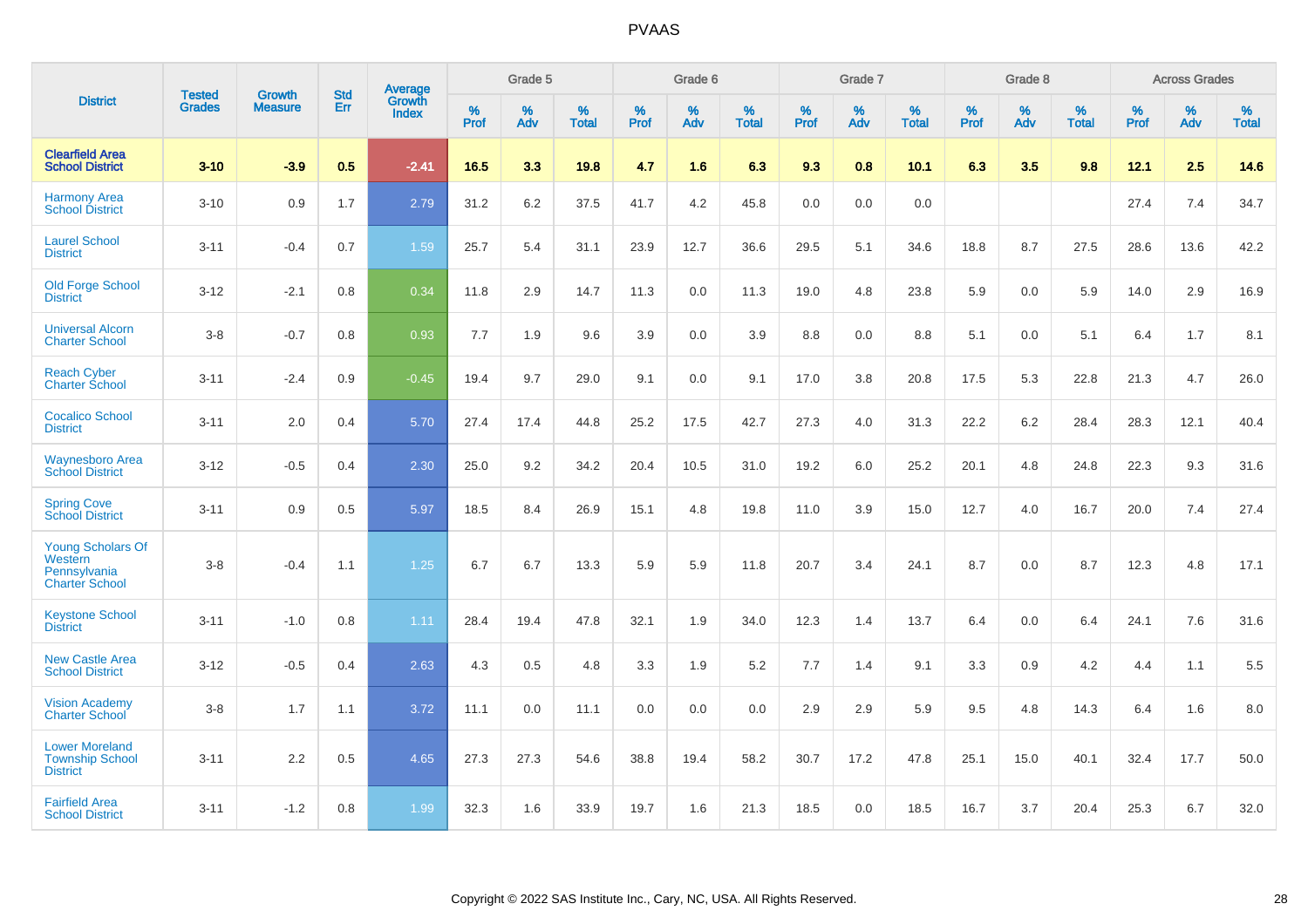|                                                             |                                |                          | <b>Std</b> |                                          |              | Grade 5  |                      |              | Grade 6     |                      |              | Grade 7  |                      |              | Grade 8     |                      |              | <b>Across Grades</b> |                      |
|-------------------------------------------------------------|--------------------------------|--------------------------|------------|------------------------------------------|--------------|----------|----------------------|--------------|-------------|----------------------|--------------|----------|----------------------|--------------|-------------|----------------------|--------------|----------------------|----------------------|
| <b>District</b>                                             | <b>Tested</b><br><b>Grades</b> | Growth<br><b>Measure</b> | Err        | <b>Average</b><br>Growth<br><b>Index</b> | $\%$<br>Prof | %<br>Adv | $\%$<br><b>Total</b> | $\%$<br>Prof | $\%$<br>Adv | $\%$<br><b>Total</b> | $\%$<br>Prof | %<br>Adv | $\%$<br><b>Total</b> | $\%$<br>Prof | $\%$<br>Adv | $\%$<br><b>Total</b> | $\%$<br>Prof | $\%$<br>Adv          | $\%$<br><b>Total</b> |
| <b>Clearfield Area</b><br><b>School District</b>            | $3 - 10$                       | $-3.9$                   | 0.5        | $-2.41$                                  | 16.5         | 3.3      | 19.8                 | 4.7          | 1.6         | 6.3                  | 9.3          | 0.8      | 10.1                 | 6.3          | 3.5         | 9.8                  | 12.1         | 2.5                  | 14.6                 |
| <b>Grove City Area</b><br><b>School District</b>            | $3 - 12$                       | $-0.0$                   | 0.6        | 1.93                                     | 21.8         | 16.8     | 38.6                 | 29.0         | 12.1        | 41.1                 | 28.1         | 13.2     | 41.2                 | 19.5         | 8.5         | 28.0                 | 27.6         | 16.8                 | 44.3                 |
| <b>Russell Byers</b><br><b>Charter School</b>               | $3 - 8$                        | 1.5                      | 0.8        | 5.07                                     | 3.6          | 0.0      | 3.6                  | 0.0          | 0.0         | 0.0                  | 0.0          | 0.0      | 0.0                  | 0.0          | 0.0         | 0.0                  | 3.2          | 1.9                  | 5.2                  |
| <b>Upper Dublin</b><br><b>School District</b>               | $3 - 12$                       | 0.6                      | 0.4        | 2.59                                     | 41.8         | 29.3     | 71.1                 | 38.5         | 24.8        | 63.3                 | 30.8         | 29.7     | 60.5                 | 24.1         | 14.8        | 38.9                 | 35.7         | 29.8                 | 65.5                 |
| <b>Everett Area</b><br><b>School District</b>               | $3 - 11$                       | $-1.4$                   | 0.7        | 1.92                                     | 27.6         | 6.9      | 34.5                 | 19.8         | 2.3         | 22.1                 | 13.9         | 1.0      | 14.8                 | 10.7         | 6.7         | 17.3                 | 19.7         | 5.5                  | 25.2                 |
| <b>Dunmore School</b><br><b>District</b>                    | $3 - 11$                       | $-0.4$                   | 0.7        | 1.48                                     | 26.4         | 9.7      | 36.1                 | 20.9         | 2.2         | 23.1                 | 10.4         | 0.9      | 11.3                 | 9.5          | 3.6         | 13.1                 | 18.9         | 6.1                  | 25.0                 |
| <b>Carlynton School</b><br><b>District</b>                  | $3 - 11$                       | $-1.3$                   | 0.7        | 0.95                                     | 16.3         | 10.9     | 27.2                 | 35.7         | 7.1         | 42.9                 | 9.5          | 3.8      | 13.3                 | 11.7         | 0.0         | 11.7                 | 20.9         | 6.7                  | 27.6                 |
| <b>Upper Perkiomen</b><br><b>School District</b>            | $3 - 11$                       | 2.0                      | 0.4        | 6.80                                     | 26.0         | 11.8     | 37.8                 | 23.0         | 6.1         | 29.1                 | 28.0         | 11.6     | 39.6                 | 22.9         | 10.0        | 32.8                 | 24.8         | 10.4                 | 35.1                 |
| <b>Bellwood-Antis</b><br><b>School District</b>             | $3 - 10$                       | 2.2                      | 0.6        | 5.68                                     | 18.9         | 4.4      | 23.3                 | 12.4         | 9.0         | 21.4                 | 29.4         | 15.3     | 44.7                 | 14.1         | 6.5         | 20.6                 | 21.6         | 9.9                  | 31.5                 |
| <b>Mars Area School</b><br><b>District</b>                  | $3 - 10$                       | 0.5                      | 0.4        | 6.45                                     | 31.3         | 20.9     | 52.2                 | 32.6         | 24.5        | 57.1                 | 23.8         | 16.5     | 40.4                 | 24.5         | 6.4         | 30.8                 | 32.3         | 21.1                 | 53.4                 |
| <b>Ephrata Area</b><br><b>School District</b>               | $3 - 11$                       | 0.9                      | 0.4        | 5.20                                     | 34.6         | 12.9     | 47.5                 | 24.8         | 8.0         | 32.8                 | 18.0         | 4.2      | 22.2                 | 18.9         | 4.3         | 23.1                 | 25.6         | 12.5                 | 38.1                 |
| <b>Bethel Park School</b><br><b>District</b>                | $3 - 11$                       | $-0.2$                   | 0.4        | 1.45                                     | 31.6         | 17.7     | 49.3                 | 27.0         | 17.1        | 44.1                 | 29.6         | 13.0     | 42.6                 | 27.1         | 8.9         | 36.0                 | 30.4         | 17.5                 | 48.0                 |
| <b>Stroudsburg Area</b><br><b>School District</b>           | $3 - 11$                       | $-0.2$                   | 0.4        | 3.95                                     | 17.5         | 9.2      | 26.8                 | 18.8         | 4.9         | 23.8                 | 21.6         | 2.7      | 24.3                 | 15.4         | 1.8         | 17.1                 | 20.2         | 6.4                  | 26.6                 |
| Conemaugh<br><b>Township Area</b><br><b>School District</b> | $3 - 12$                       | $-1.5$                   | 0.8        | 2.85                                     | 51.6         | 22.6     | 74.2                 | 23.0         | 16.4        | 39.3                 | 29.2         | 20.8     | 50.0                 | 28.8         | 5.5         | 34.2                 | 34.8         | 23.6                 | 58.4                 |
| <b>Brockway Area</b><br><b>School District</b>              | $3 - 11$                       | 2.7                      | 0.7        | 9.15                                     | 35.4         | 17.7     | 53.2                 | 29.4         | 36.8        | 66.2                 | 22.5         | 7.5      | 30.0                 | 20.8         | 5.6         | 26.4                 | 28.7         | 18.6                 | 47.4                 |
| <b>Clarion Area</b><br><b>School District</b>               | $3 - 11$                       | $-0.1$                   | 0.8        | 2.20                                     | 31.2         | 8.3      | 39.6                 | 32.1         | 7.1         | 39.3                 | 17.9         | 10.4     | 28.4                 | 28.1         | 3.5         | 31.6                 | 26.5         | 10.2                 | 36.8                 |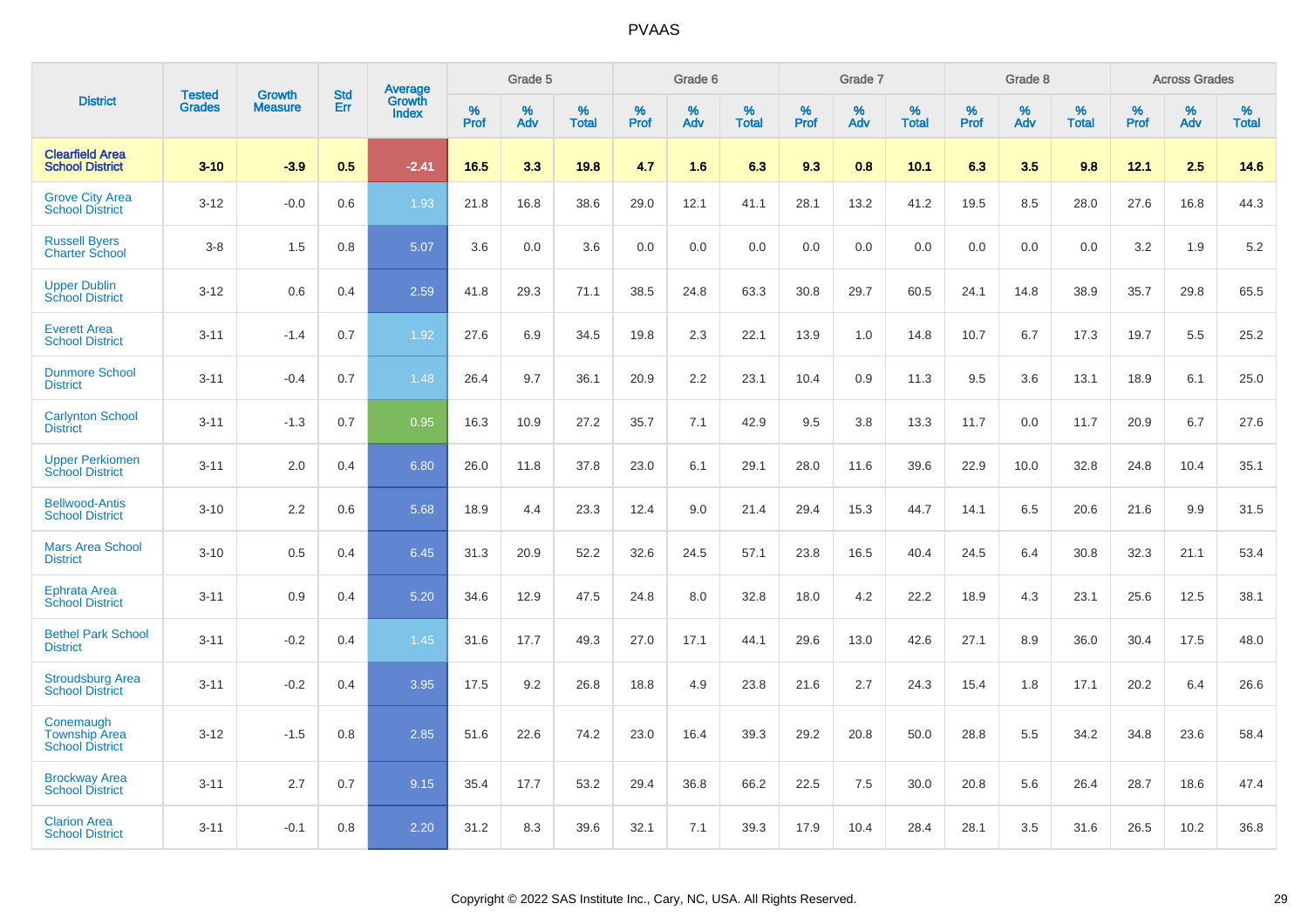|                                                                 | <b>Tested</b> | <b>Growth</b>  | <b>Std</b> | Average                |              | Grade 5  |                   |           | Grade 6  |                   |           | Grade 7  |                   |           | Grade 8  |                   |           | <b>Across Grades</b> |                   |
|-----------------------------------------------------------------|---------------|----------------|------------|------------------------|--------------|----------|-------------------|-----------|----------|-------------------|-----------|----------|-------------------|-----------|----------|-------------------|-----------|----------------------|-------------------|
| <b>District</b>                                                 | <b>Grades</b> | <b>Measure</b> | Err        | Growth<br><b>Index</b> | $\%$<br>Prof | %<br>Adv | %<br><b>Total</b> | %<br>Prof | %<br>Adv | %<br><b>Total</b> | %<br>Prof | %<br>Adv | %<br><b>Total</b> | %<br>Prof | %<br>Adv | %<br><b>Total</b> | %<br>Prof | %<br>Adv             | %<br><b>Total</b> |
| <b>Clearfield Area</b><br><b>School District</b>                | $3 - 10$      | $-3.9$         | 0.5        | $-2.41$                | 16.5         | 3.3      | 19.8              | 4.7       | 1.6      | 6.3               | 9.3       | 0.8      | 10.1              | 6.3       | 3.5      | 9.8               | 12.1      | 2.5                  | 14.6              |
| <b>Ridgway Area</b><br><b>School District</b>                   | $3 - 11$      | 4.4            | 0.8        | 5.42                   | 36.7         | 20.0     | 56.7              | 42.6      | 18.0     | 60.7              | 25.0      | 13.3     | 38.3              | 28.3      | 5.0      | 33.3              | 30.2      | 18.4                 | 48.6              |
| Montessori<br><b>Regional Charter</b><br>School                 | $3-6$         | $-2.6$         | 1.1        | $-1.45$                | 15.0         | 5.0      | 20.0              | 5.1       | 1.7      | 6.8               |           |          |                   |           |          |                   | 11.1      | 6.3                  | 17.3              |
| Greencastle-Antrim<br><b>School District</b>                    | $3 - 11$      | $-0.1$         | 0.4        | 2.26                   | 28.2         | 15.8     | 44.1              | 31.2      | 8.1      | 39.3              | 24.8      | 7.8      | 32.6              | 18.7      | 5.6      | 24.4              | 26.8      | 11.4                 | 38.2              |
| <b>Northwest Area</b><br><b>School District</b>                 | $3 - 10$      | 0.9            | 0.8        | 2.73                   | 17.3         | 1.9      | 19.2              | 19.3      | 3.5      | 22.8              | 7.3       | 1.8      | 9.1               | 5.4       | 0.0      | 5.4               | 13.2      | 1.5                  | 14.8              |
| Aliquippa School<br><b>District</b>                             | $3 - 11$      | 0.1            | 0.8        | 2.83                   | 1.5          | 0.0      | 1.5               | 0.0       | 1.6      | 1.6               | 6.9       | 0.0      | 6.9               | 0.0       | 0.0      | 0.0               | 2.0       | 0.5                  | 2.6               |
| <b>Bethlehem Area</b><br><b>School District</b>                 | $3 - 11$      | 0.4            | 0.4        | 3.53                   | 16.6         | 11.7     | 28.3              | 13.0      | 2.9      | 15.9              | 14.3      | 5.3      | 19.6              | 9.9       | 3.9      | 13.8              | 18.1      | 8.8                  | 26.8              |
| <b>Propel Charter</b><br>School-Hazelwood                       | $3 - 8$       | $-1.6$         | 1.2        | 1.36                   | 3.4          | 0.0      | 3.4               | 0.0       | 0.0      | 0.0               | 0.0       | 4.8      | 4.8               | 0.0       | 0.0      | 0.0               | 0.6       | 0.6                  | 1.3               |
| <b>Sto-Rox School</b><br><b>District</b>                        | $3 - 10$      | $-0.5$         | 0.9        | 2.11                   | 4.4          | 1.1      | 5.4               | 1.2       | 0.0      | 1.2               | 0.0       | 0.0      | 0.0               | 0.0       | 0.0      | 0.0               | 2.8       | 0.5                  | 3.3               |
| Tamaqua Area<br><b>School District</b>                          | $3 - 12$      | 2.4            | 0.5        | 6.23                   | 28.7         | 9.3      | 38.0              | 18.6      | 1.6      | 20.2              | 19.7      | $7.2\,$  | 27.0              | 11.4      | 2.1      | 13.5              | 22.6      | 5.9                  | 28.4              |
| <b>Susquenita School</b><br><b>District</b>                     | $3 - 11$      | 1.6            | 0.6        | 3.26                   | 23.8         | 15.6     | 39.3              | 15.4      | 5.8      | 21.2              | 19.2      | 5.0      | 24.2              | 12.3      | 5.7      | 17.9              | 23.0      | 9.7                  | 32.7              |
| <b>Northern York</b><br><b>County School</b><br><b>District</b> | $3 - 11$      | 1.3            | 0.4        | 6.31                   | 26.3         | 11.1     | 37.4              | 24.5      | 8.2      | 32.7              | 20.4      | 5.3      | 25.7              | 10.9      | 0.9      | 11.8              | 23.2      | 8.9                  | 32.1              |
| Independence<br><b>Charter School</b><br>West                   | $3 - 7$       | $-1.0$         | 1.7        | 1.35                   | 0.0          | 0.0      | 0.0               | 16.7      | 0.0      | 16.7              | 5.6       | 0.0      | 5.6               |           |          |                   | $6.2\,$   | 1.8                  | $8.0\,$           |
| <b>Sugar Valley Rural</b><br><b>Charter School</b>              | $3 - 11$      | $-0.5$         | 1.0        | 1.21                   | 26.3         | 5.3      | 31.6              | 8.3       | 0.0      | 8.3               | 5.1       | 2.6      | 7.7               | 2.8       | 0.0      | 2.8               | 16.0      | 2.8                  | 18.9              |
| <b>Mahanoy Area</b><br><b>School District</b>                   | $3 - 10$      | $-0.3$         | 0.8        | 3.34                   | 7.3          | 0.0      | 7.3               | 4.0       | 0.0      | 4.0               | 7.7       | 0.0      | 7.7               | 4.6       | 0.0      | 4.6               | 10.4      | 0.8                  | 11.1              |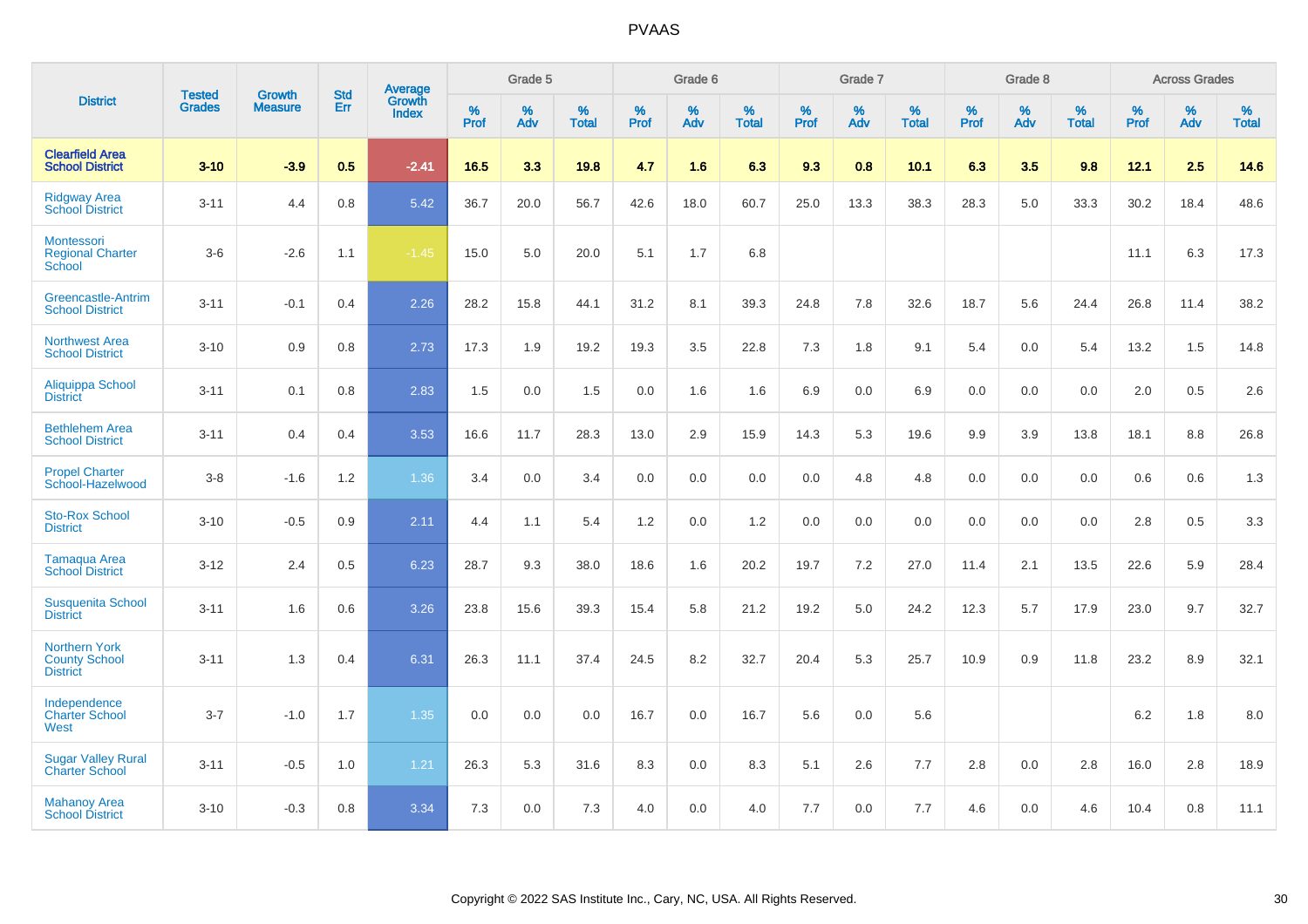|                                                                   |                                |                                 | <b>Std</b> |                                          |              | Grade 5  |                   |              | Grade 6  |                   |              | Grade 7  |                   |              | Grade 8  |                   |              | <b>Across Grades</b> |                   |
|-------------------------------------------------------------------|--------------------------------|---------------------------------|------------|------------------------------------------|--------------|----------|-------------------|--------------|----------|-------------------|--------------|----------|-------------------|--------------|----------|-------------------|--------------|----------------------|-------------------|
| <b>District</b>                                                   | <b>Tested</b><br><b>Grades</b> | <b>Growth</b><br><b>Measure</b> | Err        | <b>Average</b><br>Growth<br><b>Index</b> | $\%$<br>Prof | %<br>Adv | %<br><b>Total</b> | $\%$<br>Prof | %<br>Adv | %<br><b>Total</b> | $\%$<br>Prof | %<br>Adv | %<br><b>Total</b> | $\%$<br>Prof | %<br>Adv | %<br><b>Total</b> | $\%$<br>Prof | %<br>Adv             | %<br><b>Total</b> |
| <b>Clearfield Area</b><br><b>School District</b>                  | $3 - 10$                       | $-3.9$                          | 0.5        | $-2.41$                                  | 16.5         | 3.3      | 19.8              | 4.7          | 1.6      | 6.3               | 9.3          | 0.8      | 10.1              | 6.3          | 3.5      | 9.8               | 12.1         | 2.5                  | 14.6              |
| <b>Turkeyfoot Valley</b><br><b>Area School</b><br><b>District</b> | $3 - 12$                       | $-0.8$                          | 1.3        | 1.22                                     | 18.2         | 0.0      | 18.2              | 14.3         | 0.0      | 14.3              | 30.0         | 0.0      | 30.0              | 12.5         | 4.2      | 16.7              | 20.0         | 2.6                  | 22.6              |
| <b>Saint Clair Area</b><br><b>School District</b>                 | $3 - 8$                        | 1.1                             | 0.9        | 4.46                                     | 28.3         | 13.2     | 41.5              | 24.0         | 4.0      | 28.0              | 19.2         | 7.7      | 26.9              | 12.5         | 2.5      | 15.0              | 24.2         | 7.2                  | 31.4              |
| <b>Tidioute</b><br>Community<br><b>Charter School</b>             | $3 - 11$                       | $-0.3$                          | 1.4        | 2.22                                     | 15.4         | 0.0      | 15.4              | 27.8         | 0.0      | 27.8              | 10.5         | 0.0      | 10.5              | 7.4          | 0.0      | 7.4               | 16.0         | 1.6                  | 17.6              |
| <b>Curwensville Area</b><br><b>School District</b>                | $3 - 11$                       | 1.8                             | 0.8        | 4.90                                     | 43.9         | 17.1     | 61.0              | 21.4         | 7.1      | 28.6              | 27.1         | 4.3      | 31.4              | 21.7         | 2.9      | 24.6              | 32.0         | 11.2                 | 43.3              |
| <b>Deer Lakes School</b><br><b>District</b>                       | $3 - 11$                       | 1.8                             | 0.6        | 7.57                                     | 21.1         | 6.5      | 27.6              | 24.4         | 10.6     | 35.0              | 25.4         | 19.2     | 44.6              | 24.5         | 3.9      | 28.4              | 26.2         | 10.7                 | 36.9              |
| <b>Mohawk Area</b><br><b>School District</b>                      | $3 - 11$                       | 1.9                             | 0.6        | 3.98                                     | 26.2         | 4.8      | 31.1              | 19.2         | 13.8     | 33.0              | 27.4         | 11.8     | 39.2              | 22.8         | 8.7      | 31.5              | 27.0         | 10.4                 | 37.4              |
| <b>East Penn School</b><br><b>District</b>                        | $3 - 11$                       | 0.8                             | 0.3        | 4.48                                     | 32.6         | 12.6     | 45.2              | 20.7         | 7.8      | 28.4              | 23.5         | 11.3     | 34.8              | 17.8         | 8.6      | 26.5              | 26.4         | 13.0                 | 39.4              |
| <b>Wellsboro Area</b><br><b>School District</b>                   | $3 - 11$                       | 3.0                             | 0.6        | 6.61                                     | 30.4         | 7.0      | 37.4              | 16.2         | 5.0      | 21.2              | 20.5         | 13.7     | 34.2              | 24.5         | 13.3     | 37.8              | 24.3         | 8.8                  | 33.1              |
| <b>California Area</b><br><b>School District</b>                  | $3 - 10$                       | $-1.0$                          | 0.8        | 3.04                                     | 27.3         | 5.4      | 32.7              | 13.8         | 0.0      | 13.8              | 24.6         | 1.8      | 26.3              | 20.4         | 5.6      | 25.9              | 22.4         | 4.3                  | 26.6              |
| <b>West Branch Area</b><br><b>School District</b>                 | $3 - 11$                       | 0.5                             | 0.8        | 1.82                                     | 16.1         | 3.2      | 19.4              | 7.8          | 4.7      | 12.5              | 19.7         | 14.5     | 34.2              | 18.8         | 6.2      | 25.0              | 18.7         | 7.8                  | 26.5              |
| <b>Union City Area</b><br><b>School District</b>                  | $3 - 12$                       | 0.2                             | 0.7        | 1.91                                     | 18.8         | 8.7      | 27.5              | 19.4         | 11.3     | 30.6              | 23.4         | 3.9      | 27.3              | 10.1         | 5.6      | 15.7              | 21.6         | 9.8                  | 31.4              |
| <b>West Oak Lane</b><br><b>Charter School</b>                     | $3 - 8$                        | 0.7                             | 0.7        | 1.55                                     | 2.6          | 1.3      | 3.8               | 6.1          | 0.0      | 6.1               | 6.9          | 1.4      | 8.3               | 0.0          | 1.9      | 1.9               | 6.1          | 0.7                  | 6.8               |
| <b>Littlestown Area</b><br><b>School District</b>                 | $3 - 11$                       | 1.5                             | 0.6        | 5.61                                     | 18.6         | 2.6      | 21.2              | 16.3         | 1.6      | 17.9              | 14.0         | 4.7      | 18.7              | 21.0         | 4.0      | 25.0              | 23.5         | 4.6                  | 28.1              |
| <b>Corry Area School</b><br><b>District</b>                       | $3 - 11$                       | $-1.0$                          | 0.5        | 0.08                                     | 25.4         | 7.9      | 33.3              | 25.2         | 3.6      | 28.8              | 17.4         | 5.1      | 22.5              | 15.8         | 1.4      | 17.1              | 23.2         | 7.5                  | 30.7              |
| <b>Northeast Bradford</b><br><b>School District</b>               | $3 - 10$                       | 1.9                             | 0.9        | 4.85                                     | 40.0         | 12.5     | 52.5              | 34.8         | 2.2      | 37.0              | 24.0         | 2.0      | 26.0              | 13.8         | 5.2      | 19.0              | 29.7         | 6.0                  | 35.7              |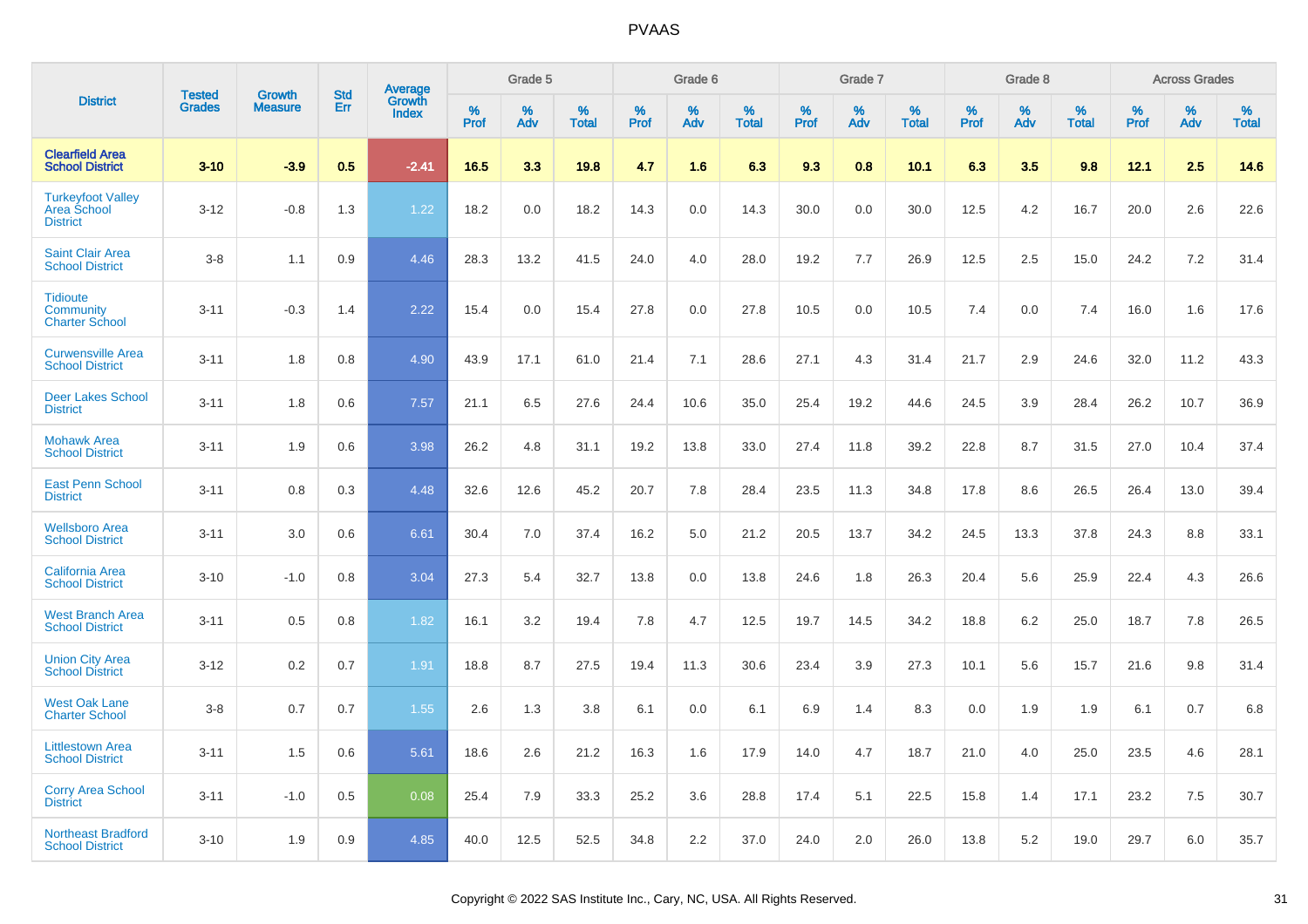|                                                                           | <b>Tested</b> | <b>Growth</b>  | <b>Std</b> | Average         |              | Grade 5  |                   |           | Grade 6  |                   |              | Grade 7  |                   |              | Grade 8  |                   |              | <b>Across Grades</b> |                   |
|---------------------------------------------------------------------------|---------------|----------------|------------|-----------------|--------------|----------|-------------------|-----------|----------|-------------------|--------------|----------|-------------------|--------------|----------|-------------------|--------------|----------------------|-------------------|
| <b>District</b>                                                           | <b>Grades</b> | <b>Measure</b> | Err        | Growth<br>Index | $\%$<br>Prof | %<br>Adv | %<br><b>Total</b> | %<br>Prof | %<br>Adv | %<br><b>Total</b> | $\%$<br>Prof | %<br>Adv | %<br><b>Total</b> | $\%$<br>Prof | %<br>Adv | %<br><b>Total</b> | $\%$<br>Prof | $\%$<br>Adv          | %<br><b>Total</b> |
| <b>Clearfield Area</b><br><b>School District</b>                          | $3 - 10$      | $-3.9$         | 0.5        | $-2.41$         | 16.5         | 3.3      | 19.8              | 4.7       | 1.6      | 6.3               | 9.3          | 0.8      | 10.1              | 6.3          | 3.5      | 9.8               | 12.1         | 2.5                  | 14.6              |
| <b>Carlisle Area</b><br><b>School District</b>                            | $3 - 11$      | 0.5            | 0.4        | 3.54            | 22.0         | 8.3      | 30.3              | 20.5      | 3.3      | 23.8              | 18.9         | 7.6      | 26.5              | 11.6         | 5.6      | 17.1              | 21.3         | 7.2                  | 28.5              |
| <b>Greenville Area</b><br><b>School District</b>                          | $3 - 11$      | 0.3            | 0.7        | 2.17            | 34.4         | 4.4      | 38.9              | 19.2      | 5.1      | 24.4              | 16.7         | 5.9      | 22.6              | 10.0         | 2.5      | 12.5              | 23.6         | 5.4                  | 29.1              |
| <b>Cranberry Area</b><br><b>School District</b>                           | $3 - 12$      | 0.9            | 0.7        | 2.03            | 27.3         | 10.4     | 37.7              | 26.0      | 2.1      | 28.1              | 14.7         | 3.2      | 17.9              | 18.7         | 2.7      | 21.3              | 22.6         | 3.9                  | 26.5              |
| <b>Avon Grove</b><br><b>Charter School</b>                                | $3 - 11$      | 1.8            | 0.6        | 4.32            | 22.1         | 6.6      | 28.7              | 29.9      | 11.7     | 41.6              | 27.2         | 9.8      | 37.0              | 13.9         | 2.0      | 15.8              | 24.3         | 10.2                 | 34.6              |
| <b>Penns Valley Area</b><br><b>School District</b>                        | $3 - 12$      | 5.2            | 0.6        | 10.29           | 43.9         | 18.4     | 62.2              | 38.8      | 17.5     | 56.3              | 25.7         | 9.5      | 35.2              | 16.0         | 9.4      | 25.5              | 32.5         | 14.3                 | 46.8              |
| <b>Mifflinburg Area</b><br><b>School District</b>                         | $3 - 11$      | 2.1            | 0.6        | 5.49            | 32.0         | 12.0     | 44.0              | 29.7      | 4.5      | 34.2              | 17.4         | 8.3      | 25.6              | 25.2         | 7.8      | 33.0              | 29.9         | 8.8                  | 38.6              |
| <b>Avella Area School</b><br><b>District</b>                              | $3 - 12$      | 1.2            | 1.0        | 2.47            | 17.1         | 2.4      | 19.5              | 36.4      | 6.1      | 42.4              | 17.1         | 2.9      | 20.0              | 21.4         | 10.7     | 32.1              | 22.4         | 9.4                  | 31.8              |
| <b>Jersey Shore Area</b><br><b>School District</b>                        | $3 - 11$      | 1.3            | 0.5        | 4.52            | 24.0         | 10.8     | 34.7              | 32.5      | 7.1      | 39.7              | 22.6         | 6.9      | 29.6              | 18.1         | 1.6      | 19.8              | 27.4         | 10.1                 | 37.6              |
| <b>Chester-Upland</b><br><b>School District</b>                           | $3 - 11$      | 0.1            | 0.7        | 2.70            | 3.7          | 0.0      | 3.7               | 2.6       | 1.3      | 3.9               | 0.0          | 0.0      | 0.0               | 0.0          | 0.0      | 0.0               | 3.1          | 0.4                  | 3.4               |
| <b>Western Beaver</b><br><b>County School</b><br><b>District</b>          | $3 - 11$      | 3.4            | 1.1        | 5.38            | 12.5         | 12.5     | 25.0              | 32.6      | 11.6     | 44.2              | 29.2         | 4.2      | 33.3              | 27.8         | 2.8      | 30.6              | 26.5         | 9.8                  | 36.3              |
| <b>Mastery Charter</b><br>School-Cleveland<br>Elementary                  | $3 - 8$       | $-1.3$         | 1.2        | 0.25            | 3.8          | 7.7      | 11.5              | 5.9       | 0.0      | 5.9               | 3.6          | 0.0      | 3.6               | 3.8          | 3.8      | 7.7               | 2.4          | 1.8                  | 4.3               |
| <b>Erie Rise</b><br>Leadership<br><b>Academy Charter</b><br><b>School</b> | $3 - 8$       | $-0.6$         | 1.1        | 2.06            | 6.9          | 0.0      | 6.9               | 0.0       | 0.0      | 0.0               | 0.0          | 0.0      | 0.0               | 0.0          | 0.0      | 0.0               | 1.6          | 1.0                  | 2.6               |
| <b>KIPP Philadelphia</b><br><b>Charter School</b>                         | $3 - 8$       | 0.0            | 0.9        | 3.74            | 2.0          | 0.0      | 2.0               | 0.0       | 0.0      | 0.0               | 2.6          | 0.0      | 2.6               | 6.8          | 0.0      | 6.8               | 3.6          | 0.0                  | 3.6               |
| <b>Fox Chapel Area</b><br><b>School District</b>                          | $3 - 11$      | 1.4            | 0.4        | 5.89            | 35.9         | 45.1     | 81.0              | 31.9      | 28.4     | 60.2              | 32.7         | 30.2     | 62.9              | 28.3         | 27.6     | 55.8              | 30.3         | 40.6                 | 70.9              |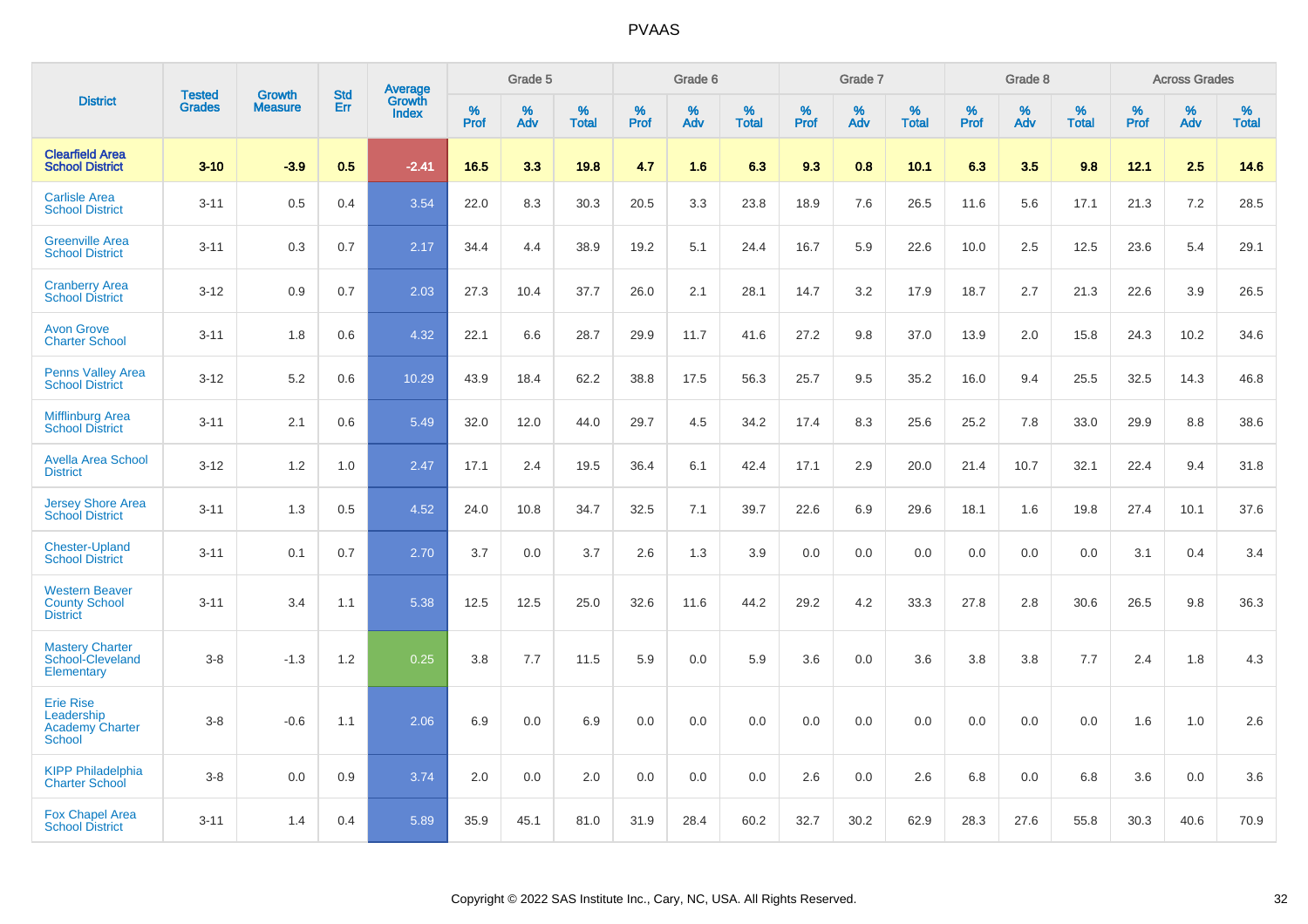|                                                               |                                | <b>Growth</b>  | <b>Std</b> | Average         |              | Grade 5  |                   |              | Grade 6  |                   |              | Grade 7  |                   |              | Grade 8  |                   |              | <b>Across Grades</b> |                   |
|---------------------------------------------------------------|--------------------------------|----------------|------------|-----------------|--------------|----------|-------------------|--------------|----------|-------------------|--------------|----------|-------------------|--------------|----------|-------------------|--------------|----------------------|-------------------|
| <b>District</b>                                               | <b>Tested</b><br><b>Grades</b> | <b>Measure</b> | Err        | Growth<br>Index | $\%$<br>Prof | %<br>Adv | %<br><b>Total</b> | $\%$<br>Prof | %<br>Adv | %<br><b>Total</b> | $\%$<br>Prof | %<br>Adv | %<br><b>Total</b> | $\%$<br>Prof | %<br>Adv | %<br><b>Total</b> | $\%$<br>Prof | $\%$<br>Adv          | %<br><b>Total</b> |
| <b>Clearfield Area</b><br><b>School District</b>              | $3 - 10$                       | $-3.9$         | 0.5        | $-2.41$         | 16.5         | 3.3      | 19.8              | 4.7          | 1.6      | 6.3               | 9.3          | 0.8      | 10.1              | 6.3          | 3.5      | 9.8               | 12.1         | 2.5                  | 14.6              |
| <b>Palmerton Area</b><br><b>School District</b>               | $3 - 11$                       | 3.0            | 0.6        | 9.28            | 27.7         | 15.7     | 43.4              | 30.6         | 9.3      | 39.8              | 20.8         | 6.2      | 26.9              | 17.9         | 4.7      | 22.6              | 24.8         | 8.0                  | 32.8              |
| Eugenio Maria De<br><b>Hostos Charter</b><br><b>School</b>    | $3 - 8$                        | $-1.0$         | 1.4        | 0.68            | 13.0         | 0.0      | 13.0              | 5.6          | 5.6      | 11.1              | 4.4          | 8.7      | 13.0              | 28.6         | 7.1      | 35.7              | 9.3          | 3.4                  | 12.7              |
| <b>Mastery Charter</b><br>School - Gratz<br>Campus            | $7 - 10$                       | 1.0            | 1.4        | 3.30            |              |          |                   |              |          |                   | 6.2          | 0.0      | 6.2               | 2.4          | 0.0      | 2.4               | 4.1          | 0.0                  | 4.1               |
| <b>Frederick Douglass</b><br><b>Mastery Charter</b><br>School | $3 - 8$                        | $-1.0$         | 1.2        | 2.52            | 4.8          | 0.0      | 4.8               | 0.0          | 0.0      | 0.0               | 0.0          | 0.0      | 0.0               | 3.4          | 3.4      | 6.9               | 1.5          | 0.8                  | $2.3\,$           |
| <b>Wilmington Area</b><br><b>School District</b>              | $3 - 11$                       | $-0.8$         | 0.8        | 1.83            | 36.8         | 10.5     | 47.4              | 12.7         | 1.6      | 14.3              | 29.4         | 3.9      | 33.3              | 13.6         | 3.4      | 17.0              | 26.8         | 7.9                  | 34.7              |
| <b>Mastery Charter</b><br>School-Mann<br>Campus               | $3-6$                          | 1.8            | 1.6        | 4.14            | 4.0          | 4.0      | 8.0               | 5.4          | 2.7      | 8.1               |              |          |                   |              |          |                   | $2.2\,$      | 1.4                  | 3.6               |
| <b>Allegheny Valley</b><br><b>School District</b>             | $3 - 11$                       | $-1.2$         | $0.8\,$    | 1.14            | 26.3         | 12.3     | 38.6              | 11.1         | 5.6      | 16.7              | 16.2         | 7.4      | 23.5              | 13.1         | 8.2      | 21.3              | 18.0         | 6.9                  | 24.9              |
| <b>Exeter Township</b><br><b>School District</b>              | $3 - 11$                       | 2.9            | 0.4        | 7.68            | 28.6         | 10.1     | 38.7              | 26.9         | 9.0      | 35.9              | 23.5         | 6.7      | 30.2              | 19.9         | 8.5      | 28.4              | 25.7         | 9.5                  | 35.3              |
| <b>Lincoln Charter</b><br><b>School</b>                       | $3 - 5$                        | $-2.5$         | 1.4        | $-1.78$         | 1.3          | 1.3      | 2.6               |              |          |                   |              |          |                   |              |          |                   | 3.6          | 0.8                  | 4.4               |
| <b>KIPP West</b><br>Philadelphia<br><b>Charter School</b>     | $3 - 8$                        | $-2.0$         | 1.2        | 0.29            | 3.2          | 0.0      | 3.2               | 0.0          | 0.0      | 0.0               | 0.0          | 0.0      | 0.0               | 0.0          | 0.0      | 0.0               | 2.6          | 0.0                  | 2.6               |
| <b>Galeton Area</b><br><b>School District</b>                 | $3 - 11$                       | 2.7            | 1.3        | 4.78            | 29.2         | 20.8     | 50.0              | 23.8         | 4.8      | 28.6              | 16.0         | 0.0      | 16.0              | 0.0          | 0.0      | 0.0               | 19.4         | 7.0                  | 26.4              |
| <b>Muncy School</b><br><b>District</b>                        | $3 - 11$                       | 2.4            | 0.7        | 5.81            | 36.7         | 8.3      | 45.0              | 32.5         | 14.3     | 46.8              | 29.0         | 15.9     | 44.9              | 23.3         | 6.7      | 30.0              | 31.5         | 13.1                 | 44.6              |
| Northwestern<br><b>Lehigh School</b><br><b>District</b>       | $3 - 11$                       | 0.6            | 0.5        | 3.03            | 26.0         | 11.0     | 37.0              | 28.7         | 9.3      | 38.0              | 25.2         | 8.4      | 33.6              | 20.4         | 15.9     | 36.3              | 26.4         | 10.7                 | 37.2              |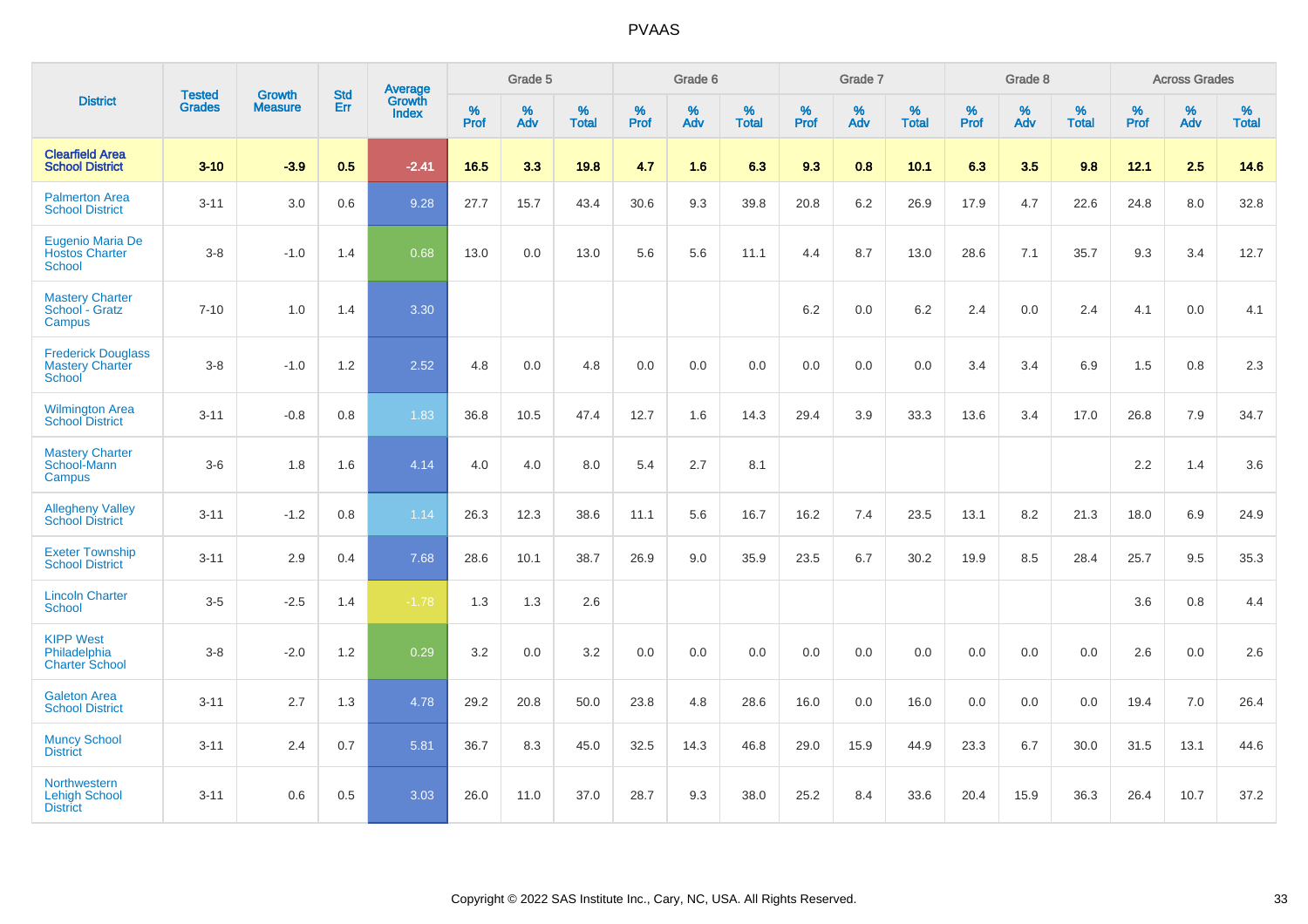|                                                                     | <b>Tested</b> | <b>Growth</b>  | <b>Std</b> |                                   |           | Grade 5  |                   |           | Grade 6  |                   |           | Grade 7  |                   |           | Grade 8  |                   |           | <b>Across Grades</b> |                   |
|---------------------------------------------------------------------|---------------|----------------|------------|-----------------------------------|-----------|----------|-------------------|-----------|----------|-------------------|-----------|----------|-------------------|-----------|----------|-------------------|-----------|----------------------|-------------------|
| <b>District</b>                                                     | <b>Grades</b> | <b>Measure</b> | Err        | <b>Average</b><br>Growth<br>Index | %<br>Prof | %<br>Adv | %<br><b>Total</b> | %<br>Prof | %<br>Adv | %<br><b>Total</b> | %<br>Prof | %<br>Adv | %<br><b>Total</b> | %<br>Prof | %<br>Adv | %<br><b>Total</b> | %<br>Prof | %<br>Adv             | %<br><b>Total</b> |
| <b>Clearfield Area</b><br><b>School District</b>                    | $3 - 10$      | $-3.9$         | 0.5        | $-2.41$                           | 16.5      | 3.3      | 19.8              | 4.7       | 1.6      | 6.3               | 9.3       | 0.8      | 10.1              | 6.3       | 3.5      | 9.8               | 12.1      | 2.5                  | 14.6              |
| <b>Twin Valley School</b><br><b>District</b>                        | $3 - 12$      | 1.9            | 0.4        | 5.97                              | 37.8      | 14.0     | 51.9              | 28.6      | 8.2      | 36.9              | 29.5      | 15.0     | 44.5              | 24.9      | 11.2     | 36.1              | 32.2      | 17.8                 | 50.0              |
| <b>Bermudian Springs</b><br><b>School District</b>                  | $3 - 11$      | 0.4            | 0.6        | 2.79                              | 22.1      | 12.4     | 34.5              | 17.5      | 3.9      | 21.4              | 20.5      | 5.1      | 25.6              | 11.1      | 4.3      | 15.4              | 19.0      | 9.1                  | 28.1              |
| <b>Boys Latin Of</b><br>Philadelphia<br><b>Charter School</b>       | $6 - 12$      | 0.1            | 0.8        | 2.29                              |           |          |                   | 0.0       | 0.0      | 0.0               | 3.3       | 0.0      | 3.3               | 1.0       | 0.0      | 1.0               | 1.5       | 0.0                  | 1.5               |
| <b>Halifax Area</b><br><b>School District</b>                       | $3 - 11$      | 0.1            | 0.7        | 3.46                              | 26.8      | 14.1     | 40.8              | 18.5      | 3.7      | 22.2              | 9.1       | 3.9      | 13.0              | 5.3       | 1.3      | 6.6               | 17.3      | 7.4                  | 24.8              |
| <b>Brownsville Area</b><br><b>School District</b>                   | $3 - 12$      | $-0.6$         | 0.7        | 1.53                              | 17.3      | 4.0      | 21.3              | 7.2       | 1.2      | 8.4               | 6.4       | 1.3      | 7.7               | 4.2       | 1.4      | 5.6               | 10.2      | 1.5                  | 11.7              |
| <b>Milton Area School</b><br><b>District</b>                        | $3 - 11$      | 0.2            | 0.5        | 2.24                              | 24.4      | 11.8     | 36.1              | 17.3      | 3.2      | 20.5              | 20.2      | 7.5      | 27.6              | 19.8      | 12.7     | 32.5              | 22.0      | 8.8                  | 30.9              |
| <b>Juniata County</b><br><b>School District</b>                     | $3 - 12$      | $-0.1$         | 0.5        | 1.50                              | 19.4      | 5.3      | 24.7              | 11.1      | 3.7      | 14.8              | 13.1      | 2.2      | 15.3              | 11.9      | 1.8      | 13.7              | 16.9      | 4.3                  | 21.2              |
| <b>Global Leadership</b><br><b>Academy Charter</b><br><b>School</b> | $3 - 8$       | $-3.1$         | 1.9        | $-0.47$                           | 0.0       | 0.0      | 0.0               |           |          |                   | 0.0       | 0.0      | 0.0               | 9.1       | 0.0      | 9.1               | 2.5       | 0.0                  | 2.5               |
| <b>Southern Tioga</b><br><b>School District</b>                     | $3 - 11$      | 0.3            | 0.6        | 3.78                              | 23.7      | 1.0      | 24.7              | 17.9      | 1.9      | 19.8              | 8.0       | 2.2      | 10.2              | 10.8      | 2.5      | 13.3              | 18.0      | 4.1                  | 22.1              |
| <b>Eastern Lancaster</b><br><b>County School</b><br><b>District</b> | $3 - 12$      | 1.1            | 0.4        | 4.40                              | 23.8      | 8.3      | 32.0              | 14.7      | 3.1      | 17.8              | 15.7      | 3.6      | 19.3              | 16.7      | 5.9      | 22.6              | 21.1      | 6.7                  | 27.8              |
| Pennsylvania<br><b>Virtual Charter</b><br><b>School</b>             | $3 - 11$      | 3.5            | 0.6        | 6.19                              | 20.8      | 3.8      | 24.5              | 17.6      | 3.3      | 20.9              | 10.1      | 6.1      | 16.2              | 14.8      | 5.7      | 20.4              | 18.4      | 5.2                  | 23.5              |
| Loyalsock<br><b>Township School</b><br><b>District</b>              | $3 - 12$      | 3.7            | 0.6        | 7.24                              | 33.0      | 18.3     | 51.3              | 32.6      | 10.2     | 42.9              | 23.4      | 9.4      | 32.8              | 27.0      | 9.0      | 36.0              | 31.1      | 13.2                 | 44.4              |
| <b>Northern Cambria</b><br><b>School District</b>                   | $3 - 11$      | $-0.4$         | 0.8        | 3.23                              | 16.4      | 3.6      | 20.0              | 3.8       | 0.0      | 3.8               | 19.6      | 1.8      | 21.4              | 18.2      | 1.5      | 19.7              | 17.9      | 3.6                  | 21.4              |
| <b>Benton Area</b><br><b>School District</b>                        | $3 - 10$      | $-0.9$         | 0.9        | 0.54                              | 24.6      | 11.5     | 36.1              | 17.4      | 4.4      | 21.7              | 13.6      | 3.4      | 17.0              | 10.3      | 2.6      | 12.8              | 21.6      | 7.1                  | 28.7              |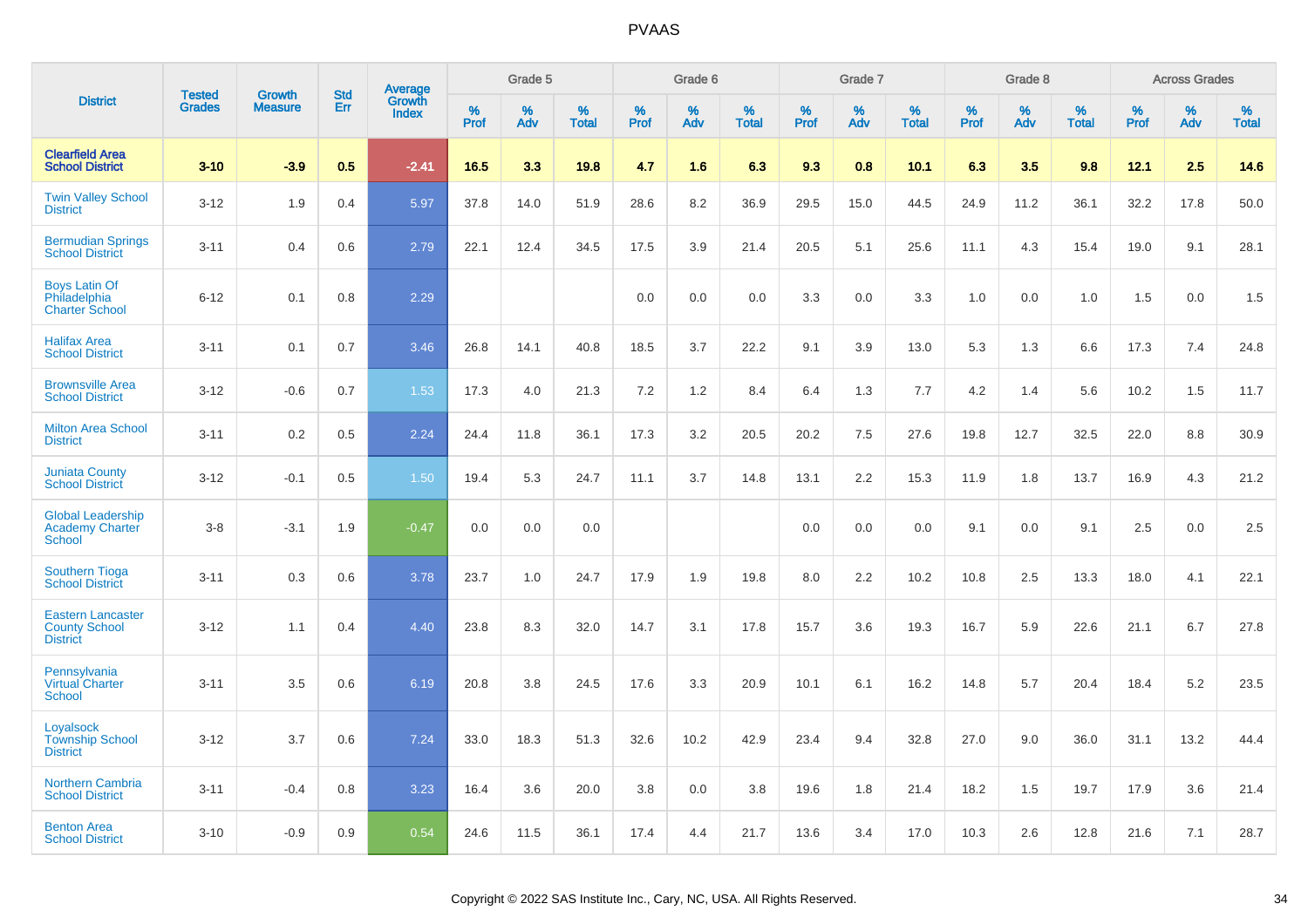|                                                                    |                                | <b>Growth</b>  | <b>Std</b> | Average                |              | Grade 5  |                   |           | Grade 6  |                   |           | Grade 7  |                   |           | Grade 8  |                   |           | <b>Across Grades</b> |                   |
|--------------------------------------------------------------------|--------------------------------|----------------|------------|------------------------|--------------|----------|-------------------|-----------|----------|-------------------|-----------|----------|-------------------|-----------|----------|-------------------|-----------|----------------------|-------------------|
| <b>District</b>                                                    | <b>Tested</b><br><b>Grades</b> | <b>Measure</b> | Err        | Growth<br><b>Index</b> | $\%$<br>Prof | %<br>Adv | %<br><b>Total</b> | %<br>Prof | %<br>Adv | %<br><b>Total</b> | %<br>Prof | %<br>Adv | %<br><b>Total</b> | %<br>Prof | %<br>Adv | %<br><b>Total</b> | %<br>Prof | %<br>Adv             | %<br><b>Total</b> |
| <b>Clearfield Area</b><br><b>School District</b>                   | $3 - 10$                       | $-3.9$         | 0.5        | $-2.41$                | 16.5         | 3.3      | 19.8              | 4.7       | 1.6      | 6.3               | 9.3       | 0.8      | 10.1              | 6.3       | 3.5      | 9.8               | 12.1      | 2.5                  | 14.6              |
| <b>Riverside Beaver</b><br><b>County School</b><br><b>District</b> | $3 - 11$                       | 1.0            | 0.6        | 4.05                   | 21.9         | 12.5     | 34.4              | 23.8      | 4.0      | 27.7              | 22.8      | 10.1     | 32.9              | 25.5      | 3.2      | 28.7              | 28.3      | 10.4                 | 38.7              |
| Claysburg-Kimmel<br><b>School District</b>                         | $3 - 11$                       | 3.0            | 0.8        | 3.68                   | 29.7         | 6.2      | 35.9              | 30.0      | 2.0      | 32.0              | 21.8      | 1.8      | 23.6              | 10.5      | 1.8      | 12.3              | 24.4      | 5.7                  | 30.1              |
| <b>Union School</b><br><b>District</b>                             | $3 - 12$                       | 3.8            | 1.0        | 7.42                   | 18.2         | 0.0      | 18.2              | 22.0      | 14.6     | 36.6              | 10.5      | 0.0      | 10.5              | 18.2      | 11.4     | 29.6              | 18.6      | 7.7                  | 26.3              |
| Keystone<br><b>Education Center</b><br><b>Charter School</b>       | $3 - 12$                       | $-4.8$         | $3.2\,$    | $-1.50$                |              |          |                   |           |          |                   |           |          |                   | 0.0       | 0.0      | 0.0               | 0.0       | 0.0                  | 0.0               |
| <b>Line Mountain</b><br><b>School District</b>                     | $3 - 11$                       | $-0.5$         | 0.7        | 0.25                   | 19.7         | 12.1     | 31.8              | 15.3      | 2.8      | 18.1              | 13.3      | 6.1      | 19.4              | 9.9       | 2.8      | 12.7              | 17.8      | 7.7                  | 25.5              |
| <b>Quaker Valley</b><br><b>School District</b>                     | $3 - 11$                       | 0.6            | 0.5        | 4.37                   | 36.4         | 23.6     | 60.0              | 32.5      | 20.8     | 53.3              | 36.4      | 11.2     | 47.6              | 26.5      | 7.6      | 34.1              | 34.0      | 24.3                 | 58.3              |
| <b>William Penn</b><br><b>School District</b>                      | $3 - 12$                       | 1.5            | 0.5        | 5.98                   | 7.8          | 1.9      | 9.7               | 2.2       | 0.0      | 2.2               | 3.0       | 0.6      | 3.6               | 5.6       | 1.2      | 6.9               | 6.3       | 1.6                  | 7.9               |
| <b>Monessen City</b><br><b>School District</b>                     | $3 - 10$                       | $-1.5$         | 1.1        | $-0.31$                | 5.3          | 0.0      | 5.3               | 2.6       | 0.0      | 2.6               | 0.0       | 0.0      | 0.0               | 0.0       | 0.0      | 0.0               | 3.9       | 0.6                  | 4.4               |
| <b>South Butler</b><br><b>County School</b><br><b>District</b>     | $3 - 10$                       | 0.6            | 0.5        | 3.34                   | 35.1         | 12.8     | 48.0              | 22.9      | 5.0      | 27.9              | 21.2      | 11.4     | 32.6              | 13.3      | 1.6      | 14.8              | 27.0      | 11.2                 | 38.3              |
| <b>Hempfield Area</b><br><b>School District</b>                    | $3 - 12$                       | 2.3            | 0.3        | 7.58                   | 34.6         | 13.8     | 48.4              | 24.6      | 14.9     | 39.6              | 30.2      | 13.5     | 43.7              | 26.8      | 10.7     | 37.5              | 30.5      | 16.4                 | 46.9              |
| <b>Tunkhannock Area</b><br><b>School District</b>                  | $3 - 11$                       | 1.2            | 0.5        | 3.18                   | 19.8         | 8.8      | 28.7              | 22.7      | 2.3      | 25.0              | 12.6      | 5.5      | 18.1              | 14.7      | 1.4      | 16.1              | 18.1      | 5.2                  | 23.3              |
| <b>Forest Area School</b><br><b>District</b>                       | $3 - 11$                       | $-0.4$         | 1.2        | 1.03                   | 43.5         | 4.4      | 47.8              | 19.0      | 0.0      | 19.0              | 13.8      | 0.0      | 13.8              | 3.1       | 0.0      | 3.1               | 23.4      | 5.5                  | 29.0              |
| <b>Franklin Regional</b><br><b>School District</b>                 | $3 - 11$                       | 0.3            | 0.4        | 1.98                   | 39.6         | 22.0     | 61.7              | 33.2      | 19.3     | 52.5              | 27.9      | 18.3     | 46.2              | 25.8      | 8.1      | 33.9              | 31.7      | 25.0                 | 56.7              |
| Wilkinsburg<br><b>Borough School</b><br><b>District</b>            | $3 - 6$                        | 3.5            | 1.4        | 5.04                   | 22.5         | 0.0      | 22.5              | 0.0       | 2.4      | 2.4               |           |          |                   |           |          |                   | 12.1      | 2.0                  | 14.1              |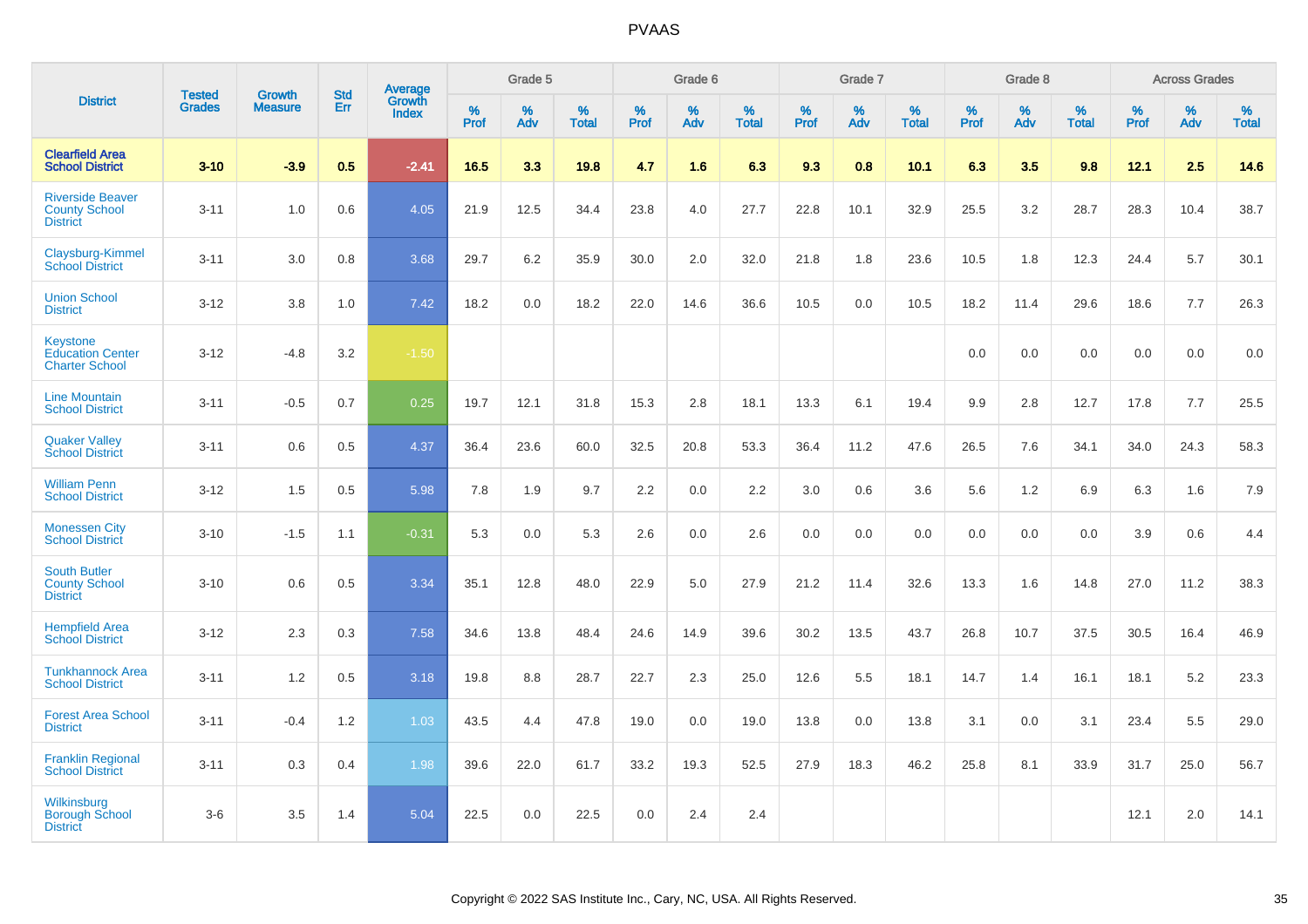|                                                                    | <b>Tested</b> | <b>Growth</b>  | <b>Std</b> | Average                |                     | Grade 5  |                   |                     | Grade 6  |                   |              | Grade 7  |                   |                     | Grade 8  |                   |                     | <b>Across Grades</b> |                   |
|--------------------------------------------------------------------|---------------|----------------|------------|------------------------|---------------------|----------|-------------------|---------------------|----------|-------------------|--------------|----------|-------------------|---------------------|----------|-------------------|---------------------|----------------------|-------------------|
| <b>District</b>                                                    | <b>Grades</b> | <b>Measure</b> | Err        | Growth<br><b>Index</b> | $\%$<br><b>Prof</b> | %<br>Adv | %<br><b>Total</b> | $\%$<br><b>Prof</b> | %<br>Adv | %<br><b>Total</b> | $\%$<br>Prof | %<br>Adv | %<br><b>Total</b> | $\%$<br><b>Prof</b> | %<br>Adv | %<br><b>Total</b> | $\%$<br><b>Prof</b> | %<br>Adv             | %<br><b>Total</b> |
| <b>Clearfield Area</b><br><b>School District</b>                   | $3 - 10$      | $-3.9$         | 0.5        | $-2.41$                | 16.5                | 3.3      | 19.8              | 4.7                 | 1.6      | 6.3               | 9.3          | 0.8      | 10.1              | 6.3                 | 3.5      | 9.8               | 12.1                | 2.5                  | 14.6              |
| Allegheny-Clarion<br><b>Valley School</b><br><b>District</b>       | $3 - 10$      | 0.1            | 0.9        | 2.43                   | 19.5                | 7.3      | 26.8              | 14.6                | 1.8      | 16.4              | 4.8          | 0.0      | 4.8               | 8.6                 | 0.0      | 8.6               | 14.2                | 8.1                  | 22.3              |
| <b>Brookville Area</b><br><b>School District</b>                   | $3 - 11$      | 4.3            | 0.6        | 11.53                  | 16.8                | 13.9     | 30.7              | 28.1                | 16.8     | 44.9              | 13.8         | 2.4      | 16.3              | 19.4                | 9.3      | 28.7              | 21.6                | 9.4                  | 31.0              |
| <b>Southwest</b><br>Leadership<br><b>Academy Charter</b><br>School | $3 - 8$       | 0.7            | 1.0        | 2.49                   | 2.2                 | 0.0      | 2.2               | 2.9                 | 0.0      | 2.9               | 5.1          | 0.0      | 5.1               | 0.0                 | 0.0      | 0.0               | 5.7                 | 1.5                  | 7.2               |
| <b>Oswayo Valley</b><br><b>School District</b>                     | $3 - 12$      | 0.2            | 1.1        | 2.50                   | 27.6                | 20.7     | 48.3              | 25.9                | 7.4      | 33.3              | 25.9         | 11.1     | 37.0              | 25.8                | 16.1     | 41.9              | 30.6                | 20.6                 | 51.2              |
| <b>South Eastern</b><br><b>School District</b>                     | $3 - 11$      | 1.8            | 0.5        | 5.70                   | 21.6                | 15.9     | 37.5              | 25.4                | 14.4     | 39.9              | 20.8         | 3.9      | 24.7              | 20.4                | 5.2      | 25.6              | 26.2                | 11.6                 | 37.7              |
| <b>Union Area School</b><br><b>District</b>                        | $3 - 11$      | $-0.6$         | 0.9        | 1.34                   | 40.0                | 12.5     | 52.5              | 32.8                | $5.2\,$  | 37.9              | 26.3         | 3.5      | 29.8              | 17.8                | 0.0      | 17.8              | 30.2                | 7.4                  | 37.6              |
| Williamsburg<br><b>Community School</b><br><b>District</b>         | $3 - 11$      | 4.8            | 1.0        | 6.37                   | 25.0                | 12.5     | 37.5              | 34.3                | 8.6      | 42.9              | 26.2         | 4.8      | 31.0              | 40.6                | 0.0      | 40.6              | 28.1                | 8.4                  | 36.4              |
| <b>Slippery Rock Area</b><br><b>School District</b>                | $3 - 11$      | 1.4            | 0.5        | 3.52                   | 37.0                | 20.5     | 57.5              | 28.6                | 26.3     | 54.9              | 26.4         | 13.2     | 39.7              | 26.2                | 10.3     | 36.5              | 32.4                | 20.5                 | 53.0              |
| <b>Jeannette City</b><br><b>School District</b>                    | $3 - 11$      | 3.0            | 0.8        | 3.70                   | 12.5                | 0.0      | 12.5              | 22.6                | 1.9      | 24.5              | 12.9         | 4.8      | 17.7              | 15.4                | 3.8      | 19.2              | 16.1                | 3.6                  | 19.7              |
| <b>Urban Pathways 6-</b><br>12 Charter School                      | $6 - 11$      | $-1.8$         | 1.6        | 0.00                   |                     |          |                   | 0.0                 | 0.0      | 0.0               | 0.0          | 0.0      | 0.0               | 0.0                 | 0.0      | 0.0               | 0.0                 | 0.0                  | 0.0               |
| <b>Mastery Charter</b><br>School - Thomas<br>Campus                | $3 - 10$      | 1.5            | 0.9        | 4.14                   | 10.8                | 0.0      | 10.8              | 7.1                 | 2.4      | 9.5               | 7.0          | 0.0      | 7.0               | 2.2                 | 0.0      | 2.2               | 8.6                 | 0.8                  | 9.4               |
| <b>Iroquois School</b><br><b>District</b>                          | $3 - 11$      | 2.5            | 0.7        | 5.99                   | 36.7                | 10.1     | 46.8              | 20.7                | 17.1     | 37.8              | 11.5         | 9.4      | 20.8              | 21.0                | 6.0      | 27.0              | 23.5                | 11.1                 | 34.6              |
| <b>Red Lion Area</b><br><b>School District</b>                     | $3 - 11$      | 1.0            | 0.4        | 5.19                   | 24.8                | 8.9      | 33.7              | 20.6                | 5.3      | 25.9              | 16.7         | 9.1      | 25.8              | 14.5                | 6.6      | 21.0              | 23.3                | 8.6                  | 31.9              |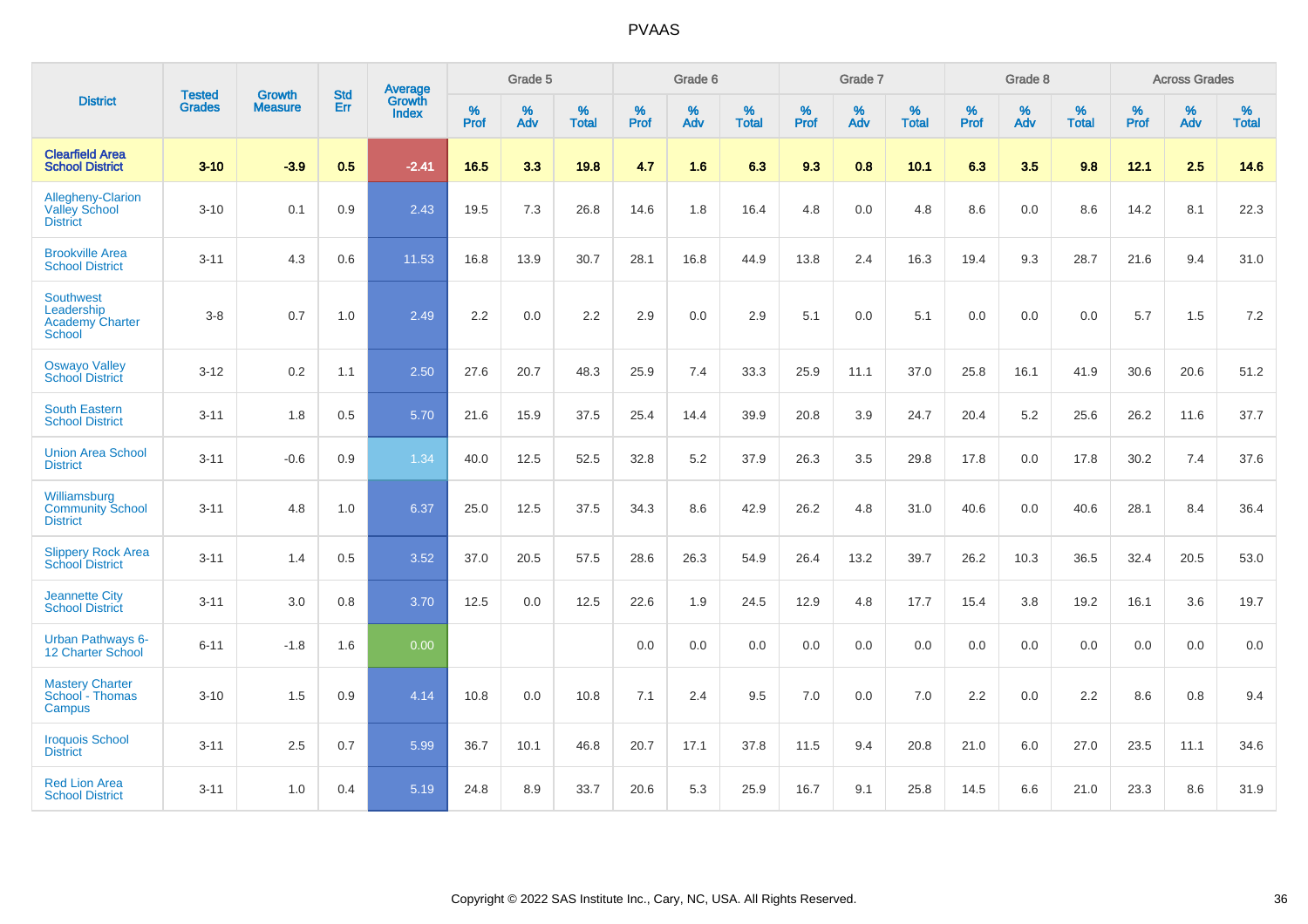|                                                      |                                |                                 | <b>Std</b> | Average                |           | Grade 5  |                      |                  | Grade 6  |                   |           | Grade 7  |                   |           | Grade 8  |                   |           | <b>Across Grades</b> |                   |
|------------------------------------------------------|--------------------------------|---------------------------------|------------|------------------------|-----------|----------|----------------------|------------------|----------|-------------------|-----------|----------|-------------------|-----------|----------|-------------------|-----------|----------------------|-------------------|
| <b>District</b>                                      | <b>Tested</b><br><b>Grades</b> | <b>Growth</b><br><b>Measure</b> | Err        | Growth<br><b>Index</b> | %<br>Prof | %<br>Adv | $\%$<br><b>Total</b> | %<br><b>Prof</b> | %<br>Adv | %<br><b>Total</b> | %<br>Prof | %<br>Adv | %<br><b>Total</b> | %<br>Prof | %<br>Adv | %<br><b>Total</b> | %<br>Prof | %<br>Adv             | %<br><b>Total</b> |
| <b>Clearfield Area</b><br><b>School District</b>     | $3 - 10$                       | $-3.9$                          | 0.5        | $-2.41$                | 16.5      | 3.3      | 19.8                 | 4.7              | 1.6      | 6.3               | 9.3       | 0.8      | 10.1              | 6.3       | 3.5      | 9.8               | 12.1      | 2.5                  | 14.6              |
| Achievement<br><b>House Charter</b><br><b>School</b> | $7 - 11$                       | $-0.3$                          | 1.5        | 0.79                   |           |          |                      |                  |          |                   | 20.0      | 0.0      | 20.0              | 7.1       | 2.4      | 9.5               | 11.9      | 1.5                  | 13.4              |
| <b>Solanco School</b><br><b>District</b>             | $3 - 11$                       | 0.3                             | 0.4        | 2.53                   | 21.5      | 5.0      | 26.5                 | 12.6             | 5.6      | 18.1              | 17.0      | 7.4      | 24.4              | 11.9      | 2.9      | 14.8              | 20.0      | 7.2                  | 27.1              |
| <b>Annville-Cleona</b><br><b>School District</b>     | $3 - 12$                       | 0.4                             | 0.6        | 3.81                   | 33.8      | 12.5     | 46.2                 | 16.7             | 2.1      | 18.8              | 29.1      | 11.8     | 40.9              | 27.8      | 9.3      | 37.0              | 27.5      | 9.4                  | 36.9              |
| <b>Steelton-Highspire</b><br><b>School District</b>  | $3 - 11$                       | 2.5                             | 0.7        | 4.46                   | 2.9       | 0.0      | 2.9                  | 0.0              | 0.0      | 0.0               | 0.0       | 0.0      | 0.0               | 0.0       | 0.0      | 0.0               | 0.8       | 0.4                  | 1.3               |
| <b>Dallastown Area</b><br><b>School District</b>     | $3 - 11$                       | 0.6                             | 0.3        | 3.62                   | 25.8      | 13.0     | 38.8                 | 31.1             | 11.5     | 42.6              | 23.7      | 7.8      | 31.6              | 19.0      | 9.4      | 28.4              | 27.7      | 14.8                 | 42.4              |
| <b>Newport School</b><br><b>District</b>             | $3 - 12$                       | 2.2                             | 0.8        | 4.70                   | 22.2      | 11.1     | 33.3                 | 25.0             | 6.9      | 31.9              | 15.9      | 0.0      | 15.9              | 27.4      | 4.8      | 32.3              | 24.8      | 6.9                  | 31.7              |
| <b>Juniata Valley</b><br><b>School District</b>      | $3 - 11$                       | 2.4                             | 0.9        | 4.64                   | 23.3      | 4.6      | 27.9                 | 5.4              | 3.6      | 8.9               | 21.0      | 5.3      | 26.3              | 12.5      | 2.1      | 14.6              | 18.7      | 5.0                  | 23.8              |
| <b>East Lycoming</b><br><b>School District</b>       | $3 - 11$                       | 2.6                             | 0.6        | 7.47                   | 36.1      | 23.5     | 59.7                 | 26.2             | 26.2     | 52.3              | 26.4      | 20.7     | 47.1              | 27.9      | 14.8     | 42.6              | 31.5      | 19.5                 | 51.0              |
| <b>Penn Manor</b><br><b>School District</b>          | $3 - 11$                       | 3.2                             | 0.3        | 9.54                   | 33.8      | 14.9     | 48.6                 | 28.7             | 15.2     | 43.9              | 25.5      | 13.2     | 38.7              | 30.2      | 11.0     | 41.2              | 31.4      | 16.9                 | 48.2              |
| <b>Baden Academy</b><br><b>Charter School</b>        | $3-6$                          | 0.1                             | 1.1        | 1.04                   | 20.6      | 4.8      | 25.4                 | 22.4             | 8.6      | 31.0              |           |          |                   |           |          |                   | 20.8      | 6.4                  | 27.2              |
| <b>Millcreek Township</b><br><b>School District</b>  | $3 - 11$                       | 1.1                             | 0.3        | 8.82                   | 26.5      | 20.8     | 47.3                 | 23.1             | 9.4      | 32.4              | 22.1      | 14.3     | 36.4              | 21.6      | 13.0     | 34.7              | 25.4      | 15.9                 | 41.3              |
| <b>Jamestown Area</b><br><b>School District</b>      | $3 - 11$                       | 0.7                             | 1.2        | 2.23                   | 18.4      | 10.5     | 29.0                 | 16.7             | 0.0      | 16.7              | 24.1      | 3.4      | 27.6              | 19.0      | 0.0      | 19.0              | 18.3      | 6.1                  | 24.4              |
| <b>Eastern York</b><br><b>School District</b>        | $3 - 11$                       | $-0.5$                          | 0.5        | $-0.16$                | 29.5      | 11.0     | 40.5                 | 23.5             | 6.0      | 29.5              | 23.2      | 14.1     | 37.3              | 17.3      | 9.7      | 27.0              | 24.8      | 10.7                 | 35.4              |
| <b>Upper Adams</b><br><b>School District</b>         | $3 - 11$                       | 1.7                             | 0.6        | 5.68                   | 30.0      | 9.2      | 39.2                 | 18.0             | 7.7      | 25.6              | 18.1      | 1.9      | 20.0              | 11.4      | 3.8      | 15.3              | 22.6      | 6.3                  | 28.9              |
| <b>Discovery Charter</b><br>School                   | $3 - 8$                        | 2.6                             | 0.9        | 2.98                   | 8.5       | 2.1      | 10.6                 | 0.0              | 0.0      | 0.0               | 6.6       | 1.6      | 8.2               | 5.4       | $0.0\,$  | 5.4               | 5.2       | 1.1                  | 6.2               |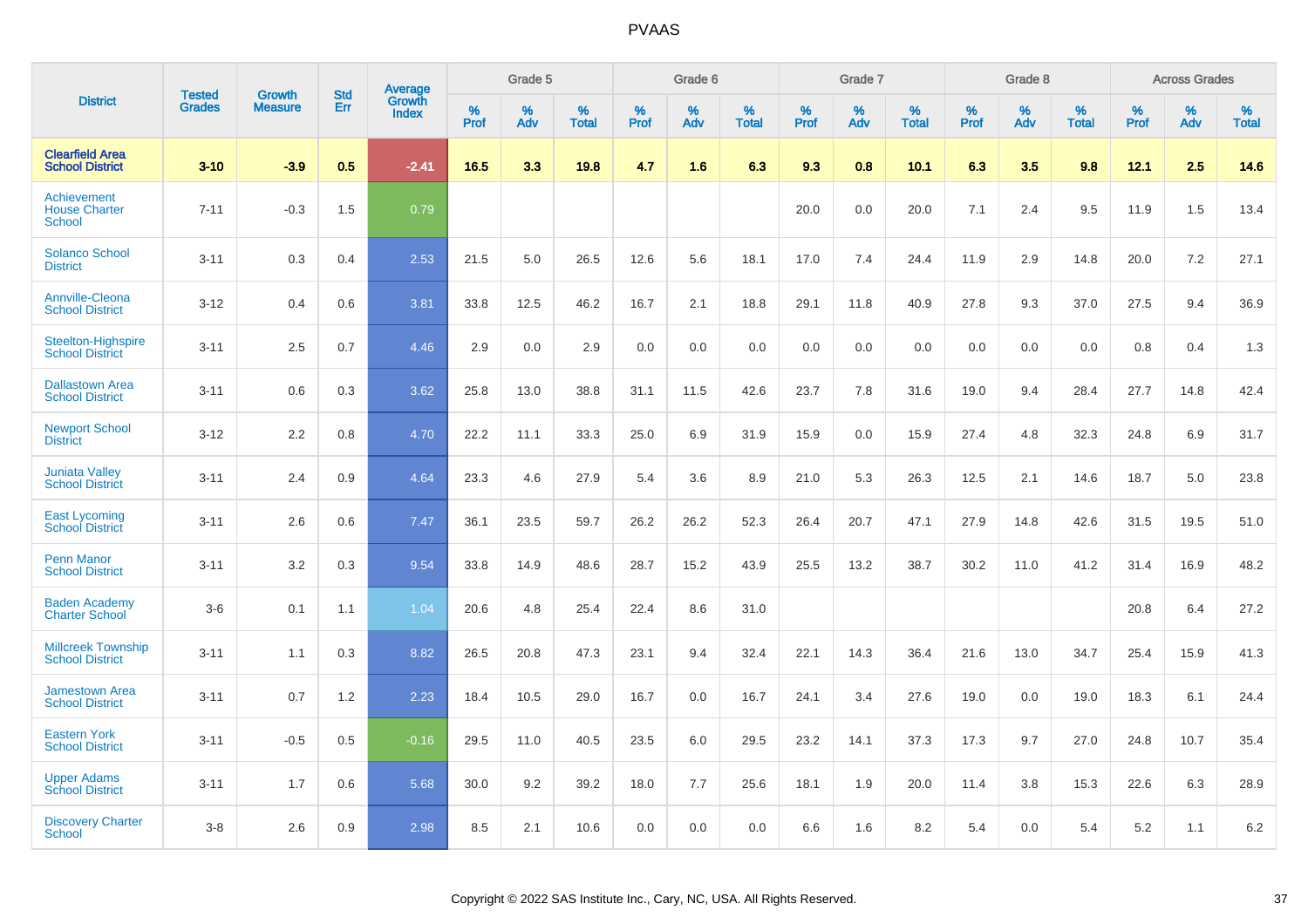|                                                                   | <b>Tested</b> | <b>Growth</b>  | <b>Std</b> | Average                |              | Grade 5  |                   |           | Grade 6  |                   |              | Grade 7  |                   |           | Grade 8  |                   |              | <b>Across Grades</b> |                   |
|-------------------------------------------------------------------|---------------|----------------|------------|------------------------|--------------|----------|-------------------|-----------|----------|-------------------|--------------|----------|-------------------|-----------|----------|-------------------|--------------|----------------------|-------------------|
| <b>District</b>                                                   | <b>Grades</b> | <b>Measure</b> | Err        | Growth<br><b>Index</b> | $\%$<br>Prof | %<br>Adv | %<br><b>Total</b> | %<br>Prof | %<br>Adv | %<br><b>Total</b> | $\%$<br>Prof | %<br>Adv | %<br><b>Total</b> | %<br>Prof | %<br>Adv | %<br><b>Total</b> | $\%$<br>Prof | %<br>Adv             | %<br><b>Total</b> |
| <b>Clearfield Area</b><br><b>School District</b>                  | $3 - 10$      | $-3.9$         | 0.5        | $-2.41$                | 16.5         | 3.3      | 19.8              | 4.7       | 1.6      | 6.3               | 9.3          | 0.8      | 10.1              | 6.3       | 3.5      | 9.8               | 12.1         | 2.5                  | 14.6              |
| <b>Bloomsburg Area</b><br><b>School District</b>                  | $3 - 10$      | 1.2            | 0.6        | 3.43                   | 25.0         | 13.0     | 38.0              | 16.7      | 3.3      | 20.0              | 14.7         | 3.9      | 18.6              | 16.8      | 9.9      | 26.7              | 21.5         | 8.7                  | 30.2              |
| <b>Westmont Hilltop</b><br><b>School District</b>                 | $3 - 11$      | 2.7            | 0.6        | 6.24                   | 28.0         | 11.0     | 39.0              | 18.4      | 8.2      | 26.5              | 22.2         | 6.2      | 28.4              | 26.1      | 8.7      | 34.8              | 24.1         | 11.7                 | 35.7              |
| <b>Montrose Area</b><br><b>School District</b>                    | $3 - 10$      | 1.4            | 0.7        | 4.16                   | 19.4         | 19.4     | 38.8              | 27.2      | 4.4      | 31.5              | 25.0         | 4.4      | 29.4              | 14.5      | 2.4      | 16.9              | 24.4         | 7.4                  | 31.8              |
| <b>Universal</b><br><b>Creighton Charter</b><br><b>School</b>     | $3 - 8$       | 1.1            | 0.7        | 2.15                   | 11.9         | 1.2      | 13.1              | 3.5       | 1.2      | 4.7               | 7.7          | 6.2      | 13.8              | 4.7       | 4.7      | 9.4               | 8.6          | 4.4                  | 13.1              |
| <b>Southern Columbia</b><br><b>Area School</b><br><b>District</b> | $3 - 11$      | 1.8            | 0.7        | 7.30                   | 34.7         | 9.7      | 44.4              | 18.8      | 5.2      | 24.0              | 29.0         | 14.0     | 43.0              | 15.4      | 2.2      | 17.6              | 28.0         | 10.6                 | 38.6              |
| <b>Shade-Central City</b><br><b>School District</b>               | $3 - 11$      | 1.4            | 1.4        | 2.94                   | 18.8         | 0.0      | 18.8              | 26.9      | 0.0      | 26.9              | 20.0         | 10.0     | 30.0              | 34.8      | 0.0      | 34.8              | 29.0         | 3.0                  | 32.1              |
| <b>Derry Township</b><br><b>School District</b>                   | $3 - 10$      | 4.3            | 1.3        | 7.27                   | 39.1         | 28.5     | 67.6              | 51.5      | 21.2     | 72.7              | 30.8         | 34.6     | 65.4              | 14.3      | 71.4     | 85.7              | 37.5         | 30.3                 | 67.8              |
| <b>Berlin</b><br><b>Brothersvalley</b><br><b>School District</b>  | $3 - 11$      | 2.2            | 0.8        | 3.87                   | 34.0         | 15.1     | 49.1              | 21.2      | 3.0      | 24.2              | 30.8         | 3.8      | 34.6              | 18.8      | 8.3      | 27.1              | 25.8         | 10.8                 | 36.6              |
| <b>Chestnut Ridge</b><br><b>School District</b>                   | $3 - 12$      | 4.2            | 0.6        | 7.56                   | 30.4         | 6.5      | 37.0              | 22.2      | 3.7      | 25.9              | 36.8         | 4.2      | 41.0              | 18.4      | 10.2     | 28.6              | 26.7         | 9.7                  | 36.4              |
| Springfield<br><b>Township School</b><br><b>District</b>          | $3 - 11$      | 1.7            | 0.5        | 5.78                   | 31.3         | 12.3     | 43.6              | 26.9      | 11.1     | 38.0              | 28.4         | 21.9     | 50.3              | 31.7      | 17.2     | 49.0              | 33.1         | 15.4                 | 48.5              |
| <b>Esperanza Cyber</b><br><b>Charter School</b>                   | $3 - 11$      | 0.4            | 1.3        | 1.00                   | 0.0          | 0.0      | 0.0               | 0.0       | 0.0      | 0.0               | 2.6          | 0.0      | 2.6               | 0.0       | 0.0      | 0.0               | 1.6          | 0.0                  | 1.6               |
| <b>Northern Tioga</b><br><b>School District</b>                   | $3 - 12$      | 3.4            | 0.5        | 10.12                  | 22.7         | 5.2      | 27.9              | 32.2      | 4.2      | 36.4              | 16.8         | 2.6      | 19.4              | 23.8      | 6.2      | 30.0              | 25.9         | 7.0                  | 32.8              |
| Lackawanna Trail<br><b>School District</b>                        | $3 - 10$      | 1.4            | 0.7        | 3.97                   | 21.8         | 9.1      | 30.9              | 34.3      | 10.4     | 44.8              | 12.7         | 11.3     | 23.9              | 11.8      | 6.6      | 18.4              | 24.2         | 11.5                 | 35.8              |
| <b>Pequea Valley</b><br><b>School District</b>                    | $3 - 11$      | 2.4            | 0.6        | 6.27                   | 15.6         | 6.4      | 22.0              | 14.0      | 2.2      | 16.1              | 11.7         | 2.3      | 14.1              | 13.1      | 2.0      | 15.2              | 16.9         | 3.8                  | 20.7              |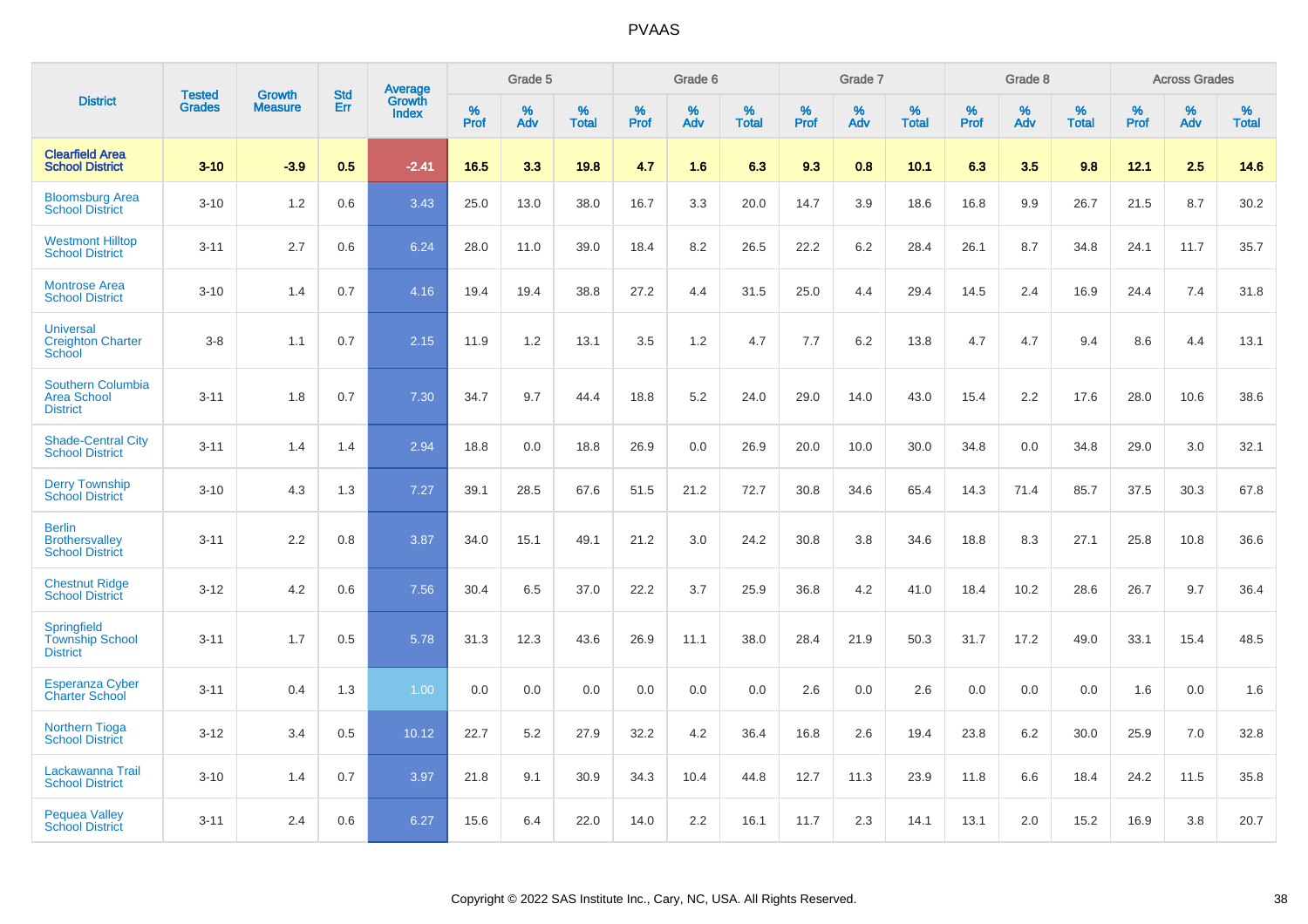|                                                                                |                                |                                 | <b>Std</b> | Average                |           | Grade 5  |                   |           | Grade 6  |                   |           | Grade 7  |                   |           | Grade 8  |                   |           | <b>Across Grades</b> |                   |
|--------------------------------------------------------------------------------|--------------------------------|---------------------------------|------------|------------------------|-----------|----------|-------------------|-----------|----------|-------------------|-----------|----------|-------------------|-----------|----------|-------------------|-----------|----------------------|-------------------|
| <b>District</b>                                                                | <b>Tested</b><br><b>Grades</b> | <b>Growth</b><br><b>Measure</b> | <b>Err</b> | Growth<br><b>Index</b> | %<br>Prof | %<br>Adv | %<br><b>Total</b> | %<br>Prof | %<br>Adv | %<br><b>Total</b> | %<br>Prof | %<br>Adv | %<br><b>Total</b> | %<br>Prof | %<br>Adv | %<br><b>Total</b> | %<br>Prof | %<br>Adv             | %<br><b>Total</b> |
| <b>Clearfield Area</b><br><b>School District</b>                               | $3 - 10$                       | $-3.9$                          | 0.5        | $-2.41$                | 16.5      | 3.3      | 19.8              | 4.7       | 1.6      | 6.3               | 9.3       | 0.8      | 10.1              | 6.3       | 3.5      | 9.8               | 12.1      | 2.5                  | 14.6              |
| <b>Centennial School</b><br><b>District</b>                                    | $3 - 10$                       | 1.6                             | 0.3        | 5.91                   | 23.7      | 5.4      | 29.1              | 18.3      | 3.0      | 21.3              | 22.2      | 5.1      | 27.4              | 13.0      | 8.2      | 21.2              | 21.7      | 6.7                  | 28.4              |
| <b>Kennett</b><br>Consolidated<br><b>School District</b>                       | $3 - 11$                       | 1.3                             | 0.4        | 6.12                   | 29.8      | 15.1     | 44.9              | 20.2      | 8.3      | 28.5              | 20.2      | 11.6     | 31.7              | 10.9      | 6.9      | 17.8              | 22.4      | 12.3                 | 34.7              |
| <b>Crawford Central</b><br><b>School District</b>                              | $3 - 11$                       | 1.9                             | 0.4        | 4.77                   | 24.2      | 7.9      | 32.1              | 15.7      | 3.8      | 19.6              | 16.7      | 3.7      | 20.4              | 9.0       | 2.6      | 11.6              | 18.4      | 5.5                  | 23.8              |
| <b>Memphis Street</b><br><b>Academy Charter</b><br>School @ JP<br><b>Jones</b> | $5 - 8$                        | 0.7                             | 0.7        | 1.39                   | 0.0       | 3.2      | 3.2               | 0.0       | 0.0      | 0.0               | 0.0       | 0.0      | 0.0               | 0.0       | 0.0      | 0.0               | 0.0       | 0.6                  | 0.6               |
| <b>Universal Vare</b><br><b>Charter School</b>                                 | $6 - 8$                        | 1.8                             | 1.3        | 3.30                   |           |          |                   | 0.0       | 6.2      | 6.2               | 3.6       | 0.0      | 3.6               | 6.4       | 0.0      | 6.4               | 4.7       | 0.9                  | 5.7               |
| <b>Radnor Township</b><br><b>School District</b>                               | $3 - 12$                       | 4.4                             | 0.4        | 11.22                  | 34.0      | 41.4     | 75.4              | 41.7      | 25.4     | 67.1              | 34.3      | 31.8     | 66.2              | 35.0      | 21.5     | 56.5              | 36.8      | 31.8                 | 68.6              |
| Catasaugua Area<br><b>School District</b>                                      | $3 - 12$                       | 1.1                             | 0.6        | 2.87                   | 12.0      | 5.4      | 17.4              | 22.7      | 4.0      | 26.7              | 9.8       | 4.9      | 14.7              | 8.9       | 3.3      | 12.2              | 15.4      | 4.4                  | 19.8              |
| Pennsylvania<br><b>Cyber Charter</b><br>School                                 | $3 - 11$                       | 1.9                             | 0.5        | 4.83                   | 14.1      | 4.9      | 19.0              | 10.8      | 3.4      | 14.2              | 11.7      | 3.5      | 15.2              | 6.5       | 1.6      | 8.1               | 12.6      | 4.4                  | 17.1              |
| <b>Northern Potter</b><br><b>School District</b>                               | $3 - 12$                       | 2.0                             | 1.1        | 2.34                   | 26.7      | 3.3      | 30.0              | 9.3       | 2.3      | 11.6              | 29.0      | 12.9     | 41.9              | 11.1      | 0.0      | 11.1              | 18.7      | 7.4                  | 26.1              |
| <b>Greenwood School</b><br><b>District</b>                                     | $3 - 11$                       | 3.3                             | 0.8        | 4.78                   | 30.3      | 13.6     | 43.9              | 32.1      | 7.6      | 39.6              | 9.1       | 1.8      | 10.9              | 25.9      | 14.8     | 40.7              | 28.8      | 15.4                 | 44.2              |
| <b>Mastery Charter</b><br>School - Smedley<br>Campus                           | $3-6$                          | $-0.6$                          | 1.2        | $-0.35$                | 1.9       | 0.0      | 1.9               | 3.5       | 0.0      | 3.5               |           |          |                   |           |          |                   | 3.5       | 0.0                  | 3.5               |
| <b>Millville Area</b><br><b>School District</b>                                | $3 - 12$                       | 3.8                             | 0.9        | 5.21                   | 34.0      | 0.0      | 34.0              | 18.9      | 1.9      | 20.8              | 15.9      | 9.1      | 25.0              | 18.4      | 2.6      | 21.0              | 24.6      | 4.7                  | 29.3              |
| <b>Fell Charter School</b>                                                     | $3 - 8$                        | 1.1                             | 2.2        | 1.36                   | 25.0      | 0.0      | 25.0              | 6.7       | 0.0      | 6.7               |           |          |                   |           |          |                   | 17.1      | 4.0                  | 21.0              |
| <b>Midland Borough</b><br><b>School District</b>                               | $3 - 8$                        | 2.3                             | 1.3        | 2.65                   | 10.3      | 6.9      | 17.2              | 13.6      | 0.0      | 13.6              | 14.3      | 0.0      | 14.3              | 9.5       | 4.8      | 14.3              | 15.7      | 2.9                  | 18.6              |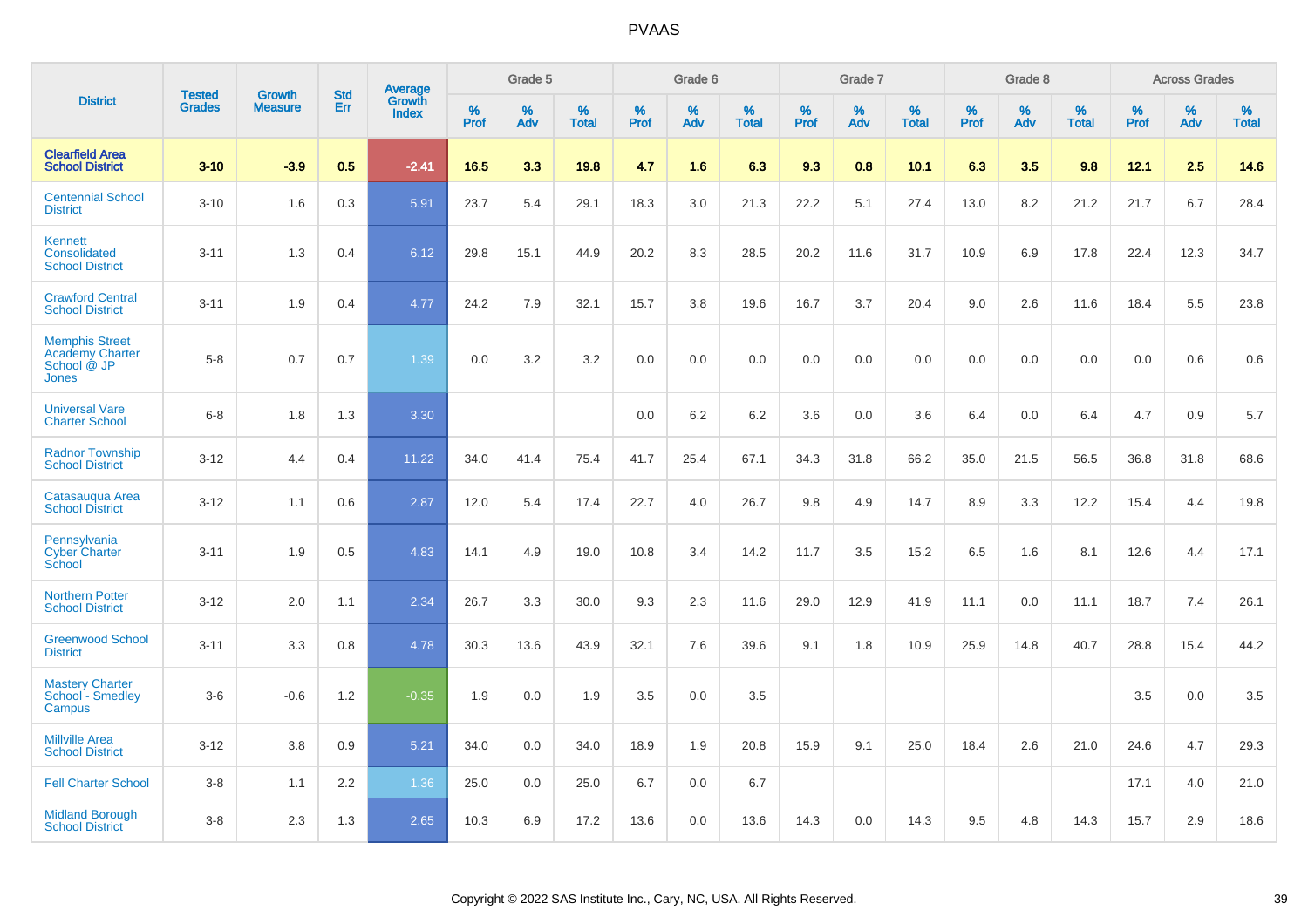|                                                                        |                                |                                 | <b>Std</b> | Average         |           | Grade 5  |                   |           | Grade 6  |                   |           | Grade 7  |                   |           | Grade 8  |                   |           | <b>Across Grades</b> |                   |
|------------------------------------------------------------------------|--------------------------------|---------------------------------|------------|-----------------|-----------|----------|-------------------|-----------|----------|-------------------|-----------|----------|-------------------|-----------|----------|-------------------|-----------|----------------------|-------------------|
| <b>District</b>                                                        | <b>Tested</b><br><b>Grades</b> | <b>Growth</b><br><b>Measure</b> | Err        | Growth<br>Index | %<br>Prof | %<br>Adv | %<br><b>Total</b> | %<br>Prof | %<br>Adv | %<br><b>Total</b> | %<br>Prof | %<br>Adv | %<br><b>Total</b> | %<br>Prof | %<br>Adv | %<br><b>Total</b> | %<br>Prof | %<br>Adv             | %<br><b>Total</b> |
| <b>Clearfield Area</b><br><b>School District</b>                       | $3 - 10$                       | $-3.9$                          | 0.5        | $-2.41$         | 16.5      | 3.3      | 19.8              | 4.7       | 1.6      | 6.3               | 9.3       | 0.8      | 10.1              | 6.3       | 3.5      | 9.8               | 12.1      | 2.5                  | 14.6              |
| <b>York City School</b><br><b>District</b>                             | $3 - 12$                       | 1.6                             | 0.3        | 5.64            | 2.5       | 1.0      | 3.5               | 2.0       | 0.2      | 2.2               | 2.6       | 0.5      | 3.1               | 1.4       | 0.2      | 1.6               | 2.8       | 0.6                  | 3.4               |
| <b>Coudersport Area</b><br><b>School District</b>                      | $3 - 11$                       | 1.4                             | 0.9        | 1.96            | 35.7      | 3.6      | 39.3              | 16.7      | 4.8      | 21.4              | 18.9      | 5.7      | 24.5              | 15.1      | 3.8      | 18.9              | 22.0      | 5.7                  | 27.7              |
| <b>Duquesne City</b><br><b>School District</b>                         | $3 - 8$                        | 1.2                             | 1.3        | 1.95            | 6.0       | 2.0      | 8.0               | 5.6       | 0.0      | 5.6               |           |          |                   |           |          |                   | 3.4       | 1.7                  | 5.0               |
| Hatboro-Horsham<br><b>School District</b>                              | $3 - 11$                       | 0.6                             | 0.4        | 1.72            | 26.2      | 8.5      | 34.7              | 30.0      | 11.1     | 41.1              | 20.8      | 5.2      | 26.0              | 19.7      | 5.7      | 25.4              | 25.9      | 8.7                  | 34.6              |
| Keystone<br><b>Academy Charter</b><br><b>School</b>                    | $3 - 8$                        | 0.8                             | 0.8        | 2.54            | 12.3      | 5.3      | 17.5              | 9.7       | 4.8      | 14.5              | 12.3      | 1.8      | 14.0              | 6.8       | 1.7      | 8.5               | 12.4      | 2.8                  | 15.1              |
| Northeastern York<br><b>School District</b>                            | $3 - 11$                       | 1.4                             | 0.4        | 3.99            | 32.1      | 13.8     | 46.0              | 21.2      | 8.1      | 29.3              | 21.9      | 6.0      | 27.9              | 29.2      | 15.0     | 44.1              | 27.8      | 13.2                 | 41.0              |
| <b>West Perry School</b><br><b>District</b>                            | $3 - 11$                       | 2.7                             | 0.5        | 6.23            | 22.5      | 15.9     | 38.4              | 20.9      | 5.7      | 26.6              | 14.0      | 6.7      | 20.7              | 15.2      | 8.5      | 23.6              | 21.6      | 10.7                 | 32.3              |
| Punxsutawney<br><b>Area School</b><br><b>District</b>                  | $3 - 11$                       | 4.6                             | 0.6        | 8.24            | 37.0      | 6.5      | 43.5              | 36.3      | 10.6     | 46.9              | 22.4      | 4.8      | 27.2              | 20.5      | 7.1      | 27.6              | 27.8      | 11.1                 | 38.8              |
| <b>General Mclane</b><br><b>School District</b>                        | $3 - 11$                       | 3.9                             | 0.5        | 7.89            | 36.9      | 15.4     | 52.4              | 27.3      | 12.4     | 39.8              | 25.8      | 23.1     | 49.0              | 26.9      | 7.7      | 34.6              | 30.2      | 16.6                 | 46.8              |
| Widener<br>Partnership<br><b>Charter School</b>                        | $3 - 7$                        | 2.8                             | 1.0        | 2.67            | 0.0       | 0.0      | 0.0               | 2.5       | 0.0      | 2.5               | 0.0       | 2.3      | 2.3               |           |          |                   | 1.4       | 0.5                  | 1.9               |
| <b>Keystone Central</b><br><b>School District</b>                      | $3 - 11$                       | 1.5                             | 0.4        | 3.98            | 18.6      | 8.5      | 27.1              | 20.9      | 8.6      | 29.5              | 10.9      | 3.3      | 14.1              | 10.5      | 2.2      | 12.6              | 19.2      | 8.0                  | 27.2              |
| Pen Argyl Area<br><b>School District</b>                               | $3 - 12$                       | 0.7                             | 0.6        | 1.46            | 27.3      | 12.5     | 39.8              | 26.8      | 0.0      | 26.8              | 17.1      | 5.4      | 22.5              | 14.8      | 5.9      | 20.8              | 23.5      | 8.4                  | 32.0              |
| <b>Young Scholars Of</b><br><b>Central PA Charter</b><br><b>School</b> | $3-8$                          | 1.7                             | 1.2        | 2.40            | 31.8      | 9.1      | 40.9              | 8.0       | 4.0      | 12.0              | 28.6      | 14.3     | 42.9              | 0.0       | 0.0      | 0.0               | 21.7      | 11.1                 | 32.8              |
| <b>Oley Valley School</b><br><b>District</b>                           | $3 - 11$                       | 0.7                             | 0.6        | 2.38            | 19.8      | 5.0      | 24.8              | 30.8      | 11.2     | 42.1              | 19.0      | 7.8      | 26.7              | 12.8      | 2.3      | 15.1              | 25.2      | 6.6                  | 31.8              |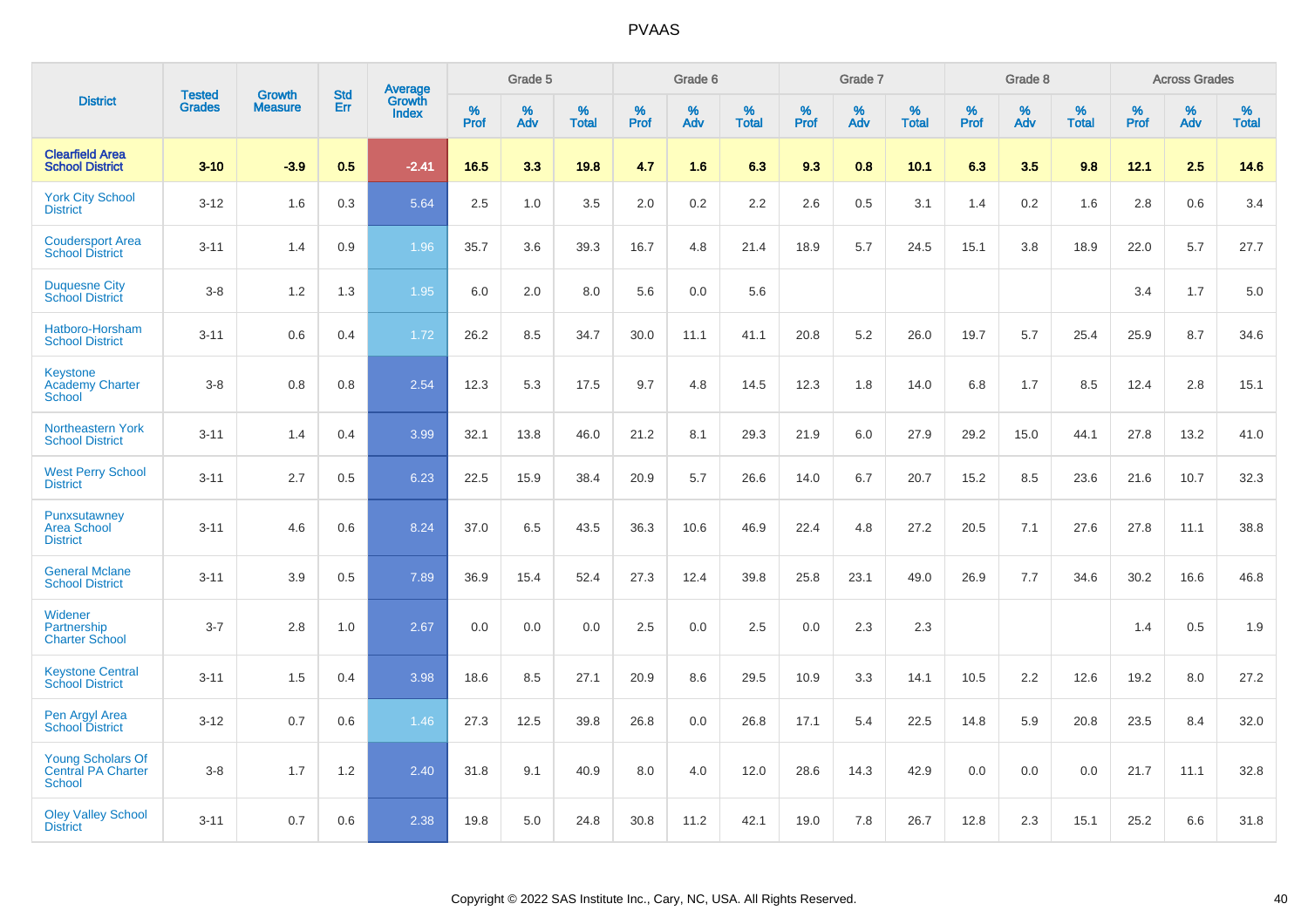|                                                                                          | <b>Tested</b> | <b>Growth</b>  | <b>Std</b> |                                          |              | Grade 5  |                   |              | Grade 6  |                   |              | Grade 7  |                   |              | Grade 8  |                   |              | <b>Across Grades</b> |                   |
|------------------------------------------------------------------------------------------|---------------|----------------|------------|------------------------------------------|--------------|----------|-------------------|--------------|----------|-------------------|--------------|----------|-------------------|--------------|----------|-------------------|--------------|----------------------|-------------------|
| <b>District</b>                                                                          | <b>Grades</b> | <b>Measure</b> | Err        | <b>Average</b><br>Growth<br><b>Index</b> | $\%$<br>Prof | %<br>Adv | %<br><b>Total</b> | $\%$<br>Prof | %<br>Adv | %<br><b>Total</b> | $\%$<br>Prof | %<br>Adv | %<br><b>Total</b> | $\%$<br>Prof | %<br>Adv | %<br><b>Total</b> | $\%$<br>Prof | %<br>Adv             | %<br><b>Total</b> |
| <b>Clearfield Area</b><br><b>School District</b>                                         | $3 - 10$      | $-3.9$         | 0.5        | $-2.41$                                  | 16.5         | 3.3      | 19.8              | 4.7          | 1.6      | 6.3               | 9.3          | 0.8      | 10.1              | 6.3          | 3.5      | 9.8               | 12.1         | 2.5                  | 14.6              |
| <b>Mastery Charter</b><br>School-Francis D.<br><b>Pastorius</b><br>Elementary            | $3 - 8$       | 0.3            | 1.3        | 0.60                                     | 3.8          | 0.0      | 3.8               | 3.7          | 0.0      | 3.7               | 0.0          | 0.0      | 0.0               | 0.0          | 0.0      | 0.0               | 3.1          | 0.0                  | 3.1               |
| <b>Mount Union Area</b><br><b>School District</b>                                        | $3 - 10$      | 3.0            | 0.7        | 5.20                                     | 11.7         | 4.3      | 16.0              | 12.4         | 0.0      | 12.4              | 13.4         | 2.4      | 15.8              | 0.0          | 1.2      | 1.2               | 12.2         | 3.3                  | 15.5              |
| <b>Robert Benjamin</b><br><b>Wiley Community</b><br><b>Charter School</b>                | $3 - 8$       | 2.8            | 0.8        | 3.93                                     | 7.0          | 2.3      | 9.3               | 0.0          | 0.0      | 0.0               | 7.3          | 0.0      | 7.3               | 4.4          | 0.0      | 4.4               | 5.7          | 1.7                  | 7.4               |
| <b>Center For Student</b><br><b>Learning Charter</b><br>School At<br>Pennsbury           | $6 - 12$      | $-0.6$         | 3.1        | $-0.20$                                  |              |          |                   |              |          |                   |              |          |                   | 0.0          | 0.0      | 0.0               | 3.4          | 0.0                  | 3.4               |
| <b>North East School</b><br><b>District</b>                                              | $3 - 11$      | 1.4            | 0.5        | 2.92                                     | 33.3         | 9.4      | 42.7              | 23.1         | 9.7      | 32.8              | 26.4         | 9.3      | 35.7              | 31.4         | 13.1     | 44.5              | 29.8         | 12.1                 | 41.8              |
| <b>Global Leadership</b><br><b>Academy Charter</b><br><b>School Southwest</b><br>at Huey | $3 - 8$       | 1.0            | 1.7        | 1.39                                     | 0.0          | 0.0      | 0.0               | 0.0          | 0.0      | 0.0               |              |          |                   | 0.0          | 0.0      | 0.0               | 0.0          | 0.0                  | 0.0               |
| <b>Hope For</b><br><b>Hyndman Charter</b><br>School                                      | $3 - 11$      | 4.1            | 1.8        | 3.10                                     |              |          |                   | 6.2          | 0.0      | 6.2               | 8.3          | 8.3      | 16.7              | 0.0          | 0.0      | 0.0               | 9.9          | $1.2$                | 11.1              |
| <b>Moshannon Valley</b><br><b>School District</b>                                        | $3 - 10$      | 2.3            | 0.8        | 2.85                                     | 19.6         | 13.0     | 32.6              | 14.8         | 18.5     | 33.3              | 21.0         | 4.8      | 25.8              | 16.9         | 6.2      | 23.1              | 19.9         | 8.5                  | 28.4              |
| Lake-Lehman<br><b>School District</b>                                                    | $3 - 11$      | 2.9            | 0.6        | 5.69                                     | 30.6         | 9.9      | 40.5              | 21.0         | 6.7      | 27.6              | 23.7         | 6.1      | 29.8              | 14.2         | 4.4      | 18.6              | 26.3         | 6.7                  | 33.1              |
| <b>Bellefonte Area</b><br><b>School District</b>                                         | $3 - 11$      | 3.1            | 0.5        | 7.49                                     | 32.7         | 22.0     | 54.8              | 31.6         | 7.3      | 39.0              | 23.4         | 5.5      | 29.0              | 14.8         | 9.9      | 24.8              | 28.6         | 15.7                 | 44.3              |
| <b>Premier Arts And</b><br><b>Science Charter</b><br>School                              | $3-5$         | $-0.1$         | 2.0        | $-0.05$                                  | 0.0          | 0.0      | 0.0               |              |          |                   |              |          |                   |              |          |                   | 3.8          | 1.0                  | 4.8               |
| Kane Area School<br><b>District</b>                                                      | $3 - 10$      | 3.7            | 0.7        | 6.38                                     | 21.1         | 19.7     | 40.8              | 14.1         | 3.1      | 17.2              | 29.8         | 17.9     | 47.8              | 6.1          | 1.2      | 7.3               | 21.5         | 9.0                  | 30.4              |
| <b>South Park School</b><br><b>District</b>                                              | $3 - 11$      | 3.3            | 0.6        | 5.37                                     | 33.3         | 11.9     | 45.2              | 27.8         | 11.3     | 39.2              | 21.8         | 16.8     | 38.7              | 24.0         | 8.6      | 32.7              | 28.8         | 10.4                 | 39.2              |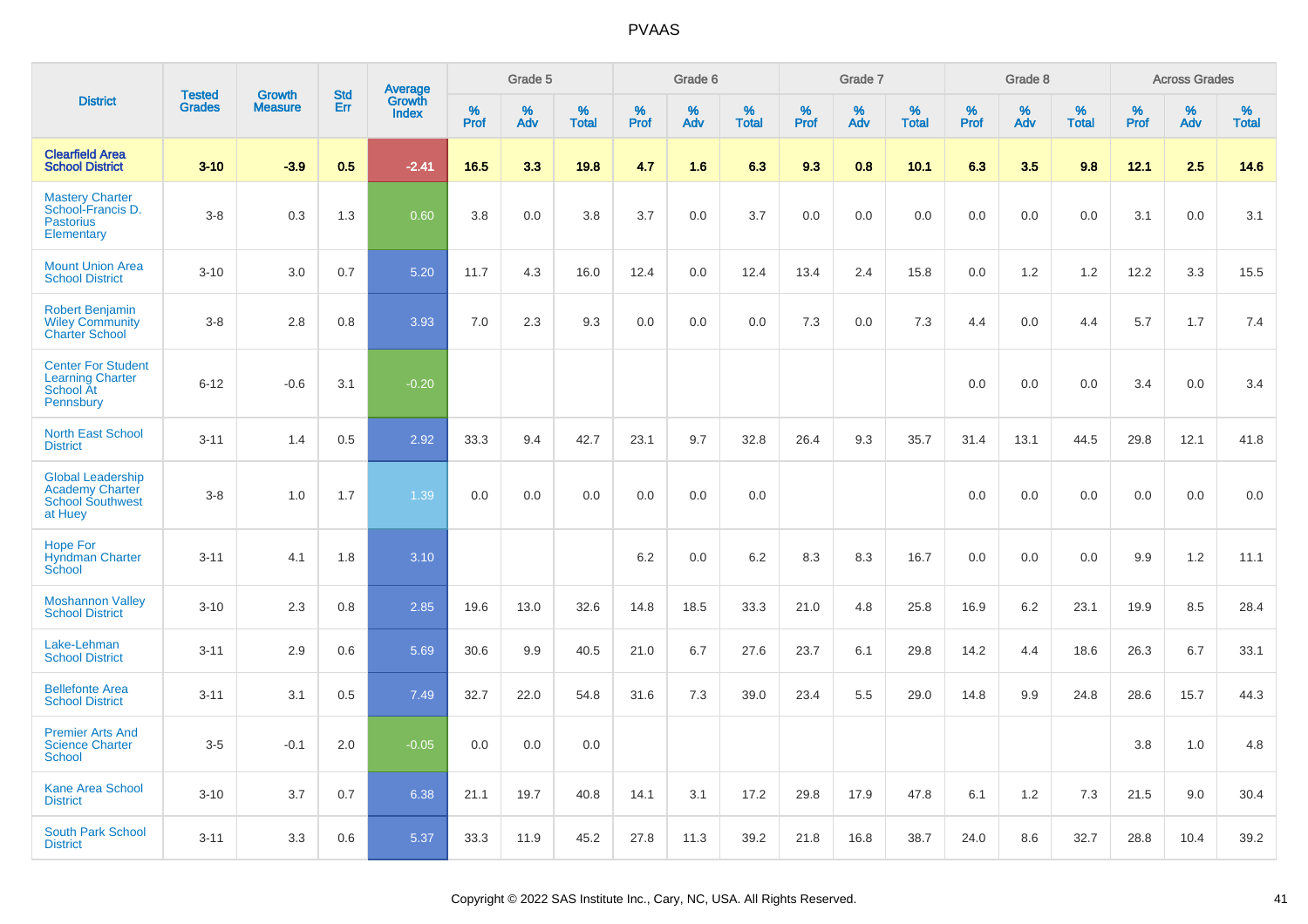|                                                                  | <b>Tested</b> | <b>Growth</b>  | <b>Std</b> | Average                       |           | Grade 5  |                   |           | Grade 6  |                   |           | Grade 7  |                   |           | Grade 8  |                   |           | <b>Across Grades</b> |                   |
|------------------------------------------------------------------|---------------|----------------|------------|-------------------------------|-----------|----------|-------------------|-----------|----------|-------------------|-----------|----------|-------------------|-----------|----------|-------------------|-----------|----------------------|-------------------|
| <b>District</b>                                                  | <b>Grades</b> | <b>Measure</b> | Err        | <b>Growth</b><br><b>Index</b> | %<br>Prof | %<br>Adv | %<br><b>Total</b> | %<br>Prof | %<br>Adv | %<br><b>Total</b> | %<br>Prof | %<br>Adv | %<br><b>Total</b> | %<br>Prof | %<br>Adv | %<br><b>Total</b> | %<br>Prof | %<br>Adv             | %<br><b>Total</b> |
| <b>Clearfield Area</b><br><b>School District</b>                 | $3 - 10$      | $-3.9$         | 0.5        | $-2.41$                       | 16.5      | 3.3      | 19.8              | 4.7       | 1.6      | 6.3               | 9.3       | 0.8      | 10.1              | 6.3       | 3.5      | 9.8               | 12.1      | 2.5                  | 14.6              |
| <b>Mastery Charter</b><br>School -<br><b>Shoemaker</b><br>Campus | $7 - 10$      | 1.9            | 1.6        | 1.76                          |           |          |                   |           |          |                   | 9.4       | 0.0      | 9.4               | 4.2       | 0.0      | 4.2               | 7.1       | 0.0                  | 7.1               |
| <b>Aspira Bilingual</b><br><b>Cyber Charter</b><br>School        | $3 - 11$      | 4.2            | 1.5        | 3.82                          |           |          |                   | 0.0       | 0.0      | 0.0               | 0.0       | 0.0      | 0.0               | 0.0       | 0.0      | 0.0               | 1.6       | 0.0                  | 1.6               |
| <b>Bear Creek</b><br><b>Community</b><br><b>Charter School</b>   | $3 - 8$       | 4.4            | 0.8        | 5.57                          | 30.8      | 9.6      | 40.4              | 19.6      | 13.7     | 33.3              | 23.1      | 5.8      | 28.8              | 18.4      | 0.0      | 18.4              | 27.2      | 7.9                  | 35.1              |
| <b>Souderton Charter</b><br><b>School</b><br>Collaborative       | $3 - 8$       | 4.0            | 1.3        | 4.28                          | 51.8      | 22.2     | 74.1              | 44.0      | 24.0     | 68.0              | 28.6      | 38.1     | 66.7              | 41.2      | 11.8     | 52.9              | 40.1      | 26.8                 | 66.9              |
| <b>Central Cambria</b><br><b>School District</b>                 | $3 - 11$      | 2.5            | 0.6        | 4.43                          | 32.5      | 14.5     | 47.0              | 19.5      | 8.0      | 27.4              | 20.2      | 8.8      | 29.0              | 16.5      | 10.2     | 26.8              | 23.8      | 11.4                 | 35.1              |
| <b>Farrell Area School</b><br><b>District</b>                    | $3 - 11$      | 5.3            | 1.0        | 7.64                          | 15.6      | 0.0      | 15.6              | 17.1      | 0.0      | 17.1              | 2.3       | 0.0      | 2.3               | 5.1       | 0.0      | 5.1               | 12.3      | 1.5                  | 13.8              |
| <b>Infinity Charter</b><br>School                                | $3 - 8$       | 5.9            | 1.2        | 4.84                          | 40.9      | 31.8     | 72.7              | 46.2      | 11.5     | 57.7              | 41.7      | 45.8     | 87.5              | 38.1      | 19.0     | 57.1              | 38.7      | 29.6                 | 68.3              |
| <b>Penncrest School</b><br><b>District</b>                       | $3 - 11$      | 1.8            | 0.4        | 4.21                          | 19.7      | 6.2      | 25.8              | 21.6      | 1.8      | 23.4              | 17.5      | 5.0      | 22.5              | 17.1      | 3.5      | 20.6              | 22.0      | 5.3                  | 27.3              |
| <b>Lehigh Valley Dual</b><br>Language Charter<br>School          | $3 - 8$       | 3.1            | 2.3        | 1.36                          | 0.0       | 0.0      | 0.0               | 7.7       | 0.0      | 7.7               |           |          |                   |           |          |                   | 4.2       | 0.0                  | 4.2               |
| <b>Avonworth School</b><br><b>District</b>                       | $3 - 10$      | 2.8            | 0.5        | 5.25                          | 33.8      | 25.5     | 59.3              | 37.7      | 12.3     | 50.0              | 31.5      | 13.8     | 45.4              | 35.8      | 14.2     | 50.0              | 35.2      | 20.0                 | 55.2              |
| <b>Bald Eagle Area</b><br><b>School District</b>                 | $3 - 11$      | 2.6            | 0.6        | 4.48                          | 35.2      | 14.8     | 50.0              | 25.7      | 8.9      | 34.6              | 17.0      | 6.8      | 23.7              | 15.0      | 10.6     | 25.7              | 25.1      | 13.7                 | 38.8              |
| <b>Young Scholars</b><br><b>Charter School</b>                   | $6 - 8$       | 2.6            | 0.8        | 3.60                          |           |          |                   | 1.8       | 0.0      | 1.8               | 4.6       | 0.0      | 4.6               | 0.0       | 0.0      | 0.0               | 2.0       | 0.0                  | 2.0               |
| <b>Riverside School</b><br><b>District</b>                       | $3 - 11$      | 4.3            | 0.6        | 7.08                          | 18.6      | 7.8      | 26.5              | 13.1      | 7.1      | 20.2              | 16.5      | 13.6     | 30.1              | 16.4      | 4.6      | 20.9              | 19.2      | 7.7                  | 27.0              |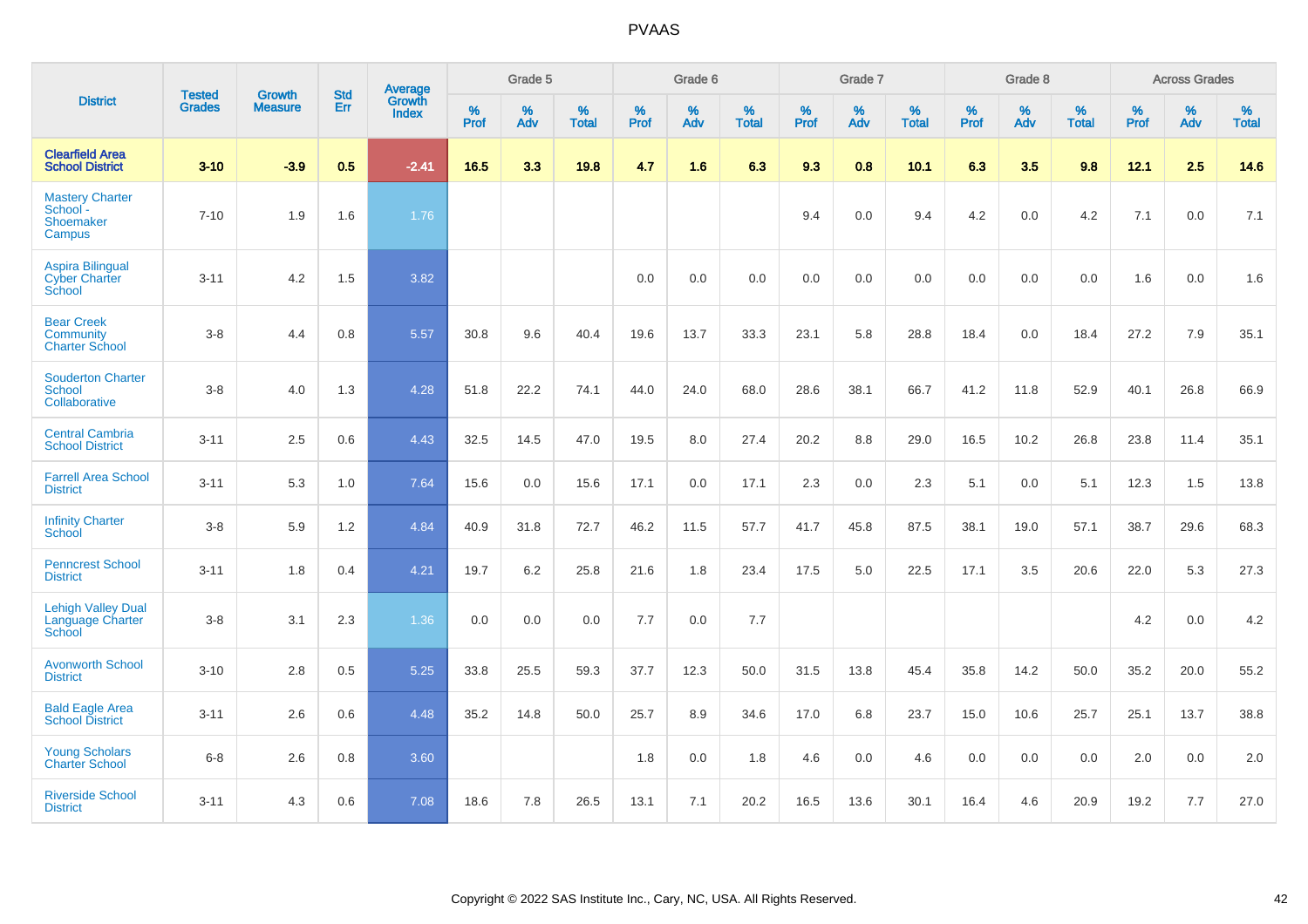|                                                                 |                                | <b>Growth</b>  | <b>Std</b> | <b>Average</b>         |              | Grade 5  |                   |           | Grade 6  |                   |           | Grade 7  |                   |           | Grade 8  |                   |           | <b>Across Grades</b> |                   |
|-----------------------------------------------------------------|--------------------------------|----------------|------------|------------------------|--------------|----------|-------------------|-----------|----------|-------------------|-----------|----------|-------------------|-----------|----------|-------------------|-----------|----------------------|-------------------|
| <b>District</b>                                                 | <b>Tested</b><br><b>Grades</b> | <b>Measure</b> | <b>Err</b> | Growth<br><b>Index</b> | $\%$<br>Prof | %<br>Adv | %<br><b>Total</b> | %<br>Prof | %<br>Adv | %<br><b>Total</b> | %<br>Prof | %<br>Adv | %<br><b>Total</b> | %<br>Prof | %<br>Adv | %<br><b>Total</b> | %<br>Prof | %<br>Adv             | %<br><b>Total</b> |
| <b>Clearfield Area</b><br><b>School District</b>                | $3 - 10$                       | $-3.9$         | 0.5        | $-2.41$                | 16.5         | 3.3      | 19.8              | 4.7       | 1.6      | 6.3               | 9.3       | 0.8      | 10.1              | 6.3       | 3.5      | 9.8               | 12.1      | 2.5                  | 14.6              |
| <b>Wayne Highlands</b><br><b>School District</b>                | $3 - 11$                       | 2.2            | 0.5        | 4.54                   | 36.4         | 14.3     | 50.7              | 31.5      | 11.4     | 43.0              | 25.6      | 14.3     | 39.9              | 27.6      | 4.9      | 32.5              | 29.9      | 16.0                 | 46.0              |
| <b>North Clarion</b><br><b>County School</b><br><b>District</b> | $3 - 12$                       | 5.1            | 0.9        | 5.51                   | 34.1         | 6.8      | 40.9              | 31.7      | 12.2     | 43.9              | 21.4      | 7.1      | 28.6              | 15.9      | 11.4     | 27.3              | 26.5      | 10.6                 | 37.1              |
| <b>Bradford Area</b><br><b>School District</b>                  | $3 - 12$                       | 4.4            | 0.5        | 9.21                   | 33.5         | 10.2     | 43.7              | 23.4      | 8.8      | 32.2              | 18.9      | 13.9     | 32.8              | 27.8      | 7.6      | 35.4              | 26.9      | 11.3                 | 38.3              |
| <b>New Day Charter</b><br><b>School</b>                         | $7 - 11$                       | 2.2            | 3.1        | 0.71                   |              |          |                   |           |          |                   |           |          |                   | 0.0       | 0.0      | 0.0               | 0.0       | 0.0                  | 0.0               |
| <b>Port Allegany</b><br><b>School District</b>                  | $3 - 11$                       | 1.7            | 0.7        | 2.30                   | 20.0         | 5.7      | 25.7              | 7.4       | 1.5      | 8.8               | 17.4      | 2.9      | 20.3              | 13.1      | 9.8      | 23.0              | 16.8      | 5.7                  | 22.5              |
| <b>Athens Area</b><br><b>School District</b>                    | $3 - 11$                       | 3.8            | 0.5        | 7.01                   | 31.2         | 6.2      | 37.5              | 28.2      | 5.9      | 34.1              | 22.2      | 5.2      | 27.4              | 19.3      | 10.7     | 30.0              | 26.5      | 8.2                  | 34.6              |
| <b>Provident Charter</b><br>School                              | $3 - 8$                        | 3.6            | 1.0        | 3.98                   | 4.4          | 2.2      | 6.5               | 10.5      | 0.0      | 10.5              | 9.1       | 0.0      | 9.1               | 0.0       | 3.3      | 3.3               | 9.2       | 2.5                  | 11.7              |
| <b>Mastery Charter</b><br>School - Clymer<br>Elementary         | $3-6$                          | 1.9            | 1.5        | 1.23                   | 0.0          | 0.0      | 0.0               | 3.8       | 0.0      | 3.8               |           |          |                   |           |          |                   | 2.6       | 0.8                  | 3.4               |
| <b>Wattsburg Area</b><br><b>School District</b>                 | $3 - 11$                       | 4.1            | 0.6        | 6.55                   | 25.0         | 18.2     | 43.2              | 27.2      | 17.4     | 44.6              | 19.6      | 7.6      | 27.2              | 31.7      | 12.9     | 44.6              | 26.7      | 12.5                 | 39.2              |
| <b>Arts Academy</b><br>Elementary<br><b>Charter School</b>      | $3-5$                          | 1.7            | 1.9        | 0.91                   | 5.3          | 0.0      | 5.3               |           |          |                   |           |          |                   |           |          |                   | 5.1       | 0.0                  | 5.1               |
| <b>South Western</b><br><b>School District</b>                  | $3 - 12$                       | 2.8            | 0.4        | 7.84                   | 23.7         | 5.4      | 29.2              | 15.7      | 11.7     | 27.4              | 17.8      | 6.0      | 23.8              | 19.1      | 10.1     | 29.2              | 21.6      | 8.9                  | 30.4              |
| <b>Donegal School</b><br><b>District</b>                        | $3 - 12$                       | 3.0            | 0.5        | 6.51                   | 18.1         | 9.9      | 28.0              | 22.5      | 3.2      | 25.7              | 12.4      | 14.8     | 27.2              | 16.6      | 9.5      | 26.0              | 19.7      | 10.6                 | 30.3              |
| New Hope-<br><b>Solebury School</b><br><b>District</b>          | $3 - 11$                       | 4.2            | 0.6        | 6.75                   | 40.4         | 25.5     | 66.0              | 41.2      | 11.8     | 52.9              | 25.5      | 17.0     | 42.6              | 37.6      | 19.3     | 56.9              | 36.8      | 21.0                 | 57.8              |
| <b>West York Area</b><br><b>School District</b>                 | $3 - 12$                       | 2.3            | 0.4        | 5.18                   | 19.9         | 5.6      | 25.5              | 14.8      | 4.8      | 19.6              | 15.0      | 5.8      | 20.9              | 16.3      | 4.2      | 20.5              | 19.8      | 5.9                  | 25.6              |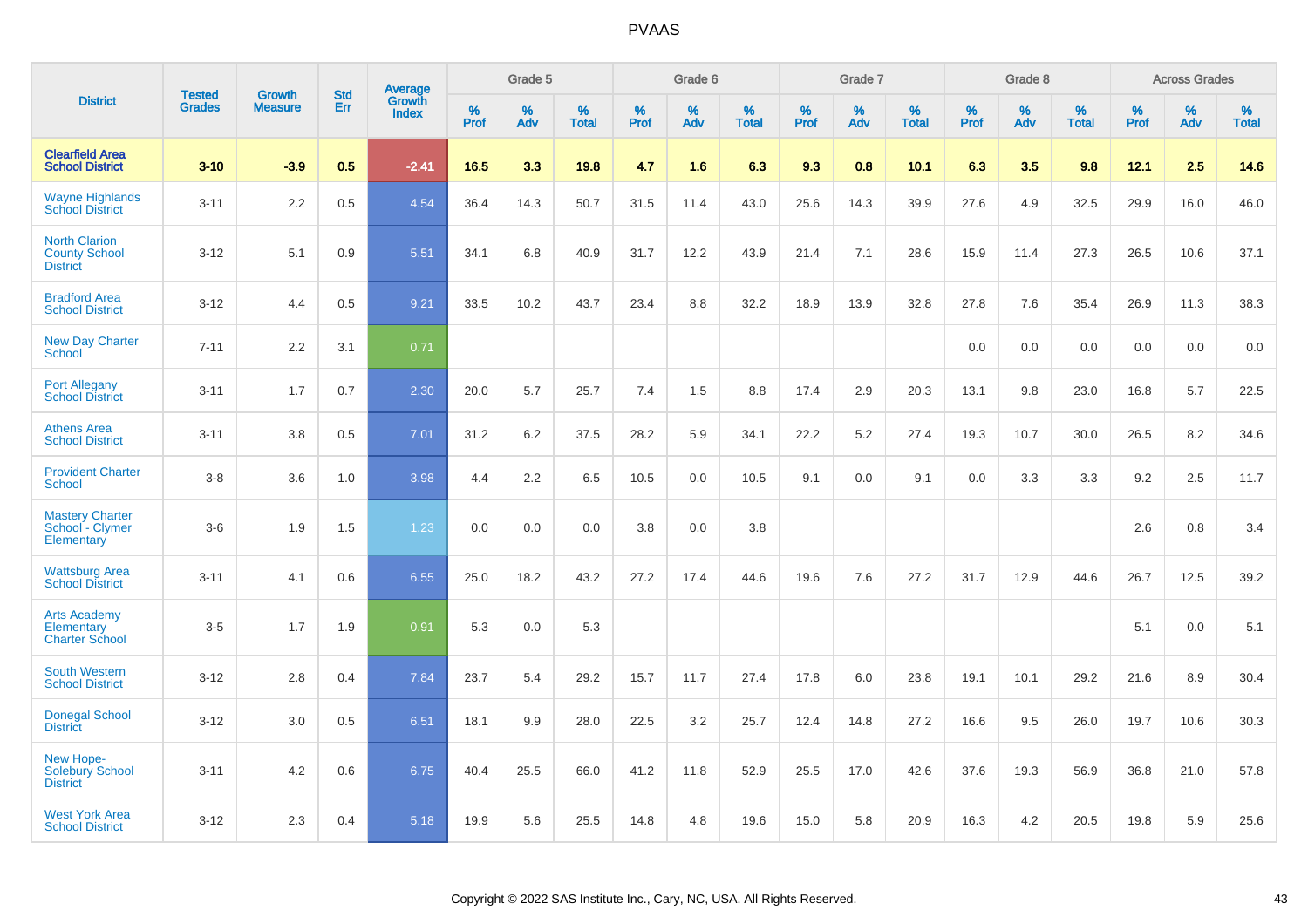|                                                              |                                |                                 | <b>Std</b> |                            |                     | Grade 5  |                      |                     | Grade 6  |                   |                     | Grade 7  |                   |              | Grade 8  |                   |              | <b>Across Grades</b> |                   |
|--------------------------------------------------------------|--------------------------------|---------------------------------|------------|----------------------------|---------------------|----------|----------------------|---------------------|----------|-------------------|---------------------|----------|-------------------|--------------|----------|-------------------|--------------|----------------------|-------------------|
| <b>District</b>                                              | <b>Tested</b><br><b>Grades</b> | <b>Growth</b><br><b>Measure</b> | Err        | Average<br>Growth<br>Index | $\%$<br><b>Prof</b> | %<br>Adv | $\%$<br><b>Total</b> | $\%$<br><b>Prof</b> | %<br>Adv | %<br><b>Total</b> | $\%$<br><b>Prof</b> | %<br>Adv | %<br><b>Total</b> | $\%$<br>Prof | %<br>Adv | %<br><b>Total</b> | $\%$<br>Prof | %<br>Adv             | %<br><b>Total</b> |
| <b>Clearfield Area</b><br><b>School District</b>             | $3 - 10$                       | $-3.9$                          | 0.5        | $-2.41$                    | 16.5                | 3.3      | 19.8                 | 4.7                 | 1.6      | 6.3               | 9.3                 | 0.8      | 10.1              | 6.3          | 3.5      | 9.8               | 12.1         | 2.5                  | 14.6              |
| <b>Mountain View</b><br><b>School District</b>               | $3 - 11$                       | 5.6                             | 0.8        | 7.04                       | 28.3                | 1.7      | 30.0                 | 16.3                | 2.0      | 18.4              | 25.9                | 7.4      | 33.3              | 27.1         | 8.5      | 35.6              | 21.4         | 4.2                  | 25.6              |
| <b>Centre Learning</b><br>Community<br><b>Charter School</b> | $5 - 8$                        | 4.9                             | 2.0        | 2.45                       |                     |          |                      |                     |          |                   | 25.0                | 12.5     | 37.5              | 0.0          | 17.6     | 17.6              | 24.1         | 18.5                 | 42.6              |
| <b>Bedford Area</b><br><b>School District</b>                | $3 - 11$                       | 3.8                             | 0.6        | 7.33                       | 34.4                | 4.2      | 38.7                 | 32.2                | 7.8      | 40.0              | 25.4                | 8.8      | 34.2              | 24.2         | 7.8      | 32.0              | 31.3         | 10.5                 | 41.7              |
| <b>Seven Generations</b><br><b>Charter School</b>            | $3-5$                          | 2.5                             | 2.0        | 1.26                       | 24.3                | 5.4      | 29.7                 |                     |          |                   |                     |          |                   |              |          |                   | 25.6         | 5.6                  | 31.2              |
| <b>Richland School</b><br><b>District</b>                    | $3 - 11$                       | 3.8                             | 0.6        | 6.45                       | 40.8                | 21.4     | 62.1                 | 40.4                | 10.6     | 51.1              | 39.8                | 10.9     | 50.8              | 25.5         | 13.2     | 38.7              | 36.6         | 16.5                 | 53.1              |
| Tredyffrin-<br><b>Easttown School</b><br><b>District</b>     | $3 - 10$                       | 1.9                             | 0.4        | 4.37                       | 36.2                | 36.2     | 72.4                 | 36.8                | 28.2     | 65.0              | 32.6                | 33.0     | 65.7              | 26.4         | 40.3     | 66.7              | 33.6         | 38.6                 | 72.2              |
| <b>Karns City Area</b><br><b>School District</b>             | $3 - 11$                       | 3.6                             | 0.6        | 5.98                       | 23.6                | 9.0      | 32.6                 | 29.6                | 1.1      | 30.7              | 22.4                | 3.4      | 25.9              | 16.8         | 3.7      | 20.6              | 24.0         | 3.2                  | 27.2              |
| Shanksville-<br><b>Stonycreek School</b><br><b>District</b>  | $3 - 10$                       | 6.4                             | 1.4        | 4.61                       | 28.6                | 0.0      | 28.6                 | 25.0                | 4.2      | 29.2              | 20.0                | 5.0      | 25.0              | 22.2         | 0.0      | 22.2              | 26.3         | 1.7                  | 28.0              |
| <b>Mastery Charter</b><br>School John Wister<br>Elementary   | $3-5$                          | 3.9                             | 2.6        | 1.52                       | 5.0                 | 0.0      | 5.0                  |                     |          |                   |                     |          |                   |              |          |                   | 2.9          | 0.0                  | 2.9               |
| <b>Universal Bluford</b><br><b>Charter School</b>            | $3-6$                          | 4.8                             | 1.4        | 4.14                       | 4.4                 | 0.0      | 4.4                  | 2.7                 | 0.0      | 2.7               |                     |          |                   |              |          |                   | 4.3          | 0.0                  | 4.3               |
| <b>Dubois Area</b><br><b>School District</b>                 | $3 - 11$                       | 2.1                             | 0.4        | 5.38                       | 22.4                | 11.0     | 33.3                 | 21.6                | 8.3      | 29.9              | 18.7                | 5.9      | 24.5              | 14.1         | 5.2      | 19.4              | 22.6         | 11.7                 | 34.2              |
| Gettysburg<br><b>Montessori Charter</b><br><b>School</b>     | $3-6$                          | 5.4                             | 1.9        | 2.75                       | 19.0                | 19.0     | 38.1                 | 11.1                | 0.0      | 11.1              |                     |          |                   |              |          |                   | 19.2         | 9.6                  | 28.7              |
| <b>Warren County</b><br><b>School District</b>               | $3 - 11$                       | 2.7                             | 0.4        | 7.14                       | 21.0                | 7.4      | 28.4                 | 15.7                | 3.7      | 19.3              | 12.0                | 0.7      | 12.6              | 13.8         | 2.9      | 16.7              | 17.7         | 4.3                  | 22.0              |
| <b>Conneaut School</b><br><b>District</b>                    | $3 - 12$                       | 3.7                             | 0.5        | 6.95                       | 21.8                | 7.5      | 29.3                 | 23.8                | 9.8      | 33.6              | 19.4                | 6.7      | 26.1              | 17.9         | 3.4      | 21.4              | 24.4         | 10.4                 | 34.8              |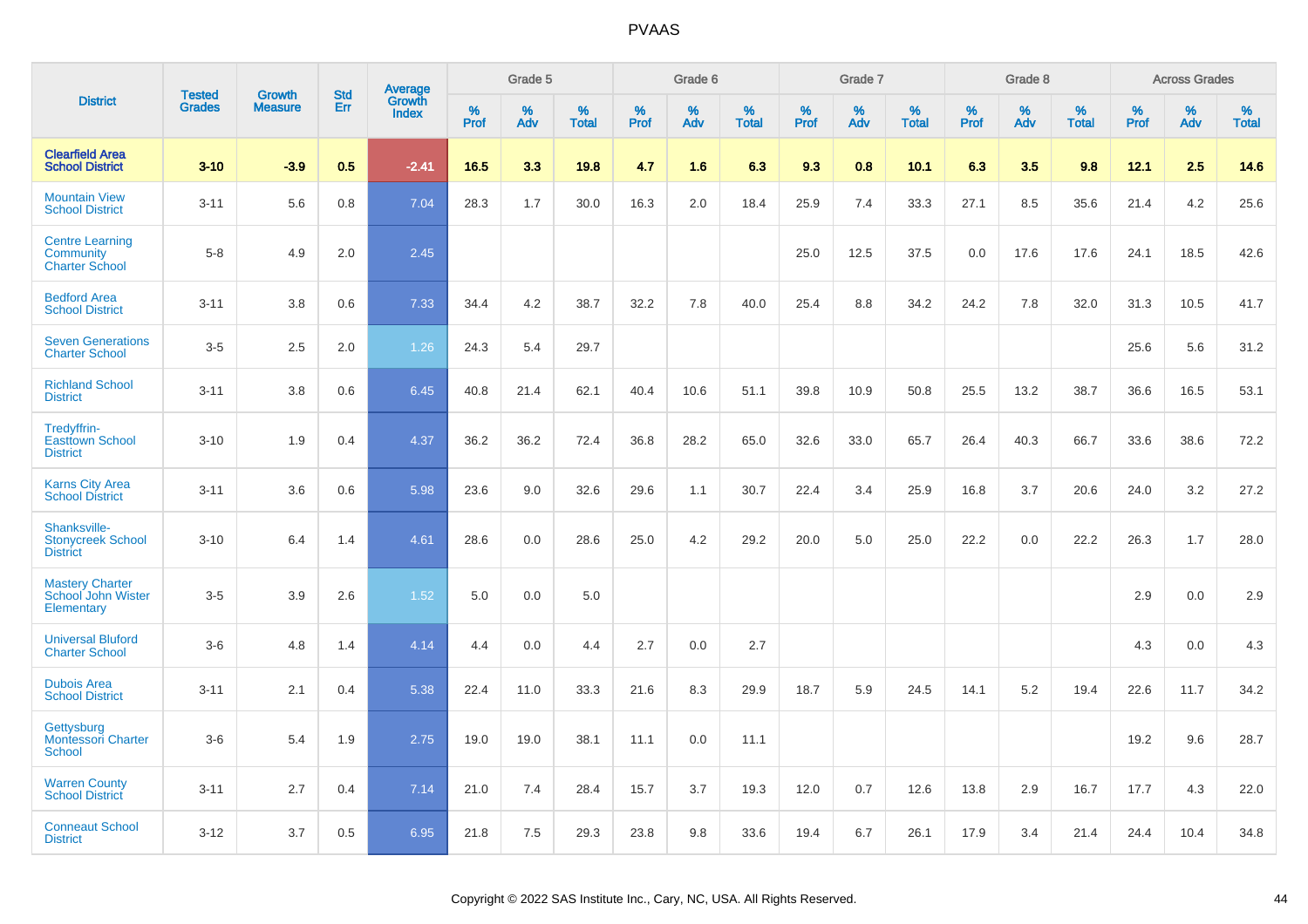|                                                                                              |                                |                                 | <b>Std</b> | Average                |              | Grade 5  |                   |           | Grade 6  |                   |           | Grade 7  |                   |           | Grade 8  |                   |           | <b>Across Grades</b> |                   |
|----------------------------------------------------------------------------------------------|--------------------------------|---------------------------------|------------|------------------------|--------------|----------|-------------------|-----------|----------|-------------------|-----------|----------|-------------------|-----------|----------|-------------------|-----------|----------------------|-------------------|
| <b>District</b>                                                                              | <b>Tested</b><br><b>Grades</b> | <b>Growth</b><br><b>Measure</b> | Err        | Growth<br><b>Index</b> | $\%$<br>Prof | %<br>Adv | %<br><b>Total</b> | %<br>Prof | %<br>Adv | %<br><b>Total</b> | %<br>Prof | %<br>Adv | %<br><b>Total</b> | %<br>Prof | %<br>Adv | %<br><b>Total</b> | %<br>Prof | %<br>Adv             | %<br><b>Total</b> |
| <b>Clearfield Area</b><br><b>School District</b>                                             | $3 - 10$                       | $-3.9$                          | 0.5        | $-2.41$                | 16.5         | 3.3      | 19.8              | 4.7       | 1.6      | 6.3               | 9.3       | 0.8      | 10.1              | 6.3       | 3.5      | 9.8               | 12.1      | 2.5                  | 14.6              |
| <b>Montour School</b><br><b>District</b>                                                     | $3 - 11$                       | 5.0                             | 0.4        | 11.10                  | 31.8         | 25.1     | 57.0              | 30.6      | 24.5     | 55.1              | 26.3      | 30.1     | 56.5              | 26.6      | 30.6     | 57.3              | 31.2      | 26.8                 | 58.1              |
| <b>Hempfield School</b><br><b>District</b>                                                   | $3 - 11$                       | 3.5                             | 0.3        | 11.50                  | 32.6         | 14.9     | 47.5              | 27.8      | 18.0     | 45.8              | 22.6      | 18.5     | 41.1              | 24.4      | 18.7     | 43.1              | 27.9      | 18.3                 | 46.2              |
| <b>Smethport Area</b><br><b>School District</b>                                              | $3 - 12$                       | 7.1                             | 0.8        | 8.76                   | 29.2         | 8.3      | 37.5              | 24.6      | 8.8      | 33.3              | 16.9      | 6.2      | 23.1              | 22.6      | 4.8      | 27.4              | 22.1      | 9.4                  | 31.5              |
| <b>Midd-West School</b><br><b>District</b>                                                   | $3 - 11$                       | 4.5                             | 0.6        | 8.11                   | 29.8         | 11.2     | 41.0              | 35.1      | 9.9      | 45.0              | 18.2      | 14.1     | 32.3              | 21.6      | 8.0      | 29.6              | 27.0      | 9.8                  | 36.8              |
| <b>Austin Area School</b><br><b>District</b>                                                 | $3 - 11$                       | 10.1                            | 1.6        | 6.38                   | 23.1         | 15.4     | 38.5              | 30.8      | 7.7      | 38.5              | 40.0      | 0.0      | 40.0              | 31.2      | 0.0      | 31.2              | 26.0      | 6.8                  | 32.9              |
| <b>Easton Arts</b><br>Academy<br>Elementary<br><b>Charter School</b>                         | $3-5$                          | 4.8                             | 2.4        | 1.94                   | 4.2          | 16.7     | 20.8              |           |          |                   |           |          |                   |           |          |                   | 12.6      | 3.9                  | 16.5              |
| <b>Huntingdon Area</b><br><b>School District</b>                                             | $3 - 11$                       | 9.5                             | 0.5        | 17.36                  | 23.7         | 13.2     | 36.8              | 17.8      | 10.2     | 28.0              | 18.0      | 4.3      | 22.3              | 13.6      | 4.8      | 18.4              | 19.7      | 9.1                  | 28.8              |
| <b>Shikellamy School</b><br><b>District</b>                                                  | $3 - 10$                       | 2.8                             | 0.4        | 6.42                   | 24.3         | 11.4     | 35.7              | 18.3      | 8.4      | 26.7              | 18.0      | 7.7      | 25.8              | 11.5      | 7.8      | 19.3              | 21.2      | 9.8                  | 31.0              |
| <b>Lehighton Area</b><br><b>School District</b>                                              | $3 - 11$                       | 3.8                             | 0.5        | 7.54                   | 23.0         | 5.9      | 29.0              | 26.0      | 4.1      | 30.1              | 12.0      | 5.7      | 17.7              | 14.7      | 1.8      | 16.6              | 23.4      | 5.4                  | 28.8              |
| <b>Central Columbia</b><br><b>School District</b>                                            | $3 - 12$                       | 3.8                             | 0.5        | 7.42                   | 30.5         | 25.2     | 55.6              | 28.2      | 25.2     | 53.3              | 32.6      | 14.9     | 47.5              | 30.6      | 20.1     | 50.7              | 32.6      | 22.1                 | 54.7              |
| <b>Warwick School</b><br><b>District</b>                                                     | $3 - 11$                       | 4.0                             | 0.4        | 10.87                  | 35.6         | 9.6      | 45.2              | 30.7      | 6.4      | 37.0              | 22.5      | 7.2      | 29.7              | 13.2      | 3.6      | 16.8              | 25.6      | 9.8                  | 35.4              |
| <b>Upper Saint Clair</b><br><b>School District</b>                                           | $3 - 11$                       | 3.0                             | 0.4        | 7.98                   | 36.3         | 35.5     | 71.8              | 40.8      | 27.3     | 68.1              | 33.3      | 35.5     | 68.8              | 31.1      | 30.4     | 61.5              | 36.7      | 35.6                 | 72.3              |
| <b>Bangor Area</b><br><b>School District</b>                                                 | $3 - 12$                       | 4.2                             | 0.5        | 8.44                   | 20.3         | 24.8     | 45.1              | 26.7      | 14.0     | 40.7              | 20.4      | 13.6     | 34.0              | 23.2      | 6.0      | 29.1              | 27.2      | 17.9                 | 45.2              |
| <b>West Philadelphia</b><br><b>Achievement</b><br><b>Charter</b><br><b>Elementary School</b> | $3-5$                          | 4.2                             | 1.6        | 2.63                   | 6.7          | 0.0      | 6.7               |           |          |                   |           |          |                   |           |          |                   | 2.8       | 0.5                  | $3.2\,$           |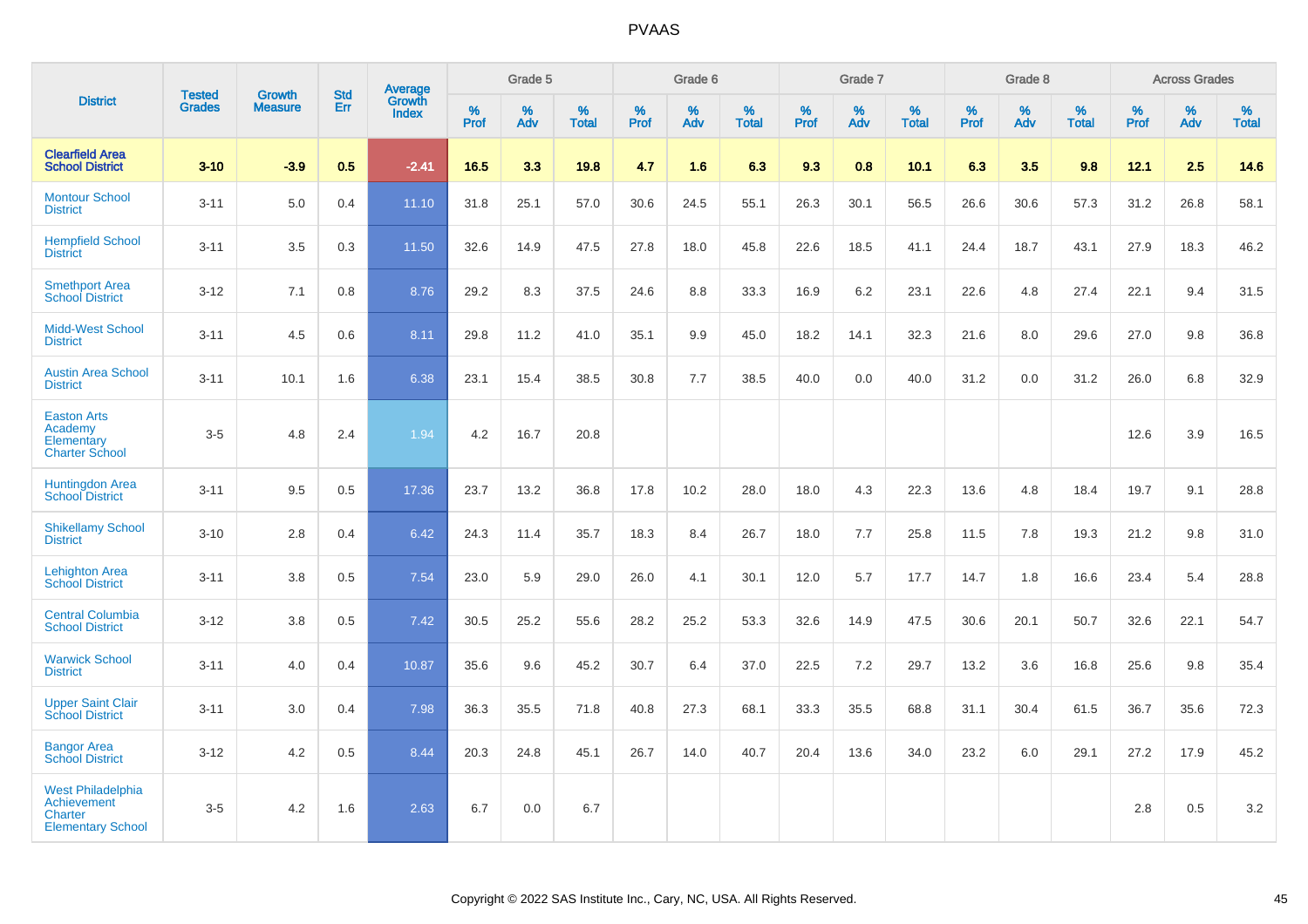|                                                                   | <b>Tested</b> | <b>Growth</b>  | <b>Std</b> | Average                       |           | Grade 5  |                   |           | Grade 6  |                   |           | Grade 7  |                   |           | Grade 8  |                   |           | <b>Across Grades</b> |                   |
|-------------------------------------------------------------------|---------------|----------------|------------|-------------------------------|-----------|----------|-------------------|-----------|----------|-------------------|-----------|----------|-------------------|-----------|----------|-------------------|-----------|----------------------|-------------------|
| <b>District</b>                                                   | <b>Grades</b> | <b>Measure</b> | <b>Err</b> | <b>Growth</b><br><b>Index</b> | %<br>Prof | %<br>Adv | %<br><b>Total</b> | %<br>Prof | %<br>Adv | %<br><b>Total</b> | %<br>Prof | %<br>Adv | %<br><b>Total</b> | %<br>Prof | %<br>Adv | %<br><b>Total</b> | %<br>Prof | %<br>Adv             | %<br><b>Total</b> |
| <b>Clearfield Area</b><br><b>School District</b>                  | $3 - 10$      | $-3.9$         | 0.5        | $-2.41$                       | 16.5      | 3.3      | 19.8              | 4.7       | 1.6      | 6.3               | 9.3       | 0.8      | 10.1              | 6.3       | 3.5      | 9.8               | 12.1      | 2.5                  | 14.6              |
| Esperanza<br><b>Academy Charter</b><br><b>School</b>              | $4 - 11$      | 2.8            | 0.5        | 5.89                          |           |          |                   | 1.5       | 0.0      | 1.5               | 4.2       | 0.0      | 4.2               | 0.5       | 0.0      | 0.5               | 1.8       | 0.0                  | 1.8               |
| <b>Chester</b><br><b>Community</b><br><b>Charter School</b>       | $3-8$         | 3.5            | 0.6        | 6.06                          | 0.7       | 0.7      | 1.5               | 3.6       | 0.0      | 3.6               | 3.2       | 1.1      | 4.3               | 2.6       | 0.0      | 2.6               | 2.1       | 0.4                  | 2.5               |
| <b>Blacklick Valley</b><br><b>School District</b>                 | $3 - 11$      | 8.2            | 1.0        | 8.15                          | 24.1      | 6.9      | 31.0              | 34.2      | 10.5     | 44.7              | 16.7      | 0.0      | 16.7              | 14.3      | 4.8      | 19.0              | 22.6      | 9.5                  | 32.1              |
| <b>Saucon Valley</b><br><b>School District</b>                    | $3 - 11$      | 6.7            | 0.5        | 12.55                         | 32.0      | 25.4     | 57.4              | 33.6      | 11.0     | 44.5              | 31.1      | 12.1     | 43.2              | 32.8      | 16.0     | 48.8              | 31.2      | 18.8                 | 50.0              |
| <b>Universal Daroff</b><br><b>Charter School</b>                  | $3-8$         | 6.1            | 0.8        | 7.55                          | 1.6       | 1.6      | 3.2               | 0.0       | 0.0      | 0.0               | 2.2       | 0.0      | 2.2               | 3.6       | 0.0      | 3.6               | 2.2       | 0.3                  | 2.5               |
| <b>Bucks County</b><br><b>Montessori Charter</b><br><b>School</b> | $3-6$         | 9.5            | 1.8        | 5.15                          | 16.1      | 25.8     | 41.9              | 42.9      | 28.6     | 71.4              |           |          |                   |           |          |                   | 33.0      | 29.8                 | 62.8              |
| <b>Otto-Eldred School</b><br><b>District</b>                      | $3 - 11$      | 7.8            | 0.9        | 8.33                          | 23.8      | 28.6     | 52.4              | 45.0      | 12.5     | 57.5              | 20.0      | 15.6     | 35.6              | 25.0      | 6.2      | 31.2              | 28.3      | 13.9                 | 42.2              |
| <b>Vida Charter</b><br><b>School</b>                              | $3-6$         | 10.1           | 1.8        | 5.60                          | 23.1      | 19.2     | 42.3              | 16.7      | 11.1     | 27.8              |           |          |                   |           |          |                   | 20.4      | 7.8                  | 28.2              |
| Lewisburg Area<br><b>School District</b>                          | $3 - 11$      | 6.7            | 0.6        | 12.13                         | 33.6      | 28.3     | 62.0              | 40.0      | 24.2     | 64.2              | 33.1      | 29.4     | 62.5              | 17.9      | 31.3     | 49.2              | 31.0      | 30.1                 | 61.1              |
| <b>Conestoga Valley</b><br><b>School District</b>                 | $3 - 11$      | 4.8            | 0.4        | 12.76                         | 21.3      | 12.6     | 33.8              | 24.9      | 7.7      | 32.7              | 20.4      | 14.0     | 34.4              | 23.0      | 13.5     | 36.5              | 24.2      | 13.5                 | 37.8              |
| <b>Homer-Center</b><br><b>School District</b>                     | $3 - 11$      | 10.3           | 0.8        | 13.11                         | 31.8      | 17.5     | 49.2              | 36.4      | 4.6      | 40.9              | 20.3      | 0.0      | 20.3              | 26.9      | 13.4     | 40.3              | 27.6      | 7.4                  | 35.0              |
| <b>Cumberland Valley</b><br><b>School District</b>                | $3 - 12$      | 3.8            | 0.2        | 15.85                         | 33.5      | 27.3     | 60.8              | 31.4      | 13.8     | 45.2              | 29.0      | 18.7     | 47.6              | 26.6      | 12.4     | 39.0              | 30.7      | 22.4                 | 53.2              |
| <b>Lower Merion</b><br><b>School District</b>                     | $3 - 11$      | 3.3            | 0.3        | 12.62                         | 27.6      | 48.2     | 75.8              | 31.4      | 37.3     | 68.6              | 33.9      | 31.3     | 65.2              | 33.0      | 28.3     | 61.3              | 31.2      | 40.9                 | 72.2              |
| <b>Circle Of Seasons</b><br><b>Charter School</b>                 | $3 - 8$       | 12.3           | 1.2        | 10.35                         | 20.0      | 5.7      | 25.7              | 16.7      | 6.7      | 23.3              | 25.0      | 11.1     | 36.1              |           |          |                   | 20.9      | 7.9                  | 28.8              |